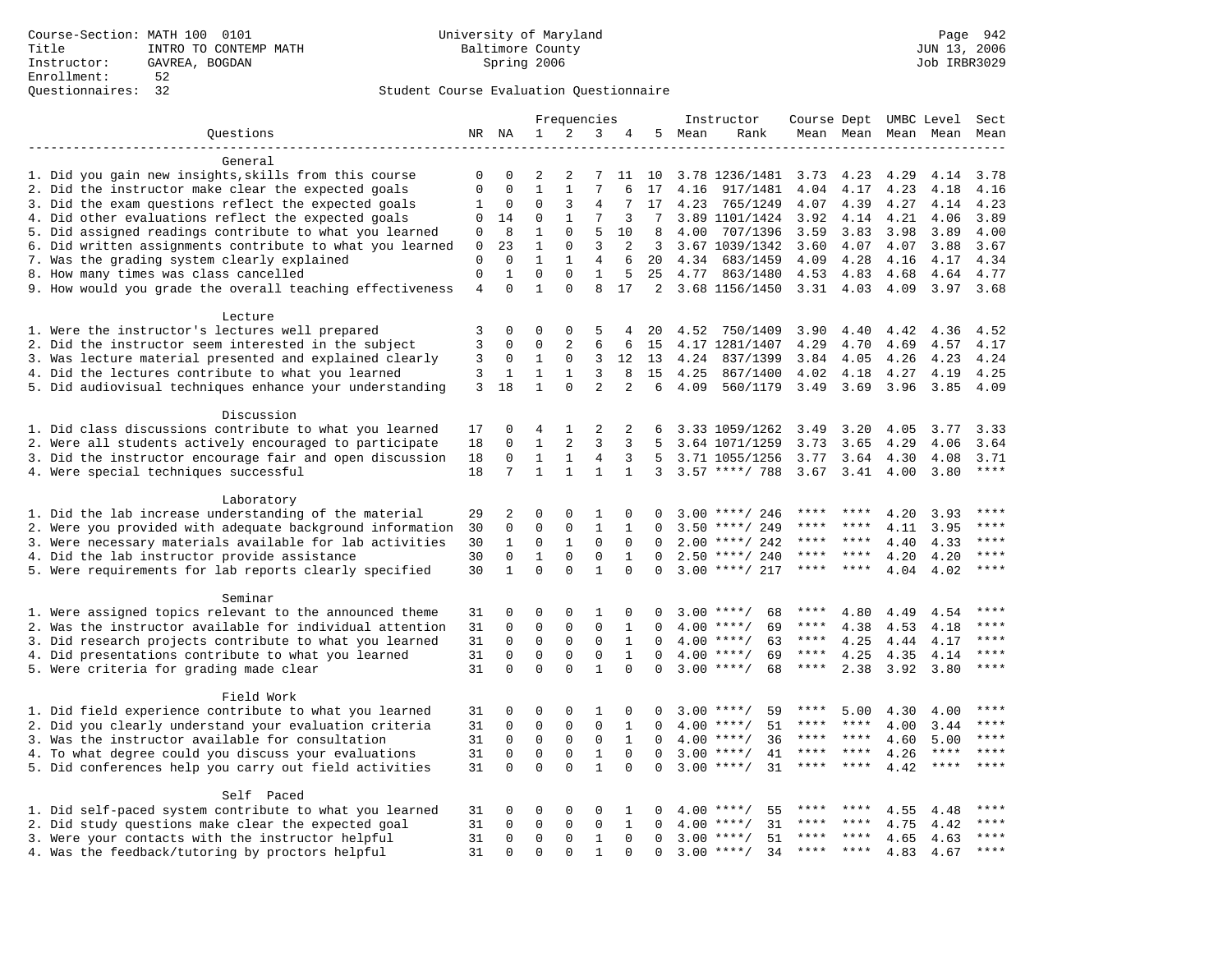| Course-Section: MATH 100 0101 |                       | University of Maryland                  | Page 942     |
|-------------------------------|-----------------------|-----------------------------------------|--------------|
| Title                         | INTRO TO CONTEMP MATH | Baltimore County                        | JUN 13, 2006 |
| Instructor:                   | GAVREA, BOGDAN        | Spring 2006                             | Job IRBR3029 |
| Enrollment:                   | 52                    |                                         |              |
| Ouestionnaires: 32            |                       | Student Course Evaluation Questionnaire |              |

|            | Credits Earned<br>Cum. GPA |               |   |               | Expected Grades | Reasons                | Type                        | Majors |                                   |    |
|------------|----------------------------|---------------|---|---------------|-----------------|------------------------|-----------------------------|--------|-----------------------------------|----|
| $00 - 27$  |                            | $0.00 - 0.99$ |   | Α             | - 11            | Required for Majors 25 | Graduate                    | 0      | Major                             |    |
| $28 - 55$  |                            | $1.00 - 1.99$ |   | B             | 14              |                        |                             |        |                                   |    |
| $56 - 83$  | 2                          | $2.00 - 2.99$ | 2 | $\sim$<br>◡   |                 | General                | Under-grad                  | 32     | Non-major                         | 32 |
| $84 - 150$ |                            | $3.00 - 3.49$ | 7 | D             | 0               |                        |                             |        |                                   |    |
| Grad.      | 0                          | $3.50 - 4.00$ | 5 | F             | 0               | Electives              |                             |        | #### - Means there are not enough |    |
|            |                            |               |   | Ρ             | 0               |                        | responses to be significant |        |                                   |    |
|            |                            |               |   |               | $\Omega$        | Other                  |                             |        |                                   |    |
|            |                            |               |   | $\mathcal{D}$ |                 |                        |                             |        |                                   |    |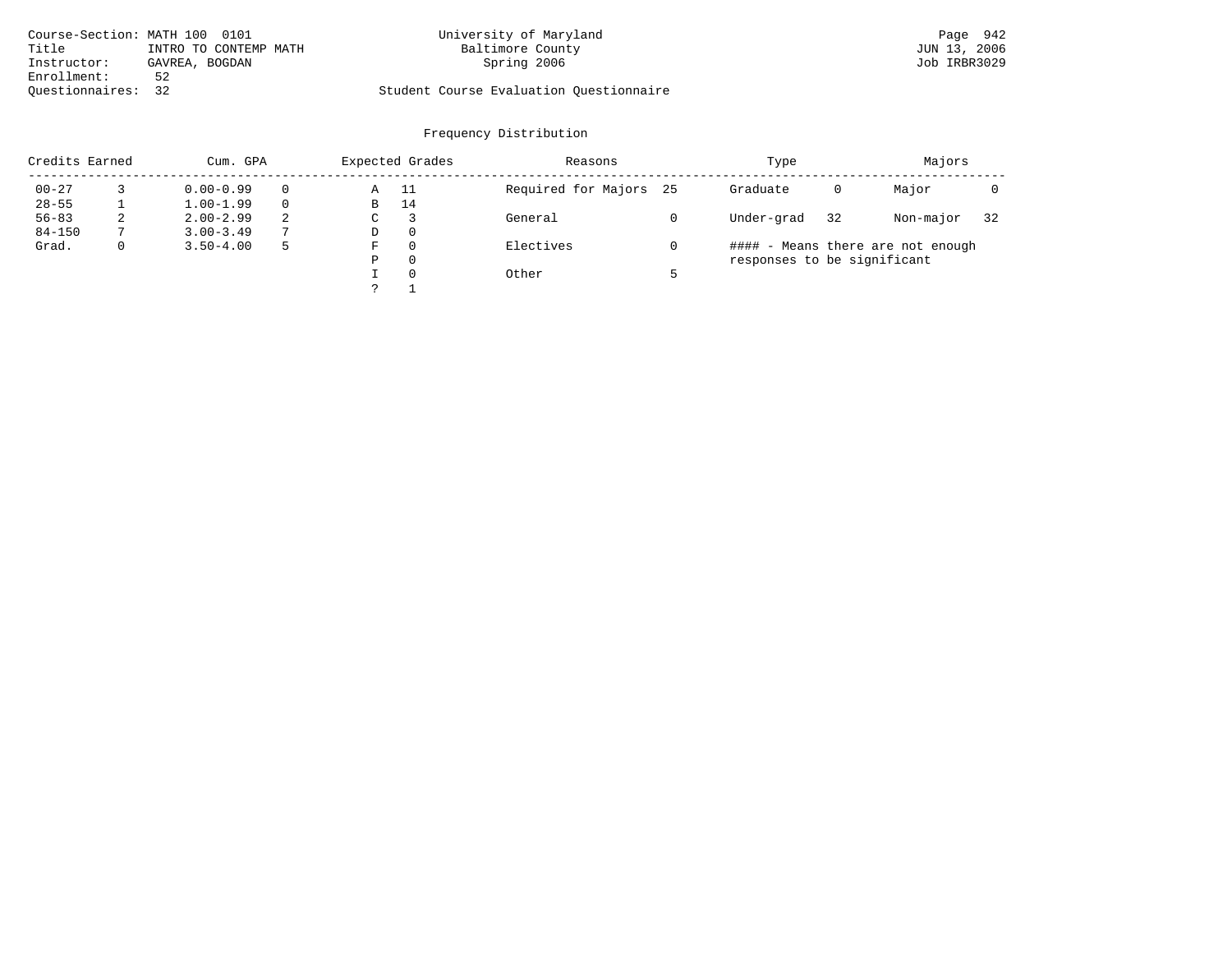|                                                           |              |                |                |                | Frequencies    |              |                 |      | Instructor         | Course Dept UMBC Level Sect |         |      |                     |           |
|-----------------------------------------------------------|--------------|----------------|----------------|----------------|----------------|--------------|-----------------|------|--------------------|-----------------------------|---------|------|---------------------|-----------|
| Ouestions                                                 |              | NR NA          | $\mathbf{1}$   | 2              | 3              | 4            | 5               | Mean | Rank               |                             |         |      | Mean Mean Mean Mean | Mean      |
| General                                                   |              |                |                |                |                |              |                 |      |                    |                             |         |      |                     |           |
| 1. Did you gain new insights, skills from this course     | $\Omega$     | $\Omega$       | 1              | 4              | 5              | 7            | 8               |      | 3.68 1291/1481     | 3.73                        | 4.23    | 4.29 | 4.14                | 3.68      |
| 2. Did the instructor make clear the expected goals       | $\Omega$     | $\Omega$       | $\mathbf{1}$   | 2              | $\overline{4}$ | 9            | 9               |      | 3.92 1094/1481     | 4.04                        | 4.17    | 4.23 | 4.18                | 3.92      |
| 3. Did the exam questions reflect the expected goals      | $\Omega$     | $\mathbf 0$    | $\overline{3}$ | $\Omega$       | $\overline{2}$ | 11           | 9               |      | 3.92 962/1249      | 4.07                        | 4.39    | 4.27 | 4.14                | 3.92      |
| 4. Did other evaluations reflect the expected goals       | 0            | 3              | $\mathbf{1}$   | $\Omega$       | 6              | 7            | 8               |      | 3.95 1023/1424     | 3.92                        | 4.14    | 4.21 | 4.06                | 3.95      |
| 5. Did assigned readings contribute to what you learned   | $\mathbf 0$  | $\overline{2}$ | $\overline{a}$ | 6              | 7              | 2            |                 |      | 3.17 1234/1396     | 3.59                        | 3.83    | 3.98 | 3.89                | 3.17      |
| 6. Did written assignments contribute to what you learned | $\mathbf 0$  | 6              | 3              | $\mathbf{1}$   | 5              | 3            | $7^{\circ}$     |      | 3.53 1106/1342     | 3.60                        | 4.07    | 4.07 | 3.88                | 3.53      |
| 7. Was the grading system clearly explained               | $\mathbf 0$  | $\Omega$       | $\overline{a}$ | $\mathbf{1}$   | 5              | 8            | 9               |      | 3.84 1094/1459     | 4.09                        | 4.28    | 4.16 | 4.17                | 3.84      |
| 8. How many times was class cancelled                     | $1\,$        | $\mathbf 0$    | $\Omega$       | $\Omega$       | $\overline{2}$ | 13           | 9               |      | 4.29 1185/1480     | 4.53 4.83                   |         | 4.68 | 4.64                | 4.29      |
| 9. How would you grade the overall teaching effectiveness | 7            | $\mathbf{1}$   | $\overline{2}$ | $\overline{4}$ | $\overline{4}$ | 7            | $\Omega$        |      | 2.94 1373/1450     | $3.31$ 4.03                 |         | 4.09 | 3.97 2.94           |           |
|                                                           |              |                |                |                |                |              |                 |      |                    |                             |         |      |                     |           |
| Lecture                                                   |              |                |                |                |                |              |                 |      |                    |                             |         |      |                     |           |
| 1. Were the instructor's lectures well prepared           | 0            | 0              | 5              | 4              | 4              | 3            | 9               |      | 3.28 1334/1409     | 3.90                        | 4.40    | 4.42 | 4.36                | 3.28      |
| 2. Did the instructor seem interested in the subject      | 0            | $\Omega$       | $\Omega$       | $\mathbf 0$    | 2              | 11           | 12              |      | 4.40 1184/1407     | 4.29                        | 4.70    | 4.69 | 4.57                | 4.40      |
| 3. Was lecture material presented and explained clearly   | 0            | $\mathbf 0$    | 3              | $\mathbf{1}$   | 10             | 4            | $7\phantom{.0}$ |      | 3.44 1250/1399     | 3.84                        | 4.05    | 4.26 | 4.23                | 3.44      |
| 4. Did the lectures contribute to what you learned        | 0            | $\mathbf{1}$   | $\overline{a}$ | $\mathbf{1}$   | $\overline{4}$ | 10           | 7               |      | 3.79 1125/1400     | 4.02                        | 4.18    | 4.27 | 4.19                | 3.79      |
| 5. Did audiovisual techniques enhance your understanding  | $\mathbf{1}$ | 5              | 7              | $\Omega$       | $\overline{4}$ | 4            | 4               |      | 2.89 1088/1179     | 3.49                        | 3.69    | 3.96 | 3.85                | 2.89      |
| Discussion                                                |              |                |                |                |                |              |                 |      |                    |                             |         |      |                     |           |
| 1. Did class discussions contribute to what you learned   |              | 0              | 3              | $\mathbf 0$    | 2              |              |                 | 3.65 | 940/1262           | 3.49                        | 3.20    | 4.05 | 3.77                | 3.65      |
| 2. Were all students actively encouraged to participate   | 8<br>8       | $\mathbf 0$    | $\mathbf 0$    | $\mathbf{1}$   | 6              | 5            | 5               |      | 3.82 1017/1259     | 3.73                        | 3.65    | 4.29 | 4.06                | 3.82      |
| 3. Did the instructor encourage fair and open discussion  | 8            | $\mathbf 0$    | $\mathsf 0$    | $\mathbf{1}$   | 7              | 3            | 6               |      | 3.82 1016/1256     | 3.77                        | 3.64    | 4.30 | 4.08                | 3.82      |
| 4. Were special techniques successful                     | 9            | $\mathbf{1}$   | $\mathbf{1}$   | $\overline{2}$ | 3              | 4            | 5               |      | 3.67 564/ 788      | $3.67 \quad 3.41$           |         | 4.00 | 3.80                | 3.67      |
|                                                           |              |                |                |                |                |              |                 |      |                    |                             |         |      |                     |           |
| Laboratory                                                |              |                |                |                |                |              |                 |      |                    |                             |         |      |                     |           |
| 1. Did the lab increase understanding of the material     | 21           | 3              | 1              | $\Omega$       | $\Omega$       | $\Omega$     |                 |      | $1.00$ ****/ 246   |                             |         | 4.20 | 3.93                | ****      |
| 2. Were you provided with adequate background information | 22           | $\Omega$       | $\mathbf 0$    | $\mathbf{0}$   | $\mathbf 0$    | $\Omega$     | 3               |      | $5.00$ ****/ 249   | ****                        | ****    | 4.11 | 3.95                | ****      |
| 3. Were necessary materials available for lab activities  | 22           | $\overline{a}$ | $\mathbf{1}$   | $\mathbf{0}$   | $\Omega$       | $\Omega$     | $\Omega$        |      | $1.00$ ****/ 242   | ****                        | $***$   | 4.40 | 4.33                | ****      |
| 4. Did the lab instructor provide assistance              | 22           | $\overline{2}$ | $\Omega$       | $\Omega$       | $\Omega$       | $\cap$       | $\mathbf{1}$    |      | $5.00$ ****/ 240   | ****                        | ****    | 4.20 | 4.20                | ****      |
| Seminar                                                   |              |                |                |                |                |              |                 |      |                    |                             |         |      |                     |           |
| 1. Were assigned topics relevant to the announced theme   | 22           | 2              | $\Omega$       | $\Omega$       | $\Omega$       |              |                 |      | 68<br>$5.00$ ****/ | ****                        | 4.80    | 4.49 | 4.54                | ****      |
| 2. Was the instructor available for individual attention  | 23           | $\mathbf{1}$   | $\mathbf 0$    | $\mathbf 0$    | $\mathbf 0$    | $\Omega$     | $\mathbf{1}$    |      | $5.00$ ****/<br>69 | ****                        | 4.38    | 4.53 | 4.18                | $***$     |
| 4. Did presentations contribute to what you learned       | 23           | $\mathbf 0$    | $\mathsf 0$    | $\mathbf 0$    | $\mathbf 0$    | $\mathbf{1}$ | $\mathbf{1}$    |      | $4.50$ ****/<br>69 | ****                        | 4.25    | 4.35 | 4.14                | $***$     |
| 5. Were criteria for grading made clear                   | 23           | $\mathbf{1}$   | $\Omega$       | $\Omega$       | $\Omega$       | $\Omega$     | $\mathbf{1}$    |      | $5.00$ ****/<br>68 | $***$ * * *                 | 2.38    | 3.92 | 3.80                | $* * * *$ |
|                                                           |              |                |                |                |                |              |                 |      |                    |                             |         |      |                     |           |
| Field Work                                                |              |                |                |                |                |              |                 |      |                    |                             |         |      |                     |           |
| 1. Did field experience contribute to what you learned    | 24           | 0              | 1              | 0              | $\Omega$       | $\Omega$     |                 |      | $1.00$ ****/<br>59 | ****                        | 5.00    | 4.30 | 4.00                |           |
| 2. Did you clearly understand your evaluation criteria    |              | $\Omega$       | $\mathbf{1}$   | $\Omega$       | $\Omega$       | $\Omega$     | $\Omega$        | 1.00 | 51<br>$***$ /      | ****                        | ****    | 4.00 | 3.44                | ****      |
| 3. Was the instructor available for consultation          |              | $\mathbf 0$    | $\Omega$       | $\Omega$       | $\Omega$       | $\Omega$     | $\mathbf{1}$    |      | $5.00$ ****/<br>36 | ****                        | ****    | 4.60 | 5.00                | ****      |
| 5. Did conferences help you carry out field activities    | 24           | $\Omega$       | $\Omega$       | $\Omega$       | $\Omega$       | $\Omega$     | $\mathbf{1}$    |      | 31<br>$5.00$ ****/ | ****                        | $***$ * | 4.42 | $***$ * * *         | ****      |
| Self Paced                                                |              |                |                |                |                |              |                 |      |                    |                             |         |      |                     |           |
| 1. Did self-paced system contribute to what you learned   | 24           | 0              | 0              | 0              | 1              | $\Omega$     | 0               | 3.00 | 55                 |                             |         | 4.55 | 4.48                |           |
| 3. Were your contacts with the instructor helpful         | 24           | $\Omega$       | $\Omega$       | $\Omega$       | $\Omega$       | $\Omega$     | $\mathbf{1}$    |      | 51<br>$5.00$ ****/ |                             |         | 4.65 | 4.63                |           |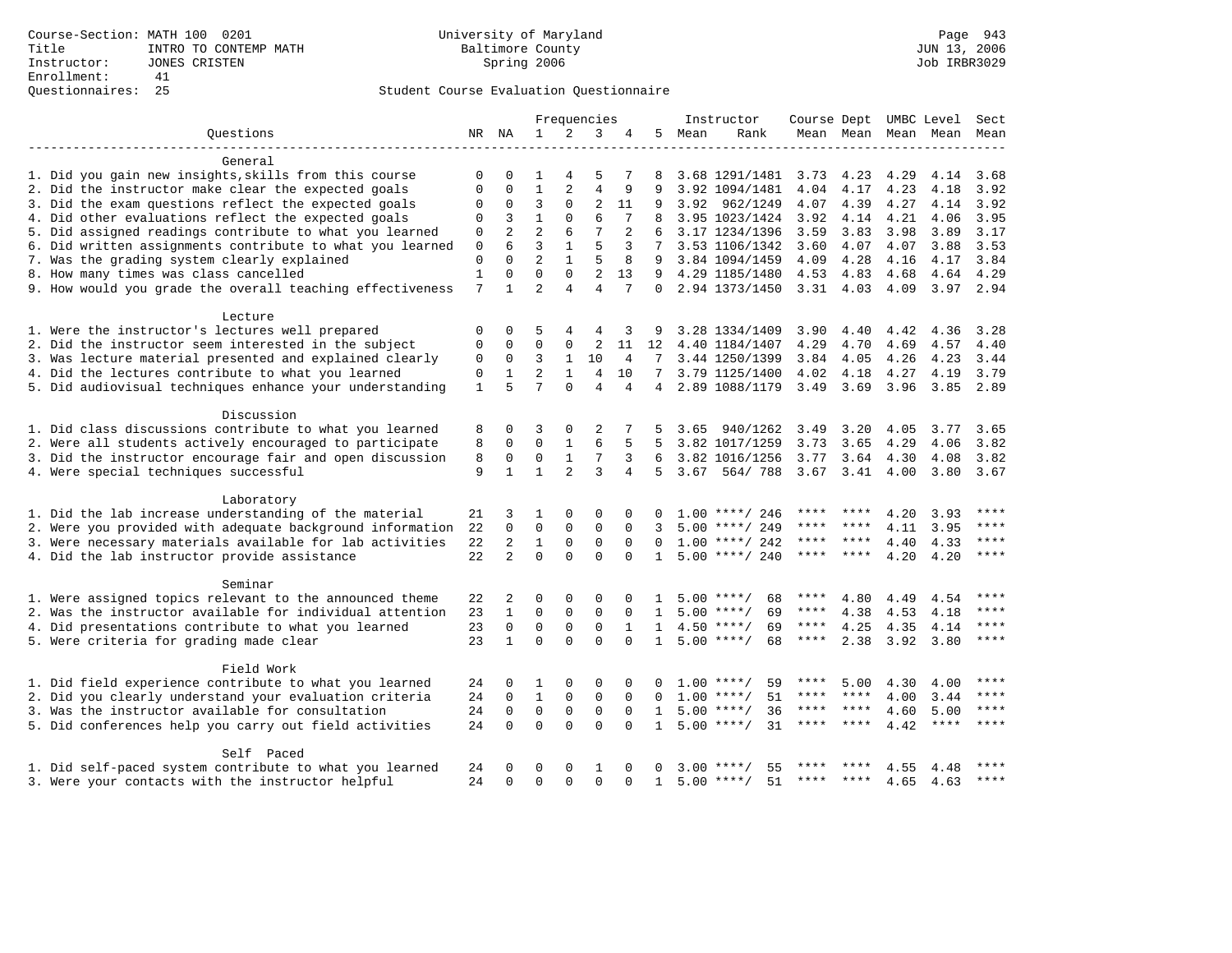| Course-Section: MATH 100 0201 |                       | University of Maryland                  | Page 943     |
|-------------------------------|-----------------------|-----------------------------------------|--------------|
| Title                         | INTRO TO CONTEMP MATH | Baltimore County                        | JUN 13, 2006 |
| Instructor:                   | JONES CRISTEN         | Spring 2006                             | Job IRBR3029 |
| Enrollment:                   | 41                    |                                         |              |
| Ouestionnaires: 25            |                       | Student Course Evaluation Questionnaire |              |

|            | Credits Earned<br>Cum. GPA |               |          | Expected Grades |          | Reasons                | Type                        | Majors |                                   |     |
|------------|----------------------------|---------------|----------|-----------------|----------|------------------------|-----------------------------|--------|-----------------------------------|-----|
| $00 - 27$  | 4                          | $0.00 - 0.99$ | $\Omega$ | Α               | 8        | Required for Majors 18 | Graduate                    | 0      | Major                             |     |
| $28 - 55$  |                            | $1.00 - 1.99$ | $\Omega$ | В               | 6        |                        |                             |        |                                   |     |
| $56 - 83$  |                            | $2.00 - 2.99$ | .5       | С               | 8        | General                | Under-grad                  | 25     | Non-major                         | -25 |
| $84 - 150$ | 8                          | $3.00 - 3.49$ | 4        | D               | 0        |                        |                             |        |                                   |     |
| Grad.      | 0                          | $3.50 - 4.00$ | -2       | F               | 0        | Electives              |                             |        | #### - Means there are not enough |     |
|            |                            |               |          | Ρ               | 0        |                        | responses to be significant |        |                                   |     |
|            |                            |               |          |                 | $\Omega$ | Other                  |                             |        |                                   |     |
|            |                            |               |          |                 | 0        |                        |                             |        |                                   |     |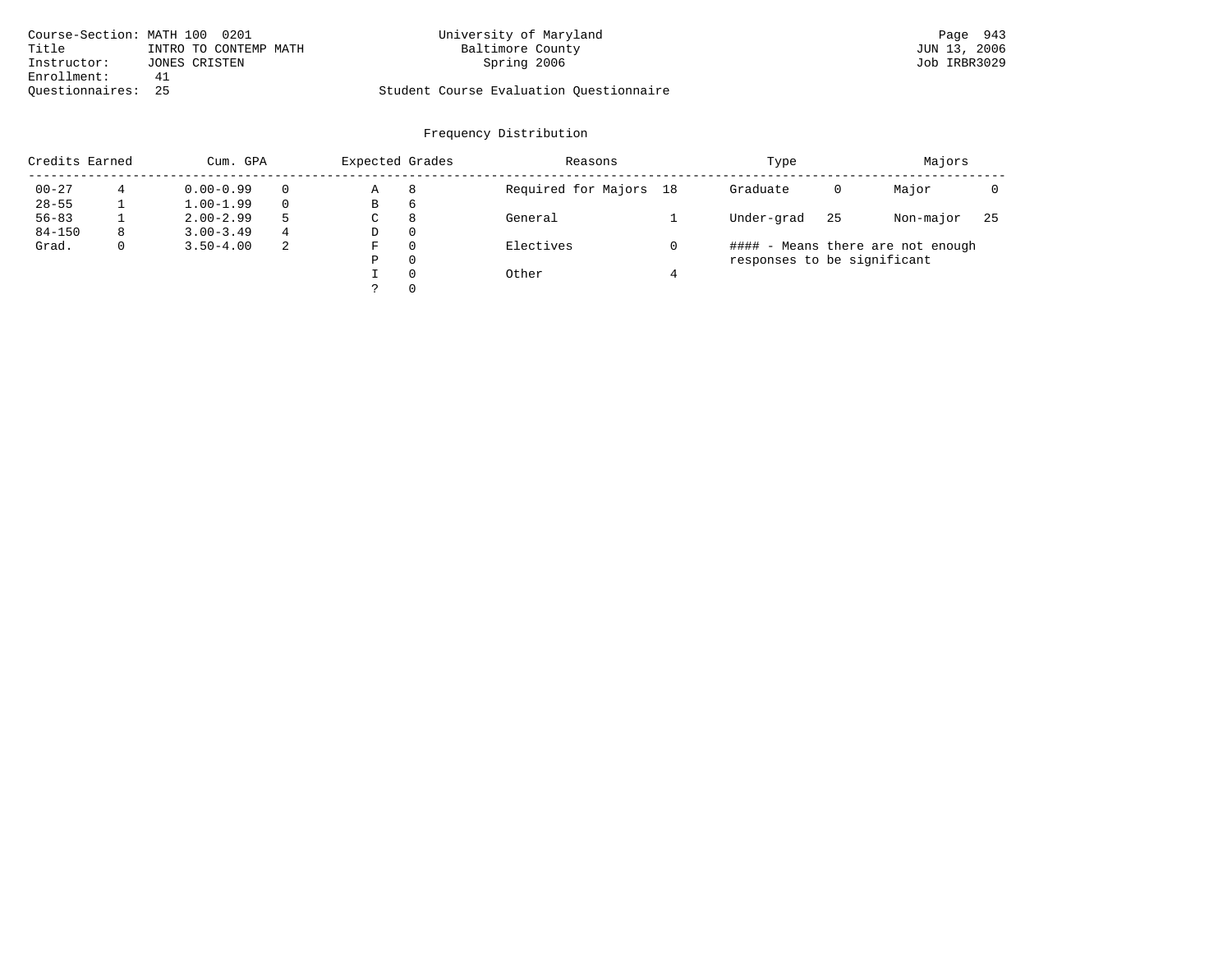|                                                           |                   |                          | Frequencies             |                   |                |                   |              | Instructor |                    | Course Dept UMBC Level |         |                     |             | Sect         |
|-----------------------------------------------------------|-------------------|--------------------------|-------------------------|-------------------|----------------|-------------------|--------------|------------|--------------------|------------------------|---------|---------------------|-------------|--------------|
| Questions                                                 |                   | NR NA                    | 1                       | 2                 | 3              | 4                 |              | 5 Mean     | Rank               |                        |         | Mean Mean Mean Mean |             | Mean         |
|                                                           |                   |                          |                         |                   |                |                   |              |            |                    |                        |         |                     |             |              |
| General                                                   |                   |                          |                         |                   |                |                   |              |            |                    |                        |         |                     |             |              |
| 1. Did you gain new insights, skills from this course     | 1                 | 0                        | 2                       | 4                 | 3              | 9                 | 14           |            | 3.91 1162/1481     | 4.20                   | 4.23    | 4.29                | 4.14        | 3.91         |
| 2. Did the instructor make clear the expected goals       | $\overline{2}$    | $\mathbf 0$              | $\mathbf 0$             | $\overline{4}$    | $\mathbf{1}$   | 6                 | 20           | 4.35       | 715/1481           | 4.60                   | 4.17    | 4.23                | 4.18        | 4.35         |
| 3. Did the exam questions reflect the expected goals      | 1                 | $\mathbf 0$              | 1                       | 3                 | 2              | 5                 | 21           | 4.31       | 695/1249           | 4.58                   | 4.39    | 4.27                | 4.14        | 4.31         |
| 4. Did other evaluations reflect the expected goals       | $\mathbf{1}$      | 14                       | $\mathbf{1}$            | $\mathbf{1}$      | $\overline{a}$ | 4                 | 10           |            | 4.17 840/1424      | 4.39                   | 4.14    | 4.21                | 4.06        | 4.17         |
| 5. Did assigned readings contribute to what you learned   | $\mathbf{1}$      | 16                       | $\overline{2}$          | 2                 | 3              | 2                 | 7            |            | 3.63 1011/1396     | 3.92                   | 3.83    | 3.98                | 3.89        | 3.63         |
| 6. Did written assignments contribute to what you learned | 1                 | 23                       | $\mathbf 1$             | $\mathbf{1}$      | $\mathbf{1}$   | 3                 | 3            |            | 3.67 1039/1342     | 4.17                   | 4.07    | 4.07                | 3.88        | 3.67         |
| 7. Was the grading system clearly explained               | 1<br>$\mathbf{1}$ | $\Omega$<br>$\mathbf{0}$ | $\Omega$<br>$\mathbf 0$ | 3<br>$\mathbf{1}$ | 3<br>$\Omega$  | 3<br>$\mathbf{1}$ | 23           | 4.44       | 565/1459           | 4.61                   | 4.28    | 4.16                | 4.17        | 4.44         |
| 8. How many times was class cancelled                     | $\overline{4}$    | $\mathbf{1}$             | $\mathbf{1}$            | $\mathbf{1}$      | $\overline{4}$ | 9                 | 30<br>13     | 4.88       | 743/1480           | 4.91                   | 4.83    | 4.68                | 4.64        | 4.88<br>4.14 |
| 9. How would you grade the overall teaching effectiveness |                   |                          |                         |                   |                |                   |              |            | 4.14 741/1450      | 4.32                   | 4.03    | 4.09                | 3.97        |              |
| Lecture                                                   |                   |                          |                         |                   |                |                   |              |            |                    |                        |         |                     |             |              |
| 1. Were the instructor's lectures well prepared           | 4                 | $\mathbf 0$              | 1                       | 1                 | 1              | 7                 | 19           | 4.45       | 839/1409           | 4.71                   | 4.40    | 4.42                | 4.36        | 4.45         |
| 2. Did the instructor seem interested in the subject      | 5                 | $\mathbf 0$              | 0                       | $\mathbf 0$       | 1              | 6                 | 21           | 4.71       | 899/1407           | 4.84                   | 4.70    | 4.69                | 4.57        | 4.71         |
| 3. Was lecture material presented and explained clearly   | 5                 | 0                        | 2                       | 2                 | 3              | 7                 | 14           | 4.04       | 991/1399           | 4.43                   | 4.05    | 4.26                | 4.23        | 4.04         |
| 4. Did the lectures contribute to what you learned        | 5                 | $\mathbf 0$              | 1                       | 3                 | 3              | 5                 | 16           |            | 4.14 953/1400      | 4.45                   | 4.18    | 4.27                | 4.19        | 4.14         |
| 5. Did audiovisual techniques enhance your understanding  | 5                 | 23                       | $\mathbf{1}$            | $\overline{2}$    | $\Omega$       | $\mathbf{1}$      | $\mathbf{1}$ |            | $2.80$ ****/1179   | 4.17                   | 3.69    | 3.96                | 3.85        | $***$        |
|                                                           |                   |                          |                         |                   |                |                   |              |            |                    |                        |         |                     |             |              |
| Discussion                                                |                   |                          |                         |                   |                |                   |              |            |                    |                        |         |                     |             |              |
| 1. Did class discussions contribute to what you learned   | 13                | $\mathbf 0$              | 4                       | 2                 | 1              | 9                 | 4            |            | 3.35 1052/1262     | 3.83                   | 3.20    | 4.05                | 3.77        | 3.35         |
| 2. Were all students actively encouraged to participate   | 13                | $\mathbf 0$              | $\mathbf 0$             | 3                 | 3              | 4                 | 10           | 4.05       | 881/1259           | 4.24                   | 3.65    | 4.29                | 4.06        | 4.05         |
| 3. Did the instructor encourage fair and open discussion  | 13                | 0                        | 4                       | 2                 | 3              | 5                 | 6            |            | 3.35 1131/1256     | 3.89                   | 3.64    | 4.30                | 4.08        | 3.35         |
| 4. Were special techniques successful                     | 13                | 16                       | $\mathbf 0$             | $\Omega$          | 2              | $\overline{a}$    | $\mathbf 0$  |            | $3.50$ ****/ 788   | $***$ * * *            | 3.41    | 4.00                | 3.80        | $***$        |
|                                                           |                   |                          |                         |                   |                |                   |              |            |                    |                        |         |                     |             |              |
| Laboratory                                                |                   |                          |                         |                   |                |                   |              |            |                    |                        |         |                     |             |              |
| 1. Did the lab increase understanding of the material     | 28                | 3                        | 1                       | 0                 | 1              | 0                 | 0            |            | $2.00$ ****/ 246   |                        |         | 4.20                | 3.93        |              |
| 2. Were you provided with adequate background information | 28                | $\mathbf 0$              | $\mathbf{1}$            | 1                 | $\mathbf{1}$   | 1                 | 1            | 3.00       | ****/ 249          | ****                   | ****    | 4.11                | 3.95        | ****         |
| 3. Were necessary materials available for lab activities  | 28                | 3                        | $\mathbf 0$             | $\mathbf 0$       | 0              | $\mathbf{1}$      | 1            | 4.50       | ****/ 242          | ****                   | ****    | 4.40                | 4.33        | ****         |
| 4. Did the lab instructor provide assistance              | 28                | 3                        | $\mathbf 0$             | 2                 | $\Omega$       | $\Omega$          | $\Omega$     |            | $2.00$ ****/ 240   | ****                   | ****    | 4.20                | 4.20        | $***$        |
| 5. Were requirements for lab reports clearly specified    | 28                | 4                        | $\Omega$                | $\Omega$          | $\Omega$       | $\mathbf{1}$      | $\Omega$     |            | $4.00$ ****/ 217   | ****                   | ****    | 4.04                | 4.02        | ****         |
| Seminar                                                   |                   |                          |                         |                   |                |                   |              |            |                    |                        |         |                     |             |              |
| 1. Were assigned topics relevant to the announced theme   | 30                | 2                        | 0                       | $\mathbf{0}$      | 0              | 1                 | 0            |            | $4.00$ ****/<br>68 | ****                   | 4.80    | 4.49                | 4.54        | ****         |
| 2. Was the instructor available for individual attention  | 30                | 2                        | 0                       | $\mathsf 0$       | $\mathbf 0$    | $\mathbf{1}$      | 0            |            | $4.00$ ****/<br>69 | $***$ * *              | 4.38    | 4.53                | 4.18        |              |
| 3. Did research projects contribute to what you learned   | 30                | $\overline{2}$           | $\mathbf 0$             | $\mathbf{0}$      | $\mathbf 0$    | $\mathbf{1}$      | $\Omega$     |            | $4.00$ ****/<br>63 | ****                   | 4.25    | 4.44                | 4.17        | ****         |
| 4. Did presentations contribute to what you learned       | 30                | 2                        | $\mathbf 0$             | $\mathbf 0$       | $\mathbf 0$    | $\mathbf{1}$      | $\Omega$     |            | $4.00$ ****/<br>69 | $***$ * *              | 4.25    | 4.35                | 4.14        | $***$        |
| 5. Were criteria for grading made clear                   | 30                | 2                        | $\mathbf{1}$            | $\Omega$          | $\Omega$       | $\Omega$          | $\Omega$     |            | $1.00$ ****/<br>68 | ****                   | 2.38    | 3.92                | 3.80        | ****         |
|                                                           |                   |                          |                         |                   |                |                   |              |            |                    |                        |         |                     |             |              |
| Field Work                                                |                   |                          |                         |                   |                |                   |              |            |                    |                        |         |                     |             |              |
| 1. Did field experience contribute to what you learned    | 31                | $\mathbf 0$              | 1                       | $\mathbf{0}$      | 1              | 0                 | 0            |            | $2.00$ ****/<br>59 | ****                   | 5.00    | 4.30                | 4.00        |              |
| 2. Did you clearly understand your evaluation criteria    | 31                | $\mathbf 0$              | 1                       | 0                 | 0              | $\mathbf{1}$      | $\Omega$     |            | $2.50$ ****/<br>51 | ****                   | ****    | 4.00                | 3.44        | $***$        |
| 3. Was the instructor available for consultation          | 31                | $\mathbf 0$              | $\mathbf 0$             | $\mathbf 0$       | $\mathbf 0$    | 2                 | $\Omega$     |            | $4.00$ ****/<br>36 | ****                   | ****    | 4.60                | 5.00        | ****         |
| 4. To what degree could you discuss your evaluations      | 31                | $\mathbf 0$              | $\mathbf{1}$            | $\mathbf{0}$      | $\mathbf 0$    | 1                 | $\Omega$     |            | 41<br>$2.50$ ****/ | ****                   | $***$ * | 4.26                | ****        | ****         |
| 5. Did conferences help you carry out field activities    | 31                | $\mathbf{1}$             | $\Omega$                | $\Omega$          | $\Omega$       | $\mathbf{1}$      | $\Omega$     | 4.00       | 31<br>$***/$       | ****                   | $***$ * | 4.42                | $***$ * * * |              |
|                                                           |                   |                          |                         |                   |                |                   |              |            |                    |                        |         |                     |             |              |
| Self Paced                                                |                   |                          |                         |                   |                |                   |              |            |                    |                        |         |                     |             |              |
| 1. Did self-paced system contribute to what you learned   | 31                | 0                        | 1                       | 0                 | 1              | 0                 | 0            | 2.00       | $***$ /<br>55      | ****                   |         | 4.55                | 4.48        | $***$ * * *  |
| 2. Did study questions make clear the expected goal       | 31                | $\mathbf{1}$             | $\mathbf 0$             | $\mathbf 0$       | $\mathbf 0$    | $\mathbf{1}$      | $\Omega$     | 4.00       | $***/$<br>31       | ****                   | ****    | 4.75                | 4.42        | ****         |
| 3. Were your contacts with the instructor helpful         | 31                | $\Omega$                 | 1                       | 0                 | $\mathbf{1}$   | $\Omega$          | $\Omega$     | 2.00       | $***/$<br>51       | ****                   | ****    | 4.65                | 4.63        | ****         |
| 4. Was the feedback/tutoring by proctors helpful          | 31                | 1                        | $\mathbf 0$             | 1                 | $\mathbf 0$    | $\mathbf 0$       | $\Omega$     | 2.00       | $***/$<br>34       | ***                    | ****    | 4.83                | 4.67        | ****         |
| 5. Were there enough proctors for all the students        | 31                | 1                        | $\mathbf 0$             | $\mathbf{1}$      | $\Omega$       | $\Omega$          | $\Omega$     |            | $2.00$ ****/<br>24 | $***$ * *              | $***$   | 4.82                | 4.58        | $***$        |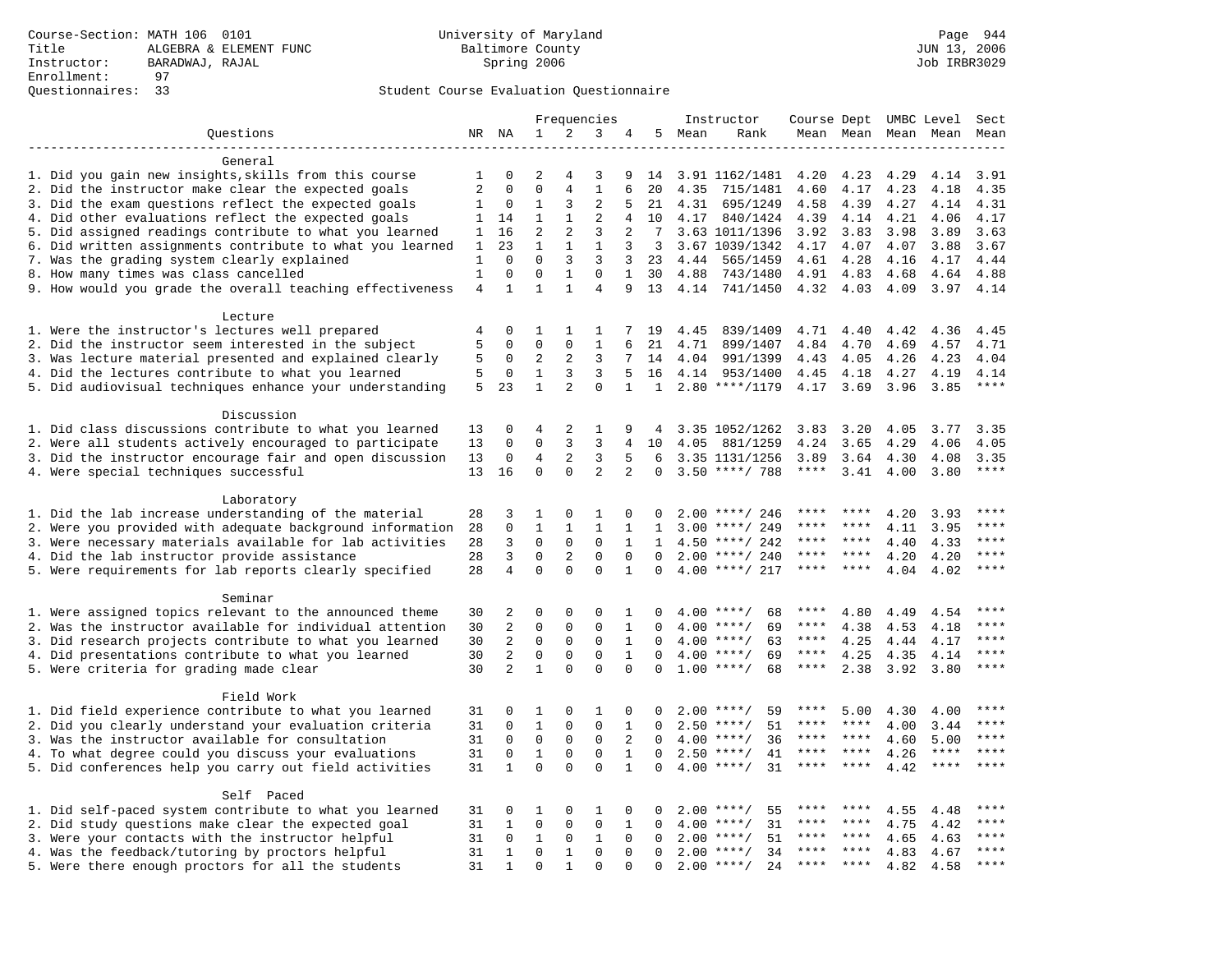| Course-Section: MATH 106 0101 |                        | University of Maryland                  | Page 944     |
|-------------------------------|------------------------|-----------------------------------------|--------------|
| Title                         | ALGEBRA & ELEMENT FUNC | Baltimore County                        | JUN 13, 2006 |
| Instructor:                   | BARADWAJ, RAJAL        | Spring 2006                             | Job IRBR3029 |
| Enrollment:                   | -97                    |                                         |              |
| Ouestionnaires: 33            |                        | Student Course Evaluation Questionnaire |              |

|            | Credits Earned<br>Cum. GPA |               |   |               | Expected Grades | Reasons                |    | Type                        | Majors |                                   |    |
|------------|----------------------------|---------------|---|---------------|-----------------|------------------------|----|-----------------------------|--------|-----------------------------------|----|
| $00 - 27$  |                            | $0.00 - 0.99$ |   | Α             | 5               | Required for Majors 12 |    | Graduate                    |        | Major                             |    |
| $28 - 55$  | $\mathbf 0$                | $1.00 - 1.99$ |   | B             | 10              |                        |    |                             |        |                                   |    |
| $56 - 83$  |                            | $2.00 - 2.99$ |   | $\sim$<br>◡   | 10              | General                |    | Under-grad                  | 32     | Non-major                         | 32 |
| $84 - 150$ | 2                          | $3.00 - 3.49$ | 4 | D             | 0               |                        |    |                             |        |                                   |    |
| Grad.      |                            | $3.50 - 4.00$ |   | F             |                 | Electives              |    |                             |        | #### - Means there are not enough |    |
|            |                            |               |   | Ρ             | 0               |                        |    | responses to be significant |        |                                   |    |
|            |                            |               |   |               | $\Omega$        | Other                  | 13 |                             |        |                                   |    |
|            |                            |               |   | $\mathcal{D}$ |                 |                        |    |                             |        |                                   |    |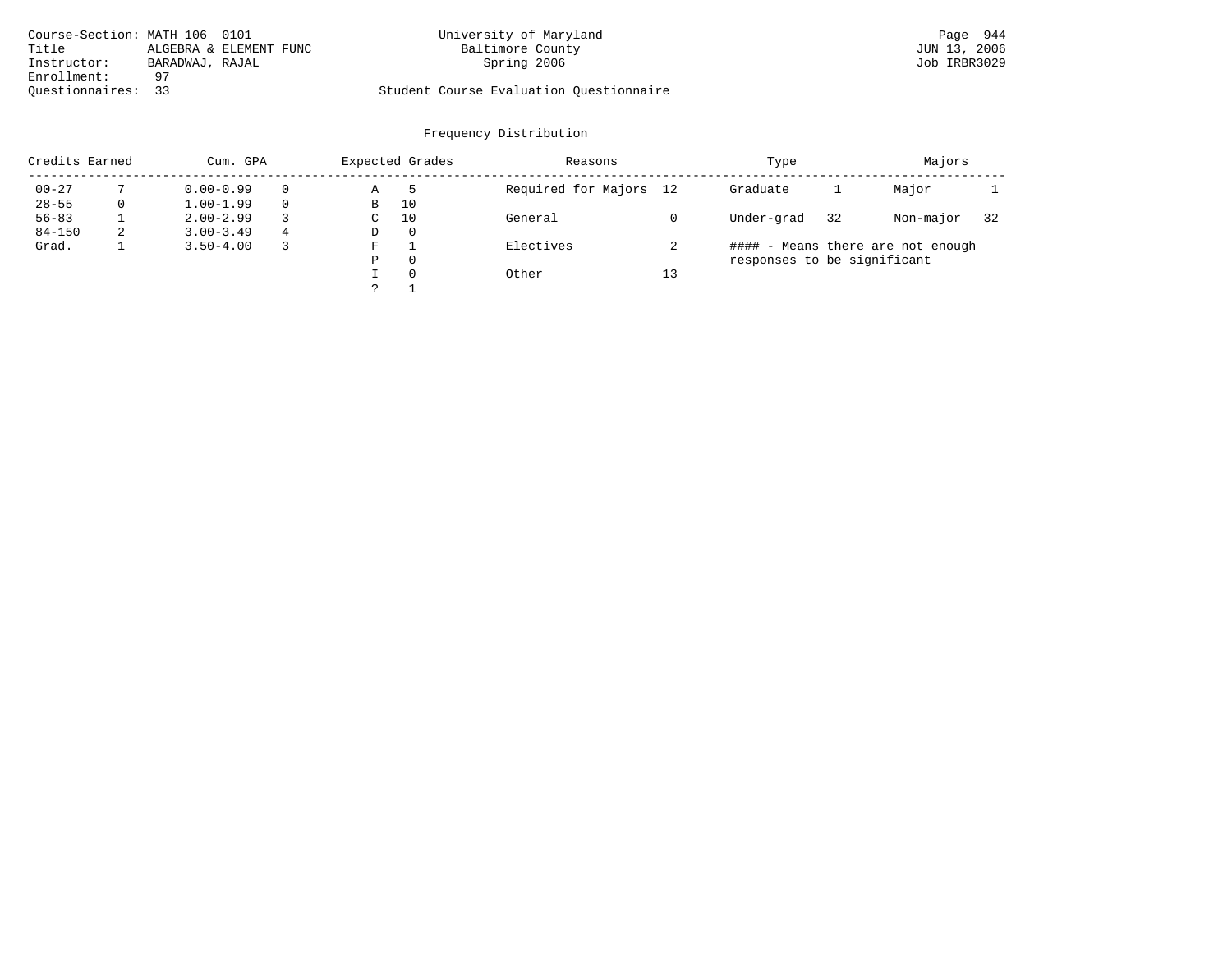# Questionnaires: 33 Student Course Evaluation Questionnaire

|                                                                                                    |                     |                | Frequencies          |                      |                  |                |              | Instructor   |                      |              |              | Course Dept UMBC Level |              | Sect         |
|----------------------------------------------------------------------------------------------------|---------------------|----------------|----------------------|----------------------|------------------|----------------|--------------|--------------|----------------------|--------------|--------------|------------------------|--------------|--------------|
| Questions                                                                                          |                     | NR NA          | $\mathbf{1}$         | 2                    | 3                | 4              |              | 5 Mean       | Rank                 |              | Mean Mean    |                        | Mean Mean    | Mean         |
|                                                                                                    |                     |                |                      |                      |                  |                |              |              |                      |              |              |                        |              |              |
| General                                                                                            |                     |                |                      |                      |                  |                |              |              |                      |              |              |                        |              |              |
| 1. Did you gain new insights, skills from this course                                              | 1                   | 0              | 1                    | <sup>0</sup>         | 3                | 6              | 22           | 4.50         | 549/1481             | 4.20         | 4.23         | 4.29                   | 4.14         | 4.50         |
| 2. Did the instructor make clear the expected goals                                                | $\mathbf{1}$        | $\mathbf 0$    | $\Omega$             | $\mathbf{0}$         | $\mathbf 0$      | 5              | 27           | 4.84         | 155/1481             | 4.60         | 4.17         | 4.23                   | 4.18         | 4.84         |
| 3. Did the exam questions reflect the expected goals                                               | 1                   | 1              | 0                    | 0                    | 2                | 1              | 28           | 4.84         | 184/1249             | 4.58         | 4.39         | 4.27                   | 4.14         | 4.84         |
| 4. Did other evaluations reflect the expected goals                                                | $\mathbf{1}$        | 14             | $\Omega$             | $\Omega$             | $\overline{a}$   | 3              | 13           | 4.61         | 326/1424             | 4.39         | 4.14         | 4.21                   | 4.06         | 4.61         |
| 5. Did assigned readings contribute to what you learned                                            | 1                   | 13             | $\mathbf{1}$         | $\mathbf{1}$         | 3                | 2              | 12           | 4.21         | 536/1396             | 3.92         | 3.83         | 3.98                   | 3.89         | 4.21         |
| 6. Did written assignments contribute to what you learned                                          | 1                   | 20<br>$\Omega$ | $\Omega$<br>$\Omega$ | $\Omega$<br>$\Omega$ | $\mathbf{1}$     | 2              | 9            | 4.67         | 190/1342             | 4.17         | 4.07         | 4.07                   | 3.88         | 4.67         |
| 7. Was the grading system clearly explained                                                        | 1<br>$\overline{c}$ | $\mathbf 0$    | $\mathbf 0$          | $\mathbf{0}$         | 2<br>$\mathbf 0$ | 3<br>2         | 27<br>29     | 4.78         | 175/1459<br>491/1480 | 4.61<br>4.91 | 4.28<br>4.83 | 4.16                   | 4.17<br>4.64 | 4.78<br>4.94 |
| 8. How many times was class cancelled<br>9. How would you grade the overall teaching effectiveness | 9                   | $\Omega$       | $\mathbf{1}$         | $\Omega$             | $\Omega$         | 8              | 15           | 4.94<br>4.50 | 334/1450             | 4.32         | 4.03         | 4.68<br>4.09           | 3.97         | 4.50         |
|                                                                                                    |                     |                |                      |                      |                  |                |              |              |                      |              |              |                        |              |              |
| Lecture                                                                                            |                     |                |                      |                      |                  |                |              |              |                      |              |              |                        |              |              |
| 1. Were the instructor's lectures well prepared                                                    | 5                   | 0              | $\Omega$             | 0                    | 0                | 1              | 27           | 4.96         | 75/1409              | 4.71         | 4.40         | 4.42                   | 4.36         | 4.96         |
| 2. Did the instructor seem interested in the subject                                               | 5                   | 0              | 0                    | 0                    | 0                | $\mathbf{1}$   | 27           | 4.96         | 200/1407             | 4.84         | 4.70         | 4.69                   | 4.57         | 4.96         |
| 3. Was lecture material presented and explained clearly                                            | 5                   | $\mathbf 0$    | 0                    | 0                    | $\mathbf 0$      | 5              | 23           | 4.82         | 195/1399             | 4.43         | 4.05         | 4.26                   | 4.23         | 4.82         |
| 4. Did the lectures contribute to what you learned                                                 | 5                   | 0              | 1                    | $\Omega$             | $\Omega$         | 3              | 24           | 4.75         | 312/1400             | 4.45         | 4.18         | 4.27                   | 4.19         | 4.75         |
| 5. Did audiovisual techniques enhance your understanding                                           | 6                   | 1.5            | $\mathbf{1}$         | $\mathbf{1}$         | $\mathbf{1}$     | $\mathbf{1}$   | 8            | 4.17         | 510/1179             | 4.17         | 3.69         | 3.96                   | 3.85         | 4.17         |
|                                                                                                    |                     |                |                      |                      |                  |                |              |              |                      |              |              |                        |              |              |
| Discussion                                                                                         |                     |                |                      |                      |                  |                |              |              |                      |              |              |                        |              |              |
| 1. Did class discussions contribute to what you learned                                            | 14                  | 0              | 1                    | 0                    | 2                | 5              |              | 11 4.32      | 527/1262             | 3.83         | 3.20         | 4.05                   | 3.77         | 4.32         |
| 2. Were all students actively encouraged to participate                                            | 14                  | $\mathbf 0$    | $\mathbf{1}$         | $\mathbf{1}$         | $\mathbf 0$      | $\overline{4}$ | 13           | 4.42         | 661/1259             | 4.24         | 3.65         | 4.29                   | 4.06         | 4.42         |
| 3. Did the instructor encourage fair and open discussion                                           | 14                  | 0              | 1                    | 0                    | $\overline{2}$   | 3              | 13           | 4.42         | 658/1256             | 3.89         | 3.64         | 4.30                   | 4.08         | 4.42         |
| 4. Were special techniques successful                                                              | 13                  | 12             | $\mathbf{1}$         | $\mathbf{1}$         | $\Omega$         | $\overline{2}$ | 4            |              | $3.88$ ****/ 788     | $***$ * * *  | 3.41         | 4.00                   | 3.80         | $***$        |
|                                                                                                    |                     |                |                      |                      |                  |                |              |              |                      |              |              |                        |              |              |
| Laboratory                                                                                         |                     |                |                      |                      |                  |                |              |              |                      |              |              |                        |              |              |
| 1. Did the lab increase understanding of the material                                              | 30                  | 1              | $\Omega$             | $\Omega$             | $\Omega$         | 1              | $\mathbf{1}$ |              | 4.50 ****/ 246       |              |              | 4.20                   | 3.93         |              |
| 2. Were you provided with adequate background information                                          | 31                  | $\mathbf 0$    | $\mathbf 0$          | $\mathsf 0$          | 0                | 0              | 2            | 5.00         | ****/ 249            | ****         | ****         | 4.11                   | 3.95         | ****         |
| 3. Were necessary materials available for lab activities                                           | 31                  | $\mathbf 1$    | $\mathbf 0$          | $\mathbf 0$          | $\mathbf 0$      | $\mathbf 0$    | 1            |              | $5.00$ ****/ 242     | ****         | $***$ *      | 4.40                   | 4.33         | $***$        |
| 4. Did the lab instructor provide assistance                                                       | 31                  | $\mathbf{1}$   | $\Omega$             | 0                    | $\Omega$         | $\Omega$       | $\mathbf{1}$ |              | $5.00$ ****/ 240     | ****         | ****         | 4.20                   | 4.20         | $***$        |
| 5. Were requirements for lab reports clearly specified                                             | 31                  | $\mathbf{1}$   | $\Omega$             | $\Omega$             | $\Omega$         | $\Omega$       | $\mathbf{1}$ |              | $5.00$ ****/ 217     | ****         | ****         | 4.04                   | 4.02         | $***$        |
| Seminar                                                                                            |                     |                |                      |                      |                  |                |              |              |                      |              |              |                        |              |              |
| 1. Were assigned topics relevant to the announced theme                                            | 32                  | 0              | 0                    | $\Omega$             | $\Omega$         | $\Omega$       | -1           |              | $5.00$ ****/<br>68   | ****         | 4.80         | 4.49                   | 4.54         | * * * *      |
| 2. Was the instructor available for individual attention                                           | 32                  | $\mathbf 0$    | $\mathbf 0$          | $\mathbf{0}$         | $\mathbf 0$      | $\Omega$       | $\mathbf{1}$ |              | $5.00$ ****/<br>69   | ****         | 4.38         | 4.53                   | 4.18         | ****         |
| 3. Did research projects contribute to what you learned                                            | 32                  | $\mathbf 0$    | $\mathsf 0$          | $\mathbf 0$          | $\mathbf 0$      | $\mathbf 0$    | 1            |              | $5.00$ ****/<br>63   | $***$ * *    | 4.25         | 4.44                   | 4.17         | ****         |
| 4. Did presentations contribute to what you learned                                                | 32                  | $\mathbf 0$    | $\mathsf 0$          | $\mathbf 0$          | $\mathbf 0$      | $\mathbf 0$    | $\mathbf{1}$ |              | 69<br>$5.00$ ****/   | $***$ * * *  | 4.25         | 4.35                   | 4.14         | $***$        |
| 5. Were criteria for grading made clear                                                            | 32                  | $\Omega$       | $\Omega$             | $\Omega$             | $\Omega$         | $\Omega$       | $\mathbf{1}$ |              | $5.00$ ****/<br>68   | $***$ * * *  | 2.38         | 3.92                   | 3.80         | ****         |
|                                                                                                    |                     |                |                      |                      |                  |                |              |              |                      |              |              |                        |              |              |
| Field Work                                                                                         |                     |                |                      |                      |                  |                |              |              |                      |              |              |                        |              |              |
| 1. Did field experience contribute to what you learned                                             | 32                  | 0              | 0                    | $\mathbf 0$          | 0                | 0              | 1            |              | $5.00$ ****/<br>59   | ****         | 5.00         | 4.30                   | 4.00         | ****         |
| 2. Did you clearly understand your evaluation criteria                                             | 32                  | $\Omega$       | $\mathbf 0$          | $\mathbf 0$          | $\mathbf 0$      | $\Omega$       | $\mathbf{1}$ |              | 51<br>$5.00$ ****/   | ****         | ****         | 4.00                   | 3.44         | ****         |
| 3. Was the instructor available for consultation                                                   | 32                  | $\Omega$       | $\mathbf 0$          | $\mathbf{0}$         | $\mathbf 0$      | $\Omega$       | $\mathbf{1}$ |              | 36<br>$5.00$ ****/   | ****         | ****         | 4.60                   | 5.00         | ****         |
| 4. To what degree could you discuss your evaluations                                               | 32                  | $\mathbf 0$    | $\mathbf 0$          | $\mathbf 0$          | $\mathbf 0$      | $\Omega$       | $\mathbf{1}$ | 5.00         | $***/$<br>41         | ****         | $***$ *      | 4.26                   | $***$ * * *  | ****         |
| 5. Did conferences help you carry out field activities                                             | 32                  | $\Omega$       | $\Omega$             | $\Omega$             | $\Omega$         | $\Omega$       | $\mathbf{1}$ |              | $5.00$ ****/<br>31   | ****         | $* * * *$    | 4.42                   | $***$ * * *  | $***$        |
|                                                                                                    |                     |                |                      |                      |                  |                |              |              |                      |              |              |                        |              |              |
| Self Paced                                                                                         |                     |                |                      |                      |                  |                |              |              |                      |              |              |                        |              |              |
| 1. Did self-paced system contribute to what you learned                                            | 32                  | 0              | 0                    | 0                    | $\mathbf 0$      | $\Omega$       | $\mathbf{1}$ | 5.00         | 55<br>$***$ /        |              |              | 4.55                   | 4.48         | ****         |
| 2. Did study questions make clear the expected goal                                                | 32                  | $\mathbf 0$    | $\mathbf 0$          | 0                    | $\mathbf 0$      | $\Omega$       | 1            | 5.00         | 31<br>$***/$         | ****         | ****         | 4.75                   | 4.42         | ****         |
| 3. Were your contacts with the instructor helpful                                                  | 32                  | $\Omega$       | 0                    | 0                    | 0                | $\Omega$       | 1            | 5.00         | 51<br>$* * * * /$    | ****         | ****         | 4.65                   | 4.63         | ****         |
| 4. Was the feedback/tutoring by proctors helpful                                                   | 32                  | $\Omega$       | $\mathbf 0$          | $\mathbf{0}$         | $\Omega$         | $\Omega$       | $\mathbf{1}$ |              | $5.00$ ****/<br>34   | ****         | ****         | 4.83                   | 4.67         | ****         |
| 5. Were there enough proctors for all the students                                                 | 32                  | $\Omega$       | $\Omega$             | $\Omega$             | $\Omega$         | $\Omega$       | $\mathbf{1}$ |              | $5.00$ ****/<br>24   | ****         |              | 4.82                   | 4.58         | $***$        |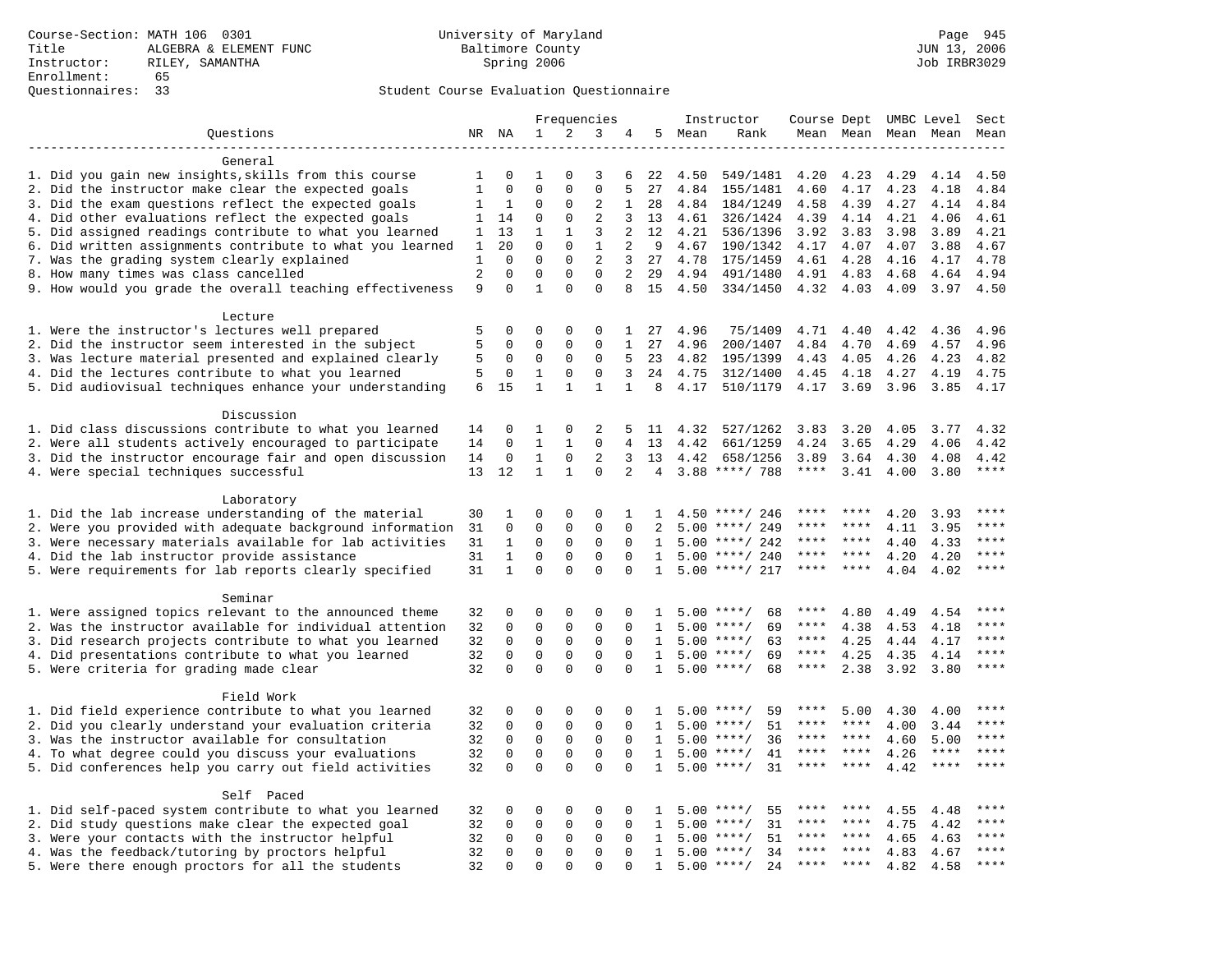| Course-Section: MATH 106 0301 |                        | University of Maryland                  | Page 945     |
|-------------------------------|------------------------|-----------------------------------------|--------------|
| Title                         | ALGEBRA & ELEMENT FUNC | Baltimore County                        | JUN 13, 2006 |
| Instructor:                   | RILEY, SAMANTHA        | Spring 2006                             | Job IRBR3029 |
| Enrollment:                   | 65                     |                                         |              |
| Ouestionnaires: 33            |                        | Student Course Evaluation Questionnaire |              |

|            | Credits Earned<br>Cum. GPA |               |   |   | Expected Grades | Reasons                |   | Type                        | Majors |                                   |    |
|------------|----------------------------|---------------|---|---|-----------------|------------------------|---|-----------------------------|--------|-----------------------------------|----|
| $00 - 27$  | 12                         | $0.00 - 0.99$ |   | Α | 14              | Required for Majors 17 |   | Graduate                    | 0      | Major                             |    |
| $28 - 55$  |                            | $1.00 - 1.99$ |   | В | 11              |                        |   |                             |        |                                   |    |
| $56 - 83$  | $\Omega$                   | $2.00 - 2.99$ |   | C | 6               | General                |   | Under-grad                  | 33     | Non-major                         | 33 |
| $84 - 150$ | $\Omega$                   | $3.00 - 3.49$ | 4 | D | $\Omega$        |                        |   |                             |        |                                   |    |
| Grad.      | $\mathbf 0$                | $3.50 - 4.00$ |   | F | $\Omega$        | Electives              |   |                             |        | #### - Means there are not enough |    |
|            |                            |               |   | Ρ | $\Omega$        |                        |   | responses to be significant |        |                                   |    |
|            |                            |               |   |   | $\Omega$        | Other                  | a |                             |        |                                   |    |
|            |                            |               |   |   | $\Omega$        |                        |   |                             |        |                                   |    |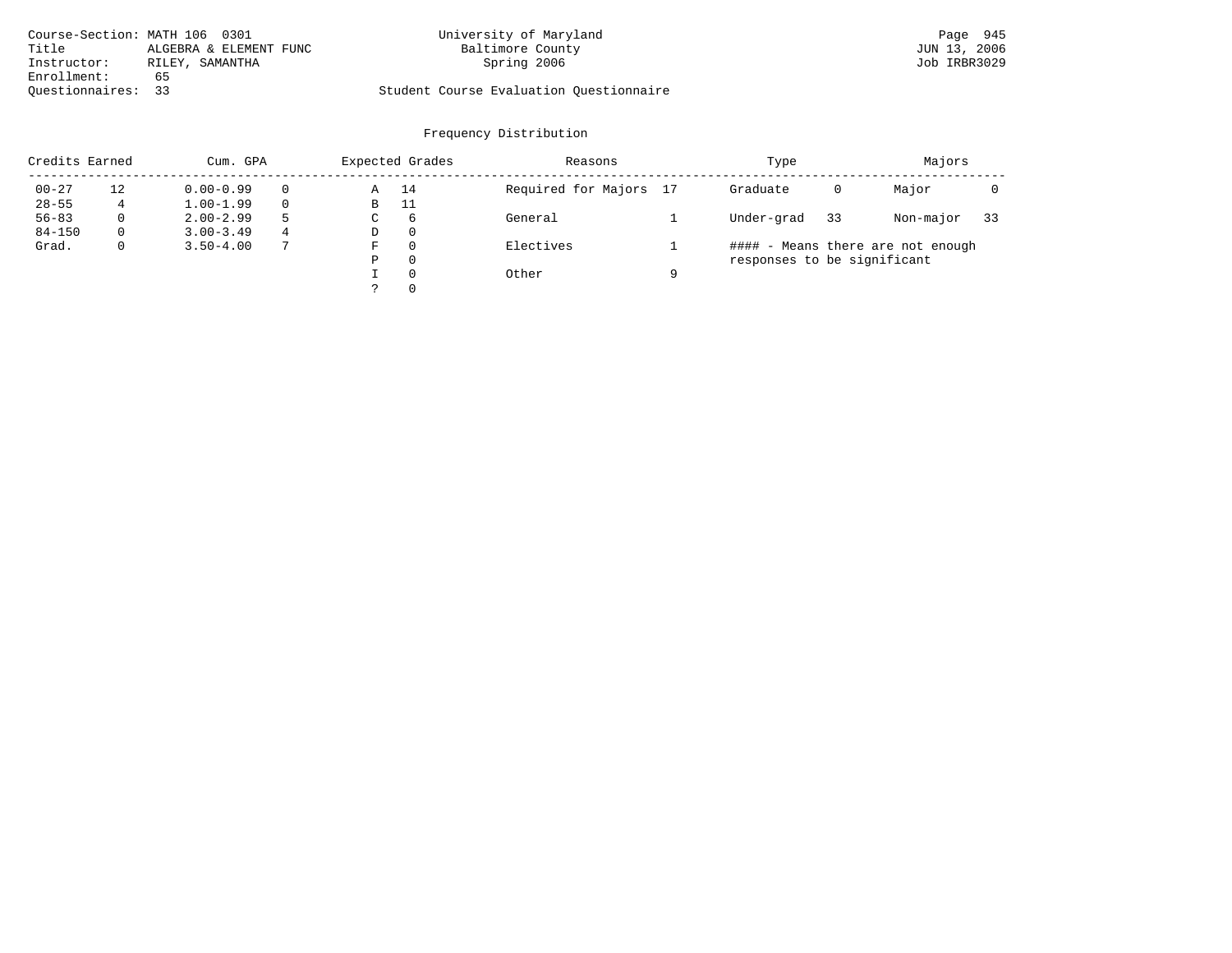|                                                           |                |          |                |          | Frequencies |        |    |      | Instructor       | Course Dept |           | UMBC Level |      | Sect |
|-----------------------------------------------------------|----------------|----------|----------------|----------|-------------|--------|----|------|------------------|-------------|-----------|------------|------|------|
| Ouestions                                                 | NR.            | ΝA       |                |          | 3           | 4      | 5. | Mean | Rank             |             | Mean Mean | Mean       | Mean | Mean |
| General                                                   |                |          |                |          |             |        |    |      |                  |             |           |            |      |      |
| 1. Did you gain new insights, skills from this course     |                |          | 0              | 0        |             |        |    | 4.17 | 947/1481         | 4.17        | 4.23      | 4.29       | 4.14 | 4.17 |
| 2. Did the instructor make clear the expected goals       |                | $\Omega$ |                | $\Omega$ |             |        | 5. | 4.00 | 1000/1481        | 4.00        | 4.17      | 4.23       | 4.18 | 4.00 |
| 3. Did the exam questions reflect the expected goals      |                | $\Omega$ |                | $\Omega$ |             | 4      | б. | 4.17 | 810/1249         | 4.17        | 4.39      | 4.27       | 4.14 | 4.17 |
| 4. Did other evaluations reflect the expected goals       |                |          |                | $\Omega$ | $\Omega$    |        |    |      | 3.80 1160/1424   | 3.80        | 4.14      | 4.21       | 4.06 | 3.80 |
| 5. Did assigned readings contribute to what you learned   | 3              |          | ζ              |          |             |        |    |      | 3.00 1292/1396   | 3.00        | 3.83      | 3.98       | 3.89 | 3.00 |
| 6. Did written assignments contribute to what you learned | $\overline{4}$ | 5        | $\mathfrak{D}$ | $\Omega$ |             |        |    |      | 2.80 1318/1342   | 2.80        | 4.07      | 4.07       | 3.88 | 2.80 |
| 7. Was the grading system clearly explained               | 3              | $\Omega$ | $\Omega$       | $\Omega$ | 4           |        | Б. | 4.18 | 836/1459         | 4.18        | 4.28      | 4.16       | 4.17 | 4.18 |
| 8. How many times was class cancelled                     | 4              | $\Omega$ | $\Omega$       | $\Omega$ | $\Omega$    | $\cap$ | 10 | 5.00 | 1/1480           | 5.00        | 4.83      | 4.68       | 4.64 | 5.00 |
| 9. How would you grade the overall teaching effectiveness | 3              | $\cap$   | ∩              |          | 4           |        |    |      | 3.36 1277/1450   | 3.36        | 4.03      | 4.09       | 3.97 | 3.36 |
| Lecture                                                   |                |          |                |          |             |        |    |      |                  |             |           |            |      |      |
| 1. Were the instructor's lectures well prepared           |                |          |                |          |             |        |    |      | 4.18 1074/1409   | 4.18        | 4.40      | 4.42       | 4.36 | 4.18 |
| 2. Did the instructor seem interested in the subject      | 3              | $\Omega$ | $\Omega$       | $\Omega$ | $\Omega$    |        | 11 | 5.00 | 1/1407           | 5.00        | 4.70      | 4.69       | 4.57 | 5.00 |
| 3. Was lecture material presented and explained clearly   | 4              | $\Omega$ |                |          |             |        | 4  | 3.70 | 1182/1399        | 3.70        | 4.05      | 4.26       | 4.23 | 3.70 |
| 4. Did the lectures contribute to what you learned        | 3              | $\Omega$ |                | $\Omega$ |             |        |    | 4.18 | 921/1400         | 4.18        | 4.18      | 4.27       | 4.19 | 4.18 |
| 5. Did audiovisual techniques enhance your understanding  | 3              |          |                | $\cap$   |             |        |    | 4.00 | 590/1179         | 4.00        | 3.69      | 3.96       | 3.85 | 4.00 |
| Discussion                                                |                |          |                |          |             |        |    |      |                  |             |           |            |      |      |
| 1. Did class discussions contribute to what you learned   | 5              | 0        |                | $\Omega$ |             |        |    |      | 3.22 1087/1262   | 3.22        | 3.20      | 4.05       | 3.77 | 3.22 |
| 2. Were all students actively encouraged to participate   | 5              | $\Omega$ |                | $\Omega$ |             |        |    | 4.11 | 861/1259         | 4.11        | 3.65      | 4.29       | 4.06 | 4.11 |
| 3. Did the instructor encourage fair and open discussion  | 5              |          | $\mathfrak{D}$ | $\Omega$ | $\Omega$    |        |    | 4.11 | 854/1256         | 4.11        | 3.64      | 4.30       | 4.08 | 4.11 |
| 4. Were special techniques successful                     | 5              |          |                |          |             |        |    |      | $3.00$ ****/ 788 | ****        | 3.41      | 4.00       | 3.80 | **** |

| Credits Earned |   | Cum. GPA      |   |             | Expected Grades | Reasons             |   | Type                        | Majors |                                   |      |
|----------------|---|---------------|---|-------------|-----------------|---------------------|---|-----------------------------|--------|-----------------------------------|------|
| $00 - 27$      |   | $0.00 - 0.99$ |   | Α           | 5               | Required for Majors | 6 | Graduate                    | 0      | Major                             |      |
| $28 - 55$      | 2 | $1.00 - 1.99$ |   | В           | 2               |                     |   |                             |        |                                   |      |
| $56 - 83$      | 2 | $2.00 - 2.99$ | 2 | $\sim$<br>◡ | 4               | General             |   | Under-grad                  | 14     | Non-major                         | - 14 |
| $84 - 150$     | 2 | $3.00 - 3.49$ |   | D           | 0               |                     |   |                             |        |                                   |      |
| Grad.          | 0 | $3.50 - 4.00$ |   | F           | 0               | Electives           | 0 |                             |        | #### - Means there are not enough |      |
|                |   |               |   | Ρ           | 0               |                     |   | responses to be significant |        |                                   |      |
|                |   |               |   |             | $\Omega$        | Other               |   |                             |        |                                   |      |
|                |   |               |   |             |                 |                     |   |                             |        |                                   |      |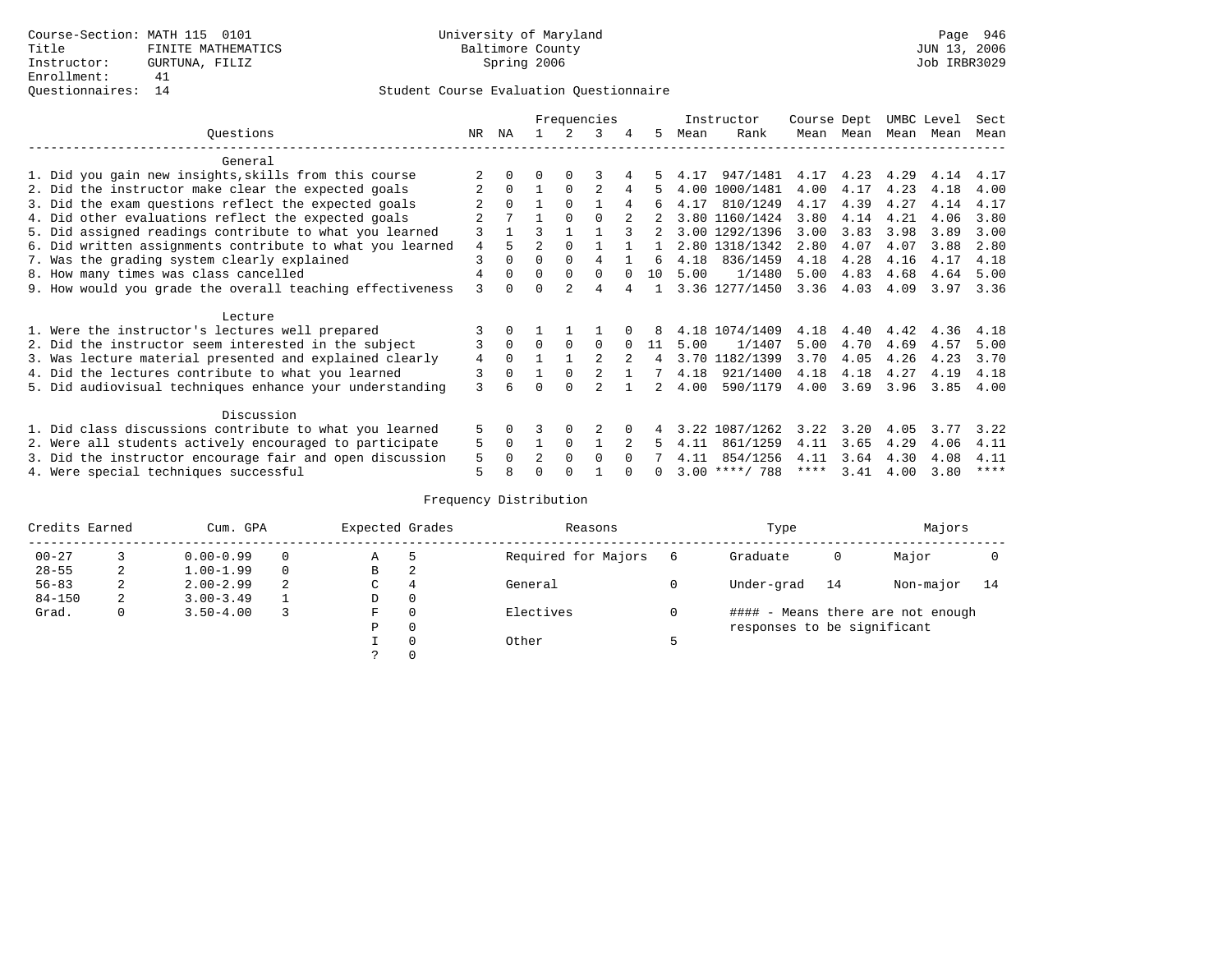|                                                           |             |              |          |          | Frequencies |          |    |      | Instructor | Course Dept |      | UMBC Level |      | Sect |
|-----------------------------------------------------------|-------------|--------------|----------|----------|-------------|----------|----|------|------------|-------------|------|------------|------|------|
| Ouestions                                                 | NR.         | ΝA           |          |          | 3           |          | 5. | Mean | Rank       | Mean        | Mean | Mean       | Mean | Mean |
| General                                                   |             |              |          |          |             |          |    |      |            |             |      |            |      |      |
| 1. Did you gain new insights, skills from this course     | $\Omega$    | $\cap$       | O        | $\Omega$ | O           |          |    | 4.82 | 225/1481   | 4.82        | 4.23 | 4.29       | 4.14 | 4.82 |
| 2. Did the instructor make clear the expected goals       | O           | $\Omega$     | $\Omega$ | $\Omega$ | $\Omega$    |          | 10 | 4.91 | 115/1481   | 4.91        | 4.17 | 4.23       | 4.18 | 4.91 |
| 3. Did the exam questions reflect the expected goals      |             | $\Omega$     | $\Omega$ | $\Omega$ | $\Omega$    |          | 11 | 5.00 | 1/1249     | 5.00        | 4.39 | 4.27       | 4.14 | 5.00 |
| 4. Did other evaluations reflect the expected goals       | O           | 5            | $\Omega$ | $\Omega$ | $\Omega$    |          | 5  | 4.83 | 165/1424   | 4.83        | 4.14 | 4.21       | 4.06 | 4.83 |
| 5. Did assigned readings contribute to what you learned   | $\mathbf 0$ |              | $\Omega$ | $\Omega$ | $\Omega$    |          | 4  | 4.67 | 193/1396   | 4.67        | 3.83 | 3.98       | 3.89 | 4.67 |
| 6. Did written assignments contribute to what you learned | $\mathbf 0$ |              |          | $\Omega$ |             | $\cap$   | 4  | 4.20 | 592/1342   | 4.20        | 4.07 | 4.07       | 3.88 | 4.20 |
| 7. Was the grading system clearly explained               | $\Omega$    | $\Omega$     | $\Omega$ | $\Omega$ |             |          | 10 | 4.91 | 101/1459   | 4.91        | 4.28 | 4.16       | 4.17 | 4.91 |
| 8. How many times was class cancelled                     | $\Omega$    | $\Omega$     | $\Omega$ | $\Omega$ | $\Omega$    | $\cap$   | 11 | 5.00 | 1/1480     | 5.00        | 4.83 | 4.68       | 4.64 | 5.00 |
| 9. How would you grade the overall teaching effectiveness |             | <sup>n</sup> | ∩        | ∩        | $\cap$      |          |    | 4.70 | 196/1450   | 4.70        | 4.03 | 4.09       | 3.97 | 4.70 |
| Lecture                                                   |             |              |          |          |             |          |    |      |            |             |      |            |      |      |
| 1. Were the instructor's lectures well prepared           |             |              |          |          | $\Omega$    |          |    | 5.00 | 1/1409     | 5.00        | 4.40 | 4.42       | 4.36 | 5.00 |
| 2. Did the instructor seem interested in the subject      | 0           | $\Omega$     | $\Omega$ | $\Omega$ | $\Omega$    |          | 10 | 4.91 | 500/1407   | 4.91        | 4.70 | 4.69       | 4.57 | 4.91 |
| 3. Was lecture material presented and explained clearly   | $\mathbf 0$ | $\Omega$     | $\Omega$ | $\Omega$ | $\Omega$    |          | 11 | 5.00 | 1/1399     | 5.00        | 4.05 | 4.26       | 4.23 | 5.00 |
| 4. Did the lectures contribute to what you learned        | 0           | $\Omega$     | $\Omega$ | $\Omega$ | $\Omega$    |          | 11 | 5.00 | 1/1400     | 5.00        | 4.18 | 4.27       | 4.19 | 5.00 |
| 5. Did audiovisual techniques enhance your understanding  | $\Omega$    |              |          | ∩        |             |          |    | 3.83 | 739/1179   | 3.83        | 3.69 | 3.96       | 3.85 | 3.83 |
| Discussion                                                |             |              |          |          |             |          |    |      |            |             |      |            |      |      |
| 1. Did class discussions contribute to what you learned   | 3           | $\Omega$     | O        | $\Omega$ | $\Omega$    |          |    | 4.88 | 138/1262   | 4.88        | 3.20 | 4.05       | 3.77 | 4.88 |
| 2. Were all students actively encouraged to participate   | 3           | $\Omega$     | $\Omega$ | $\Omega$ | $\Omega$    |          |    | 4.88 | 238/1259   | 4.88        | 3.65 | 4.29       | 4.06 | 4.88 |
| 3. Did the instructor encourage fair and open discussion  | 3           | $\Omega$     | O        | $\Omega$ | $\Omega$    | $\Omega$ | 8  | 5.00 | 1/1256     | 5.00        | 3.64 | 4.30       | 4.08 | 5.00 |
| 4. Were special techniques successful                     | 3           |              |          |          |             |          |    | 4.57 | 159/ 788   | 4.57        | 3.41 | 4.00       | 3.80 | 4.57 |

| Credits Earned |   | Cum. GPA      |          |   | Expected Grades | Reasons             |    | Type                        | Majors |                                   |  |
|----------------|---|---------------|----------|---|-----------------|---------------------|----|-----------------------------|--------|-----------------------------------|--|
| $00 - 27$      |   | $0.00 - 0.99$ |          | Α | 6               | Required for Majors |    | Graduate                    | 0      | Major                             |  |
| $28 - 55$      |   | $1.00 - 1.99$ | $\Omega$ | В | 2               |                     |    |                             |        |                                   |  |
| $56 - 83$      | 2 | $2.00 - 2.99$ | 4        | С |                 | General             |    | Under-grad                  | -11    | Non-major                         |  |
| $84 - 150$     |   | $3.00 - 3.49$ | 2        | D |                 |                     |    |                             |        |                                   |  |
| Grad.          | 0 | $3.50 - 4.00$ |          | F | $\Omega$        | Electives           |    |                             |        | #### - Means there are not enough |  |
|                |   |               |          | Ρ | 0               |                     |    | responses to be significant |        |                                   |  |
|                |   |               |          |   | $\Omega$        | Other               | 10 |                             |        |                                   |  |
|                |   |               |          |   |                 |                     |    |                             |        |                                   |  |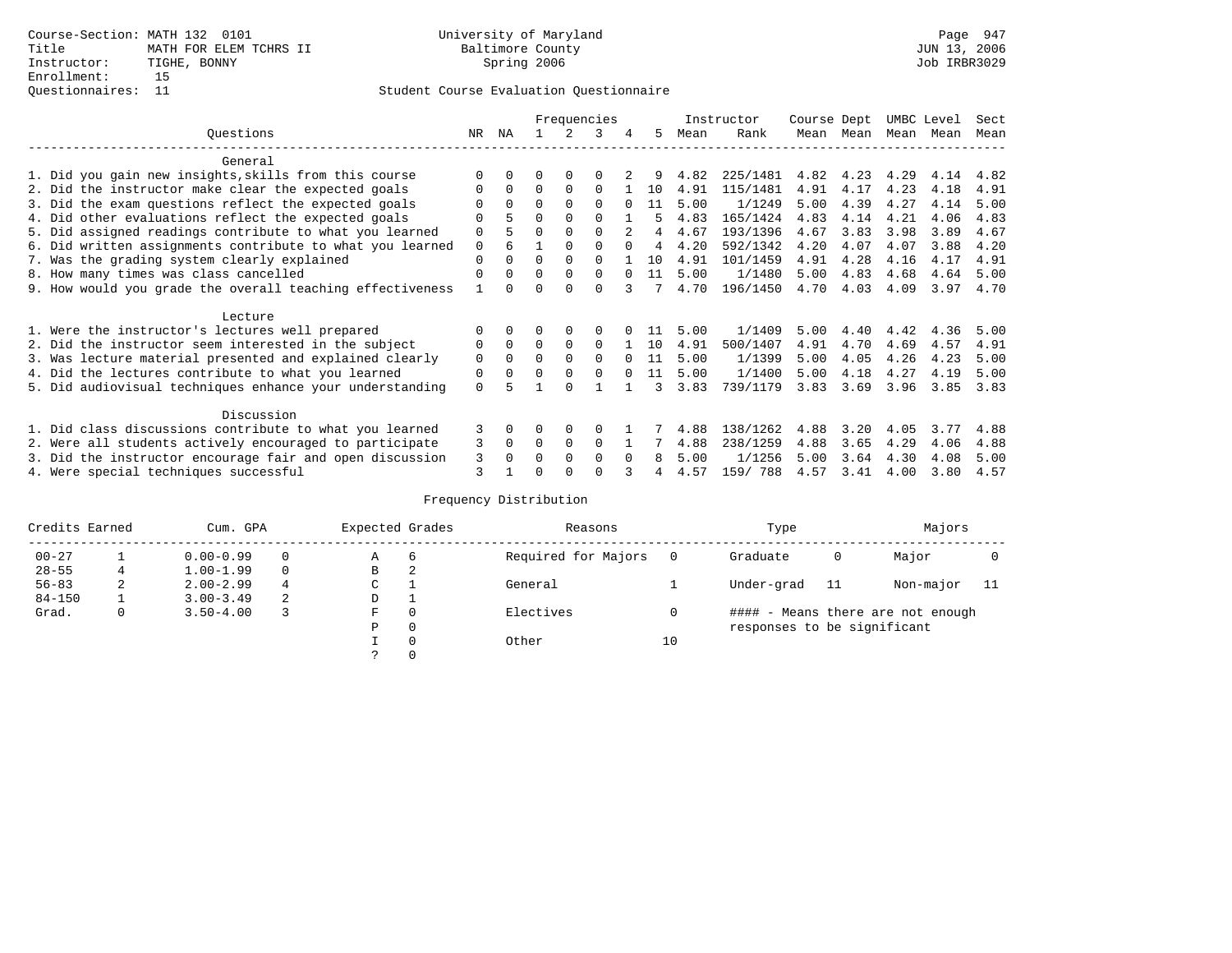# Questionnaires: 66 Student Course Evaluation Questionnaire

|                                                           |                |              |                |                | Frequencies    |                |                |      | Instructor         | Course Dept UMBC Level |             |      |             | Sect        |
|-----------------------------------------------------------|----------------|--------------|----------------|----------------|----------------|----------------|----------------|------|--------------------|------------------------|-------------|------|-------------|-------------|
| Ouestions                                                 |                | NR NA        | 1              | 2              | 3              | 4              | 5              | Mean | Rank               |                        | Mean Mean   | Mean | Mean        | Mean        |
|                                                           |                |              |                |                |                |                |                |      |                    |                        |             |      |             |             |
| General                                                   |                |              |                |                |                |                |                |      |                    |                        |             |      |             |             |
| 1. Did you gain new insights, skills from this course     | 2              | $\Omega$     | 6              | 2              | 17             | 25             | 14             |      | 3.61 1324/1481     | 3.91                   | 4.23        | 4.29 | 4.14        | 3.61        |
| 2. Did the instructor make clear the expected goals       | 2              | 0            | 3              | 3              | 17             | 18             | 23             |      | 3.86 1148/1481     | 4.14                   | 4.17        | 4.23 | 4.18        | 3.86        |
| 3. Did the exam questions reflect the expected goals      | 2              | 0            | 1              | 3              | 12             | 18             | 30             |      | 4.14 824/1249      | 4.36                   | 4.39        | 4.27 | 4.14        | 4.14        |
| 4. Did other evaluations reflect the expected goals       | 2              | 39           | $\overline{2}$ | $\overline{a}$ | 8              | 6              | 7              |      | 3.56 1255/1424     | 3.98                   | 4.14        | 4.21 | 4.06        | 3.56        |
| 5. Did assigned readings contribute to what you learned   | 3              | 23           | 3              | 5              | 13             | 12             | 7              |      | 3.38 1149/1396     | 3.58                   | 3.83        | 3.98 | 3.89        | 3.38        |
| 6. Did written assignments contribute to what you learned | 2              | 40           | $\overline{2}$ | 4              | 6              | 5              | 7              |      | 3.46 1140/1342     | 3.78                   | 4.07        | 4.07 | 3.88        | 3.46        |
| 7. Was the grading system clearly explained               | $\sqrt{2}$     | $\Omega$     | 3              | 3              | 7              | 12             | 39             | 4.27 | 766/1459           | 4.38                   | 4.28        | 4.16 | 4.17        | 4.27        |
| 8. How many times was class cancelled                     | $\sqrt{2}$     | $\mathbf 1$  | 1              | 0              | $\mathbf{1}$   | $\mathbf{1}$   | 60             | 4.89 | 729/1480           | 4.88                   | 4.83        | 4.68 | 4.64        | 4.89        |
| 9. How would you grade the overall teaching effectiveness | 20             | $\Omega$     | $\overline{2}$ | 2              | 15             | 24             | $\overline{3}$ |      | 3.52 1216/1450     | 3.92                   | 4.03        | 4.09 | 3.97        | 3.52        |
| Lecture                                                   |                |              |                |                |                |                |                |      |                    |                        |             |      |             |             |
| 1. Were the instructor's lectures well prepared           | 4              | $\Omega$     | 2              | 1              |                | 20             | 32             |      | 4.27 1019/1409     | 4.44                   | 4.40        | 4.42 | 4.36        | 4.27        |
| 2. Did the instructor seem interested in the subject      | $\overline{4}$ | $\mathbf 0$  | $\mathbf{1}$   | 2              | $\overline{4}$ | 16             | 39             |      | 4.45 1145/1407     | 4.59                   | 4.70        | 4.69 | 4.57        | 4.45        |
| 3. Was lecture material presented and explained clearly   | 3              | 0            | 1              | 11             | 11             | 25             | 15             |      | 3.67 1196/1399     | 3.98                   | 4.05        | 4.26 | 4.23        | 3.67        |
| 4. Did the lectures contribute to what you learned        | 3              | $\mathbf{1}$ | 2              | $\overline{a}$ | 9              | 21             | 28             | 4.15 | 953/1400           | 4.33                   | 4.18        | 4.27 | 4.19        | 4.15        |
| 5. Did audiovisual techniques enhance your understanding  | 5              | 27           | 5              | 4              | 13             | $\overline{4}$ | 8              |      | 3.18 1019/1179     | 3.48                   | 3.69        | 3.96 | 3.85        | 3.18        |
|                                                           |                |              |                |                |                |                |                |      |                    |                        |             |      |             |             |
| Discussion                                                |                |              |                |                |                |                |                |      |                    |                        |             |      |             |             |
| 1. Did class discussions contribute to what you learned   | 6              | $\Omega$     | 5              | 6              | 13             | 14             | 22             | 3.70 | 913/1262           | 3.54                   | 3.20        | 4.05 | 3.77        | 3.70        |
| 2. Were all students actively encouraged to participate   | 6              | $\Omega$     | 5              | 8              | 17             | 11             | 19             |      | 3.52 1092/1259     | 3.63                   | 3.65        | 4.29 | 4.06        | 3.52        |
| 3. Did the instructor encourage fair and open discussion  | 8              | 0            | 14             | 6              | 16             | 10             | 12             |      | 3.00 1167/1256     | 3.40                   | 3.64        | 4.30 | 4.08        | 3.00        |
| 4. Were special techniques successful                     | 7              | 48           | 2              | 2              | ς              | $\Omega$       | 4              |      | $3.18$ ****/ 788   | ****                   | 3.41        | 4.00 | 3.80        | ****        |
| Laboratory                                                |                |              |                |                |                |                |                |      |                    |                        |             |      |             |             |
| 1. Did the lab increase understanding of the material     | 55             | 5            | 3              | 1              | 1              | 0              | 1              |      | $2.17$ ****/ 246   |                        |             | 4.20 | 3.93        | ****        |
| 2. Were you provided with adequate background information | 56             | $\Omega$     | 3              | 0              | 3              | $\overline{2}$ | $\mathfrak{D}$ | 3.00 | ****/ 249          |                        |             | 4.11 | 3.95        | ****        |
| 3. Were necessary materials available for lab activities  | 57             | 8            | $\mathbf 0$    | $\mathbf 0$    | $\mathbf 0$    | $\Omega$       | 1              | 5.00 | ****/ 242          | ****                   | ****        | 4.40 | 4.33        | $***$       |
| 4. Did the lab instructor provide assistance              | 58             | 4            | $\mathbf{1}$   | $1\,$          | $\Omega$       | $\Omega$       | $\mathcal{L}$  | 3.25 | ****/ 240          | ****                   | ****        | 4.20 | 4.20        | ****        |
| 5. Were requirements for lab reports clearly specified    | 58             | 7            | $\mathbf 0$    | $\Omega$       | $\mathbf 0$    | $\mathbf 0$    | $\mathbf{1}$   |      | $5.00$ ****/ 217   | ****                   | ****        | 4.04 | 4.02        | ****        |
| Seminar                                                   |                |              |                |                |                |                |                |      |                    |                        |             |      |             |             |
| 1. Were assigned topics relevant to the announced theme   | 61             | 3            | $\Omega$       | $\Omega$       | $\mathbf 0$    | $\Omega$       | 2              |      | $5.00$ ****/<br>68 | ****                   | 4.80        | 4.49 | 4.54        | $***$       |
| 3. Did research projects contribute to what you learned   | 62             | 3            | $\mathbf 0$    | 0              | $\mathbf 0$    | $\Omega$       | 1              |      | $5.00$ ****/<br>63 | ****                   | 4.25        | 4.44 | 4.17        | ****        |
| 5. Were criteria for grading made clear                   | 62             | 3            | $\mathbf 0$    | $\mathbf 0$    | $\mathbf 0$    | $\mathbf 0$    | 1              |      | 68<br>$5.00$ ****/ | $***$ * *              | 2.38        | 3.92 | 3.80        | ****        |
|                                                           |                |              |                |                |                |                |                |      |                    |                        |             |      |             |             |
| Field Work                                                |                |              |                |                |                |                |                |      |                    |                        |             |      |             |             |
| 1. Did field experience contribute to what you learned    | 64             | 0            | $\Omega$       | $\mathbf{1}$   | $\mathbf 0$    | 0              | 1              | 3.50 | 59<br>****/        | ****                   | 5.00        | 4.30 | 4.00        |             |
| 2. Did you clearly understand your evaluation criteria    | 64             | 0            | $\mathbf 0$    | $\mathbf 0$    | $\mathbf 0$    | 1              | 1              | 4.50 | 51<br>$***$ /      | ****                   | ****        | 4.00 | 3.44        | ****        |
| 3. Was the instructor available for consultation          | 64             | $\Omega$     | $\Omega$       | $\Omega$       | $\mathbf 0$    | $\Omega$       | 2              | 5.00 | $***/$<br>36       | ****                   | ****        | 4.60 | 5.00        | $***$ * * * |
| 4. To what degree could you discuss your evaluations      | 64             | $\mathbf{1}$ | $\mathbf 0$    | 0              | $\mathbf 0$    | $\mathbf 0$    | 1              |      | $5.00$ ****/<br>41 | ****                   | $***$ * * * | 4.26 | $***$ * * * | ****        |
| 5. Did conferences help you carry out field activities    |                | $\mathbf{1}$ | $\mathbf 0$    | $\Omega$       | $\Omega$       | $\Omega$       | $\mathbf{1}$   | 5.00 | $***$ /<br>31      | ****                   | $***$ *     | 4.42 | $***$ * * * | ****        |
| Self Paced                                                |                |              |                |                |                |                |                |      |                    |                        |             |      |             |             |
| 1. Did self-paced system contribute to what you learned   | 64             | $\Omega$     | $\Omega$       | $\Omega$       | $\mathbf 0$    | 1              | 1              | 4.50 | 55<br>****/        |                        |             | 4.55 | 4.48        |             |
| 2. Did study questions make clear the expected goal       | 64             | $\mathbf 0$  | $\mathbf 0$    | 0              | $\mathbf{1}$   | $\mathbf 0$    | 1              | 4.00 | 31<br>$* * * * /$  |                        | ****        | 4.75 | 4.42        |             |
| 3. Were your contacts with the instructor helpful         | 64             | 0            | $\mathbf 0$    | 0              | $\mathbf{1}$   | $\mathbf 0$    | 1              | 4.00 | $***$ /<br>51      | ****                   | ****        | 4.65 | 4.63        | ****        |
| 4. Was the feedback/tutoring by proctors helpful          | 64             | $\Omega$     | $\Omega$       | $\Omega$       | $\mathbf{1}$   | $\Omega$       | $\mathbf{1}$   | 4.00 | $***$ /<br>34      | ****                   | $* * * *$   | 4.83 | 4.67        | ****        |
| 5. Were there enough proctors for all the students        | 64             | $\Omega$     | $\Omega$       | $\Omega$       | $\mathbf{1}$   | $\Omega$       | $\mathbf{1}$   | 4.00 | $* * * * /$<br>2.4 | $***$ * * *            | $***$ *     | 4.82 | 4.58        | $***$       |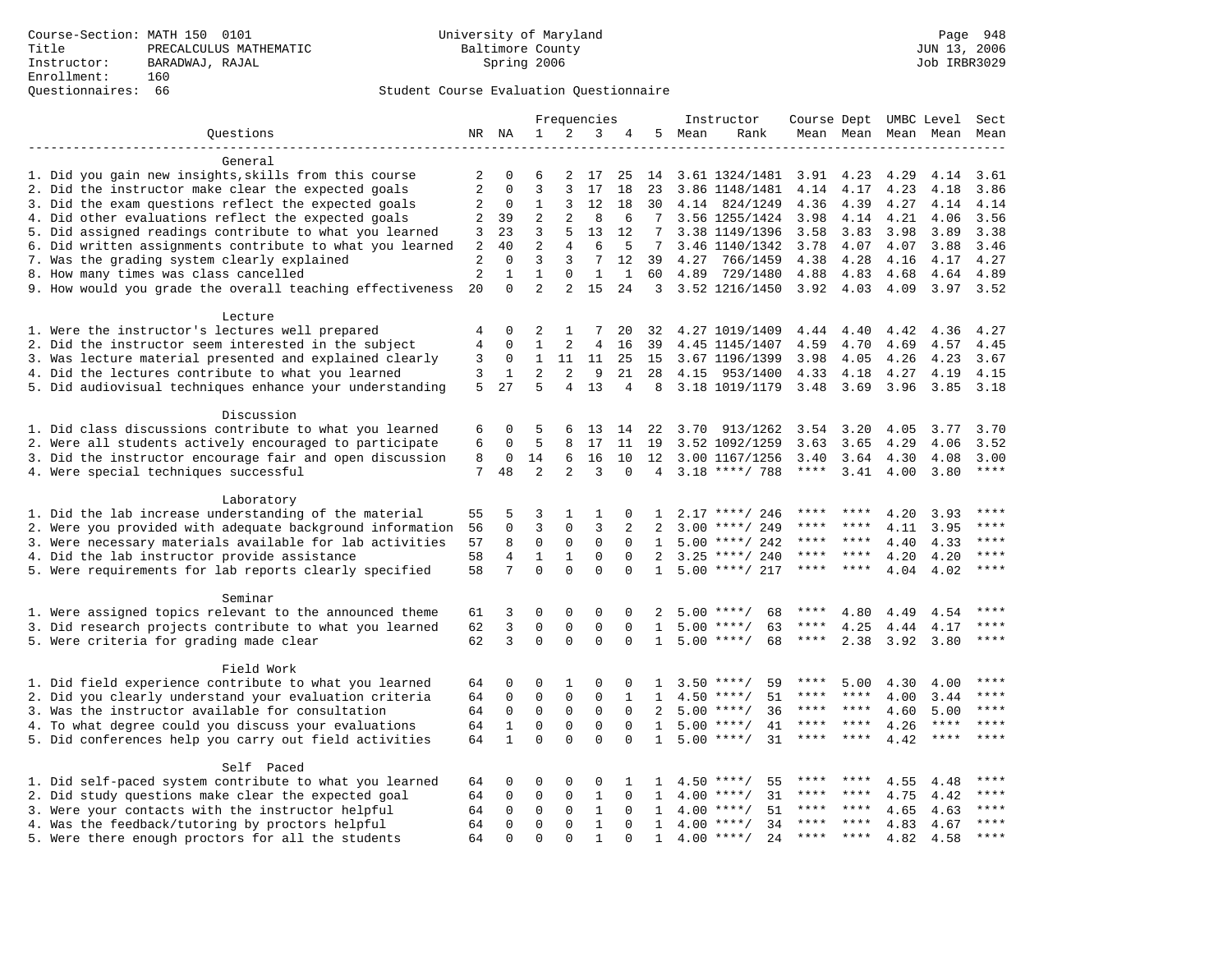| Course-Section: MATH 150 0101 |                        | University of Maryland                  | Page 948     |
|-------------------------------|------------------------|-----------------------------------------|--------------|
| Title                         | PRECALCULUS MATHEMATIC | Baltimore County                        | JUN 13, 2006 |
| Instructor:                   | BARADWAJ, RAJAL        | Spring 2006                             | Job IRBR3029 |
| Enrollment:                   | 160                    |                                         |              |
| Ouestionnaires: 66            |                        | Student Course Evaluation Questionnaire |              |

| Credits Earned |    | Cum. GPA      |    |   | Expected Grades | Reasons                |    | Type                        | Majors |                                   |    |
|----------------|----|---------------|----|---|-----------------|------------------------|----|-----------------------------|--------|-----------------------------------|----|
| $00 - 27$      | 28 | $0.00 - 0.99$ |    | Α | 14              | Required for Majors 16 |    | Graduate                    | 0      | Major                             |    |
| $28 - 55$      | ל  | $1.00 - 1.99$ | 4  | В | -21             |                        |    |                             |        |                                   |    |
| $56 - 83$      | 0  | $2.00 - 2.99$ | 13 | C | 24              | General                |    | Under-grad                  | 66     | Non-major                         | 66 |
| $84 - 150$     | 2  | $3.00 - 3.49$ | 8  | D | ┸               |                        |    |                             |        |                                   |    |
| Grad.          | 0  | $3.50 - 4.00$ | 6  | F | 0               | Electives              |    |                             |        | #### - Means there are not enough |    |
|                |    |               |    | Ρ | 0               |                        |    | responses to be significant |        |                                   |    |
|                |    |               |    |   | 0               | Other                  | 41 |                             |        |                                   |    |
|                |    |               |    |   |                 |                        |    |                             |        |                                   |    |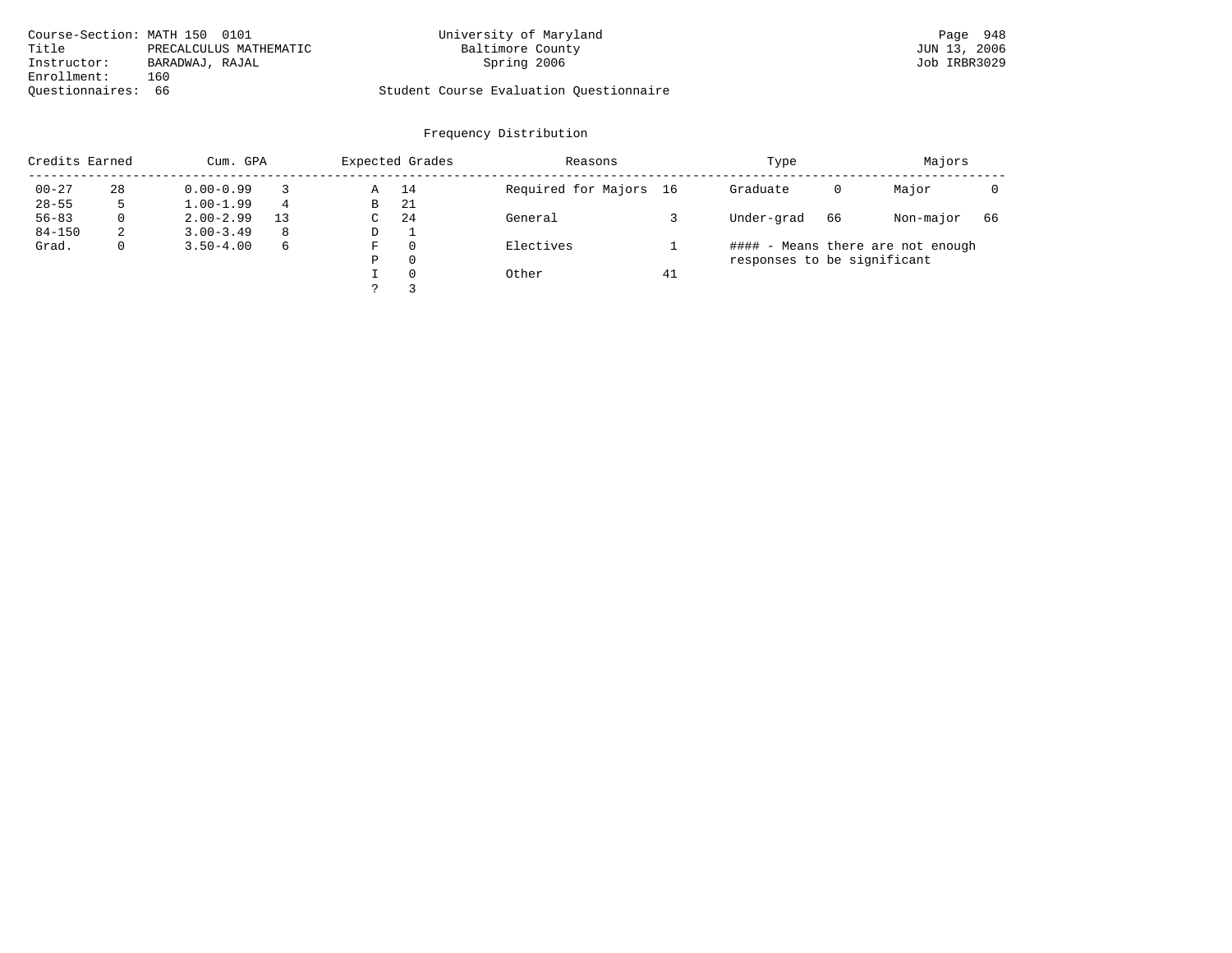# Questionnaires: 96 Student Course Evaluation Questionnaire

|                                                           |       |                |                |                | Frequencies    |              |                |      | Instructor          | Course Dept UMBC Level Sect |           |      |             |              |
|-----------------------------------------------------------|-------|----------------|----------------|----------------|----------------|--------------|----------------|------|---------------------|-----------------------------|-----------|------|-------------|--------------|
| Ouestions                                                 | NR NA |                | $\mathbf{1}$   | 2              | 3              | 4            | 5              | Mean | Rank                |                             | Mean Mean |      | Mean Mean   | Mean         |
|                                                           |       |                |                |                |                |              |                |      |                     |                             |           |      |             |              |
| General                                                   |       |                |                |                |                |              |                |      |                     |                             |           |      |             |              |
| 1. Did you gain new insights, skills from this course     | 8     | 0              | 4              | 3              | 10             | 24           | 47             | 4.22 | 896/1481            | 3.91                        | 4.23      | 4.29 | 4.14        | 4.22         |
| 2. Did the instructor make clear the expected goals       | 9     | $\Omega$       | 3              | $\Omega$       | 9              | 21           | 54             | 4.41 | 646/1481            | 4.14                        | 4.17      | 4.23 | 4.18        | 4.41         |
| 3. Did the exam questions reflect the expected goals      | 8     | 0              | 0              | 3              | 8              | 12           | 65             | 4.58 | 432/1249            | 4.36                        | 4.39      | 4.27 | 4.14        | 4.58         |
| 4. Did other evaluations reflect the expected goals       | 9     | 45             | $\mathbf 0$    | 0              | 5              | 15           | 22             | 4.40 | 557/1424            | 3.98                        | 4.14      | 4.21 | 4.06        | 4.40         |
| 5. Did assigned readings contribute to what you learned   | 10    | 31             | 6              | 3              | 11             | 12           | 23             | 3.78 | 893/1396            | 3.58                        | 3.83      | 3.98 | 3.89        | 3.78         |
| 6. Did written assignments contribute to what you learned | 8     | 51             | $\Omega$       | 1              | 11             | 8            | 17             | 4.11 | 695/1342            | 3.78                        | 4.07      | 4.07 | 3.88        | 4.11         |
| 7. Was the grading system clearly explained               | 8     | $\mathbf 0$    | $\overline{2}$ | $\mathbf{1}$   | 8              | 17           | 60             | 4.50 | 460/1459            | 4.38                        | 4.28      | 4.16 | 4.17        | 4.50         |
| 8. How many times was class cancelled                     | 8     | 0              | $\Omega$       | $\Omega$       | $\overline{4}$ | 3            | 81             | 4.88 | 743/1480            | 4.88                        | 4.83      | 4.68 | 4.64        | 4.88         |
| 9. How would you grade the overall teaching effectiveness | 23    | $\mathbf{1}$   | $\overline{a}$ | $\mathbf{1}$   | 5              | 28           | 36             | 4.32 | 567/1450            | 3.92                        | 4.03      | 4.09 | 3.97 4.32   |              |
| Lecture                                                   |       |                |                |                |                |              |                |      |                     |                             |           |      |             |              |
| 1. Were the instructor's lectures well prepared           | 13    | 0              | $\Omega$       | $\mathbf{1}$   | 6              | 18           | 58             | 4.60 | 648/1409            | 4.44                        | 4.40      | 4.42 | 4.36        | 4.60         |
| 2. Did the instructor seem interested in the subject      | 14    | $\Omega$       | 1              | $\Omega$       | 5              | 9            | 67             | 4.72 | 899/1407            | 4.59                        | 4.70      | 4.69 | 4.57        | 4.72         |
| 3. Was lecture material presented and explained clearly   | 13    | 0              | 2              | 3              | 11             | 19           | 48             | 4.30 | 783/1399            | 3.98                        | 4.05      | 4.26 | 4.23        | 4.30         |
| 4. Did the lectures contribute to what you learned        | 13    | $\mathbf{1}$   | 2              | $\mathbf{1}$   | 9              | 11           | 59             | 4.51 | 581/1400            | 4.33                        | 4.18      | 4.27 | 4.19        | 4.51         |
| 5. Did audiovisual techniques enhance your understanding  | 21    | 42             | 5              | $\overline{a}$ | $\overline{4}$ | 6            | 16             | 3.79 | 773/1179            | 3.48                        | 3.69      | 3.96 | 3.85        | 3.79         |
|                                                           |       |                |                |                |                |              |                |      |                     |                             |           |      |             |              |
| Discussion                                                |       |                |                |                |                |              |                |      |                     |                             |           |      |             |              |
| 1. Did class discussions contribute to what you learned   | 25    | $\Omega$       | 14             | 5              | 17             | 10           | 25             |      | 3.38 1041/1262      | 3.54                        | 3.20      | 4.05 | 3.77        | 3.38         |
| 2. Were all students actively encouraged to participate   | 25    | $\Omega$       | 5              | 11             | 10             | 16           | 29             |      | 3.75 1046/1259      | 3.63                        | 3.65      | 4.29 | 4.06        | 3.75         |
| 3. Did the instructor encourage fair and open discussion  | 24    | 0              | 6              | 5              | 15             | 17           | 29             |      | 3.81 1025/1256      | 3.40                        | 3.64      | 4.30 | 4.08        | 3.81<br>**** |
| 4. Were special techniques successful                     | 26    | 51             | $\mathbf{1}$   | $\overline{2}$ | 5              | 3            | 8              |      | $3.79$ ****/ 788    | $***$ * * *                 | 3.41      | 4.00 | 3.80        |              |
| Laboratory                                                |       |                |                |                |                |              |                |      |                     |                             |           |      |             |              |
| 1. Did the lab increase understanding of the material     | 87    | 2              | $\mathbf 0$    | $\Omega$       | 3              | $\Omega$     |                |      | $4.14$ ****/ 246    | ****                        |           | 4.20 | 3.93        | ****         |
| 2. Were you provided with adequate background information | 87    | $\mathbf 0$    | 3              | $\mathbf 1$    | $\mathbf{1}$   | 3            | $\mathbf{1}$   |      | $2.78$ ****/ 249    | ****                        | ****      | 4.11 | 3.95        | $***$        |
| 3. Were necessary materials available for lab activities  | 88    | 6              | $\Omega$       | $\Omega$       | $\mathbf{1}$   | $\Omega$     | $\mathbf{1}$   |      | $4.00$ ****/ 242    | ****                        | $***$     | 4.40 | 4.33        | ****         |
| 4. Did the lab instructor provide assistance              | 88    | 3              | $\mathbf 0$    | $\mathbf 0$    | $\mathbf 0$    | $\mathbf{1}$ | $\overline{4}$ |      | $4.80$ ****/ 240    | $***$ * *                   | $***$ *   | 4.20 | 4.20        | ****         |
| 5. Were requirements for lab reports clearly specified    | 88    | 7              | $\mathbf 0$    | $\Omega$       | $\Omega$       | $\Omega$     | 1              |      | $5.00$ ****/ 217    | $***$ * * *                 | $***$     | 4.04 | 4.02        | $***$        |
|                                                           |       |                |                |                |                |              |                |      |                     |                             |           |      |             |              |
| Seminar                                                   |       |                |                |                |                |              |                |      |                     |                             |           |      |             |              |
| 1. Were assigned topics relevant to the announced theme   | 91    | 3              | 0<br>$\Omega$  | 0              | 0<br>$\Omega$  | 1            | 1.             | 4.50 | 68                  |                             | 4.80      | 4.49 | 4.54        | $***$        |
| 2. Was the instructor available for individual attention  | 91    | 4              |                | $\Omega$       |                | $\Omega$     | $\mathbf{1}$   |      | 69<br>$5.00$ ****/  | ****                        | 4.38      | 4.53 | 4.18        |              |
| Field Work                                                |       |                |                |                |                |              |                |      |                     |                             |           |      |             |              |
| 1. Did field experience contribute to what you learned    | 91    | 0              | 2              | $\Omega$       | 2              | $\Omega$     |                |      | 59<br>$2.60$ ****/  | ****                        | 5.00      | 4.30 | 4.00        | $***$ * * *  |
| 2. Did you clearly understand your evaluation criteria    | 91    | $\mathbf 0$    | $\mathbf{1}$   | $\mathbf{1}$   | $\mathbf{1}$   | $\Omega$     | 2              |      | $3.20$ ****/<br>51  | ****                        | ****      | 4.00 | 3.44        | ****         |
| 3. Was the instructor available for consultation          | 91    | 3              | $\mathbf 0$    | $\mathbf 0$    | $\mathsf 0$    | $\mathbf 0$  | 2              |      | $5.00$ ****/<br>36  | ****                        | $***$ *   | 4.60 | 5.00        | ****         |
| 4. To what degree could you discuss your evaluations      | 91    | 4              | $\mathbf 0$    | 0              | $\mathbf 0$    | $\Omega$     | 1              |      | $5.00$ ****/<br>41  | ****                        | $***$ *   | 4.26 | $***$ * * * | $***$ * * *  |
| 5. Did conferences help you carry out field activities    |       | $\overline{4}$ | $\mathbf 0$    | $\Omega$       | $\Omega$       | $\Omega$     | $\mathbf{1}$   |      | $5.00$ ****/<br>31  | ****                        | $***$     | 4.42 | $***$ * * * | ****         |
| Self Paced                                                |       |                |                |                |                |              |                |      |                     |                             |           |      |             |              |
| 1. Did self-paced system contribute to what you learned   | 91    | 0              | 1              | $\Omega$       | 1              | 2            | 1              | 3.40 | $***/$<br>55        |                             |           | 4.55 | 4.48        | ****         |
| 2. Did study questions make clear the expected goal       | 91    | $\Omega$       | $\Omega$       | $\mathbf{1}$   | $\mathbf{1}$   | $\mathbf{1}$ | $\overline{a}$ | 3.80 | 31<br>$***/$        | ****                        | ****      | 4.75 | 4.42        | ****         |
| 3. Were your contacts with the instructor helpful         | 91    | 1              | $\mathbf{1}$   | $\mathbf 0$    | $\mathbf 0$    | 2            | 1              |      | $3.50$ ****/<br>51  | ****                        | ****      | 4.65 | 4.63        | ****         |
| 4. Was the feedback/tutoring by proctors helpful          | 91    | $\mathbf{1}$   | $\mathbf{1}$   | 0              | $\mathbf{1}$   | $\mathbf{1}$ | $\mathbf{1}$   |      | $3.25$ ****/<br>34  | ****                        | ****      | 4.83 | 4.67        | $***$        |
| 5. Were there enough proctors for all the students        | 91    | $\mathfrak{D}$ | $\Omega$       | $\cap$         | $\mathfrak{D}$ | $\Omega$     | $\mathbf{1}$   |      | $3.67$ ****/<br>2.4 | ****                        | $***$     | 4.82 | 4.58        | $***$ * * *  |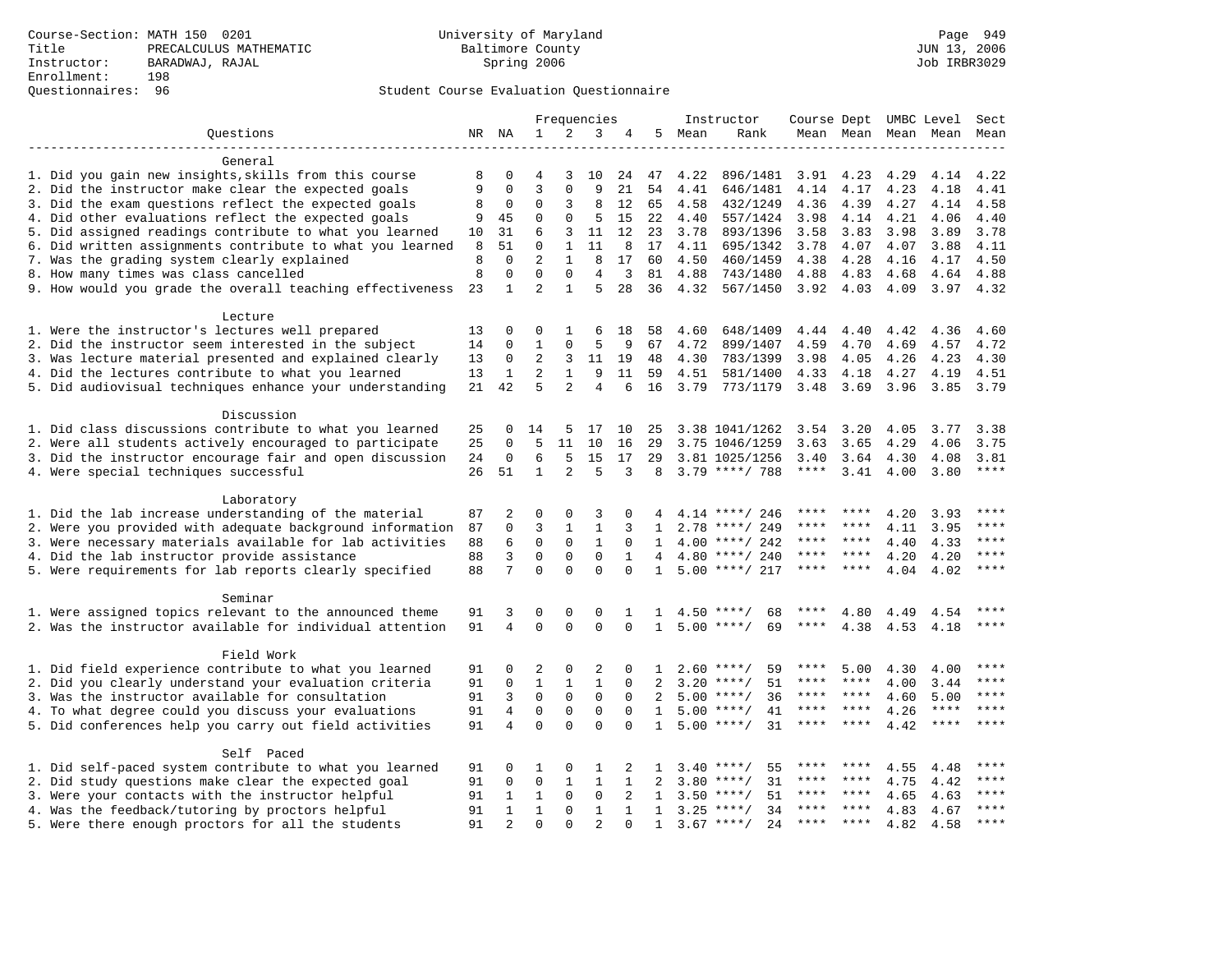| Course-Section: MATH 150 0201   | University of Maryland                  | Page 949     |
|---------------------------------|-----------------------------------------|--------------|
| Title<br>PRECALCULUS MATHEMATIC | Baltimore County                        | JUN 13, 2006 |
| Instructor:<br>BARADWAJ, RAJAL  | Spring 2006                             | Job IRBR3029 |
| Enrollment:<br>198              |                                         |              |
| Ouestionnaires: 96              | Student Course Evaluation Questionnaire |              |

| Credits Earned |    | Cum. GPA      |          |   | Expected Grades | Reasons                |    | Type                        | Majors |                                   |    |
|----------------|----|---------------|----------|---|-----------------|------------------------|----|-----------------------------|--------|-----------------------------------|----|
| $00 - 27$      | 30 | $0.00 - 0.99$ | $\Omega$ | Α | 42              | Required for Majors 21 |    | Graduate                    | 0      | Major                             |    |
| $28 - 55$      | 9  | $1.00 - 1.99$ | 2        | В | -21             |                        |    |                             |        |                                   |    |
| $56 - 83$      |    | $2.00 - 2.99$ | 6        | C | 12              | General                |    | Under-grad                  | 96     | Non-major                         | 96 |
| $84 - 150$     |    | $3.00 - 3.49$ | 13       | D |                 |                        |    |                             |        |                                   |    |
| Grad.          | 0  | $3.50 - 4.00$ | 16       | F | 0               | Electives              |    |                             |        | #### - Means there are not enough |    |
|                |    |               |          | Ρ | 0               |                        |    | responses to be significant |        |                                   |    |
|                |    |               |          |   | 0               | Other                  | 49 |                             |        |                                   |    |
|                |    |               |          |   |                 |                        |    |                             |        |                                   |    |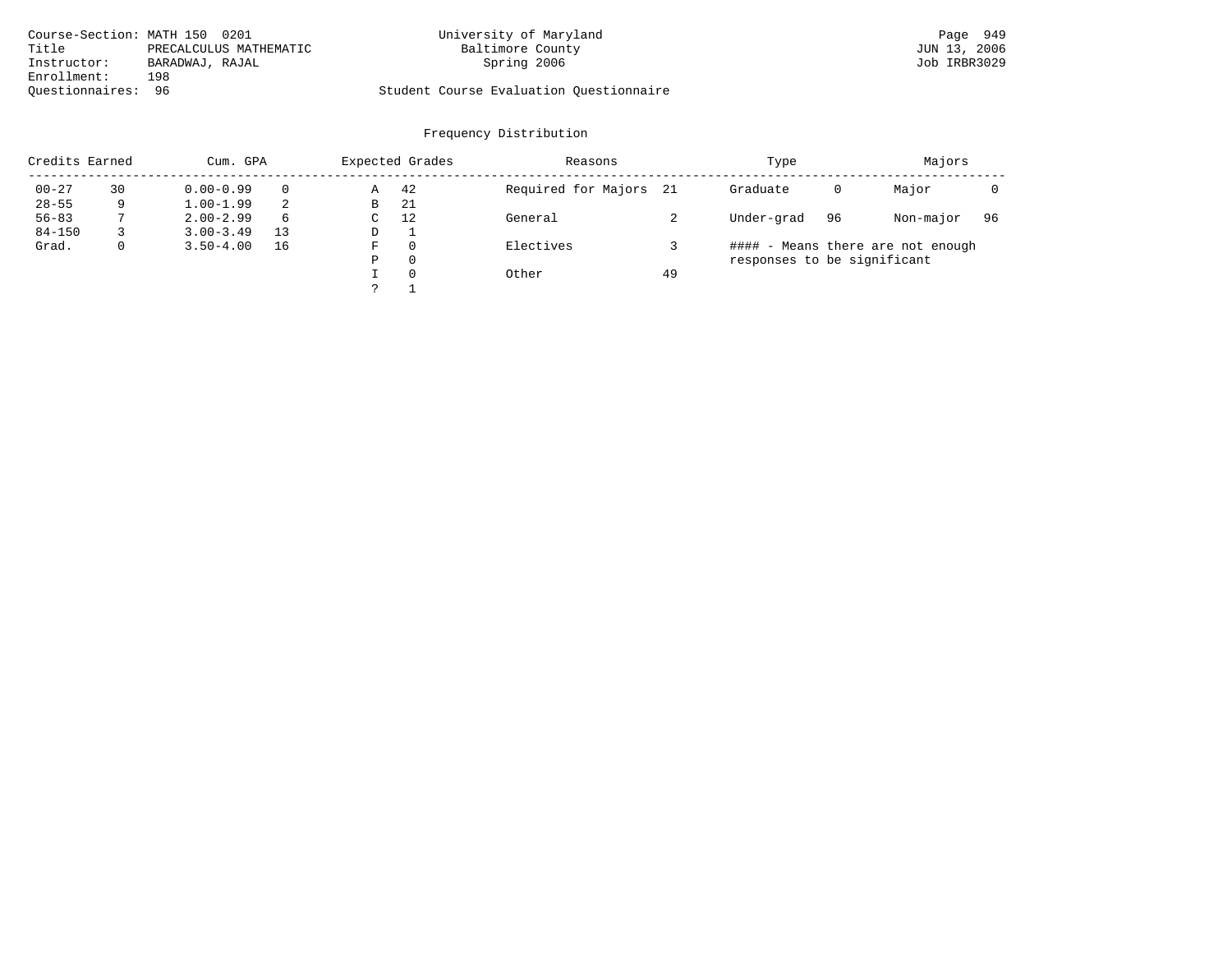|                                                           |                |              | Frequencies |                |                | Instructor  |              | Course Dept |                    | UMBC Level |      | Sect |      |             |
|-----------------------------------------------------------|----------------|--------------|-------------|----------------|----------------|-------------|--------------|-------------|--------------------|------------|------|------|------|-------------|
| Ouestions                                                 | NR             | ΝA           |             | 2              | 3              |             | 5.           | Mean        | Rank               | Mean Mean  |      | Mean | Mean | Mean        |
| General                                                   |                |              |             |                |                |             |              |             |                    |            |      |      |      |             |
| 1. Did you gain new insights, skills from this course     | 0              | 0            | U           |                | 3              |             | 19           | 4.50        | 549/1481           | 4.32       | 4.23 | 4.29 | 4.14 | 4.50        |
| 2. Did the instructor make clear the expected goals       | 0              | $\mathbf 0$  | 0           | 1              |                | 9           | 17           | 4.50        | 517/1481           | 4.38       | 4.17 | 4.23 | 4.18 | 4.50        |
| 3. Did the exam questions reflect the expected goals      | 0              | $\mathbf 0$  | $\Omega$    | $\mathbf{1}$   |                | 10          | 16           | 4.46        | 548/1249           | 4.37       | 4.39 | 4.27 | 4.14 | 4.46        |
| 4. Did other evaluations reflect the expected goals       |                | 11           | U           |                | 3              | 4           | 8            | 4.06        | 933/1424           | 4.20       | 4.14 | 4.21 | 4.06 | 4.06        |
| 5. Did assigned readings contribute to what you learned   | 0              | 11           | U           |                | $\mathfrak{D}$ | 4           | 9            | 4.18        | 574/1396           | 3.75       | 3.83 | 3.98 | 3.89 | 4.18        |
| 6. Did written assignments contribute to what you learned | 1              | 10           | $\Omega$    | $\mathbf{1}$   | 3              | б           |              | 4.12        | 683/1342           | 4.02       | 4.07 | 4.07 | 3.88 | 4.12        |
| 7. Was the grading system clearly explained               | 0              | $\Omega$     | $\Omega$    | $\overline{2}$ |                |             | 23           | 4.64        | 298/1459           | 4.36       | 4.28 | 4.16 | 4.17 | 4.64        |
| 8. How many times was class cancelled                     | 0              | 0            | 0           | 0              | 0              | $\mathbf 0$ | 28           | 5.00        | 1/1480             | 4.64       | 4.83 | 4.68 | 4.64 | 5.00        |
| 9. How would you grade the overall teaching effectiveness | 2              | $\Omega$     | U           | $\Omega$       | $\mathfrak{D}$ | 11          | 13           | 4.42        | 445/1450           | 4.18       | 4.03 | 4.09 |      | $3.97$ 4.42 |
| Lecture                                                   |                |              |             |                |                |             |              |             |                    |            |      |      |      |             |
| 1. Were the instructor's lectures well prepared           |                | 0            | U           | $\Omega$       |                |             | 22           | 4.81        | 319/1409           | 4.61       | 4.40 | 4.42 | 4.36 | 4.81        |
| 2. Did the instructor seem interested in the subject      | 1              | $\Omega$     | 0           | $\Omega$       | 1              |             | 22           | 4.78        | 785/1407           | 4.68       | 4.70 | 4.69 | 4.57 | 4.78        |
| 3. Was lecture material presented and explained clearly   | 1              | $\Omega$     | $\Omega$    | $\Omega$       | 2              |             | 19           | 4.63        | 431/1399           | 4.22       | 4.05 | 4.26 | 4.23 | 4.63        |
| 4. Did the lectures contribute to what you learned        | 1              | 0            | $\Omega$    | $\mathbf{1}$   |                |             | 18           | 4.56        | 541/1400           | 4.35       | 4.18 | 4.27 | 4.19 | 4.56        |
| 5. Did audiovisual techniques enhance your understanding  | $\overline{a}$ | 22           | U           |                |                |             | $\mathbf{1}$ |             | $3.50$ ****/1179   | 3.74       | 3.69 | 3.96 | 3.85 | $***$ * * * |
| Discussion                                                |                |              |             |                |                |             |              |             |                    |            |      |      |      |             |
| 1. Did class discussions contribute to what you learned   | 3              | 0            | 10          |                |                |             |              |             | 2.36 1236/1262     | 2.79       | 3.20 | 4.05 | 3.77 | 2.36        |
| 2. Were all students actively encouraged to participate   | 2              | 0            | 5           | 8              | 5              | 4           | 4            |             | 2.77 1207/1259     | 3.31       | 3.65 | 4.29 | 4.06 | 2.77        |
| 3. Did the instructor encourage fair and open discussion  | 4              | $\mathbf 0$  | 4           | $\overline{4}$ | 7              | 6           |              |             | 3.00 1167/1256     | 3.36       | 3.64 | 4.30 | 4.08 | 3.00        |
| 4. Were special techniques successful                     | 3              | 21           | $\Omega$    | $\mathfrak{D}$ | $\mathbf{1}$   |             |              |             | $3.00$ ****/ 788   | 3.52       | 3.41 | 4.00 | 3.80 | $***$ * * * |
| Laboratory                                                |                |              |             |                |                |             |              |             |                    |            |      |      |      |             |
| 1. Did the lab increase understanding of the material     | 24             | 2            |             |                | 0              |             |              |             | $1.50$ ****/ 246   | ****       |      | 4.20 | 3.93 | ****        |
| 2. Were you provided with adequate background information | 25             | $\Omega$     | $\Omega$    | $\mathbf{1}$   |                |             | 0            |             | $3.00$ ****/ 249   | **** ****  |      | 4.11 | 3.95 | ****        |
| Seminar                                                   |                |              |             |                |                |             |              |             |                    |            |      |      |      |             |
| 1. Were assigned topics relevant to the announced theme   | 27             | <sup>0</sup> | U           |                | $\Omega$       |             | 0            |             | $2.00$ ****/<br>68 | ****       | 4.80 | 4.49 | 4.54 | ****        |

| Credits Earned |    | Cum. GPA      |   |   | Expected Grades | Reasons             |    | Type                        | Majors |                                   |     |
|----------------|----|---------------|---|---|-----------------|---------------------|----|-----------------------------|--------|-----------------------------------|-----|
| $00 - 27$      | 14 | $0.00 - 0.99$ |   | A | 14              | Required for Majors |    | Graduate                    | 0      | Major                             |     |
| $28 - 55$      | 4  | $1.00 - 1.99$ |   | B | 8               |                     |    |                             |        |                                   |     |
| $56 - 83$      | ∠  | $2.00 - 2.99$ | 8 | C |                 | General             |    | Under-grad                  | -28    | Non-major                         | -27 |
| $84 - 150$     |    | $3.00 - 3.49$ | 6 | D | 0               |                     |    |                             |        |                                   |     |
| Grad.          | 0  | $3.50 - 4.00$ |   | F | $\Omega$        | Electives           |    |                             |        | #### - Means there are not enough |     |
|                |    |               |   | Ρ | 0               |                     |    | responses to be significant |        |                                   |     |
|                |    |               |   |   | $\Omega$        | Other               | 24 |                             |        |                                   |     |
|                |    |               |   |   |                 |                     |    |                             |        |                                   |     |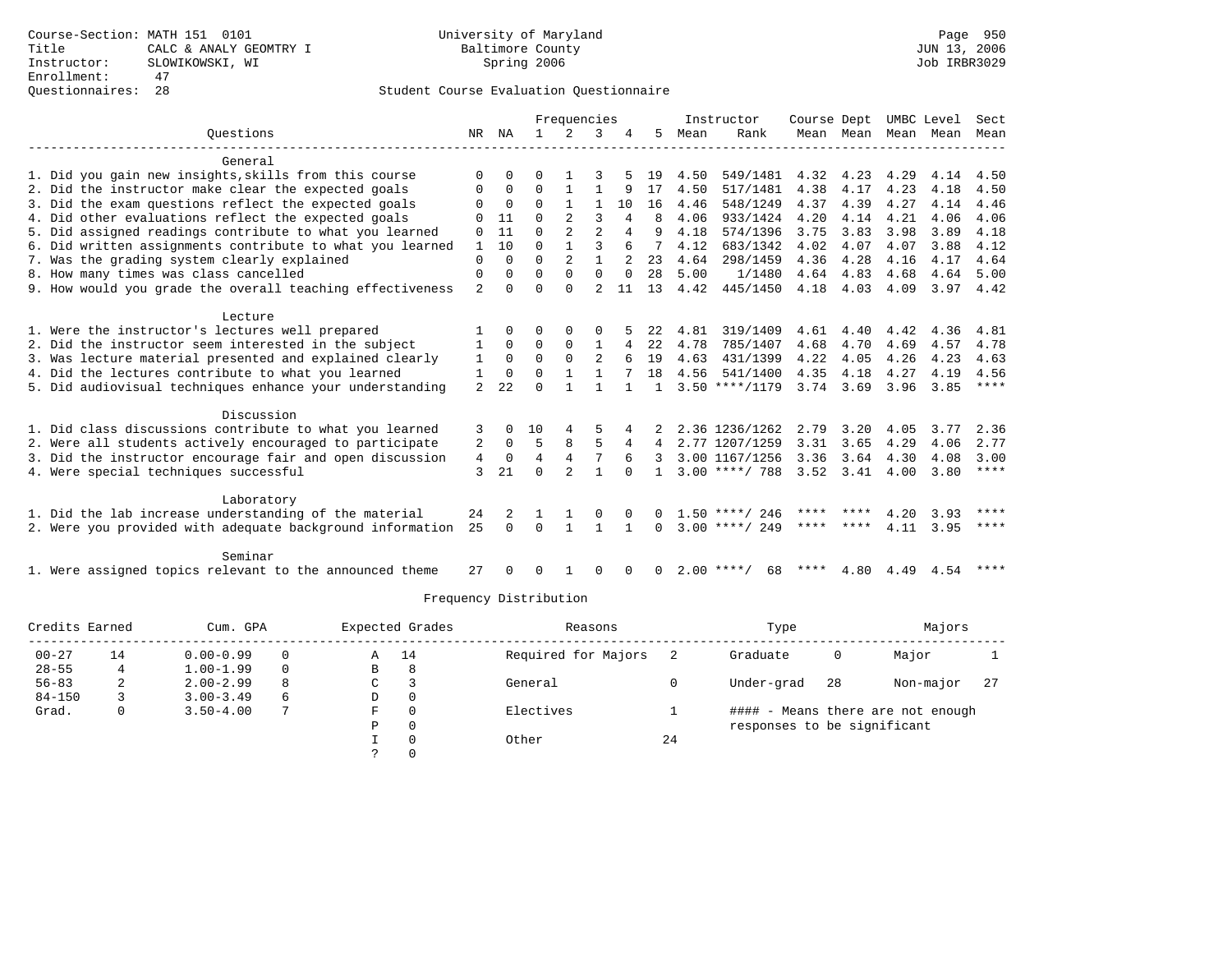# Questionnaires: 24 Student Course Evaluation Questionnaire

|                                                           |              |              |                |                | Frequencies    |              |                 |      | Instructor          |             |                     |      | Course Dept UMBC Level | Sect        |
|-----------------------------------------------------------|--------------|--------------|----------------|----------------|----------------|--------------|-----------------|------|---------------------|-------------|---------------------|------|------------------------|-------------|
| Ouestions                                                 |              | NR NA        | $\mathbf{1}$   | 2              | 3              | 4            | 5               | Mean | Rank                |             | Mean Mean Mean Mean |      |                        | Mean        |
|                                                           |              |              |                |                |                |              |                 |      |                     |             |                     |      |                        |             |
| General                                                   |              |              |                |                |                |              |                 |      |                     |             |                     |      |                        |             |
| 1. Did you gain new insights, skills from this course     | 0            | 0            | 0              | $\overline{2}$ | 5              | 8            | 9               |      | 4.00 1069/1481      | 4.32        | 4.23                | 4.29 | 4.14                   | 4.00        |
| 2. Did the instructor make clear the expected goals       | 1            | $\mathbf 0$  | $\mathbf 0$    | $\mathbf{0}$   | $\overline{4}$ | 7            | 12              | 4.35 | 725/1481            | 4.38        | 4.17                | 4.23 | 4.18                   | 4.35        |
| 3. Did the exam questions reflect the expected goals      | 0            | 0            | 1              | 1              | 3              | 7            | 12 <sup>°</sup> | 4.17 | 810/1249            | 4.37        | 4.39                | 4.27 | 4.14                   | 4.17        |
| 4. Did other evaluations reflect the expected goals       | 1            | 13           | $\mathbf 0$    | $\mathbf 0$    | $\mathbf 0$    | 6            | 4               | 4.40 | 557/1424            | 4.20        | 4.14                | 4.21 | 4.06                   | 4.40        |
| 5. Did assigned readings contribute to what you learned   | $\mathbf 0$  | 13           | $\Omega$       | $\Omega$       | 3              | 5            | 3               | 4.00 | 707/1396            | 3.75        | 3.83                | 3.98 | 3.89                   | 4.00        |
| 6. Did written assignments contribute to what you learned | 0            | 13           | $\mathbf 0$    | 0              | 3              | 5            | 3               | 4.00 | 755/1342            | 4.02        | 4.07                | 4.07 | 3.88                   | 4.00        |
| 7. Was the grading system clearly explained               | $\mathbf 0$  | $\Omega$     | $\mathbf 1$    | $\mathbf{0}$   | 3              | 8            | 12              | 4.25 | 775/1459            | 4.36        | 4.28                | 4.16 | 4.17                   | 4.25        |
| 8. How many times was class cancelled                     | $\mathbf{0}$ | $\Omega$     | $\mathbf 0$    | $\mathbf{0}$   | $\mathbf 0$    | $\mathbf 0$  | 24              | 5.00 | 1/1480              | 4.64        | 4.83                | 4.68 | 4.64                   | 5.00        |
| 9. How would you grade the overall teaching effectiveness | $\mathbf{1}$ | $\Omega$     | $\mathbf{1}$   | $\mathbf{1}$   | 3              | 10           | 8               | 4.00 | 836/1450            | 4.18        | 4.03                | 4.09 | 3.97                   | 4.00        |
| Lecture                                                   |              |              |                |                |                |              |                 |      |                     |             |                     |      |                        |             |
| 1. Were the instructor's lectures well prepared           | 1            | $\Omega$     | $\Omega$       | $\Omega$       | 2              | 5            | 16              | 4.61 | 648/1409            | 4.61        | 4.40                | 4.42 | 4.36                   | 4.61        |
| 2. Did the instructor seem interested in the subject      | 1            | $\Omega$     | $\mathbf 0$    | 0              | 2              | 3            | 18              | 4.70 | 930/1407            | 4.68        | 4.70                | 4.69 | 4.57                   | 4.70        |
| 3. Was lecture material presented and explained clearly   | 1            | 0            | $\mathbf 0$    | $\overline{4}$ | $\overline{2}$ | 4            | 13              | 4.13 | 938/1399            | 4.22        | 4.05                | 4.26 | 4.23                   | 4.13        |
| 4. Did the lectures contribute to what you learned        | 1            | $\mathbf{1}$ | $\overline{2}$ | $\mathbf{1}$   | 3              | 3            | 13              | 4.09 | 988/1400            | 4.35        | 4.18                | 4.27 | 4.19                   | 4.09        |
| 5. Did audiovisual techniques enhance your understanding  | $\mathbf{1}$ | 15           | $\overline{a}$ | $\mathbf{1}$   | $\mathbf{1}$   | $\mathbf{1}$ | 3               | 3.25 | 997/1179            | 3.74 3.69   |                     | 3.96 | 3.85                   | 3.25        |
|                                                           |              |              |                |                |                |              |                 |      |                     |             |                     |      |                        |             |
| Discussion                                                |              |              |                |                |                |              |                 |      |                     |             |                     |      |                        |             |
| 1. Did class discussions contribute to what you learned   | 3            | 0            | 8              | 7              | 3              | 1            |                 |      | 2.14 1242/1262      | 2.79        | 3.20                | 4.05 | 3.77                   | 2.14        |
| 2. Were all students actively encouraged to participate   | 3            | $\mathbf 0$  | 5              | 7              | 5              | $\mathbf{1}$ | 3               |      | 2.52 1225/1259      | 3.31        | 3.65                | 4.29 | 4.06                   | 2.52        |
| 3. Did the instructor encourage fair and open discussion  | 3            | $\mathbf 0$  | 7              | 3              | 5              | 2            | $\overline{4}$  |      | 2.67 1212/1256      | 3.36        | 3.64                | 4.30 | 4.08                   | 2.67        |
| 4. Were special techniques successful                     | 3            | 14           | $\overline{a}$ | $\mathbf{1}$   | 3              | $\mathbf{1}$ | 0               |      | 2.43 771/ 788       | 3.52        | 3.41                | 4.00 |                        | $3.80$ 2.43 |
| Laboratory                                                |              |              |                |                |                |              |                 |      |                     |             |                     |      |                        |             |
| 1. Did the lab increase understanding of the material     | 19           | 2            | 2              | 0              | 0              | 1            |                 |      | $2.00$ ****/ 246    |             |                     | 4.20 | 3.93                   | ****        |
| 2. Were you provided with adequate background information | 20           | $\mathbf 0$  | 3              | $\mathsf 0$    | $\mathbf{1}$   | 0            | $\Omega$        |      | $1.50$ ****/ 249    | ****        | ****                | 4.11 | 3.95                   | ****        |
| 3. Were necessary materials available for lab activities  | 20           | 2            | $\mathbf 0$    | $\mathbf{1}$   | $\mathbf 0$    | $\Omega$     | $\mathbf{1}$    |      | $3.50$ ****/ 242    | ****        | ****                | 4.40 | 4.33                   | $***$       |
| 4. Did the lab instructor provide assistance              | 20           | $\mathbf{1}$ | $\mathbf{1}$   | $\mathbf 0$    | 1              | $\Omega$     | $\mathbf{1}$    |      | $3.00$ ****/ 240    | ****        | ****                | 4.20 | 4.20                   | ****        |
| 5. Were requirements for lab reports clearly specified    | 20           | 3            | $\Omega$       | $\Omega$       | $\Omega$       | $\Omega$     | $\mathbf{1}$    |      | $5.00$ ****/ 217    | $***$ * *   | $***$               | 4.04 | 4.02                   | $***$ * * * |
| Field Work                                                |              |              |                |                |                |              |                 |      |                     |             |                     |      |                        |             |
| 1. Did field experience contribute to what you learned    | 22           | 0            | 1              | 0              | $\mathbf{1}$   |              |                 | 2.00 | 59<br>****/         | ****        | 5.00                | 4.30 | 4.00                   | ****        |
| 2. Did you clearly understand your evaluation criteria    | 22           | $\mathbf 0$  | $\mathbf{1}$   | $\mathbf{0}$   | $\mathbf{1}$   | 0            |                 | 2.00 | 51<br>$***/$        | ****        | ****                | 4.00 | 3.44                   | $***$       |
| 3. Was the instructor available for consultation          | 22           | $\Omega$     | $\mathbf 0$    | $\mathbf{0}$   | $\mathbf 0$    | $\mathbf{1}$ | 1               |      | $4.50$ ****/<br>36  | $***$ * * * | $***$ *             | 4.60 | 5.00                   | ****        |
| 4. To what degree could you discuss your evaluations      | 22           | $\mathbf{1}$ | $\mathbf 0$    | 0              | $\mathbf{0}$   | $\Omega$     | 1               | 5.00 | 41<br>$***$ /       | ****        | ****                | 4.26 | $***$ * * *            | $***$       |
| 5. Did conferences help you carry out field activities    | 22           | $\mathbf{1}$ | $\Omega$       | $\Omega$       | $\Omega$       | $\Omega$     | $\mathbf{1}$    |      | $5.00$ ****/<br>31  | ****        | ****                | 4.42 | ****                   | ****        |
|                                                           |              |              |                |                |                |              |                 |      |                     |             |                     |      |                        |             |
| Self Paced                                                |              |              |                |                |                |              |                 |      |                     |             |                     |      |                        |             |
| 1. Did self-paced system contribute to what you learned   | 22           | 0            | 0              | 0              | $\mathbf{1}$   | $\Omega$     |                 |      | $4.00$ ****/<br>55  | ****        | ****                | 4.55 | 4.48                   | ****        |
| 2. Did study questions make clear the expected goal       | 22           | $\mathbf 0$  | $\mathbf 0$    | 0              | 1              | 0            | $\mathbf{1}$    | 4.00 | $***$ /<br>31       | ****        | ****                | 4.75 | 4.42                   | ****        |
| 3. Were your contacts with the instructor helpful         | 22           | $\mathbf 0$  | $\mathbf 0$    | $\mathbf{0}$   | $\mathbf{1}$   | $\mathbf 0$  | 1               |      | 51<br>$4.00$ ****/  | ****        | ****                | 4.65 | 4.63                   | ****        |
| 4. Was the feedback/tutoring by proctors helpful          | 22           | $\Omega$     | $\Omega$       | $\overline{2}$ | $\Omega$       | $\Omega$     | $\Omega$        |      | $2.00$ ****/<br>34  | ****        | ****                | 4.83 | 4.67                   | ****        |
| 5. Were there enough proctors for all the students        | 22           | $\Omega$     | $\Omega$       | $\Omega$       | $\mathbf{1}$   |              | $\mathbf{1}$    |      | 2.4<br>$4.00$ ****/ | ****        | ****                | 4.82 | 4.58                   | ****        |

| Credits Earned |    | Cum. GPA      | Expected Grades |   | Reasons             | Type          | Majors                       |      |
|----------------|----|---------------|-----------------|---|---------------------|---------------|------------------------------|------|
| $00 - 27$      | 10 | $0.00 - 0.99$ | $\mathcal{A}$   | ▵ | Required for Majors | Graduate      | Major                        |      |
| $28 - 55$      |    | $1.00 - 1.99$ | B               |   |                     |               |                              |      |
| $56 - 83$      | ▵  | $2.00 - 2.99$ |                 |   | General             | Under-grad 24 | Non-major                    | - 24 |
| $84 - 150$     |    | $3.00 - 3.49$ |                 |   |                     |               |                              |      |
| Grad.          |    | $3.50 - 4.00$ |                 |   | Electives           | ####          | - Means there are not enough |      |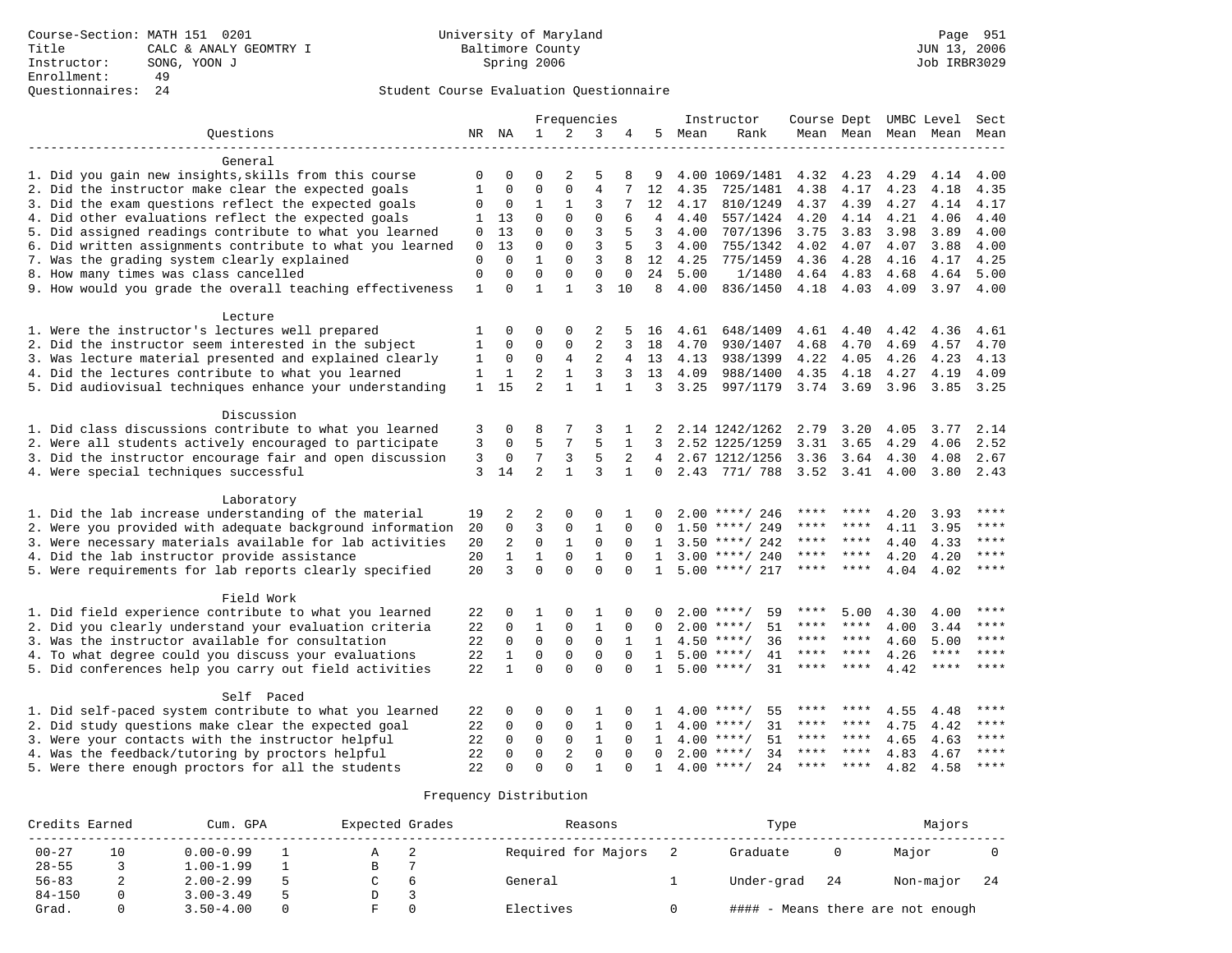I 0 Other 18 . The contract of the contract of the contract of  $\sim$  1  $\sim$  1

18

P 1 responses to be significant 10 other 18 responses to be significant 2 18 responses to be significant 2 18 responses to be significant 2 18 responses to be significant 2  $\frac{1}{2}$  1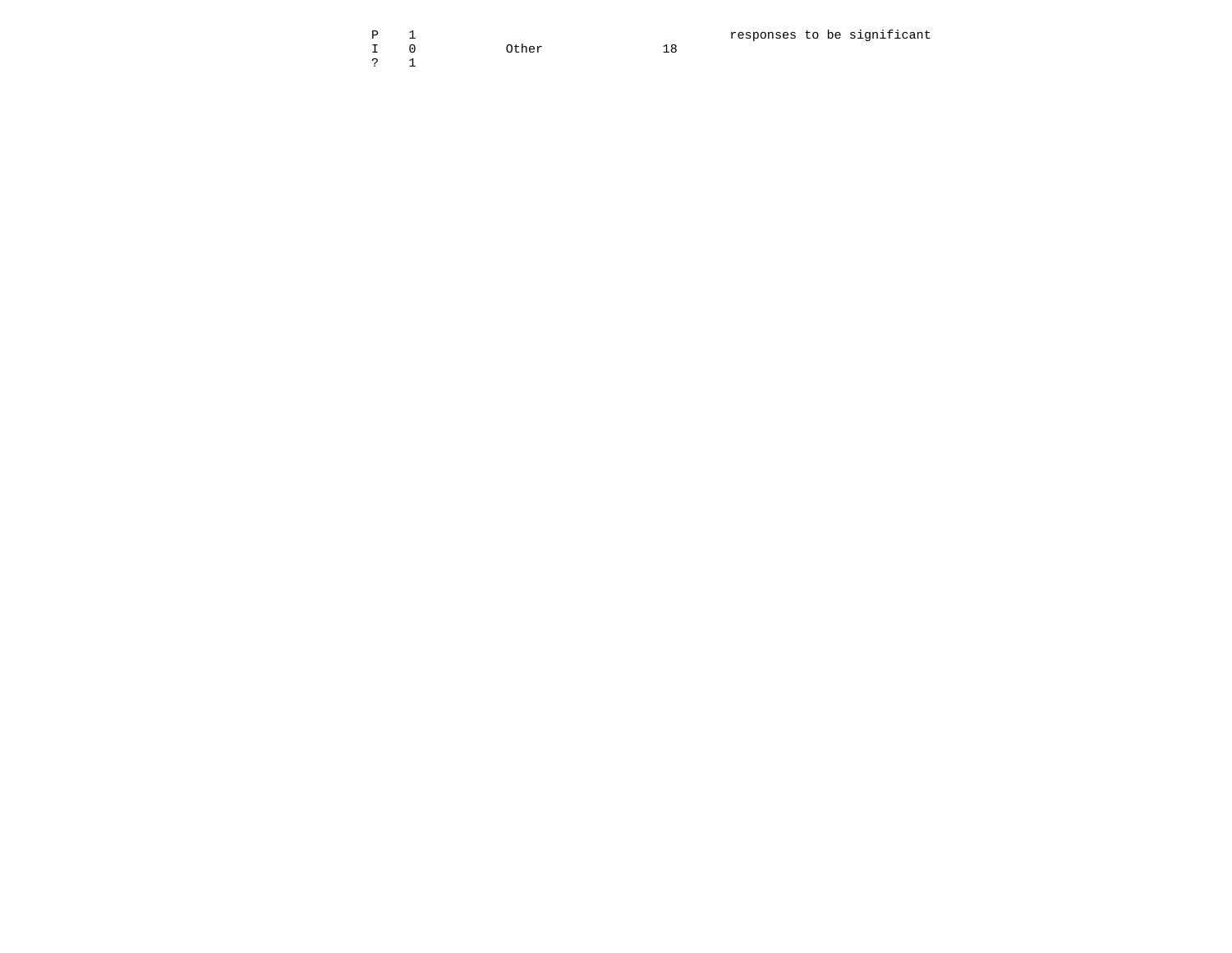|                                                           |                |                              |                         | Frequencies    |                              |                         |                              |      | Instructor                               | Course Dept  |           | UMBC Level |             | Sect      |
|-----------------------------------------------------------|----------------|------------------------------|-------------------------|----------------|------------------------------|-------------------------|------------------------------|------|------------------------------------------|--------------|-----------|------------|-------------|-----------|
| Ouestions                                                 |                | NR NA                        | $\mathbf{1}$            | 2              | 3                            | 4                       | 5                            | Mean | Rank                                     | Mean Mean    |           | Mean       | Mean        | Mean      |
|                                                           |                |                              |                         |                |                              |                         |                              |      |                                          |              |           |            |             |           |
| General                                                   |                |                              |                         |                |                              |                         |                              |      |                                          |              |           |            |             |           |
| 1. Did you gain new insights, skills from this course     | 3              | 0                            | ∩                       |                | 3                            | 6                       | 15                           | 4.50 | 549/1481                                 | 4.32         | 4.23      | 4.29       | 4.14        | 4.50      |
| 2. Did the instructor make clear the expected goals       | $\,4$          | $\mathbf 0$                  | $\Omega$                | $\mathbf{0}$   | $\overline{4}$               | 5                       | 14                           | 4.43 | 617/1481                                 | 4.38         | 4.17      | 4.23       | 4.18        | 4.43      |
| 3. Did the exam questions reflect the expected goals      | 3              | 0                            | $\Omega$                | $\Omega$       | 4                            | 8                       | 12                           | 4.33 | 679/1249                                 | 4.37         | 4.39      | 4.27       | 4.14        | 4.33      |
| 4. Did other evaluations reflect the expected goals       | 3              | 4                            | $\mathbf 0$             | $\mathbf{0}$   | 2                            | 6                       | 12                           | 4.50 | 437/1424                                 | 4.20         | 4.14      | 4.21       | 4.06        | 4.50      |
| 5. Did assigned readings contribute to what you learned   | 3              | 13                           | $\mathbf 0$             | $\mathbf{0}$   | 2                            | 3                       | 6                            | 4.36 | 411/1396                                 | 3.75         | 3.83      | 3.98       | 3.89        | 4.36      |
| 6. Did written assignments contribute to what you learned | $\overline{4}$ | 7                            | $\mathbf 0$             | $\mathbf{1}$   | $\overline{4}$               | 4                       | 7                            | 4.06 | 719/1342                                 | 4.02         | 4.07      | 4.07       | 3.88        | 4.06      |
| 7. Was the grading system clearly explained               | 3              | $\Omega$                     | $\mathbf{1}$            | $\Omega$       | 5                            | 7                       | 11                           | 4.13 | 890/1459                                 | 4.36         | 4.28      | 4.16       | 4.17        | 4.13      |
| 8. How many times was class cancelled                     | $\overline{3}$ | $\mathbf 0$                  | $\mathbf 0$             | $\mathbf{0}$   | $\mathbf 0$                  | 18                      | 6                            |      | 4.25 1215/1480                           | 4.64         | 4.83      | 4.68       | 4.64        | 4.25      |
| 9. How would you grade the overall teaching effectiveness | 10             | $\Omega$                     | $\mathbf{1}$            | $\Omega$       | $\overline{4}$               | 7                       | 5                            | 3.88 | 989/1450                                 | 4.18         | 4.03      | 4.09       | 3.97        | 3.88      |
|                                                           |                |                              |                         |                |                              |                         |                              |      |                                          |              |           |            |             |           |
| Lecture                                                   |                |                              |                         |                |                              |                         |                              |      |                                          |              |           |            |             |           |
| 1. Were the instructor's lectures well prepared           | 3              | $\mathbf 0$                  | $\mathbf 0$             | $\mathbf{0}$   | 2                            | 3                       | 19                           |      | 4.71 500/1409                            | 4.61         | 4.40      | 4.42       | 4.36        | 4.71      |
| 2. Did the instructor seem interested in the subject      | $\overline{c}$ | 0                            | 0                       | $\mathbf 0$    | $\overline{3}$               | 4                       | 18                           |      | 4.60 1031/1407                           | 4.68         | 4.70      | 4.69       | 4.57        | 4.60      |
| 3. Was lecture material presented and explained clearly   | 4              | 0                            | 0                       | $\mathbf 0$    | 5                            | 7                       | 11                           | 4.26 | 819/1399                                 | 4.22         | 4.05      | 4.26       | 4.23        | 4.26      |
| 4. Did the lectures contribute to what you learned        | 4              | 0                            | 0                       | $\mathbf 0$    | 3                            | $\overline{4}$          | 16                           | 4.57 | 531/1400                                 | 4.35         | 4.18      | 4.27       | 4.19        | 4.57      |
| 5. Did audiovisual techniques enhance your understanding  | 3              | 13                           | $\mathbf{1}$            | $\mathbf{1}$   | $\mathbf{1}$                 | 4                       | 4                            | 3.82 | 753/1179                                 | 3.74         | 3.69      | 3.96       | 3.85        | 3.82      |
|                                                           |                |                              |                         |                |                              |                         |                              |      |                                          |              |           |            |             |           |
| Discussion                                                |                |                              |                         |                |                              |                         |                              |      |                                          |              |           |            |             |           |
| 1. Did class discussions contribute to what you learned   | 8              | $\Omega$                     | 2                       | 4              | 3                            | 5                       | 5                            |      | 3.37 1048/1262                           | 2.79         | 3.20      | 4.05       | 3.77        | 3.37      |
| 2. Were all students actively encouraged to participate   | 8              | $\mathbf 0$                  | $\mathbf{1}$            | $\overline{4}$ | 5                            | 4                       | 5                            |      | 3.42 1120/1259                           | 3.31         | 3.65      | 4.29       | 4.06        | 3.42      |
| 3. Did the instructor encourage fair and open discussion  | 8              | $\mathbf 0$                  | $\mathbf 0$             | $\mathbf{1}$   | 7                            | 4                       | 7                            | 3.89 | 988/1256                                 | 3.36         | 3.64      | 4.30       | 4.08        | 3.89      |
| 4. Were special techniques successful                     | 8              | 11                           | $\mathbf 0$             | $\mathbf{1}$   | 2                            | $\mathbf{1}$            | $\overline{4}$               | 4.00 | 394/788                                  | 3.52         | 3.41      | 4.00       | 3.80        | 4.00      |
|                                                           |                |                              |                         |                |                              |                         |                              |      |                                          |              |           |            |             |           |
| Laboratory                                                |                |                              |                         |                |                              |                         |                              |      |                                          |              |           |            |             |           |
| 1. Did the lab increase understanding of the material     | 25             | 0                            | $\Omega$                | $\mathbf 0$    | $\Omega$                     | 1                       | 1.                           |      | $4.50$ ****/ 246                         |              |           | 4.20       | 3.93        |           |
| 2. Were you provided with adequate background information | 25             | 0                            | $\mathbf 0$             | $\mathbf{0}$   | $\mathbf 0$                  | 1                       | $\mathbf{1}$                 | 4.50 | ****/ 249                                | ****         | ****      | 4.11       | 3.95        | ****      |
| 3. Were necessary materials available for lab activities  | 25             | $\mathbf 0$                  | $\mathbf 0$             | 0              | 0                            | $\mathbf{1}$            | $\mathbf{1}$                 | 4.50 | ****/ 242                                | ****         | ****      | 4.40       | 4.33        | ****      |
| 4. Did the lab instructor provide assistance              | 24             | $\mathbf{1}$                 | $\Omega$                | $\Omega$       | $\mathbf{1}$                 | $\Omega$                | $\mathbf{1}$                 | 4.00 | ****/ 240                                | ****         | ****      | 4.20       | 4.20        | ****      |
| 5. Were requirements for lab reports clearly specified    | 24             | $\mathbf{1}$                 | $\Omega$                | $\Omega$       | $\mathbf{1}$                 | $\Omega$                | $\mathbf{1}$                 | 4.00 | ****/ 217                                | ****         | ****      | 4.04       | 4.02        | ****      |
|                                                           |                |                              |                         |                |                              |                         |                              |      |                                          |              |           |            |             |           |
| Seminar                                                   |                |                              |                         |                |                              |                         |                              |      |                                          | ****         |           |            |             | $***$     |
| 1. Were assigned topics relevant to the announced theme   | 25             | 0                            | 0                       | $\mathbf{0}$   | 1<br>$\mathbf 0$             | 0                       | 1                            |      | $4.00$ ****/<br>68                       | ****         | 4.80      | 4.49       | 4.54        |           |
| 2. Was the instructor available for individual attention  | 25             | $\mathsf 0$                  | $\mathbf 0$             | $\mathsf 0$    |                              | $\mathbf{1}$            | 1                            |      | 69<br>$4.50$ ****/                       |              | 4.38      | 4.53       | 4.18        | $***$ + + |
| 3. Did research projects contribute to what you learned   | 24             | 1                            | $\mathsf 0$             | $\mathbf 0$    | $\mathbf 0$                  | 1                       | $\mathbf{1}$                 |      | $4.50$ ****/<br>63                       | ****<br>**** | 4.25      | 4.44       | 4.17        | $***$     |
| 4. Did presentations contribute to what you learned       | 24             | $\mathbf{1}$<br>$\mathbf{1}$ | $\mathbf 0$<br>$\Omega$ | 0<br>$\Omega$  | $\mathbf{1}$<br>$\mathbf{1}$ | $\mathbf 0$<br>$\Omega$ | $\mathbf{1}$<br>$\mathbf{1}$ |      | $4.00$ ****/<br>69<br>$4.00$ ****/<br>68 | ****         | 4.25      | 4.35       | 4.14        | ****      |
| 5. Were criteria for grading made clear                   | 24             |                              |                         |                |                              |                         |                              |      |                                          |              | 2.38      | 3.92       | 3.80        |           |
| Field Work                                                |                |                              |                         |                |                              |                         |                              |      |                                          |              |           |            |             |           |
| 1. Did field experience contribute to what you learned    | 25             | 0                            | 0                       | $\mathbf 0$    | $\Omega$                     | 1                       | 1                            |      | $4.50$ ****/<br>59                       | ****         | 5.00      | 4.30       | 4.00        | ****      |
| 2. Did you clearly understand your evaluation criteria    | 25             | $\Omega$                     | $\mathbf 0$             | $\mathbf 0$    | $\Omega$                     | $\mathbf{1}$            | $\mathbf{1}$                 | 4.50 | 51<br>$* * * * /$                        | ****         | ****      | 4.00       | 3.44        | ****      |
| 3. Was the instructor available for consultation          | 25             | $\Omega$                     | $\mathsf 0$             | $\mathsf 0$    | $\mathbf 0$                  | $\mathbf{1}$            | $\mathbf{1}$                 |      | $4.50$ ****/<br>36                       | ****         | $***$ *   | 4.60       | 5.00        | ****      |
| 4. To what degree could you discuss your evaluations      | 25             | $\mathsf 0$                  | $\mathsf 0$             | $\mathbf 0$    | $\mathbf 0$                  | $\mathbf{1}$            | $\mathbf{1}$                 | 4.50 | $***$ /<br>41                            | $***$ * * *  | $***$ *   | 4.26       | $***$ * * * | ****      |
| 5. Did conferences help you carry out field activities    | 25             | $\mathbf 0$                  | $\mathbf 0$             | $\Omega$       | $\mathbf 0$                  | $\Omega$                | $\overline{2}$               | 5.00 | $***$ /<br>31                            | ****         | $* * * *$ | 4.42       | $***$ * * * | ****      |
|                                                           |                |                              |                         |                |                              |                         |                              |      |                                          |              |           |            |             |           |
| Self Paced                                                |                |                              |                         |                |                              |                         |                              |      |                                          |              |           |            |             |           |
| 1. Did self-paced system contribute to what you learned   | 25             | 0                            | 0                       | 0              | $\mathbf 0$                  | 0                       | 2                            | 5.00 | 55<br>$***$ /                            |              |           | 4.55       | 4.48        |           |
| 2. Did study questions make clear the expected goal       | 25             | $\mathbf 0$                  | $\mathbf 0$             | $\mathbf 0$    | $\mathbf 0$                  | 1                       | 1                            | 4.50 | 31<br>$***/$                             | ****         | ****      | 4.75       | 4.42        | ****      |
| 3. Were your contacts with the instructor helpful         | 25             | $\Omega$                     | 0                       | 0              | 0                            | $\mathbf{1}$            | $\mathbf{1}$                 | 4.50 | 51<br>$***$ /                            | ****         | ****      | 4.65       | 4.63        | $***$     |
| 4. Was the feedback/tutoring by proctors helpful          | 25             | $\Omega$                     | $\mathbf 0$             | $\mathbf{0}$   | $\Omega$                     | $\mathbf{1}$            | $\mathbf{1}$                 | 4.50 | $***$ /<br>34                            | ****         | ****      | 4.83       | 4.67        | ****      |
| 5. Were there enough proctors for all the students        | 25             | $\Omega$                     | $\Omega$                | $\Omega$       | $\Omega$                     | $\mathbf{1}$            | $\mathbf{1}$                 |      | $4.50$ ****/<br>24                       | ****         |           | 4.82       | 4.58        | ****      |
|                                                           |                |                              |                         |                |                              |                         |                              |      |                                          |              |           |            |             |           |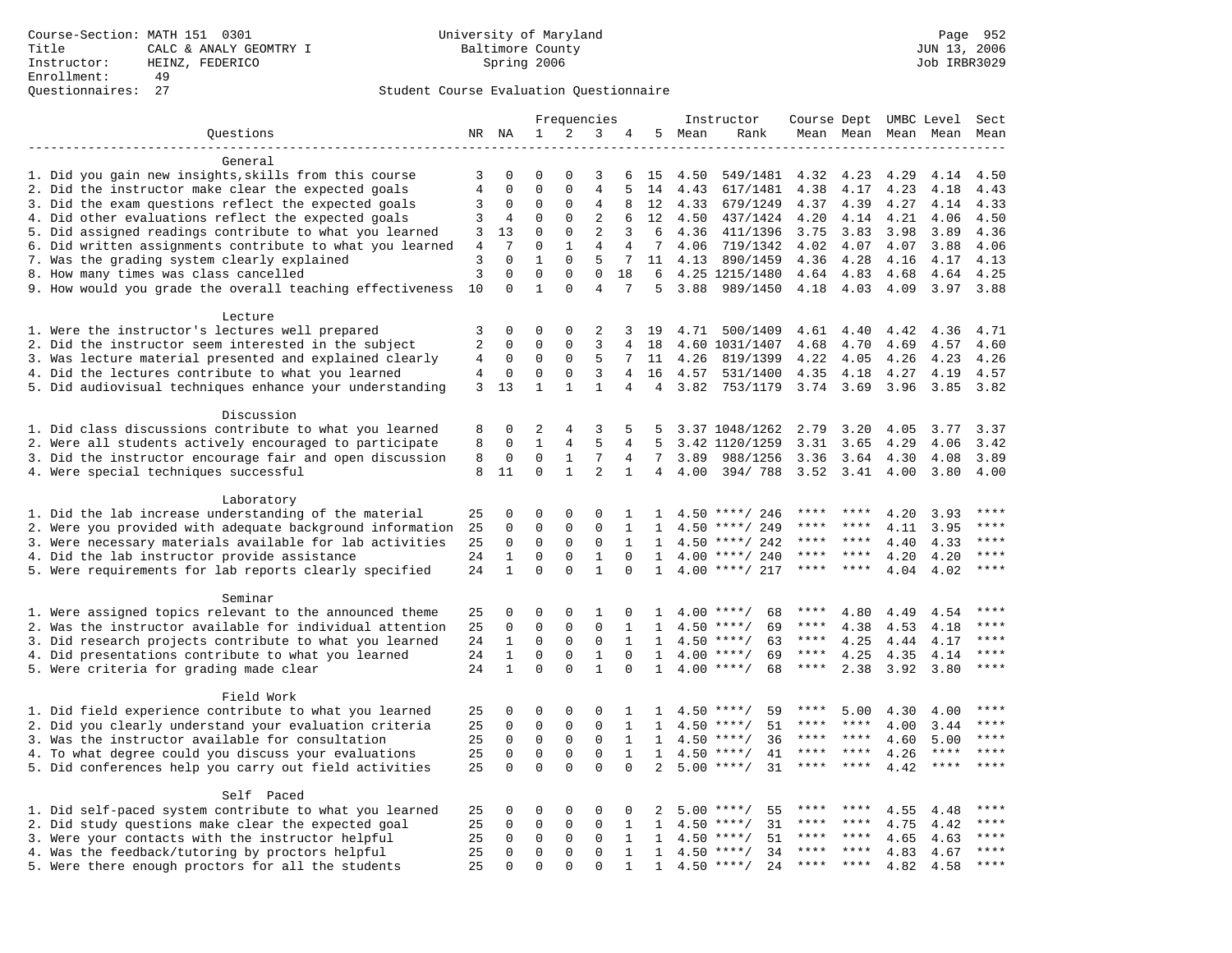| Course-Section: MATH 151 0301 |                        | University of Maryland                  | Page 952     |
|-------------------------------|------------------------|-----------------------------------------|--------------|
| Title                         | CALC & ANALY GEOMTRY I | Baltimore County                        | JUN 13, 2006 |
| Instructor:                   | HEINZ, FEDERICO        | Spring 2006                             | Job IRBR3029 |
| Enrollment:                   | 49                     |                                         |              |
| Ouestionnaires: 27            |                        | Student Course Evaluation Ouestionnaire |              |

| Credits Earned |              | Cum. GPA      |    |   | Expected Grades | Reasons             |    | Type                        |    | Majors                            |    |
|----------------|--------------|---------------|----|---|-----------------|---------------------|----|-----------------------------|----|-----------------------------------|----|
| $00 - 27$      | 10           | $0.00 - 0.99$ |    | Α |                 | Required for Majors |    | Graduate                    | 0  | Major                             |    |
| $28 - 55$      | 0            | $1.00 - 1.99$ |    | В | 10              |                     |    |                             |    |                                   |    |
| $56 - 83$      |              | $2.00 - 2.99$ | 2  | C | 2               | General             |    | Under-grad                  | 27 | Non-major                         | 27 |
| $84 - 150$     | $\Omega$     | $3.00 - 3.49$ | -8 | D | $\Omega$        |                     |    |                             |    |                                   |    |
| Grad.          | $\mathbf{0}$ | $3.50 - 4.00$ | -2 | F | $\Omega$        | Electives           |    |                             |    | #### - Means there are not enough |    |
|                |              |               |    | Ρ | $\Omega$        |                     |    | responses to be significant |    |                                   |    |
|                |              |               |    |   | $\Omega$        | Other               | 16 |                             |    |                                   |    |
|                |              |               |    |   |                 |                     |    |                             |    |                                   |    |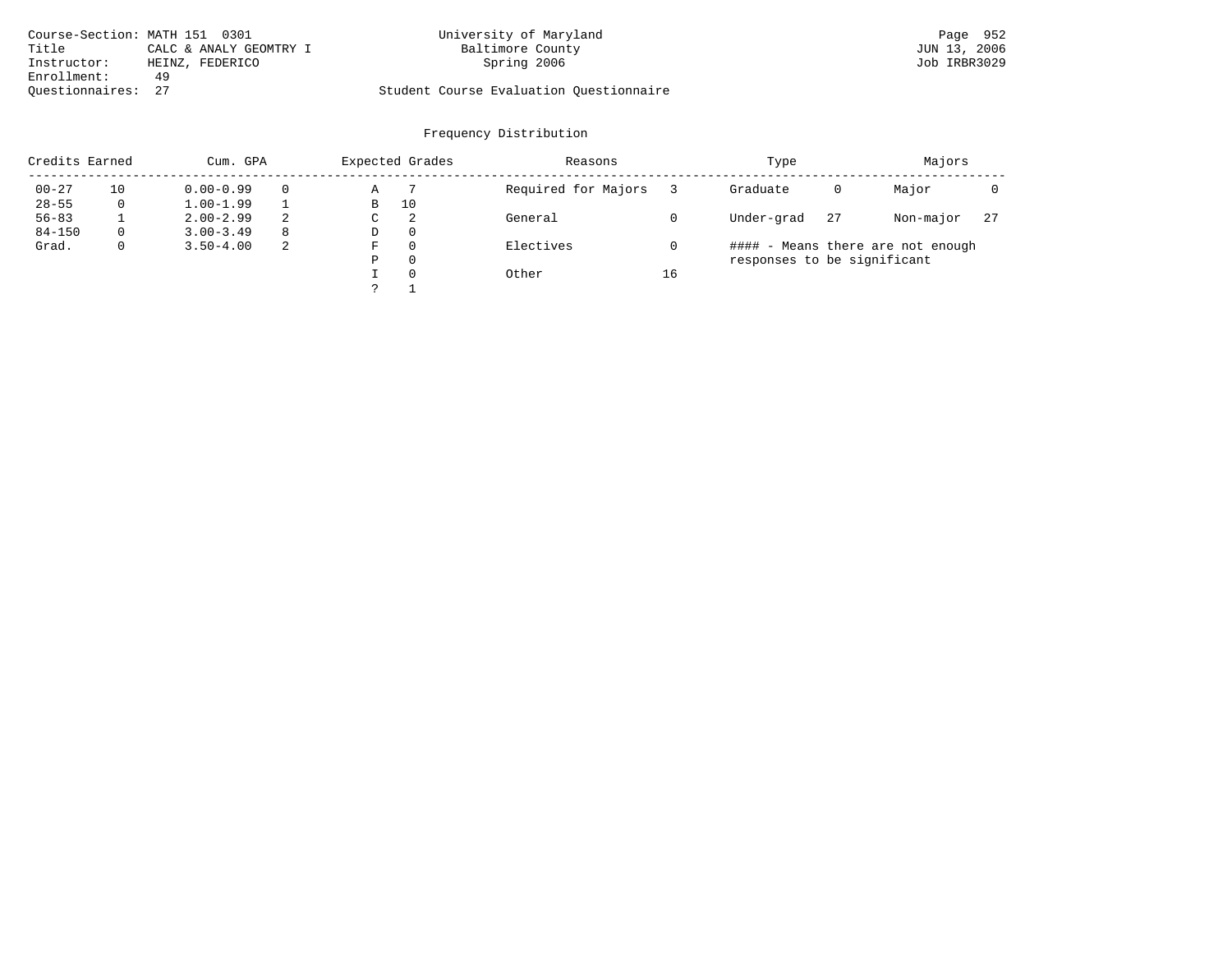|                                                           |                |              |                | Frequencies |          |              |      | Instructor       | Course Dept |           | UMBC Level |      | Sect |
|-----------------------------------------------------------|----------------|--------------|----------------|-------------|----------|--------------|------|------------------|-------------|-----------|------------|------|------|
| Ouestions                                                 | NR.            | ΝA           |                |             | 3        | 5.           | Mean | Rank             |             | Mean Mean | Mean       | Mean | Mean |
| General                                                   |                |              |                |             |          |              |      |                  |             |           |            |      |      |
| 1. Did you gain new insights, skills from this course     |                | $\Omega$     | 0              |             |          |              |      | 4.07 1031/1481   | 4.32        | 4.23      | 4.29       | 4.14 | 4.07 |
| 2. Did the instructor make clear the expected goals       |                | $\Omega$     | $\Omega$       |             | 4        |              | 4.07 | 975/1481         | 4.38        | 4.17      | 4.23       | 4.18 | 4.07 |
| 3. Did the exam questions reflect the expected goals      |                | $\Omega$     | $\Omega$       |             |          | 5            | 4.00 | 893/1249         | 4.37        | 4.39      | 4.27       | 4.14 | 4.00 |
| 4. Did other evaluations reflect the expected goals       |                | $\mathsf{R}$ |                |             | $\Omega$ |              |      | 3.71 1207/1424   | 4.20        | 4.14      | 4.21       | 4.06 | 3.71 |
| 5. Did assigned readings contribute to what you learned   |                |              | $\Omega$       |             |          |              |      | 3.50 1083/1396   | 3.75        | 3.83      | 3.98       | 3.89 | 3.50 |
| 6. Did written assignments contribute to what you learned | $\mathbf{1}$   | 9            |                |             |          | $\mathbf{1}$ |      | 3.00 1269/1342   | 4.02        | 4.07      | 4.07       | 3.88 | 3.00 |
| 7. Was the grading system clearly explained               |                | $\Omega$     | $\overline{2}$ | $\Omega$    |          | 5.           |      | 3.80 1125/1459   | 4.36        | 4.28      | 4.16       | 4.17 | 3.80 |
| 8. How many times was class cancelled                     |                | $\Omega$     | $\Omega$       | $\Omega$    |          | 13           |      | 4.87 756/1480    | 4.64        | 4.83      | 4.68       | 4.64 | 4.87 |
| 9. How would you grade the overall teaching effectiveness | $\mathfrak{D}$ | $\cap$       | $\mathcal{D}$  |             |          | २            |      | 3.00 1354/1450   | 4.18        | 4.03      | 4.09       | 3.97 | 3.00 |
| Lecture                                                   |                |              |                |             |          |              |      |                  |             |           |            |      |      |
| 1. Were the instructor's lectures well prepared           |                | $\Omega$     |                |             |          |              |      | 3.80 1238/1409   | 4.61        | 4.40      | 4.42       | 4.36 | 3.80 |
| 2. Did the instructor seem interested in the subject      |                | $\Omega$     |                |             |          | 11           |      | 4.33 1221/1407   | 4.68        | 4.70      | 4.69       | 4.57 | 4.33 |
| 3. Was lecture material presented and explained clearly   | 1              | $\Omega$     | $\mathfrak{D}$ |             | 6        |              |      | 3.13 1312/1399   | 4.22        | 4.05      | 4.26       | 4.23 | 3.13 |
| 4. Did the lectures contribute to what you learned        |                | $\Omega$     | 4              | $\Omega$    |          | 5.           |      | 3.47 1240/1400   | 4.35        | 4.18      | 4.27       | 4.19 | 3.47 |
| 5. Did audiovisual techniques enhance your understanding  |                | R            |                | $\cap$      |          |              |      | 3.14 1027/1179   | 3.74        | 3.69      | 3.96       | 3.85 | 3.14 |
| Discussion                                                |                |              |                |             |          |              |      |                  |             |           |            |      |      |
| 1. Did class discussions contribute to what you learned   |                | $\Omega$     | 9              |             | $\Omega$ |              |      | 1.73 1255/1262   | 2.79        | 3.20      | 4.05       | 3.77 | 1.73 |
| 2. Were all students actively encouraged to participate   |                | $\Omega$     |                |             | 2        |              |      | 2.33 1234/1259   | 3.31        | 3.65      | 4.29       | 4.06 | 2.33 |
| 3. Did the instructor encourage fair and open discussion  |                | $\Omega$     | 6              |             |          |              |      | 2.47 1222/1256   | 3.36        | 3.64      | 4.30       | 4.08 | 2.47 |
| 4. Were special techniques successful                     |                | 12           | $\mathcal{D}$  |             |          |              |      | $1.33$ ****/ 788 | 3.52        | 3.41      | 4.00       | 3.80 | **** |

| Credits Earned |   | Cum. GPA      |   | Expected Grades |          | Reasons             |    | Type                        |    | Majors                            |    |
|----------------|---|---------------|---|-----------------|----------|---------------------|----|-----------------------------|----|-----------------------------------|----|
| $00 - 27$      |   | $0.00 - 0.99$ |   | Α               | 6        | Required for Majors |    | Graduate                    | 0  | Major                             |    |
| $28 - 55$      | 2 | $1.00 - 1.99$ |   | В               | 0        |                     |    |                             |    |                                   |    |
| $56 - 83$      | 2 | $2.00 - 2.99$ | 2 | $\sim$<br>◡     |          | General             |    | Under-grad                  | 16 | Non-major                         | 16 |
| $84 - 150$     | 0 | $3.00 - 3.49$ | 2 | D               | 0        |                     |    |                             |    |                                   |    |
| Grad.          | 0 | $3.50 - 4.00$ | 4 | F               |          | Electives           | 0  |                             |    | #### - Means there are not enough |    |
|                |   |               |   | Ρ               | 0        |                     |    | responses to be significant |    |                                   |    |
|                |   |               |   |                 | $\Omega$ | Other               | 10 |                             |    |                                   |    |
|                |   |               |   |                 |          |                     |    |                             |    |                                   |    |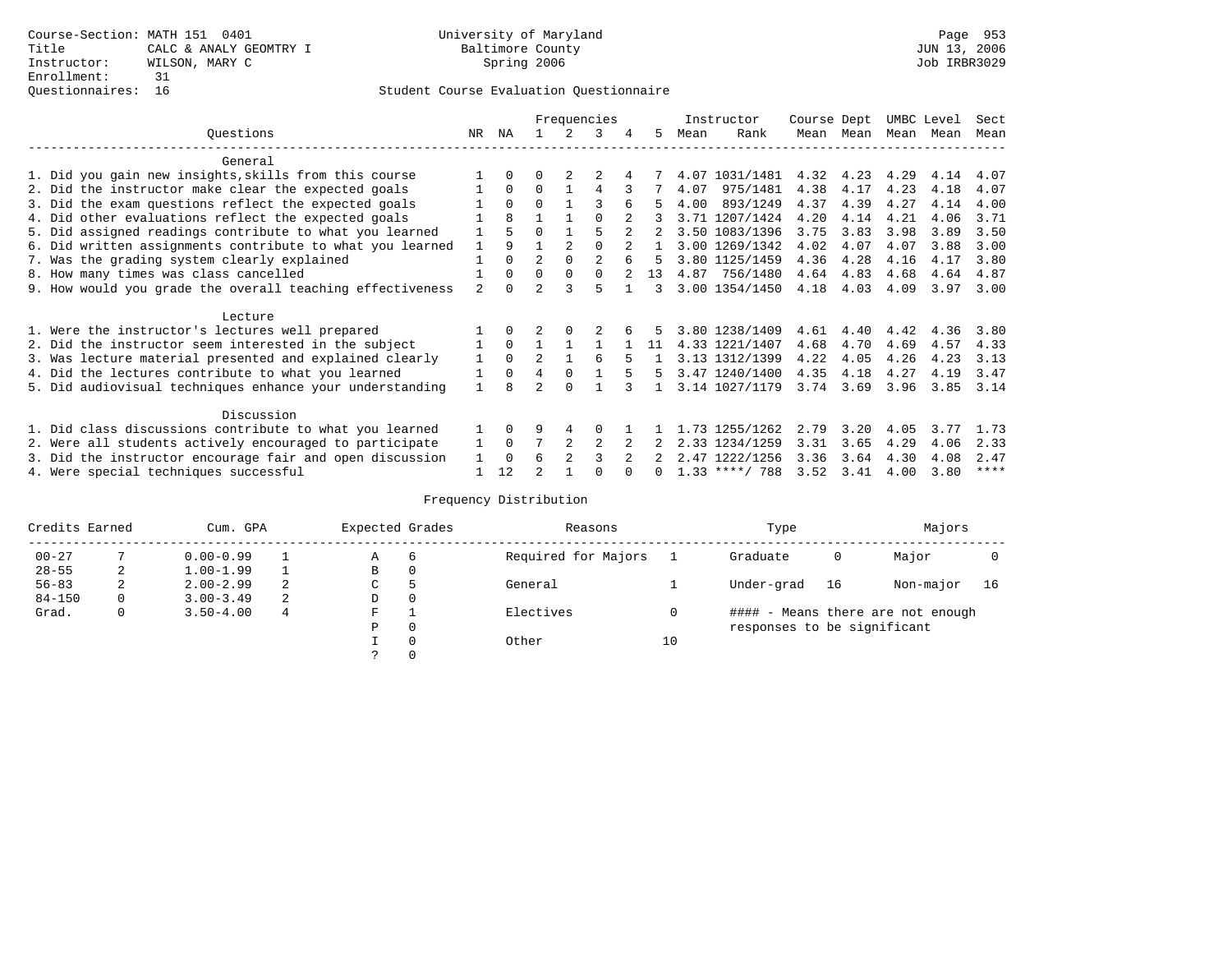# Questionnaires: 31 Student Course Evaluation Questionnaire

|                                                           |              |             |          | Frequencies    |                |     |                |      | Instructor     | Course Dept |      | UMBC Level |      | Sect |
|-----------------------------------------------------------|--------------|-------------|----------|----------------|----------------|-----|----------------|------|----------------|-------------|------|------------|------|------|
| Ouestions                                                 | NR.          | ΝA          |          |                | 3              | 4   | 5.             | Mean | Rank           | Mean        | Mean | Mean       | Mean | Mean |
| General                                                   |              |             |          |                |                |     |                |      |                |             |      |            |      |      |
| 1. Did you gain new insights, skills from this course     | $\Omega$     | $\Omega$    |          |                |                |     | 19             | 4.32 | 759/1481       | 4.32        | 4.23 | 4.29       | 4.14 | 4.32 |
| 2. Did the instructor make clear the expected goals       | 0            | $\Omega$    | $\Omega$ |                |                |     | 2.2.           | 4.58 | 422/1481       | 4.38        | 4.17 | 4.23       | 4.18 | 4.58 |
| 3. Did the exam questions reflect the expected goals      |              | $\Omega$    | $\Omega$ |                |                | 9   | 20             | 4.55 | 460/1249       | 4.37        | 4.39 | 4.27       | 4.14 | 4.55 |
| 4. Did other evaluations reflect the expected goals       |              | 18          | $\Omega$ | $\Omega$       | $\Omega$       |     |                | 4.54 | 406/1424       | 4.20        | 4.14 | 4.21       | 4.06 | 4.54 |
| 5. Did assigned readings contribute to what you learned   | $\Omega$     | 12          | २        |                | $\mathfrak{D}$ |     | 10             | 3.74 | 934/1396       | 3.75        | 3.83 | 3.98       | 3.89 | 3.74 |
| 6. Did written assignments contribute to what you learned | $\Omega$     | 17          |          |                |                |     | 10             | 4.36 | 454/1342       | 4.02        | 4.07 | 4.07       | 3.88 | 4.36 |
| 7. Was the grading system clearly explained               | $\Omega$     | $\Omega$    | 0        |                |                | 1 O | 19             | 4.52 | 448/1459       | 4.36        | 4.28 | 4.16       | 4.17 | 4.52 |
| 8. How many times was class cancelled                     | 0            | $\Omega$    | $\Omega$ | $\Omega$       | $\cap$         | 25  | 6              |      | 4.19 1260/1480 | 4.64        | 4.83 | 4.68       | 4.64 | 4.19 |
| 9. How would you grade the overall teaching effectiveness | 6            |             | U        | $\cap$         |                |     | 14             | 4.50 | 334/1450       | 4.18        | 4.03 | 4.09       | 3.97 | 4.50 |
| Lecture                                                   |              |             |          |                |                |     |                |      |                |             |      |            |      |      |
| 1. Were the instructor's lectures well prepared           |              |             |          |                |                |     | 25             | 4.83 | 290/1409       | 4.61        | 4.40 | 4.42       | 4.36 | 4.83 |
| 2. Did the instructor seem interested in the subject      |              | $\Omega$    | $\Omega$ | $\Omega$       |                |     | 24             | 4.77 | 804/1407       | 4.68        | 4.70 | 4.69       | 4.57 | 4.77 |
| 3. Was lecture material presented and explained clearly   | $\mathbf{1}$ | $\Omega$    | $\Omega$ | $\mathfrak{D}$ |                |     | 18             | 4.43 | 648/1399       | 4.22        | 4.05 | 4.26       | 4.23 | 4.43 |
| 4. Did the lectures contribute to what you learned        |              | $\Omega$    |          |                |                |     | 23             | 4.57 | 531/1400       | 4.35        | 4.18 | 4.27       | 4.19 | 4.57 |
| 5. Did audiovisual techniques enhance your understanding  |              | 2.2         |          |                | $\cap$         |     | $\overline{4}$ | 3.88 | 712/1179       | 3.74        | 3.69 | 3.96       | 3.85 | 3.88 |
|                                                           |              |             |          |                |                |     |                |      |                |             |      |            |      |      |
| Discussion                                                |              |             |          |                |                |     |                |      |                |             |      |            |      |      |
| 1. Did class discussions contribute to what you learned   |              | $\Omega$    |          |                |                |     |                | 3.58 | 965/1262       | 2.79        | 3.20 | 4.05       | 3.77 | 3.58 |
| 2. Were all students actively encouraged to participate   |              | $\mathbf 0$ | $\Omega$ |                |                |     | 12             | 4.21 | 816/1259       | 3.31        | 3.65 | 4.29       | 4.06 | 4.21 |
| 3. Did the instructor encourage fair and open discussion  | 7            | $\Omega$    |          |                |                |     | 11             | 4.08 | 868/1256       | 3.36        | 3.64 | 4.30       | 4.08 | 4.08 |
| 4. Were special techniques successful                     | 7            | 13          |          |                |                |     | 3              | 3.18 | 701/ 788       | 3.52        | 3.41 | 4.00       | 3.80 | 3.18 |

| Credits Earned |   | Cum. GPA      |   | Expected Grades |          | Reasons             |    | Type                        |     | Majors                            |    |
|----------------|---|---------------|---|-----------------|----------|---------------------|----|-----------------------------|-----|-----------------------------------|----|
| $00 - 27$      |   | $0.00 - 0.99$ |   | Α               | 9        | Required for Majors |    | Graduate                    | 0   | Major                             |    |
| $28 - 55$      | 6 | $1.00 - 1.99$ |   | B               | 9        |                     |    |                             |     |                                   |    |
| $56 - 83$      |   | $2.00 - 2.99$ |   | $\sim$<br>◡     |          | General             |    | Under-grad                  | -31 | Non-major                         | 31 |
| $84 - 150$     | 2 | $3.00 - 3.49$ | 2 | D               | 2        |                     |    |                             |     |                                   |    |
| Grad.          | 0 | $3.50 - 4.00$ | 8 | F               | 2        | Electives           |    |                             |     | #### - Means there are not enough |    |
|                |   |               |   | Ρ               | 0        |                     |    | responses to be significant |     |                                   |    |
|                |   |               |   |                 | $\Omega$ | Other               | 21 |                             |     |                                   |    |
|                |   |               |   | C               |          |                     |    |                             |     |                                   |    |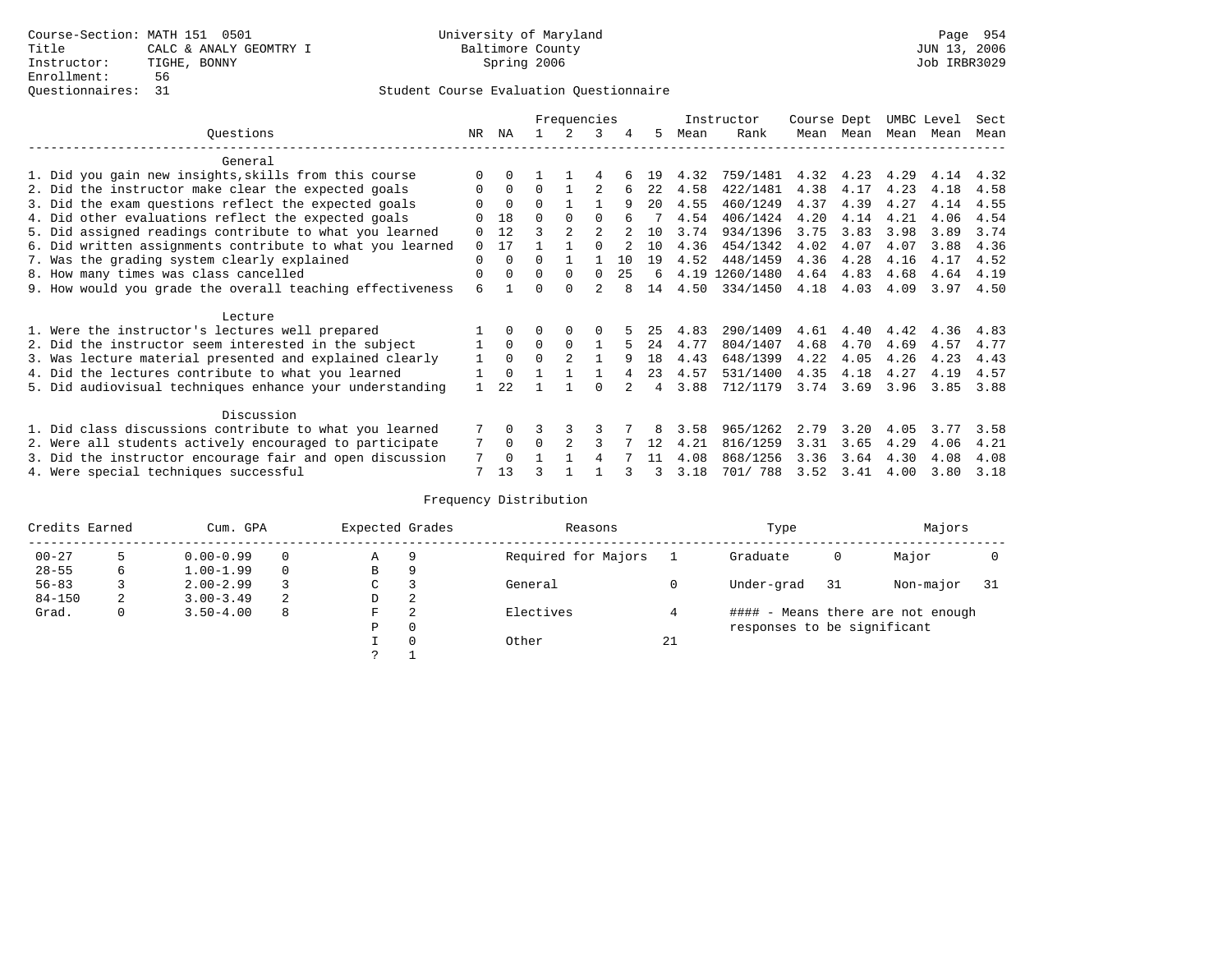# Questionnaires: 19 Student Course Evaluation Questionnaire

|                                                           |          |              |              |              | Frequencies    |                |                |      | Instructor         | Course Dept       |      | UMBC Level |                          | Sect        |
|-----------------------------------------------------------|----------|--------------|--------------|--------------|----------------|----------------|----------------|------|--------------------|-------------------|------|------------|--------------------------|-------------|
| Ouestions                                                 | NR NA    |              | 1            |              | 3              | 4              | 5              | Mean | Rank               |                   |      |            | Mean Mean Mean Mean Mean |             |
|                                                           |          |              |              |              |                |                |                |      |                    |                   |      |            |                          |             |
| General                                                   |          |              |              |              |                |                |                |      |                    |                   |      |            |                          |             |
| 1. Did you gain new insights, skills from this course     | 0        | $\Omega$     | 0            | <sup>0</sup> | 2              |                | 13             | 4.58 | 487/1481           | 4.32              | 4.23 | 4.29       | 4.14                     | 4.58        |
| 2. Did the instructor make clear the expected goals       | 0        | 0            | 0            | $\Omega$     | 4              | 3              | 12             | 4.42 | 632/1481           | 4.38              | 4.17 | 4.23       | 4.18                     | 4.42        |
| 3. Did the exam questions reflect the expected goals      | 0        | 0            | $\Omega$     | $\Omega$     | 2              | $\mathbf{1}$   | 16             | 4.74 | 261/1249           | 4.37              | 4.39 | 4.27       | 4.14                     | 4.74        |
| 4. Did other evaluations reflect the expected goals       | $\Omega$ | 7            | $\Omega$     | $\mathbf{1}$ | $\overline{2}$ | $\overline{2}$ | 7              | 4.25 | 740/1424           | 4.20              | 4.14 | 4.21       | 4.06                     | 4.25        |
| 5. Did assigned readings contribute to what you learned   | 0        | 6            | ζ            | $\mathbf{1}$ | 4              | 1              | $\overline{4}$ |      | 3.15 1245/1396     | 3.75              | 3.83 | 3.98       | 3.89                     | 3.15        |
| 6. Did written assignments contribute to what you learned | $\Omega$ | 11           | $\Omega$     | $\mathbf{1}$ | $\Omega$       | 3              | 4              | 4.25 | 542/1342           | 4.02              | 4.07 | 4.07       | 3.88                     | 4.25        |
| 7. Was the grading system clearly explained               | 0        | 0            | $\Omega$     | $\Omega$     |                | 5              | 13             | 4.63 | 310/1459           | 4.36              | 4.28 | 4.16       | 4.17                     | 4.63        |
| 8. How many times was class cancelled                     | 0        | $\Omega$     | $\Omega$     | $\Omega$     | $\Omega$       | 11             | 8              |      | 4.42 1100/1480     | 4.64              | 4.83 | 4.68       | 4.64                     | 4.42        |
| 9. How would you grade the overall teaching effectiveness | 7        | $\Omega$     | $\Omega$     | $\Omega$     | $\Omega$       | $\mathbf{1}$   | 11             | 4.92 | 89/1450            | 4.18 4.03         |      | 4.09       | 3.97                     | 4.96        |
|                                                           |          |              |              |              |                |                |                |      |                    |                   |      |            |                          |             |
| Lecture                                                   |          |              |              |              |                |                |                |      |                    |                   |      |            |                          |             |
| 1. Were the instructor's lectures well prepared           | 2        | 0            | 0            | 0            | 0              |                | 14             | 4.82 | 304/1409           | 4.61              | 4.40 | 4.42       | 4.36                     | 4.82        |
| 2. Did the instructor seem interested in the subject      | 3        | $\Omega$     | $\Omega$     | $\Omega$     | 0              |                | 14             | 4.88 | 568/1407           | 4.68              | 4.70 | 4.69       | 4.57                     | 4.88        |
| 3. Was lecture material presented and explained clearly   | 3        | 0            | 0            | $\Omega$     | $\Omega$       | 3              | 13             | 4.81 | 203/1399           | 4.22              | 4.05 | 4.26       | 4.23                     | 4.81        |
| 4. Did the lectures contribute to what you learned        | 3        | $\Omega$     | $\Omega$     | $\Omega$     | $\Omega$       | 2              | 14             | 4.88 | 177/1400           | 4.35              | 4.18 | 4.27       | 4.19                     | 4.64        |
| 5. Did audiovisual techniques enhance your understanding  | 3        | 8            | 0            | $\Omega$     | $\Omega$       | 3              | 5              | 4.63 | 197/1179           | 3.74 3.69         |      | 3.96       | 3.85                     | 4.63        |
|                                                           |          |              |              |              |                |                |                |      |                    |                   |      |            |                          |             |
| Discussion                                                |          |              |              |              |                |                |                |      |                    |                   |      |            |                          |             |
| 1. Did class discussions contribute to what you learned   | 5        | 0            | 4            | -1           | 3              |                | 4              |      | 3.07 1137/1262     | 2.79              | 3.20 | 4.05       | 3.77                     | 3.07        |
| 2. Were all students actively encouraged to participate   | 5        | 0            | $\mathbf{1}$ | $\mathbf{1}$ | 3              |                | 7              | 3.93 | 961/1259           | 3.31              | 3.65 | 4.29       | 4.06                     | 3.93        |
| 3. Did the instructor encourage fair and open discussion  | 5        | $\Omega$     | 3            | $\mathbf{1}$ | $\mathbf{1}$   | 5              | 4              |      | 3.43 1120/1256     | 3.36              | 3.64 | 4.30       | 4.08                     | 3.43        |
| 4. Were special techniques successful                     | 6        | 8            | $\Omega$     | $\Omega$     | $\overline{a}$ | $\mathbf{1}$   | 2.             | 4.00 | 394/788            | $3.52 \quad 3.41$ |      | 4.00       | 3.80                     | 4.00        |
|                                                           |          |              |              |              |                |                |                |      |                    |                   |      |            |                          |             |
| Laboratory                                                |          |              |              |              |                |                |                |      |                    |                   |      |            |                          |             |
| 1. Did the lab increase understanding of the material     | 17       | 1            | 0            | 0            | $\Omega$       |                |                |      | 4.00 ****/ 246     | ****              |      | 4.20       | 3.93                     | ****        |
| 2. Were you provided with adequate background information | 18       | $\Omega$     | $\Omega$     | 0            | 0              | $\Omega$       | $\mathbf{1}$   |      | $5.00$ ****/ 249   | **** ****         |      | 4.11       | 3.95                     | ****        |
| 4. Did the lab instructor provide assistance              | 18       | $\Omega$     | $\Omega$     | $\Omega$     | $\Omega$       | $\Omega$       | $\mathbf{1}$   |      | $5.00$ ****/ 240   | ****              | **** | 4.20       | 4.20                     | $***$ * * * |
|                                                           |          |              |              |              |                |                |                |      |                    |                   |      |            |                          |             |
| Field Work                                                |          |              |              |              |                |                |                |      |                    |                   |      |            |                          |             |
| 1. Did field experience contribute to what you learned    | 18       | 0            | 0            | 0            | 0              |                |                |      | 59<br>$5.00$ ****/ | ****              | 5.00 | 4.30       | 4.00                     | ****        |
| 2. Did you clearly understand your evaluation criteria    | 18       | $\Omega$     | 0            | 0            | 0              | $\Omega$       | -1             |      | 51<br>$5.00$ ****/ | **** ****         |      | 4.00       | 3.44                     | $* * * * *$ |
| 3. Was the instructor available for consultation          | 18       | <sup>0</sup> | 0            | 0            | 0              | $\Omega$       | $\mathbf{1}$   |      | $5.00$ ****/<br>36 | **** ****         |      | 4.60       | 5.00                     | $* * * * *$ |
| 4. To what degree could you discuss your evaluations      | 18       | 0            | 0            | $\Omega$     | $\Omega$       |                | $\mathbf{1}$   |      | $5.00$ ****/<br>41 | ****              | **** | 4.26       | $***$ * * *              | ****        |
| 5. Did conferences help you carry out field activities    | 18       | U            | U            | U            | U              |                |                |      | $5.00$ ****/<br>31 | **** ****         |      | 4.42       | $***$ * * *              | $* * * *$   |
|                                                           |          |              |              |              |                |                |                |      |                    |                   |      |            |                          |             |

| Credits Earned |          | Cum. GPA      |   | Expected Grades |   | Reasons             |    | Type                        |    | Majors                            |    |
|----------------|----------|---------------|---|-----------------|---|---------------------|----|-----------------------------|----|-----------------------------------|----|
| $00 - 27$      |          | $0.00 - 0.99$ | 0 | Α               | 4 | Required for Majors |    | Graduate                    | 0  | Major                             |    |
| $28 - 55$      |          | $1.00 - 1.99$ |   | B               |   |                     |    |                             |    |                                   |    |
| $56 - 83$      |          | $2.00 - 2.99$ | 4 | C               |   | General             |    | Under-grad                  | 19 | Non-major                         | 18 |
| $84 - 150$     | $\Omega$ | $3.00 - 3.49$ |   | D               |   |                     |    |                             |    |                                   |    |
| Grad.          | 0        | $3.50 - 4.00$ | 4 | F               |   | Electives           |    |                             |    | #### - Means there are not enough |    |
|                |          |               |   | Ρ               |   |                     |    | responses to be significant |    |                                   |    |
|                |          |               |   |                 |   | Other               | 18 |                             |    |                                   |    |
|                |          |               |   |                 |   |                     |    |                             |    |                                   |    |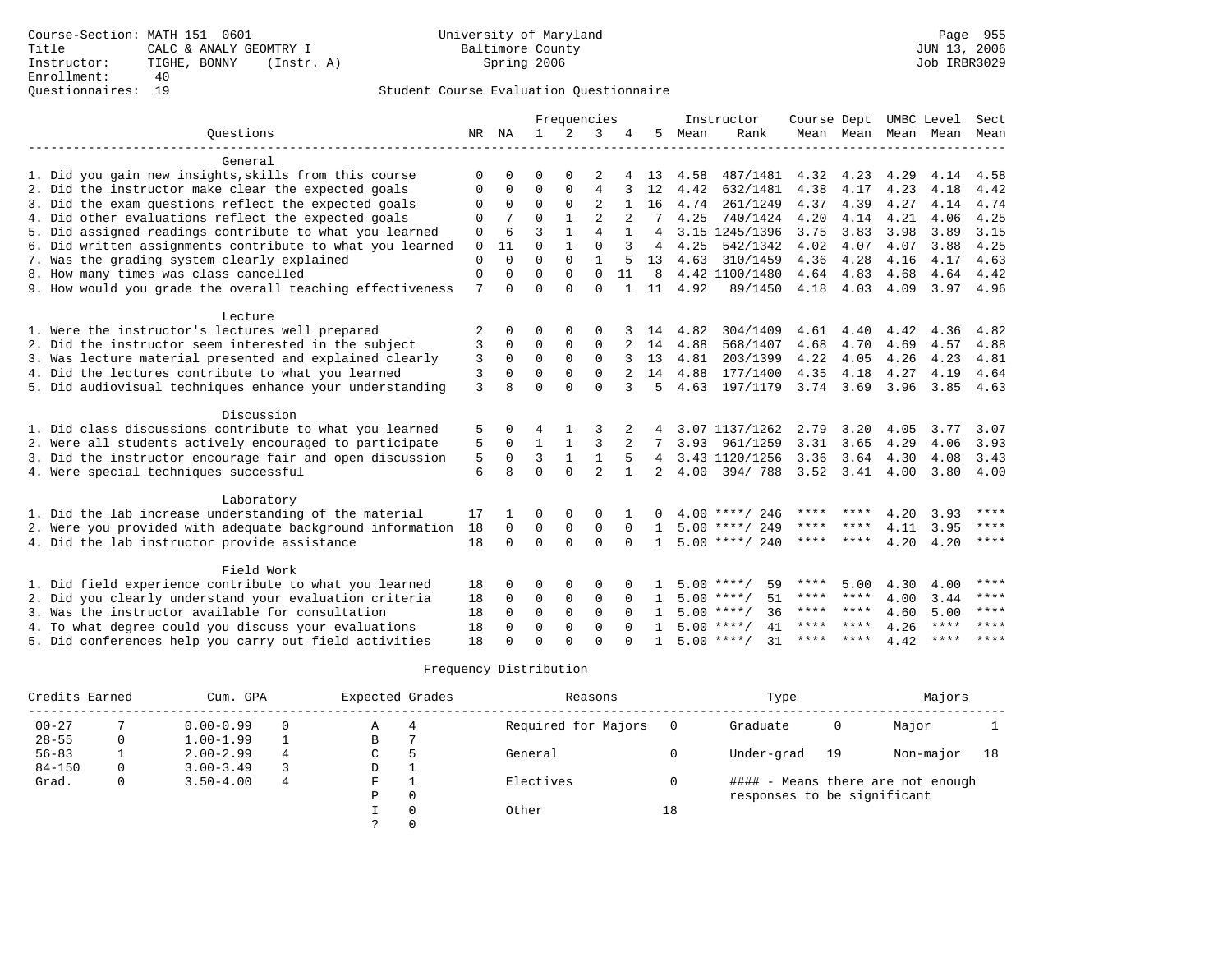# Questionnaires: 19 Student Course Evaluation Questionnaire

|                                                           |             |             |              |              | Frequencies    |              |                |      | Instructor         | Course Dept       |               | UMBC Level |                          | Sect        |
|-----------------------------------------------------------|-------------|-------------|--------------|--------------|----------------|--------------|----------------|------|--------------------|-------------------|---------------|------------|--------------------------|-------------|
| Ouestions                                                 | NR          | ΝA          | $\mathbf{1}$ | 2            | 3              |              | 5              | Mean | Rank               |                   |               |            | Mean Mean Mean Mean Mean |             |
|                                                           |             |             |              |              |                |              |                |      |                    |                   |               |            |                          |             |
| General                                                   |             |             |              |              |                |              |                |      |                    |                   |               |            |                          |             |
| 1. Did you gain new insights, skills from this course     | $\Omega$    | $\Omega$    | 0            | $\Omega$     | 2              | $4 \square$  | 13             | 4.58 | 487/1481           | 4.32              | 4.23          | 4.29       | 4.14                     | 4.58        |
| 2. Did the instructor make clear the expected goals       | 0           | 0           | 0            | $\mathbf 0$  | 4              | 3            | 12             | 4.42 | 632/1481           | 4.38              | 4.17          | 4.23       | 4.18                     | 4.42        |
| 3. Did the exam questions reflect the expected goals      | $\Omega$    | 0           | 0            | $\mathbf 0$  | 2              | 1            | 16             | 4.74 | 261/1249           | 4.37              | 4.39          | 4.27       | 4.14                     | 4.74        |
| 4. Did other evaluations reflect the expected goals       | $\Omega$    |             | 0            | $\mathbf{1}$ | 2              |              | 7              | 4.25 | 740/1424           | 4.20              | 4.14          | 4.21       | 4.06                     | 4.25        |
| 5. Did assigned readings contribute to what you learned   | 0           | 6           | 3            | $\mathbf{1}$ | 4              | 1            | 4              |      | 3.15 1245/1396     | 3.75              | 3.83          | 3.98       | 3.89                     | 3.15        |
| 6. Did written assignments contribute to what you learned | 0           | 11          | $\Omega$     | $\mathbf{1}$ | $\Omega$       | 3            | 4              | 4.25 | 542/1342           | 4.02              | 4.07          | 4.07       | 3.88                     | 4.25        |
| 7. Was the grading system clearly explained               | 0           | $\Omega$    | $\Omega$     | $\Omega$     | $\mathbf{1}$   | 5            | 13             |      | 4.63 310/1459      | 4.36              | 4.28          | 4.16       | 4.17                     | 4.63        |
| 8. How many times was class cancelled                     | $\mathbf 0$ | 0           | $\Omega$     | $\Omega$     | $\Omega$       | 11           | 8              |      | 4.42 1100/1480     | 4.64 4.83         |               | 4.68       | 4.64                     | 4.42        |
| 9. How would you grade the overall teaching effectiveness | 13          | $\Omega$    | $\Omega$     | $\Omega$     | $\Omega$       | $\Omega$     | 6              | 5.00 | 1/1450             | 4.18 4.03         |               | 4.09       | 3.97 4.96                |             |
| Lecture                                                   |             |             |              |              |                |              |                |      |                    |                   |               |            |                          |             |
| 1. Were the instructor's lectures well prepared           | 15          | 0           | 0            | 0            | 0              | 0            |                |      | $5.00$ ****/1409   | 4.61              | 4.40          | 4.42       | 4.36                     | 4.82        |
| 2. Did the instructor seem interested in the subject      | 15          | $\Omega$    | 0            | $\mathbf 0$  | 0              | 0            | 4              |      | $5.00$ ****/1407   | 4.68              | 4.70          | 4.69       | 4.57                     | 4.88        |
| 3. Was lecture material presented and explained clearly   | 15          | $\mathbf 0$ | 0            | $\mathbf 0$  | $\mathbf 0$    | 0            | 4              |      | $5.00$ ****/1399   | 4.22              | 4.05          | 4.26       | 4.23                     | 4.81        |
| 4. Did the lectures contribute to what you learned        | 14          | $\Omega$    | $\Omega$     | $\mathbf{1}$ | $\Omega$       | $\Omega$     | 4              |      | 4.40 704/1400      | 4.35              | 4.18          | 4.27       | 4.19                     | 4.64        |
| 5. Did audiovisual techniques enhance your understanding  | 14          | 2           | $\Omega$     | $\Omega$     | $\Omega$       | $\mathbf{1}$ | 2              |      | $4.67$ ****/1179   |                   | $3.74$ $3.69$ | 3.96       | 3.85                     | 4.63        |
|                                                           |             |             |              |              |                |              |                |      |                    |                   |               |            |                          |             |
| Discussion                                                |             |             |              |              |                |              |                |      |                    |                   |               |            |                          |             |
| 1. Did class discussions contribute to what you learned   | 5           | $\Omega$    | 4            |              | 3              |              | 4              |      | 3.07 1137/1262     | 2.79              | 3.20          | 4.05       | 3.77                     | 3.07        |
| 2. Were all students actively encouraged to participate   | 5           | $\Omega$    | $\mathbf{1}$ | $\mathbf{1}$ | 3              | 2            | 7              | 3.93 | 961/1259           | 3.31              | 3.65          | 4.29       | 4.06                     | 3.93        |
| 3. Did the instructor encourage fair and open discussion  | 5           | $\Omega$    | 3            | 1            | $\mathbf{1}$   | .5           | 4              |      | 3.43 1120/1256     | 3.36              | 3.64          | 4.30       | 4.08                     | 3.43        |
| 4. Were special techniques successful                     | 6           | 8           | $\Omega$     | $\Omega$     | $\overline{a}$ | $\mathbf{1}$ | $\overline{a}$ | 4.00 | 394/788            | $3.52 \quad 3.41$ |               | 4.00       | 3.80                     | 4.00        |
| Laboratory                                                |             |             |              |              |                |              |                |      |                    |                   |               |            |                          |             |
| 1. Did the lab increase understanding of the material     | 17          | -1          | 0            | 0            | $\Omega$       |              |                |      | $4.00$ ****/ 246   | **** ****         |               | 4.20       | 3.93                     | ****        |
| 2. Were you provided with adequate background information | 18          | $\Omega$    | 0            | $\mathbf 0$  | $\mathbf 0$    | $\Omega$     | $\mathbf{1}$   |      | $5.00$ ****/ 249   | **** ****         |               | 4.11       | 3.95                     | $***$ * * * |
| 4. Did the lab instructor provide assistance              | 18          | $\Omega$    | $\Omega$     | $\Omega$     | $\Omega$       | $\Omega$     | $\mathbf{1}$   |      | $5.00$ ****/ 240   | ****              | ****          | 4.20       | 4.20                     | ****        |
|                                                           |             |             |              |              |                |              |                |      |                    |                   |               |            |                          |             |
| Field Work                                                |             |             |              |              |                |              |                |      |                    |                   |               |            |                          |             |
| 1. Did field experience contribute to what you learned    | 18          | 0           | 0            | 0            | 0              |              |                |      | $5.00$ ****/<br>59 | ****              | 5.00          | 4.30       | 4.00                     | $* * * * *$ |
| 2. Did you clearly understand your evaluation criteria    | 18          | $\Omega$    | 0            | $\mathbf 0$  | $\mathbf 0$    | $\Omega$     | 1              |      | $5.00$ ****/<br>51 | **** ****         |               | 4.00       | 3.44                     | $* * * * *$ |
| 3. Was the instructor available for consultation          | 18          | $\Omega$    | 0            | $\mathbf 0$  | 0              | $\Omega$     | -1.            |      | 36<br>$5.00$ ****/ | **** ****         |               | 4.60       | 5.00                     | $* * * * *$ |
| 4. To what degree could you discuss your evaluations      | 18          | $\Omega$    | 0            | $\Omega$     | $\Omega$       |              |                |      | 41<br>$5.00$ ****/ | ****              | * * * *       | 4.26       | $***$ * * *              | $***$ * * * |
| 5. Did conferences help you carry out field activities    | 18          | U           | U            | ∩            | U              |              |                |      | $5.00$ ****/<br>31 | **** ****         |               | 4.42       | $***$ * * *              | $* * * *$   |

| Credits Earned |          | Cum. GPA      |   | Expected Grades |   | Reasons             |    | Type                        |    | Majors                            |    |
|----------------|----------|---------------|---|-----------------|---|---------------------|----|-----------------------------|----|-----------------------------------|----|
| $00 - 27$      |          | $0.00 - 0.99$ | 0 | Α               | 4 | Required for Majors |    | Graduate                    | 0  | Major                             |    |
| $28 - 55$      |          | $1.00 - 1.99$ |   | B               |   |                     |    |                             |    |                                   |    |
| $56 - 83$      |          | $2.00 - 2.99$ | 4 | C               |   | General             |    | Under-grad                  | 19 | Non-major                         | 18 |
| $84 - 150$     | $\Omega$ | $3.00 - 3.49$ |   | D               |   |                     |    |                             |    |                                   |    |
| Grad.          | 0        | $3.50 - 4.00$ | 4 | F               |   | Electives           |    |                             |    | #### - Means there are not enough |    |
|                |          |               |   | Ρ               |   |                     |    | responses to be significant |    |                                   |    |
|                |          |               |   |                 |   | Other               | 18 |                             |    |                                   |    |
|                |          |               |   |                 |   |                     |    |                             |    |                                   |    |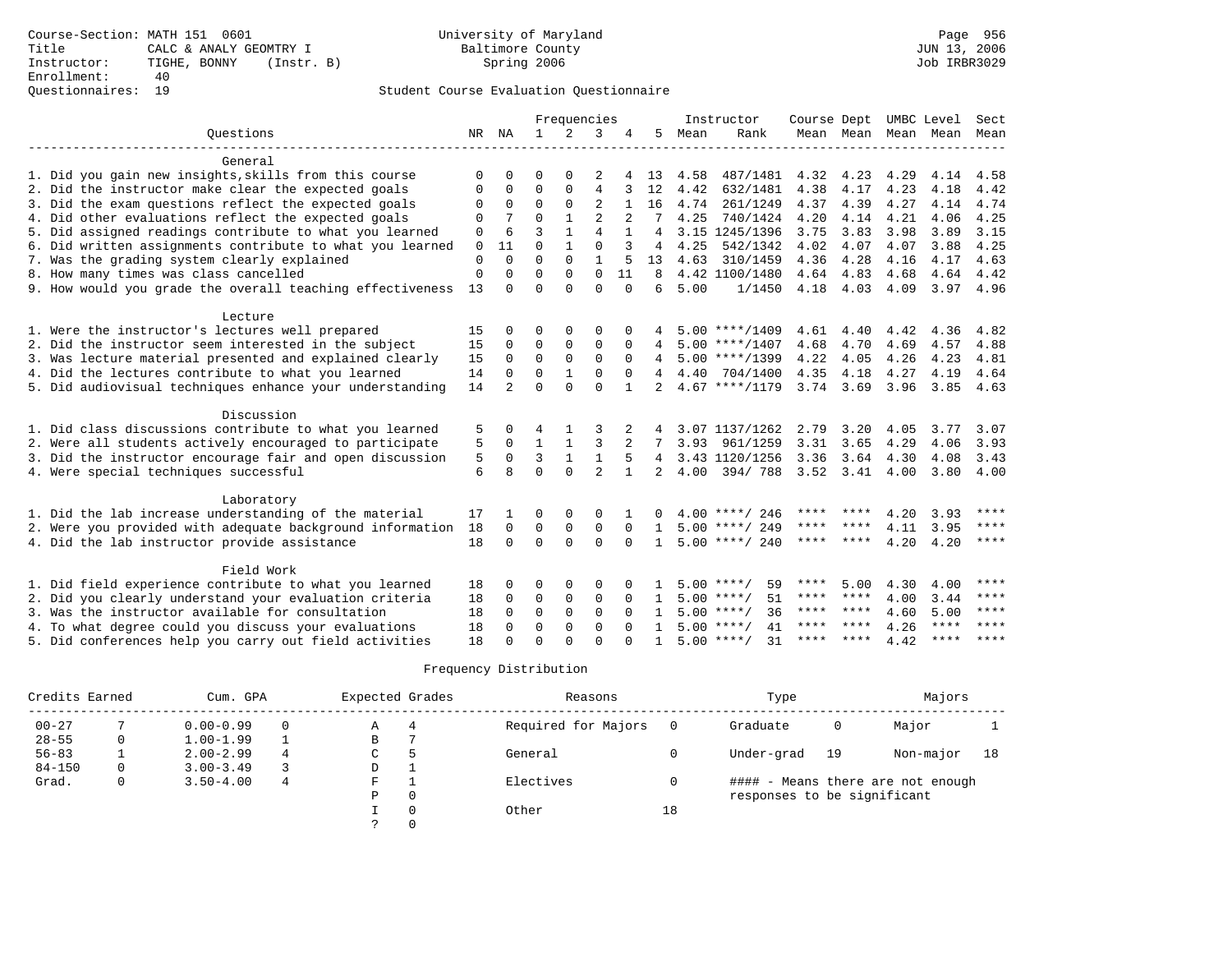|                                                           |                |                |                | Frequencies    |                |          |     |      | Instructor       | Course Dept |           | UMBC Level |           | Sect        |
|-----------------------------------------------------------|----------------|----------------|----------------|----------------|----------------|----------|-----|------|------------------|-------------|-----------|------------|-----------|-------------|
| Ouestions                                                 | NR             | ΝA             |                | $\mathcal{L}$  | 3              | 4        | 5   | Mean | Rank             |             | Mean Mean |            | Mean Mean | Mean        |
| General                                                   |                |                |                |                |                |          |     |      |                  |             |           |            |           |             |
| 1. Did you gain new insights, skills from this course     |                | $\Omega$       | 0              | 2              |                |          | 11  |      | 4.00 1069/1481   | 4.32        | 4.23      | 4.29       | 4.14      | 4.00        |
| 2. Did the instructor make clear the expected goals       | 0              | $\Omega$       | 0              |                | 4              | 10       | 14  | 4.28 | 801/1481         | 4.38        | 4.17      | 4.23       | 4.18      | 4.28        |
| 3. Did the exam questions reflect the expected goals      |                | $\Omega$       | 0              |                | 5              | 1 O      | 10  | 3.96 | 927/1249         | 4.37        | 4.39      | 4.27       | 4.14      | 3.96        |
| 4. Did other evaluations reflect the expected goals       |                | 12             |                |                |                | 4        | 6   |      | 3.88 1101/1424   | 4.20        | 4.14      | 4.21       | 4.06      | 3.88        |
| 5. Did assigned readings contribute to what you learned   | 0              | 12             |                | $\Omega$       | 5              |          |     | 3.94 | 763/1396         | 3.75        | 3.83      | 3.98       | 3.89      | 3.94        |
| 6. Did written assignments contribute to what you learned | $\Omega$       | 13             | <sup>0</sup>   |                | $\mathfrak{D}$ |          | 6   | 4.13 | 672/1342         | 4.02        | 4.07      | 4.07       | 3.88      | 4.13        |
| 7. Was the grading system clearly explained               | 0              | $\Omega$       | U              |                | 4              | q        | 1.5 | 4.31 | 719/1459         | 4.36        | 4.28      | 4.16       | 4.17      | 4.31        |
| 8. How many times was class cancelled                     | 0              | $\Omega$       | $\Omega$       | $\Omega$       | $\Omega$       | $\Omega$ | 29  | 5.00 | 1/1480           | 4.64        | 4.83      | 4.68       | 4.64      | 5.00        |
| 9. How would you grade the overall teaching effectiveness | 4              | $\overline{2}$ |                | $\Omega$       | 4              | q        |     |      | 3.74 1115/1450   | 4.18        | 4.03      | 4.09       | 3.97      | 3.74        |
| Lecture                                                   |                |                |                |                |                |          |     |      |                  |             |           |            |           |             |
| 1. Were the instructor's lectures well prepared           |                | $\Omega$       |                |                |                |          | 19  | 4.70 | 500/1409         | 4.61        | 4.40      | 4.42       | 4.36      | 4.70        |
| 2. Did the instructor seem interested in the subject      |                | $\Omega$       | $\Omega$       | $\Omega$       | 2              | 4        | 22  | 4.71 | 899/1407         | 4.68        | 4.70      | 4.69       | 4.57      | 4.71        |
| 3. Was lecture material presented and explained clearly   | 1              | $\Omega$       | 0              | $\mathfrak{D}$ | 5              | q        | 12  | 4.11 | 966/1399         | 4.22        | 4.05      | 4.26       | 4.23      | 4.11        |
| 4. Did the lectures contribute to what you learned        |                |                |                |                |                | 12       | 13  | 4.25 | 867/1400         | 4.35        | 4.18      | 4.27       | 4.19      | 4.25        |
| 5. Did audiovisual techniques enhance your understanding  | $\mathfrak{D}$ | 2.0            |                |                |                |          |     |      | $4.00$ ****/1179 | 3.74        | 3.69      | 3.96       | 3.85      | $***$ *     |
| Discussion                                                |                |                |                |                |                |          |     |      |                  |             |           |            |           |             |
| 1. Did class discussions contribute to what you learned   | $\Omega$       | $\Omega$       | 8              | 4              | 6              |          |     |      | 2.97 1158/1262   | 2.79        | 3.20      | 4.05       | 3.77      | 2.97        |
| 2. Were all students actively encouraged to participate   |                | 0              | 5              | 3              | 6              |          | 1 N | 3.39 | 1128/1259        | 3.31        | 3.65      | 4.29       | 4.06      | 3.39        |
| 3. Did the instructor encourage fair and open discussion  | 2              | $\Omega$       | $\mathfrak{D}$ | $\mathfrak{D}$ |                | q        | 11  | 3.93 | 967/1256         | 3.36        | 3.64      | 4.30       | 4.08      | 3.93        |
| 4. Were special techniques successful                     | 2              | 22             |                |                |                |          |     |      | $3.00$ ****/ 788 | 3.52        | 3.41      | 4.00       | 3.80      | $***$ * * * |

| Credits Earned |              | Cum. GPA      |    |   | Expected Grades | Reasons             |    | Type                        |     | Majors                            |     |
|----------------|--------------|---------------|----|---|-----------------|---------------------|----|-----------------------------|-----|-----------------------------------|-----|
| $00 - 27$      | 11           | $0.00 - 0.99$ |    | Α | -6              | Required for Majors |    | Graduate                    | 0   | Major                             |     |
| $28 - 55$      | 5            | $1.00 - 1.99$ |    | B | 12              |                     |    |                             |     |                                   |     |
| $56 - 83$      |              | $2.00 - 2.99$ |    | C | 8               | General             |    | Under-grad                  | -29 | Non-major                         | -26 |
| $84 - 150$     | $\mathbf{0}$ | $3.00 - 3.49$ | 10 | D | 0               |                     |    |                             |     |                                   |     |
| Grad.          | 0            | $3.50 - 4.00$ | 4  | F |                 | Electives           |    |                             |     | #### - Means there are not enough |     |
|                |              |               |    | Ρ | 0               |                     |    | responses to be significant |     |                                   |     |
|                |              |               |    |   | $\Omega$        | Other               | 27 |                             |     |                                   |     |
|                |              |               |    |   | 2               |                     |    |                             |     |                                   |     |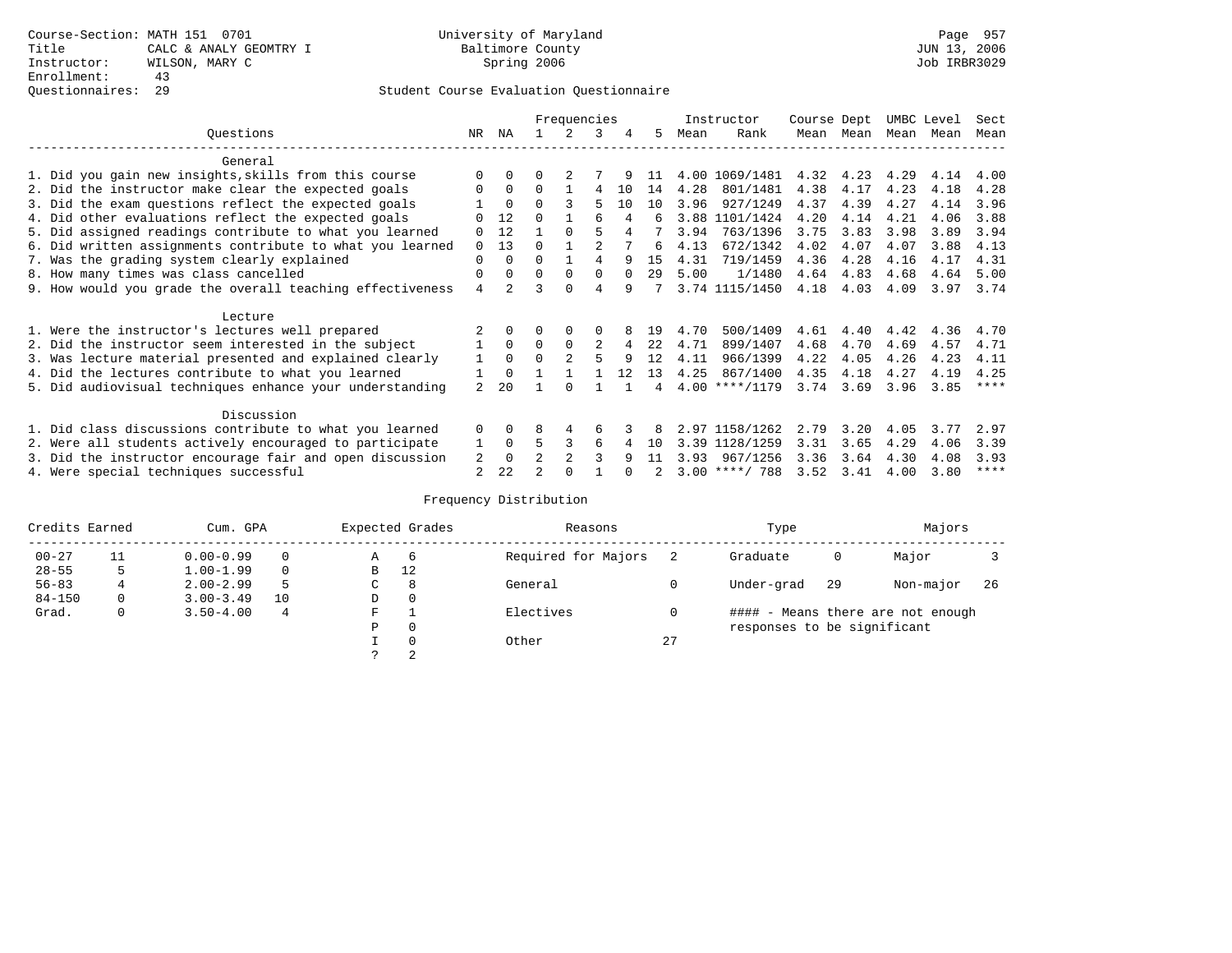|                                                                    |             |                   |                         |                      | Frequencies       |              |                |        | Instructor         | Course Dept UMBC Level |           |                     |             | Sect                   |
|--------------------------------------------------------------------|-------------|-------------------|-------------------------|----------------------|-------------------|--------------|----------------|--------|--------------------|------------------------|-----------|---------------------|-------------|------------------------|
| Questions                                                          |             | NR NA             | 1                       | 2                    | 3                 | 4            |                | 5 Mean | Rank               |                        |           | Mean Mean Mean Mean |             | Mean                   |
|                                                                    |             |                   |                         |                      |                   |              |                |        |                    |                        |           |                     |             |                        |
| General                                                            |             |                   |                         |                      |                   |              |                |        |                    |                        |           |                     |             |                        |
| 1. Did you gain new insights, skills from this course              | 0           | 0                 | $\Omega$                | 2                    | 3                 | 10           | 18             | 4.33   | 749/1481           | 4.49                   | 4.23      | 4.29                | 4.14        | 4.33                   |
| 2. Did the instructor make clear the expected goals                | $\mathbf 0$ | $\Omega$          | $\Omega$                | $\Omega$             | $\mathbf{1}$      | 13           | 19             | 4.55   | 469/1481           | 4.65                   | 4.17      | 4.23                | 4.18        | 4.55                   |
| 3. Did the exam questions reflect the expected goals               | 0           | 0                 | $\Omega$                | $\Omega$             | 3                 | 6            | 24             | 4.64   | 369/1249           | 4.70                   | 4.39      | 4.27                | 4.14        | 4.64                   |
| 4. Did other evaluations reflect the expected goals                | 0           | 12                | $\Omega$                | $\mathbf{1}$         | $\overline{a}$    | 9            | 9              | 4.24   | 762/1424           | 4.36                   | 4.14      | 4.21                | 4.06        | 4.24                   |
| 5. Did assigned readings contribute to what you learned            | 0           | 13                | $\mathbf{1}$            | $\Omega$             | $\overline{4}$    | 8            | 7              | 4.00   | 707/1396           | 3.99                   | 3.83      | 3.98                | 3.89        | 4.00                   |
| 6. Did written assignments contribute to what you learned          | 0           | 15                | $\Omega$                | $\mathbf{0}$         | $\mathbf{1}$      | 7            | 10             | 4.50   | 303/1342           | 4.37                   | 4.07      | 4.07                | 3.88        | 4.50                   |
| 7. Was the grading system clearly explained                        | $\mathbf 0$ | $\Omega$          | $\Omega$                | $\mathbf{1}$         | $\overline{a}$    | 8            | 22             | 4.55   | 413/1459           | 4.68                   | 4.28      | 4.16                | 4.17        | 4.55                   |
| 8. How many times was class cancelled                              | 1           | 1<br>$\mathbf{1}$ | $\mathbf 0$<br>$\Omega$ | $\Omega$<br>$\Omega$ | 1<br>$\mathbf{1}$ | 2            | 28             | 4.87   | 743/1480           | 4.97                   | 4.83      | 4.68                | 4.64        | 4.87                   |
| 9. How would you grade the overall teaching effectiveness          | 6           |                   |                         |                      |                   | 11           | 14             | 4.50   | 334/1450           |                        | 4.62 4.03 | 4.09                | 3.97        | 4.50                   |
| Lecture                                                            |             |                   |                         |                      |                   |              |                |        |                    |                        |           |                     |             |                        |
| 1. Were the instructor's lectures well prepared                    | 1           | $\Omega$          | $\Omega$                | $\Omega$             | 2                 | 7            | 23             | 4.66   | 574/1409           | 4.75                   | 4.40      | 4.42                | 4.36        | 4.66                   |
| 2. Did the instructor seem interested in the subject               | $\mathbf 1$ | $\mathsf 0$       | $\mathsf 0$             | $\mathbf{1}$         | 4                 | 8            | 19             |        | 4.41 1184/1407     | 4.73                   | 4.70      | 4.69                | 4.57        | 4.41                   |
| 3. Was lecture material presented and explained clearly            | 1           | 0                 | $\mathbf 0$             | $\mathsf 0$          | 2                 | 8            | 22             | 4.63   | 431/1399           | 4.60                   | 4.05      | 4.26                | 4.23        | 4.63                   |
| 4. Did the lectures contribute to what you learned                 | $\mathbf 1$ | $\mathbf{1}$      | $\mathbf 0$             | $\mathbf{1}$         | $\mathbf{1}$      | 5            | 24             | 4.68   | 409/1400           | 4.70                   | 4.18      | 4.27                | 4.19        | 4.68                   |
| 5. Did audiovisual techniques enhance your understanding           | 2           | 22                | $\overline{2}$          | $\Omega$             | $\Omega$          | 3            | $\overline{4}$ | 3.78   | 780/1179           | 3.70                   | 3.69      | 3.96                | 3.85        | 3.78                   |
|                                                                    |             |                   |                         |                      |                   |              |                |        |                    |                        |           |                     |             |                        |
| Discussion                                                         |             |                   |                         |                      |                   |              |                |        |                    |                        |           |                     |             |                        |
| 1. Did class discussions contribute to what you learned            | 4           | 0                 | 8                       | 5                    | 5                 | 3            | 8              |        | 2.93 1167/1262     | 3.24                   | 3.20      | 4.05                | 3.77        | 2.93                   |
| 2. Were all students actively encouraged to participate            | 5           | $\Omega$          | 10                      | 2                    | 5                 | 5            | 6              |        | 2.82 1196/1259     | 3.48                   | 3.65      | 4.29                | 4.06        | 2.82                   |
| 3. Did the instructor encourage fair and open discussion           | 5           | $\mathbf 0$       | 8                       | 4                    | 3                 | 6            | 7              |        | 3.00 1167/1256     | 3.65                   | 3.64      | 4.30                | 4.08        | 3.00                   |
| 4. Were special techniques successful                              | 5           | 24                | $\mathbf{1}$            | $\mathbf{0}$         | $\mathbf 0$       | 1            | $\overline{a}$ |        | $3.75$ ****/ 788   | 2.97                   | 3.41      | 4.00                | 3.80        | $\star\star\star\star$ |
|                                                                    |             |                   |                         |                      |                   |              |                |        |                    |                        |           |                     |             |                        |
| Laboratory                                                         |             |                   |                         |                      |                   |              |                |        |                    |                        |           |                     |             |                        |
| 1. Did the lab increase understanding of the material              | 29          | 3                 | $\Omega$                | 0                    | 1                 | $\mathbf 0$  | $\Omega$       |        | $3.00$ ****/ 246   |                        |           | 4.20                | 3.93        | ****                   |
| 2. Were you provided with adequate background information          | 31          | 0                 | 1                       | 0                    | $\mathbf 0$       | 1            | $\Omega$       | 2.50   | ****/ 249          |                        |           | 4.11                | 3.95        | ****                   |
| 3. Were necessary materials available for lab activities           | 31          | $\mathbf{1}$      | $\mathbf 0$             | 0                    | $\mathbf{1}$      | $\Omega$     | $\Omega$       |        | $3.00$ ****/ 242   | ****                   | $***$ *   | 4.40                | 4.33        | ****                   |
| 4. Did the lab instructor provide assistance                       | 32          | $\Omega$          | $\Omega$                | $\Omega$             | $\Omega$          | $\mathbf{1}$ | $\Omega$       | 4.00   | ****/ 240          | ****                   | $***$ *   | 4.20                | 4.20        | ****                   |
| 5. Were requirements for lab reports clearly specified             | 32          | $\mathbf 0$       | $\mathbf 0$             | $\mathbf 0$          | $\mathbf{1}$      | $\mathbf 0$  | $\Omega$       |        | $3.00$ ****/ 217   | ****                   | ****      | 4.04                | 4.02        | ****                   |
|                                                                    |             |                   |                         |                      |                   |              |                |        |                    |                        |           |                     |             |                        |
| Seminar<br>1. Were assigned topics relevant to the announced theme | 31          | 1                 | 0                       | $\mathbf 0$          | 0                 | 1            | $\Omega$       |        | $4.00$ ****/<br>68 | ****                   | 4.80      | 4.49                | 4.54        | $***$                  |
| 2. Was the instructor available for individual attention           | 31          | $\mathbf{1}$      | $\mathbf 0$             | $\mathbf{0}$         | $\mathbf 0$       | $\mathbf{1}$ | $\Omega$       |        | $4.00$ ****/<br>69 | ****                   | 4.38      | 4.53                | 4.18        | ****                   |
| 3. Did research projects contribute to what you learned            | 31          | $\mathbf{1}$      | $\mathbf 0$             | $\mathbf 0$          | $\mathbf 0$       | 1            | $\Omega$       |        | $4.00$ ****/<br>63 | ****                   | 4.25      | 4.44                | 4.17        | ****                   |
| 4. Did presentations contribute to what you learned                | 30          | $\overline{2}$    | $\mathbf 0$             | $\mathbf 0$          | $\mathbf{1}$      | $\Omega$     | $\Omega$       |        | $3.00$ ****/<br>69 | ****                   | 4.25      | 4.35                | 4.14        | $***$                  |
| 5. Were criteria for grading made clear                            | 30          | 2                 | $\Omega$                | $\Omega$             | $\Omega$          | $\mathbf{1}$ | $\Omega$       |        | $4.00$ ****/<br>68 | $***$ * * *            | 2.38      | 3.92                | 3.80        | $***$                  |
|                                                                    |             |                   |                         |                      |                   |              |                |        |                    |                        |           |                     |             |                        |
| Field Work                                                         |             |                   |                         |                      |                   |              |                |        |                    |                        |           |                     |             |                        |
| 1. Did field experience contribute to what you learned             | 30          | 0                 | 1                       | $\mathbf 0$          | $\Omega$          | 2            | 0              |        | $3.00$ ****/<br>59 | ****                   | 5.00      | 4.30                | 4.00        | $* * * *$              |
| 2. Did you clearly understand your evaluation criteria             | 30          | $\mathbf 0$       | $\mathbf 0$             | 0                    | $\mathbf 0$       | 3            | $\Omega$       |        | 51<br>$4.00$ ****/ | ****                   | ****      | 4.00                | 3.44        | ****                   |
| 3. Was the instructor available for consultation                   | 30          | $\mathbf 0$       | $\mathbf 0$             | $\mathbf 0$          | $\mathbf{1}$      | $\mathbf{1}$ | $\mathbf{1}$   |        | 36<br>$4.00$ ****/ | ****                   | ****      | 4.60                | 5.00        | ****                   |
| 4. To what degree could you discuss your evaluations               | 31          | $\mathbf{1}$      | $\mathbf 0$             | $\mathbf{1}$         | $\mathbf 0$       | $\Omega$     | $\Omega$       | 2.00   | $***$ /<br>41      | ****                   | $***$ *   | 4.26                | $***$ * * * | ****                   |
| 5. Did conferences help you carry out field activities             | 31          | $\mathbf{1}$      | $\Omega$                | $\Omega$             | $\Omega$          | $\mathbf{1}$ | $\Omega$       |        | $4.00$ ****/<br>31 | ****                   | $* * * *$ | 4.42                | $***$ * * * | $***$ * * *            |
|                                                                    |             |                   |                         |                      |                   |              |                |        |                    |                        |           |                     |             |                        |
| Self Paced                                                         |             |                   |                         |                      |                   |              |                |        |                    |                        |           |                     |             |                        |
| 1. Did self-paced system contribute to what you learned            | 31          | 0                 | 0                       | 0                    | 0                 | 2            | $\Omega$       | 4.00   | $***$ /<br>55      |                        |           | 4.55                | 4.48        | ****                   |
| 2. Did study questions make clear the expected goal                | 30          | 2                 | $\mathbf 0$             | 0                    | $\mathbf 0$       | 1            | 0              | 4.00   | 31<br>$***/$       | ****                   | ****      | 4.75                | 4.42        | ****                   |
| 3. Were your contacts with the instructor helpful                  | 31          | $\mathbf{1}$      | 0                       | 1                    | 0                 | $\Omega$     | $\Omega$       | 2.00   | $* * * * /$<br>51  | ****                   | ****      | 4.65                | 4.63        | ****                   |
| 4. Was the feedback/tutoring by proctors helpful                   | 30          | $\overline{2}$    | $\mathbf 0$             | $\mathbf{1}$         | 0                 | $\Omega$     | $\Omega$       | 2.00   | $***$ /<br>34      | ****                   | ****      | 4.83                | 4.67        | ****                   |
| 5. Were there enough proctors for all the students                 | 30          | $\overline{2}$    | $\Omega$                | $\Omega$             | $\mathbf{1}$      | $\Omega$     | $\Omega$       |        | $3.00$ ****/<br>24 | ****                   |           | 4.82                | 4.58        | $***$                  |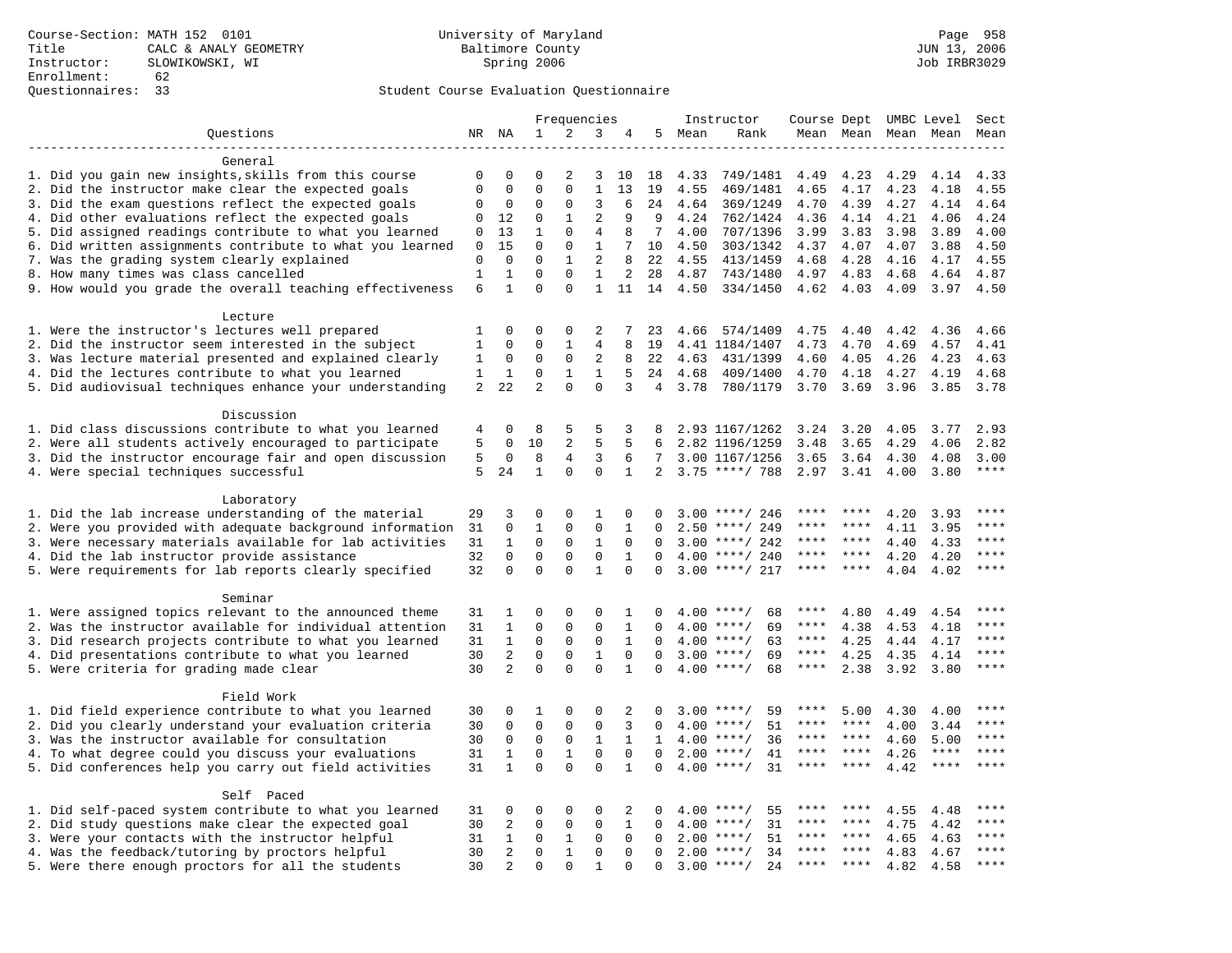| Course-Section: MATH 152 0101 |                       | University of Maryland                  | Page 958     |
|-------------------------------|-----------------------|-----------------------------------------|--------------|
| Title                         | CALC & ANALY GEOMETRY | Baltimore County                        | JUN 13, 2006 |
| Instructor:                   | SLOWIKOWSKI, WI       | Spring 2006                             | Job IRBR3029 |
| Enrollment:                   | -62                   |                                         |              |
| Ouestionnaires: 33            |                       | Student Course Evaluation Questionnaire |              |

| Credits Earned |              | Cum. GPA      |    |    | Expected Grades | Reasons             |    | Type                        |    | Majors                            |    |
|----------------|--------------|---------------|----|----|-----------------|---------------------|----|-----------------------------|----|-----------------------------------|----|
| $00 - 27$      |              | $0.00 - 0.99$ |    | Α  |                 | Required for Majors |    | Graduate                    | 0  | Major                             |    |
| $28 - 55$      | 10           | $1.00 - 1.99$ |    | В  | 17              |                     |    |                             |    |                                   |    |
| $56 - 83$      | 5            | $2.00 - 2.99$ | 10 | C. | 8               | General             |    | Under-grad                  | 33 | Non-major                         | 30 |
| $84 - 150$     |              | $3.00 - 3.49$ |    | D  |                 |                     |    |                             |    |                                   |    |
| Grad.          | $\mathbf{0}$ | $3.50 - 4.00$ |    | F  | $\Omega$        | Electives           |    |                             |    | #### - Means there are not enough |    |
|                |              |               |    | P  | $\Omega$        |                     |    | responses to be significant |    |                                   |    |
|                |              |               |    |    | $\Omega$        | Other               | 31 |                             |    |                                   |    |
|                |              |               |    |    | $\Omega$        |                     |    |                             |    |                                   |    |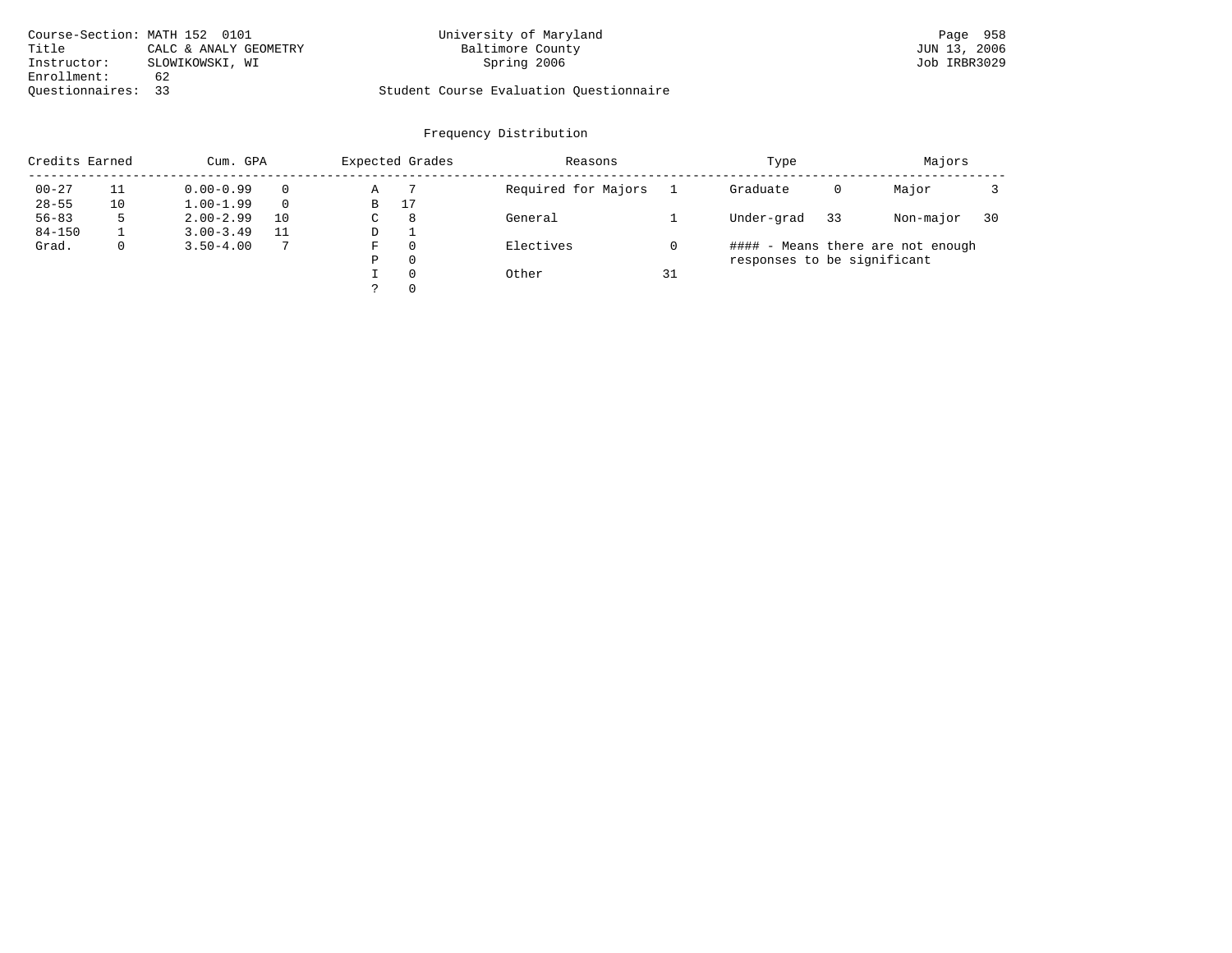|                                                           |             |          |          | Frequencies |                |          |      |      | Instructor | Course Dept |      | UMBC Level |      | Sect |
|-----------------------------------------------------------|-------------|----------|----------|-------------|----------------|----------|------|------|------------|-------------|------|------------|------|------|
| Ouestions                                                 | NR.         | ΝA       |          |             | 3              | 4        | 5.   | Mean | Rank       | Mean        | Mean | Mean       | Mean | Mean |
| General                                                   |             |          |          |             |                |          |      |      |            |             |      |            |      |      |
| 1. Did you gain new insights, skills from this course     | $\Omega$    | $\Omega$ | 0        |             |                | 1 N      | 20   | 4.40 | 678/1481   | 4.49        | 4.23 | 4.29       | 4.14 | 4.40 |
| 2. Did the instructor make clear the expected goals       | 0           | $\Omega$ | $\Omega$ | $\Omega$    | 4              | б        | 25   | 4.60 | 399/1481   | 4.65        | 4.17 | 4.23       | 4.18 | 4.60 |
| 3. Did the exam questions reflect the expected goals      |             | $\Omega$ | $\Omega$ | $\Omega$    |                |          | 26   | 4.69 | 310/1249   | 4.70        | 4.39 | 4.27       | 4.14 | 4.69 |
| 4. Did other evaluations reflect the expected goals       |             | 15       |          |             |                |          | 13   | 4.30 | 684/1424   | 4.36        | 4.14 | 4.21       | 4.06 | 4.30 |
| 5. Did assigned readings contribute to what you learned   | $\Omega$    | 11       | $\Omega$ |             |                |          | q    | 4.00 | 707/1396   | 3.99        | 3.83 | 3.98       | 3.89 | 4.00 |
| 6. Did written assignments contribute to what you learned | $\Omega$    | 15       | $\Omega$ |             |                |          | 8    | 4.15 | 638/1342   | 4.37        | 4.07 | 4.07       | 3.88 | 4.15 |
| 7. Was the grading system clearly explained               | $\Omega$    | $\Omega$ | $\Omega$ | $\Omega$    | $\Omega$       |          | 28   | 4.80 | 161/1459   | 4.68        | 4.28 | 4.16       | 4.17 | 4.80 |
| 8. How many times was class cancelled                     | $\Omega$    |          | $\Omega$ | $\Omega$    | $\Omega$       | $\Omega$ | 34   | 5.00 | 1/1480     | 4.97        | 4.83 | 4.68       | 4.64 | 5.00 |
| 9. How would you grade the overall teaching effectiveness | 6           |          | U        | $\cap$      |                |          | 20   | 4.68 | 210/1450   | 4.62        | 4.03 | 4.09       | 3.97 | 4.75 |
| Lecture                                                   |             |          |          |             |                |          |      |      |            |             |      |            |      |      |
| 1. Were the instructor's lectures well prepared           | $\Omega$    |          |          |             |                |          | 25   | 4.69 | 529/1409   | 4.75        | 4.40 | 4.42       | 4.36 | 4.69 |
| 2. Did the instructor seem interested in the subject      | 0           | $\Omega$ | $\Omega$ | $\Omega$    | $\Omega$       | 4        | 31   | 4.89 | 545/1407   | 4.73        | 4.70 | 4.69       | 4.57 | 4.89 |
| 3. Was lecture material presented and explained clearly   | $\mathbf 0$ | $\Omega$ | $\Omega$ | $\Omega$    | $\mathfrak{D}$ | 11       | 22.2 | 4.57 | 491/1399   | 4.60        | 4.05 | 4.26       | 4.23 | 4.59 |
| 4. Did the lectures contribute to what you learned        | 0           | $\Omega$ | $\Omega$ | $\Omega$    |                |          | 28   | 4.74 | 324/1400   | 4.70        | 4.18 | 4.27       | 4.19 | 4.82 |
| 5. Did audiovisual techniques enhance your understanding  |             | 25       |          | ∩           |                |          | 5.   | 4.11 | 549/1179   | 3.70        | 3.69 | 3.96       | 3.85 | 4.11 |
|                                                           |             |          |          |             |                |          |      |      |            |             |      |            |      |      |
| Discussion                                                |             |          |          |             |                |          |      |      |            |             |      |            |      |      |
| 1. Did class discussions contribute to what you learned   | 6           | $\Omega$ | 3        | 4           | 6              |          |      | 3.48 | 1002/1262  | 3.24        | 3.20 | 4.05       | 3.77 | 3.48 |
| 2. Were all students actively encouraged to participate   | 6           | $\Omega$ | 0        | 4           | 5              |          | 14   | 4.03 | 886/1259   | 3.48        | 3.65 | 4.29       | 4.06 | 4.03 |
| 3. Did the instructor encourage fair and open discussion  | 6           | $\Omega$ | 0        |             |                | 10       | 13   | 4.21 | 804/1256   | 3.65        | 3.64 | 4.30       | 4.08 | 4.21 |
| 4. Were special techniques successful                     | 7           | 19       |          |             |                |          |      | 2.67 | 749/788    | 2.97        | 3.41 | 4.00       | 3.80 | 2.67 |

| Credits Earned |              | Cum. GPA      |          |    | Expected Grades | Reasons             |    | Type                        |    | Majors                            |    |
|----------------|--------------|---------------|----------|----|-----------------|---------------------|----|-----------------------------|----|-----------------------------------|----|
| $00 - 27$      |              | $0.00 - 0.99$ |          | Α  | 12              | Required for Majors |    | Graduate                    | 0  | Major                             |    |
| $28 - 55$      | 6            | $1.00 - 1.99$ | $\Omega$ | В  | 8               |                     |    |                             |    |                                   |    |
| $56 - 83$      |              | $2.00 - 2.99$ |          | C. | 8               | General             |    | Under-grad                  | 35 | Non-major                         | 30 |
| $84 - 150$     | 4            | $3.00 - 3.49$ | 8        | D  | л.              |                     |    |                             |    |                                   |    |
| Grad.          | $\mathbf{0}$ | $3.50 - 4.00$ | 10       | F  | $\Omega$        | Electives           |    |                             |    | #### - Means there are not enough |    |
|                |              |               |          | Ρ  | 0               |                     |    | responses to be significant |    |                                   |    |
|                |              |               |          |    | $\Omega$        | Other               | 25 |                             |    |                                   |    |
|                |              |               |          |    |                 |                     |    |                             |    |                                   |    |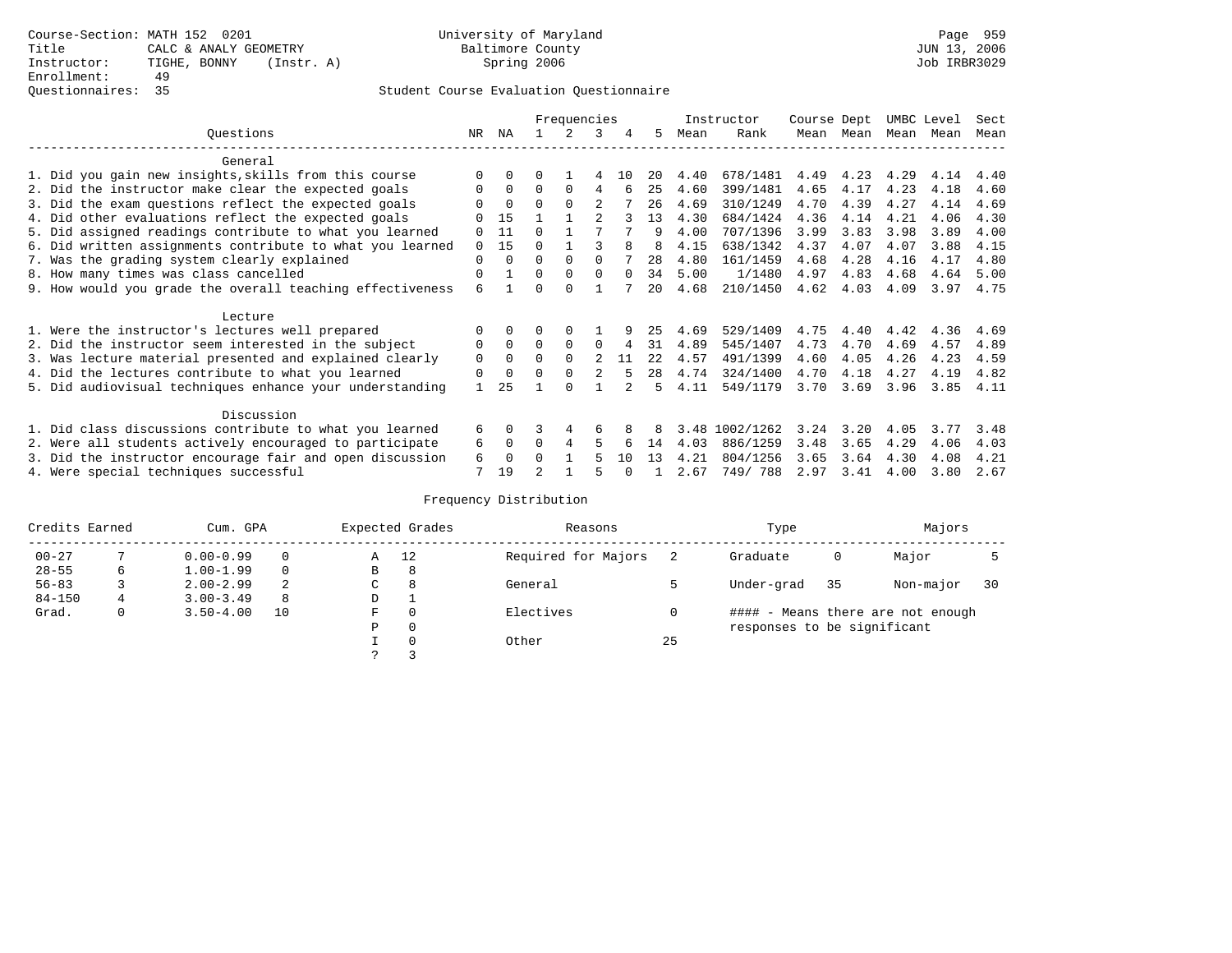|                                                           |          |          |          | Frequencies   |              |          |    |      | Instructor       | Course Dept |           | UMBC Level |      | Sect |
|-----------------------------------------------------------|----------|----------|----------|---------------|--------------|----------|----|------|------------------|-------------|-----------|------------|------|------|
| Ouestions                                                 | NR.      | ΝA       |          | $\mathcal{L}$ | 3            | 4        | 5. | Mean | Rank             |             | Mean Mean | Mean Mean  |      | Mean |
| General                                                   |          |          |          |               |              |          |    |      |                  |             |           |            |      |      |
| 1. Did you gain new insights, skills from this course     |          | $\Omega$ |          |               |              | 1 N      | 20 | 4.40 | 678/1481         | 4.49        | 4.23      | 4.29       | 4.14 | 4.40 |
| 2. Did the instructor make clear the expected goals       | O        | $\Omega$ | $\Omega$ | $\Omega$      | 4            |          | 25 | 4.60 | 399/1481         | 4.65        | 4.17      | 4.23       | 4.18 | 4.60 |
| 3. Did the exam questions reflect the expected goals      |          | $\Omega$ | 0        | $\Omega$      | 2            |          | 26 | 4.69 | 310/1249         | 4.70        | 4.39      | 4.27       | 4.14 | 4.69 |
| 4. Did other evaluations reflect the expected goals       |          | 15       |          |               |              |          | 13 | 4.30 | 684/1424         | 4.36        | 4.14      | 4.21       | 4.06 | 4.30 |
| 5. Did assigned readings contribute to what you learned   | 0        | 11       | O        |               |              |          | 9  | 4.00 | 707/1396         | 3.99        | 3.83      | 3.98       | 3.89 | 4.00 |
| 6. Did written assignments contribute to what you learned | $\Omega$ | 15       | U        |               |              | 8        | 8  | 4.15 | 638/1342         | 4.37        | 4.07      | 4.07       | 3.88 | 4.15 |
| 7. Was the grading system clearly explained               | 0        | $\Omega$ | 0        | $\Omega$      | <sup>0</sup> |          | 28 | 4.80 | 161/1459         | 4.68        | 4.28      | 4.16       | 4.17 | 4.80 |
| 8. How many times was class cancelled                     | 0        |          | 0        | $\Omega$      | <sup>0</sup> | $\Omega$ | 34 | 5.00 | 1/1480           | 4.97        | 4.83      | 4.68       | 4.64 | 5.00 |
| 9. How would you grade the overall teaching effectiveness | 24       | $\cap$   |          |               | U            |          | q  | 4.82 | 135/1450         | 4.62        | 4.03      | 4.09       | 3.97 | 4.75 |
| Lecture                                                   |          |          |          |               |              |          |    |      |                  |             |           |            |      |      |
| 1. Were the instructor's lectures well prepared           | 25       |          | U        | $\Omega$      |              |          |    | 4.70 | 514/1409         | 4.75        | 4.40      | 4.42       | 4.36 | 4.69 |
| 2. Did the instructor seem interested in the subject      | 25       | $\Omega$ | $\Omega$ | $\mathbf 0$   | $\Omega$     |          | 9  | 4.90 | 500/1407         | 4.73        | 4.70      | 4.69       | 4.57 | 4.89 |
| 3. Was lecture material presented and explained clearly   | 25       | $\Omega$ | $\Omega$ | $\Omega$      | $\Omega$     |          | б. | 4.60 | 459/1399         | 4.60        | 4.05      | 4.26       | 4.23 | 4.59 |
| 4. Did the lectures contribute to what you learned        | 25       | $\Omega$ | 0        | $\mathbf 0$   | $\Omega$     |          | 9  | 4.90 | 146/1400         | 4.70        | 4.18      | 4.27       | 4.19 | 4.82 |
| 5. Did audiovisual techniques enhance your understanding  | 26       |          |          |               |              |          |    |      | $3.50$ ****/1179 | 3.70        | 3.69      | 3.96       | 3.85 | 4.11 |
| Discussion                                                |          |          |          |               |              |          |    |      |                  |             |           |            |      |      |
| 1. Did class discussions contribute to what you learned   | 6        | $\Omega$ |          | 4             | 6            |          |    | 3.48 | 1002/1262        | 3.24        | 3.20      | 4.05       | 3.77 | 3.48 |
| 2. Were all students actively encouraged to participate   | 6        | $\Omega$ | U        | 4             | 5            | 6        | 14 | 4.03 | 886/1259         | 3.48        | 3.65      | 4.29       | 4.06 | 4.03 |
| 3. Did the instructor encourage fair and open discussion  | 6        | $\Omega$ | U        |               |              | 10       | 13 | 4.21 | 804/1256         | 3.65        | 3.64      | 4.30       | 4.08 | 4.21 |
| 4. Were special techniques successful                     | 7        | 19       |          |               |              |          |    | 2.67 | 749/788          | 2.97        | 3.41      | 4.00       | 3.80 | 2.67 |

| Credits Earned |   | Cum. GPA      |    |               | Expected Grades | Reasons             |    | Type                        |    | Majors                            |    |
|----------------|---|---------------|----|---------------|-----------------|---------------------|----|-----------------------------|----|-----------------------------------|----|
| $00 - 27$      |   | $0.00 - 0.99$ |    | A             | 12              | Required for Majors |    | Graduate                    | 0  | Major                             |    |
| $28 - 55$      | 6 | $1.00 - 1.99$ |    | B             | 8               |                     |    |                             |    |                                   |    |
| $56 - 83$      |   | $2.00 - 2.99$ | 2  | $\sim$<br>◡   | 8               | General             |    | Under-grad                  | 35 | Non-major                         | 30 |
| $84 - 150$     | 4 | $3.00 - 3.49$ | 8  | D             |                 |                     |    |                             |    |                                   |    |
| Grad.          | 0 | $3.50 - 4.00$ | 10 | F             | 0               | Electives           |    |                             |    | #### - Means there are not enough |    |
|                |   |               |    | Ρ             | 0               |                     |    | responses to be significant |    |                                   |    |
|                |   |               |    |               | 0               | Other               | 25 |                             |    |                                   |    |
|                |   |               |    | $\mathcal{D}$ |                 |                     |    |                             |    |                                   |    |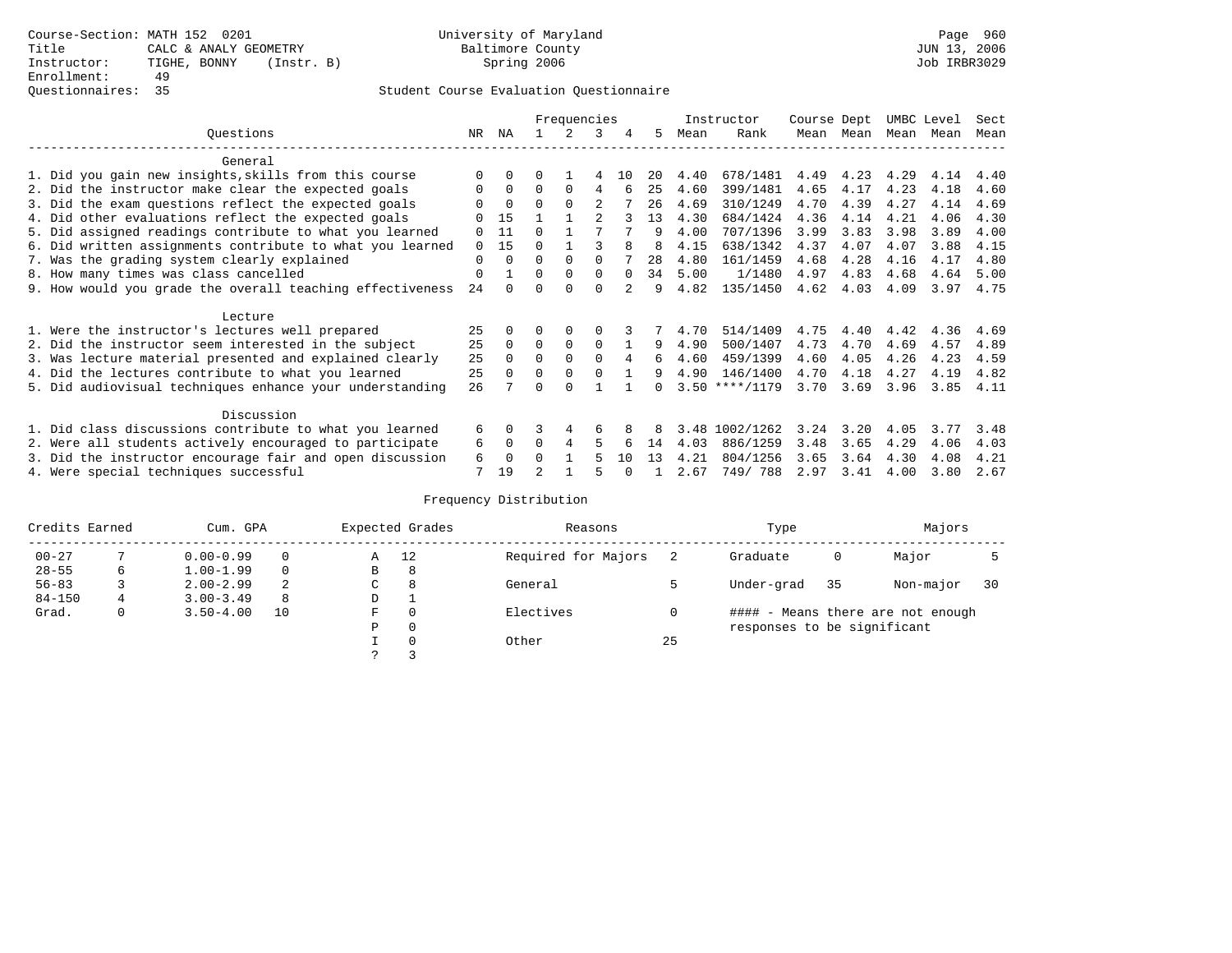|                                                           |                |             |                |              | Frequencies    |                |              |      | Instructor           | Course Dept |           |      | UMBC Level               | Sect        |
|-----------------------------------------------------------|----------------|-------------|----------------|--------------|----------------|----------------|--------------|------|----------------------|-------------|-----------|------|--------------------------|-------------|
| Ouestions                                                 |                | NR NA       | 1              | 2            | 3              | 4              | 5            | Mean | Rank                 |             |           |      | Mean Mean Mean Mean Mean |             |
|                                                           |                |             |                |              |                |                |              |      |                      |             |           |      |                          |             |
| General                                                   |                |             |                |              |                |                |              |      |                      |             |           |      |                          |             |
| 1. Did you gain new insights, skills from this course     |                | $\Omega$    | ∩              | $\Omega$     |                |                | 23           | 4.69 | 373/1481             | 4.49        | 4.23      | 4.29 | 4.14                     | 4.69        |
| 2. Did the instructor make clear the expected goals       | 0              | $\Omega$    | $\Omega$       | $\Omega$     | $\Omega$       | 3              | 29           | 4.91 | 115/1481             | 4.65        | 4.17      | 4.23 | 4.18                     | 4.91        |
| 3. Did the exam questions reflect the expected goals      | 0              | 0           | 0              | 0            | 0              |                | 30           | 4.94 | 99/1249              | 4.70        | 4.39      | 4.27 | 4.14                     | 4.94        |
| 4. Did other evaluations reflect the expected goals       | 0              | 15          | 0              | $\mathbf{0}$ | $\overline{2}$ |                | 13           | 4.65 | 302/1424             | 4.36        | 4.14      | 4.21 | 4.06                     | 4.65        |
| 5. Did assigned readings contribute to what you learned   | 0              | 14          | $\overline{a}$ | 3            | $\overline{a}$ | 3              | 8            | 3.67 | 985/1396             | 3.99        | 3.83      | 3.98 | 3.89                     | 3.67        |
| 6. Did written assignments contribute to what you learned | 1              | 17          | $\Omega$       | $\Omega$     | $\Omega$       |                | 12           | 4.86 | 99/1342              | 4.37        | 4.07      | 4.07 | 3.88                     | 4.86        |
| 7. Was the grading system clearly explained               | $\mathbf 0$    | $\Omega$    | $\Omega$       | $\Omega$     | $\overline{4}$ | 4              | 24           | 4.63 | 321/1459             | 4.68        | 4.28      | 4.16 | 4.17                     | 4.63        |
| 8. How many times was class cancelled                     | $\Omega$       |             | $\Omega$       | $\Omega$     | $\Omega$       | $\Omega$       | 31           | 5.00 | 1/1480               | 4.97 4.83   |           | 4.68 | 4.64                     | 5.00        |
| 9. How would you grade the overall teaching effectiveness | 6              | $\Omega$    | $\Omega$       | $\Omega$     | $\mathbf{1}$   |                | 18           | 4.65 | 224/1450             |             | 4.62 4.03 | 4.09 | 3.97 4.65                |             |
| Lecture                                                   |                |             |                |              |                |                |              |      |                      |             |           |      |                          |             |
| 1. Were the instructor's lectures well prepared           |                | 0           | $\Omega$       | $\Omega$     | 0              |                | 27           | 4.87 | 231/1409             | 4.75        | 4.40      | 4.42 | 4.36                     | 4.87        |
| 2. Did the instructor seem interested in the subject      | 1              | $\mathbf 0$ | 0              | 0            | 1              | 4              | 26           | 4.81 | 728/1407             | 4.73        | 4.70      | 4.69 | 4.57                     | 4.81        |
| 3. Was lecture material presented and explained clearly   | 1              | $\Omega$    | $\Omega$       | $\Omega$     | $\mathbf{1}$   | 7              | 23           | 4.71 | 322/1399             | 4.60        | 4.05      | 4.26 | 4.23                     | 4.71        |
| 4. Did the lectures contribute to what you learned        | 2              | 0           | $\mathbf 0$    | $\mathbf{1}$ | $\mathbf{1}$   | 4              | 24           | 4.70 | 385/1400             | 4.70        | 4.18      | 4.27 | 4.19                     | 4.70        |
| 5. Did audiovisual techniques enhance your understanding  | $\overline{a}$ | 17          | 1              |              | $\overline{2}$ | $\overline{2}$ | 7            | 4.00 | 590/1179             | 3.70        | 3.69      | 3.96 | 3.85                     | 4.00        |
|                                                           |                |             |                |              |                |                |              |      |                      |             |           |      |                          |             |
| Discussion                                                |                |             |                |              |                |                |              |      |                      |             |           |      |                          |             |
| 1. Did class discussions contribute to what you learned   | 7              | $\Omega$    | 11             | 2            | 4              | 2              |              |      | 2.60 1213/1262       | 3.24        | 3.20      | 4.05 | 3.77                     | 2.60        |
| 2. Were all students actively encouraged to participate   | 8              | 0           | 9              |              | 5              |                |              |      | 2.88 1190/1259       | 3.48        | 3.65      | 4.29 | 4.06                     | 2.88        |
| 3. Did the instructor encourage fair and open discussion  | 11             | $\Omega$    | 7              | 3            | 5              | $\Omega$       | 6            |      | 2.76 1205/1256       | 3.65        | 3.64      | 4.30 | 4.08                     | 2.76        |
| 4. Were special techniques successful                     | 8              | 19          | $\mathbf{1}$   | $\Omega$     | 1              | $\Omega$       | 3            |      | $3.80$ ****/ 788     | 2.97 3.41   |           | 4.00 | 3.80                     | $***$ * * * |
| Laboratory                                                |                |             |                |              |                |                |              |      |                      |             |           |      |                          |             |
| 1. Did the lab increase understanding of the material     | 28             | 3           | $\Omega$       | $\Omega$     | $\Omega$       |                |              |      | $5.00$ ****/ 246     | ****        |           | 4.20 | 3.93                     | ****        |
| 2. Were you provided with adequate background information | 28             | $\mathbf 0$ | 3              | 0            | $\mathbf 0$    | $\Omega$       |              |      | $2.00$ ****/ 249     | ****        | ****      | 4.11 | 3.95                     | ****        |
| 3. Were necessary materials available for lab activities  | 28             | 3           | $\Omega$       | $\mathbf 0$  | $\mathbf 0$    |                | $\mathbf{1}$ |      | $5.00$ ****/ 242     | ****        | ****      | 4.40 | 4.33                     | ****        |
| 4. Did the lab instructor provide assistance              | 28             | 3           | $\Omega$       | $\Omega$     | $\Omega$       |                | $\mathbf{1}$ |      | $5.00$ ****/ 240     | ****        | $***$ *   | 4.20 | 4.20                     | $* * * * *$ |
| 5. Were requirements for lab reports clearly specified    | 28             | 3           | $\Omega$       | $\cap$       | $\Omega$       | $\cap$         |              |      | $1, 5, 00$ ****/ 217 | ****        | ****      | 4.04 | 4.02                     | $***$ * * * |
|                                                           |                |             |                |              |                |                |              |      |                      |             |           |      |                          |             |
| Field Work                                                |                |             |                |              |                |                |              |      |                      |             |           |      |                          |             |
| 1. Did field experience contribute to what you learned    | 29             | $\Omega$    | 3              | $\Omega$     | $\Omega$       |                |              |      | 59<br>$1.00$ ****/   | ****        | 5.00      | 4.30 | 4.00                     | ****        |
| 2. Did you clearly understand your evaluation criteria    | 29             | $\Omega$    | 3              | $\Omega$     | $\Omega$       | $\Omega$       | $\Omega$     |      | $1.00$ ****/<br>51   |             | ****      | 4.00 | 3.44                     | ****        |
| Self Paced                                                |                |             |                |              |                |                |              |      |                      |             |           |      |                          |             |
| 1. Did self-paced system contribute to what you learned   | 29             |             | 3              | $\Omega$     | $\Omega$       | $\Omega$       | $\Omega$     |      | $1.00$ ****/<br>55   | ****        | ****      |      | 4.55 4.48                | ****        |

| Credits Earned |   | Cum. GPA      |          |   | Expected Grades | Reasons             |    | Type                        |    | Majors                            |    |
|----------------|---|---------------|----------|---|-----------------|---------------------|----|-----------------------------|----|-----------------------------------|----|
| $00 - 27$      | 8 | $0.00 - 0.99$ |          | Α | 18              | Required for Majors |    | Graduate                    | 0  | Major                             |    |
| $28 - 55$      |   | $1.00 - 1.99$ | $\Omega$ | В | 6               |                     |    |                             |    |                                   |    |
| $56 - 83$      | 6 | $2.00 - 2.99$ | 4        | С | 4               | General             |    | Under-grad                  | 32 | Non-major                         | 32 |
| $84 - 150$     |   | $3.00 - 3.49$ |          | D | 0               |                     |    |                             |    |                                   |    |
| Grad.          | 0 | $3.50 - 4.00$ | 12       | F |                 | Electives           |    |                             |    | #### - Means there are not enough |    |
|                |   |               |          | P | $\Omega$        |                     |    | responses to be significant |    |                                   |    |
|                |   |               |          |   | $\Omega$        | Other               | 25 |                             |    |                                   |    |
|                |   |               |          |   |                 |                     |    |                             |    |                                   |    |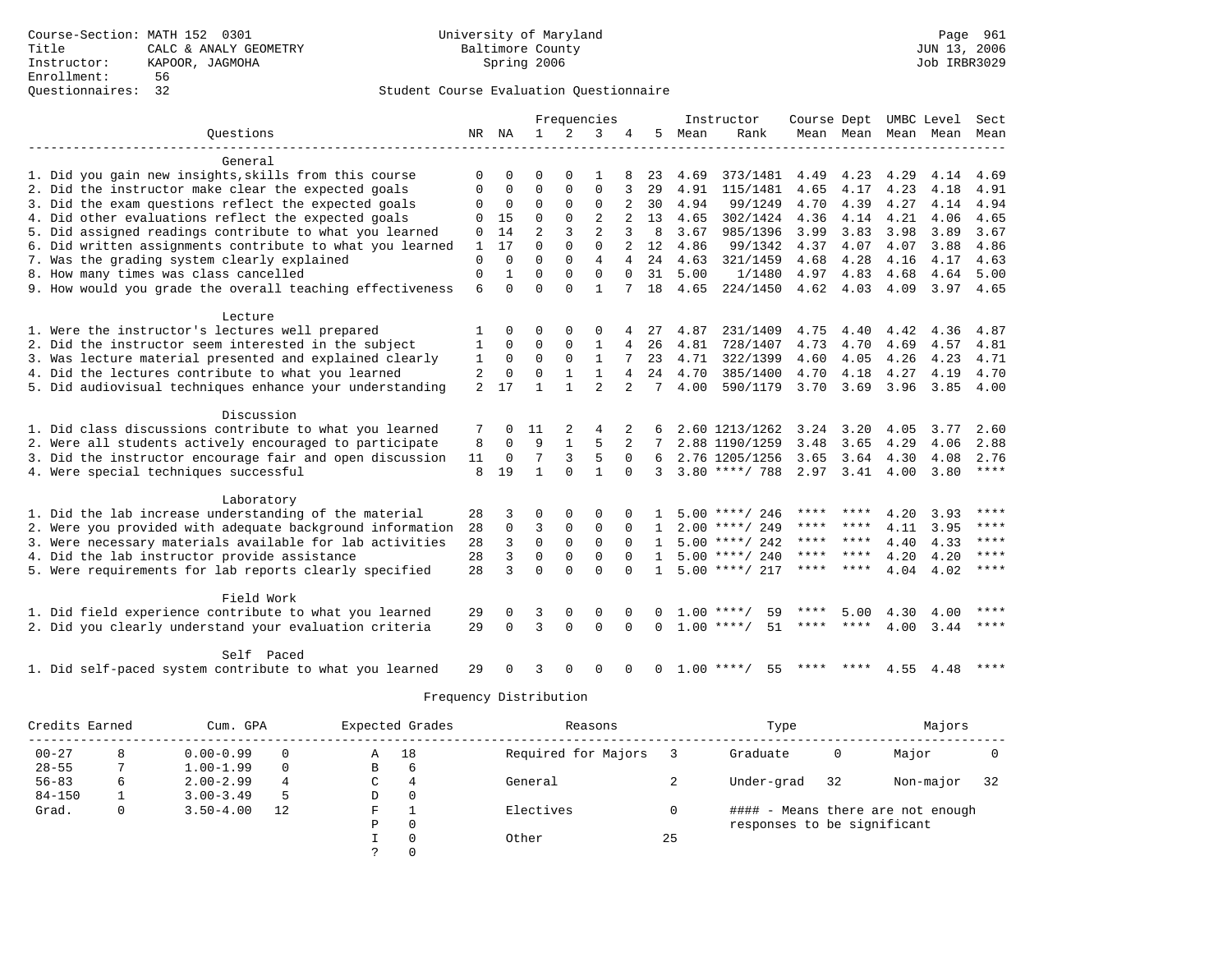|                                                           |             |              |              |                | Frequencies    |                |          |      | Instructor        | Course Dept |                     |      | UMBC Level | Sect        |
|-----------------------------------------------------------|-------------|--------------|--------------|----------------|----------------|----------------|----------|------|-------------------|-------------|---------------------|------|------------|-------------|
| Ouestions                                                 |             | NR NA        | $\mathbf{1}$ | $\overline{2}$ | 3              |                | 5        | Mean | Rank              |             | Mean Mean Mean Mean |      |            | Mean        |
| General                                                   |             |              |              |                |                |                |          |      |                   |             |                     |      |            |             |
| 1. Did you gain new insights, skills from this course     |             |              | $\Omega$     | $\Omega$       | $\Omega$       |                | 16       | 4.67 | 395/1481          | 4.49        | 4.23                | 4.29 | 4.14       | 4.67        |
| 2. Did the instructor make clear the expected goals       |             | 0            | $\Omega$     | $\Omega$       | $\Omega$       |                | 21       | 4.88 | 135/1481          | 4.65        | 4.17                | 4.23 | 4.18       | 4.88        |
| 3. Did the exam questions reflect the expected goals      |             | $\Omega$     | $\Omega$     | $\Omega$       | 2              | २              | 19       | 4.71 | 287/1249          | 4.70        | 4.39                | 4.27 | 4.14       | 4.71        |
| 4. Did other evaluations reflect the expected goals       |             | 7            | $\Omega$     | $\Omega$       | $\mathbf{1}$   |                | 9        | 4.47 | 473/1424          | 4.36        | 4.14                | 4.21 | 4.06       | 4.47        |
| 5. Did assigned readings contribute to what you learned   |             | 17           | $\Omega$     | $\Omega$       | $\mathbf{1}$   |                | 4        | 4.43 | 363/1396          | 3.99        | 3.83                | 3.98 | 3.89       | 4.43        |
| 6. Did written assignments contribute to what you learned | $\mathbf 0$ | 13           | $\Omega$     | 0              | $\mathbf{1}$   |                | 8        | 4.58 | 251/1342          | 4.37        | 4.07                | 4.07 | 3.88       | 4.58        |
| 7. Was the grading system clearly explained               | $\Omega$    | $\Omega$     | $\Omega$     | $\Omega$       | 3              |                | 17       | 4.56 | 390/1459          | 4.68        | 4.28                | 4.16 | 4.17       | 4.56        |
| 8. How many times was class cancelled                     | $\mathbf 0$ |              | $\Omega$     | $\Omega$       | $\Omega$       | $\Omega$       | 2.4      | 5.00 | 1/1480            | 4.97        | 4.83                | 4.68 | 4.64       | 5.00        |
| 9. How would you grade the overall teaching effectiveness | 8           | $\Omega$     | $\Omega$     | $\Omega$       | $\Omega$       |                | 11       | 4.65 | 231/1450          | 4.62        | 4.03                | 4.09 | 3.97 4.65  |             |
|                                                           |             |              |              |                |                |                |          |      |                   |             |                     |      |            |             |
| Lecture                                                   |             |              |              |                |                |                |          |      |                   |             |                     |      |            |             |
| 1. Were the instructor's lectures well prepared           | $\Omega$    | <sup>0</sup> | U            | $\Omega$       |                |                | 23       | 4.88 | 217/1409          | 4.75        | 4.40                | 4.42 | 4.36       | 4.88        |
| 2. Did the instructor seem interested in the subject      | 0           | 0            | $\Omega$     | $\Omega$       | $\mathbf 0$    | 4              | 21       | 4.84 | 636/1407          | 4.73        | 4.70                | 4.69 | 4.57       | 4.84        |
| 3. Was lecture material presented and explained clearly   | 0           | $\Omega$     | $\Omega$     | $\Omega$       | 3              | 4              | 18       | 4.60 | 459/1399          | 4.60        | 4.05                | 4.26 | 4.23       | 4.60        |
| 4. Did the lectures contribute to what you learned        | 0           | $\Omega$     | $\Omega$     | 0              | $\overline{2}$ |                | 20       | 4.72 | 361/1400          | 4.70        | 4.18                | 4.27 | 4.19       | 4.72        |
| 5. Did audiovisual techniques enhance your understanding  | $\Omega$    | 14           | 1            | $\mathbf{1}$   | 7              | $\mathfrak{D}$ | $\Omega$ |      | 2.91 1087/1179    | 3.70        | 3.69                | 3.96 | 3.85       | 2.91        |
| Discussion                                                |             |              |              |                |                |                |          |      |                   |             |                     |      |            |             |
| 1. Did class discussions contribute to what you learned   | 5           | <sup>0</sup> |              |                |                |                |          |      | 3.40 1034/1262    | 3.24        | 3.20                | 4.05 | 3.77       | 3.40        |
| 2. Were all students actively encouraged to participate   | 5           | $\Omega$     | 1            |                | 5              | 6              |          |      | 3.85 1002/1259    | 3.48        | 3.65                | 4.29 | 4.06       | 3.85        |
| 3. Did the instructor encourage fair and open discussion  | 7           | $\Omega$     | $\mathbf{1}$ | $\mathbf{1}$   | 5              | 4              |          |      | 3.83 1012/1256    | 3.65        | 3.64                | 4.30 | 4.08       | 3.83        |
| 4. Were special techniques successful                     | 6           |              | 1            | $\overline{a}$ | $\overline{a}$ | 3              | 4        | 3.58 | 588/788           | 2.97        | 3.41                | 4.00 | 3.80       | 3.58        |
|                                                           |             |              |              |                |                |                |          |      |                   |             |                     |      |            |             |
| Laboratory                                                |             |              |              |                |                |                |          |      |                   |             |                     |      |            |             |
| 1. Did the lab increase understanding of the material     | 22          |              | O            | $\Omega$       | $\Omega$       |                |          |      | $4.50$ ****/ 246  | ****        |                     | 4.20 | 3.93       | ****        |
| 2. Were you provided with adequate background information | 23          | $\Omega$     | $\Omega$     | $\mathbf 0$    | $\mathbf{1}$   | $\Omega$       |          |      | $4.00$ ****/ 249  | ****        | ****                | 4.11 | 3.95       | ****        |
| 3. Were necessary materials available for lab activities  | 23          | $\mathbf{1}$ | $\Omega$     | $\mathbf{1}$   | $\Omega$       | $\Omega$       | 0        |      | $2.00$ ****/ 242  | ****        | ****                | 4.40 | 4.33       | $***$       |
| 4. Did the lab instructor provide assistance              | 23          |              | $\Omega$     | $\Omega$       | $\Omega$       |                | 0        |      | $4.00$ ****/ 240  | ****        | ****                | 4.20 | 4.20       | $* * * * *$ |
| Seminar                                                   |             |              |              |                |                |                |          |      |                   |             |                     |      |            |             |
| 1. Were assigned topics relevant to the announced theme   | 24          |              | 0            | O              |                |                |          |      | $3.00$ ****<br>68 | ****        | 4.80                | 4.49 | 4.54       | ****        |
|                                                           |             |              |              |                |                |                |          |      |                   |             |                     |      |            |             |

| Credits Earned |    | Cum. GPA      |    |             | Expected Grades | Reasons             |    | Type                        |    | Majors                            |     |
|----------------|----|---------------|----|-------------|-----------------|---------------------|----|-----------------------------|----|-----------------------------------|-----|
| $00 - 27$      | 12 | $0.00 - 0.99$ |    | Α           | 12              | Required for Majors |    | Graduate                    | 0  | Major                             |     |
| $28 - 55$      | 6  | $1.00 - 1.99$ |    | B           | 10              |                     |    |                             |    |                                   |     |
| $56 - 83$      |    | $2.00 - 2.99$ |    | $\sim$<br>J |                 | General             |    | Under-grad                  | 25 | Non-major                         | -25 |
| $84 - 150$     |    | $3.00 - 3.49$ | -5 | D           | 0               |                     |    |                             |    |                                   |     |
| Grad.          | 0  | $3.50 - 4.00$ | 12 | F           |                 | Electives           |    |                             |    | #### - Means there are not enough |     |
|                |    |               |    | Ρ           | 0               |                     |    | responses to be significant |    |                                   |     |
|                |    |               |    |             | $\Omega$        | Other               | 21 |                             |    |                                   |     |
|                |    |               |    |             |                 |                     |    |                             |    |                                   |     |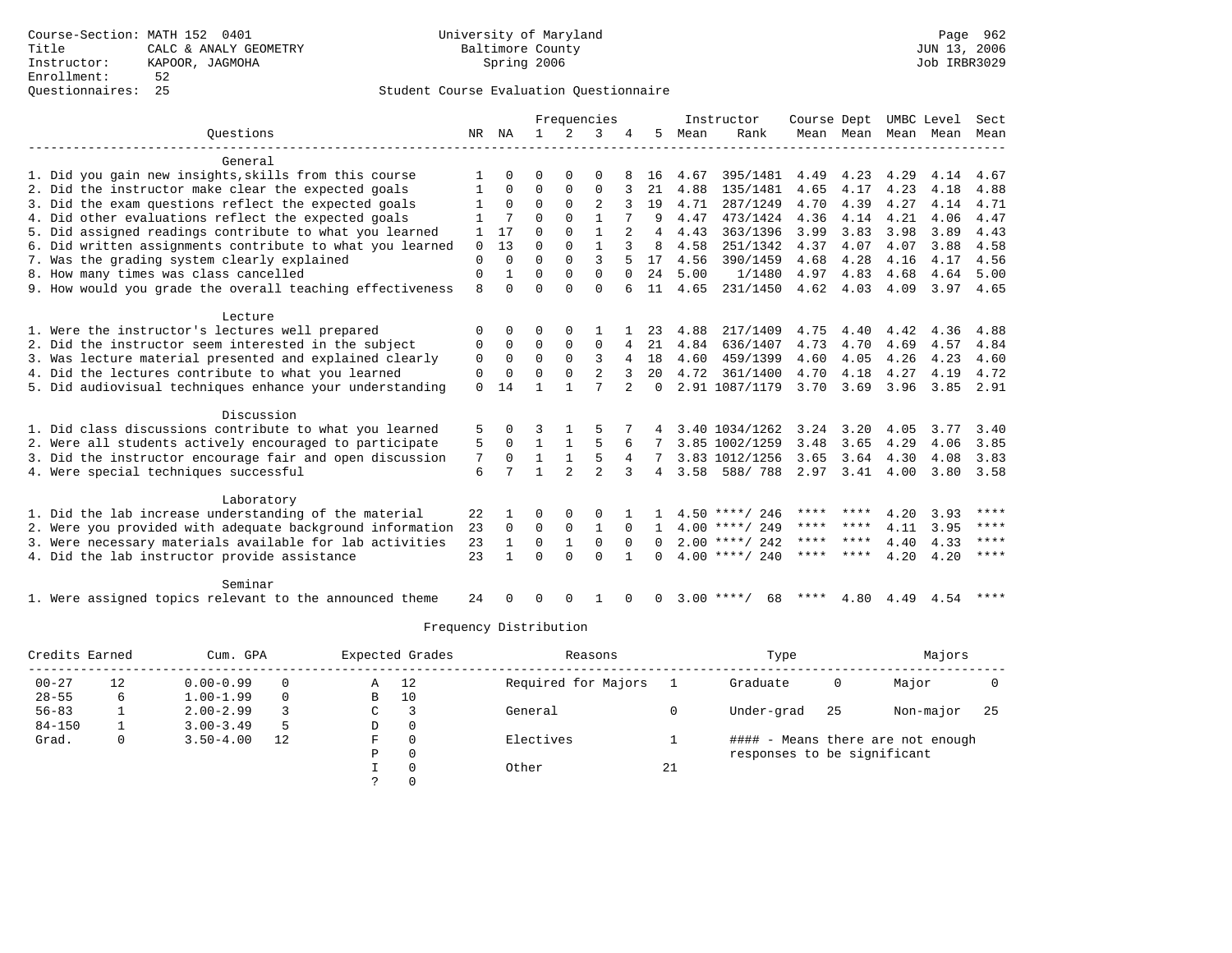|                                                           |              |             |                |                | Frequencies    |          |              |           | Instructor         | Course Dept |                |      | UMBC Level  | Sect        |
|-----------------------------------------------------------|--------------|-------------|----------------|----------------|----------------|----------|--------------|-----------|--------------------|-------------|----------------|------|-------------|-------------|
| Ouestions                                                 | NR           | ΝA          | $\mathbf{1}$   | 2              | 3              |          | 5            | Mean      | Rank               |             | Mean Mean Mean |      | Mean        | Mean        |
| General                                                   |              |             |                |                |                |          |              |           |                    |             |                |      |             |             |
| 1. Did you gain new insights, skills from this course     | $\Omega$     | $\Omega$    | $\Omega$       | $\cap$         |                | 11       | 22           | 4.45      | 626/1481           | 4.49        | 4.23           | 4.29 | 4.14        | 4.45        |
| 2. Did the instructor make clear the expected goals       |              | $\Omega$    | 1              | $\Omega$       | 4              | 11       | 2.2.         | 4.39      | 671/1481           | 4.65        | 4.17           | 4.23 | 4.18        | 4.39        |
| 3. Did the exam questions reflect the expected goals      |              | $\Omega$    | $\Omega$       | $\overline{a}$ | ς              | 6        | 27           | 4.53      | 479/1249           | 4.70        | 4.39           | 4.27 | 4.14        | 4.53        |
| 4. Did other evaluations reflect the expected goals       | $\Omega$     | 21          | $\Omega$       | $\mathfrak{D}$ | $\mathbf{1}$   | б        | 8            | 4.18      | 829/1424           | 4.36        | 4.14           | 4.21 | 4.06        | 4.18        |
| 5. Did assigned readings contribute to what you learned   | 0            | 20          | $\cap$         | $\mathfrak{D}$ | ĥ              |          |              | 3.83      | 854/1396           | 3.99        | 3.83           | 3.98 | 3.89        | 3.83        |
| 6. Did written assignments contribute to what you learned | $\mathbf 0$  | 19          | $\Omega$       | $\Omega$       | 5              | 9        | 5            | 4.00      | 755/1342           | 4.37        | 4.07           | 4.07 | 3.88        | 4.00        |
| 7. Was the grading system clearly explained               | $\mathbf{0}$ | $\Omega$    | $\Omega$       | $\Omega$       |                | 8        | 29           | 4.74      | 210/1459           | 4.68        | 4.28           | 4.16 | 4.17        | 4.74        |
| 8. How many times was class cancelled                     | $\mathbf 0$  | 0           | $\Omega$       | $\Omega$       | $\Omega$       |          | 37           | 4.97      | 211/1480           | 4.97        | 4.83           | 4.68 | 4.64        | 4.97        |
| 9. How would you grade the overall teaching effectiveness | 5            | $\Omega$    | 1              | $\Omega$       | 1              | 14       | 17           | 4.39      | 483/1450           | 4.62        | 4.03           | 4.09 | $3.97$ 4.39 |             |
|                                                           |              |             |                |                |                |          |              |           |                    |             |                |      |             |             |
| Lecture                                                   |              |             |                |                |                |          |              |           |                    |             |                |      |             |             |
| 1. Were the instructor's lectures well prepared           | $\mathbf 0$  | $\Omega$    |                | $\Omega$       | O              |          | 31           |           | 4.74 450/1409      | 4.75        | 4.40           | 4.42 | 4.36        | 4.74        |
| 2. Did the instructor seem interested in the subject      | 0            | $\Omega$    | $\mathbf{1}$   | $\mathbf{1}$   | 3              | 5        | 28           |           | 4.53 1091/1407     | 4.73        | 4.70           | 4.69 | 4.57        | 4.53        |
| 3. Was lecture material presented and explained clearly   | 0            | 0           | $\mathbf{1}$   | $\mathbf 0$    | 3              | 10       | 24           | 4.47      | 601/1399           | 4.60        | 4.05           | 4.26 | 4.23        | 4.47        |
| 4. Did the lectures contribute to what you learned        | 0            | $\mathbf 0$ | $\mathbf{1}$   | $\mathbf{1}$   | $\overline{4}$ | 5        | 27           | 4.47      | 624/1400           | 4.70        | 4.18           | 4.27 | 4.19        | 4.47        |
| 5. Did audiovisual techniques enhance your understanding  | 3            | 33          | $\Omega$       | $\Omega$       | $\Omega$       |          |              |           | $4.50$ ****/1179   | 3.70        | 3.69           | 3.96 | 3.85        | $***$ * * * |
|                                                           |              |             |                |                |                |          |              |           |                    |             |                |      |             |             |
| Discussion                                                |              |             |                |                |                |          |              |           |                    |             |                |      |             |             |
| 1. Did class discussions contribute to what you learned   | 0            | 0           |                |                | 11             | 13       | 8            | 3.53      | 987/1262           | 3.24        | 3.20           | 4.05 | 3.77        | 3.53        |
| 2. Were all students actively encouraged to participate   | 0            | 0           | 5              | 5              | 10             | 11       | 7            |           | 3.26 1143/1259     | 3.48        | 3.65           | 4.29 | 4.06        | 3.26        |
| 3. Did the instructor encourage fair and open discussion  | 2            | $\mathbf 0$ | $\overline{2}$ | 2              | 9              | 9        | 14           |           | 3.86 1000/1256     | 3.65        | 3.64           | 4.30 | 4.08        | 3.86        |
| 4. Were special techniques successful                     | $\Omega$     | 37          | $\cap$         | $\Omega$       | $\Omega$       | 1        | $\Omega$     |           | $4.00$ ****/ 788   | 2.97        | 3.41           | 4.00 | 3.80        | ****        |
|                                                           |              |             |                |                |                |          |              |           |                    |             |                |      |             |             |
| Laboratory                                                |              |             |                |                |                |          |              |           |                    |             |                |      |             |             |
| 2. Were you provided with adequate background information | 36           | 0           | 2              | ∩              | U              |          | <sup>n</sup> |           | $1.00$ ****/ 249   | ****        | ****           | 4.11 | 3.95        | ****        |
|                                                           |              |             |                |                |                |          |              |           |                    |             |                |      |             |             |
| Field Work                                                |              |             |                |                |                |          |              |           |                    |             |                |      |             |             |
| 1. Did field experience contribute to what you learned    | 37           | $\Omega$    |                | $\Omega$       | $\Omega$       |          |              | 1.00      | 59<br>****         |             | 5.00           | 4.30 | 4.00        | ****        |
| 2. Did you clearly understand your evaluation criteria    | 37           | $\Omega$    | $\mathbf{1}$   | $\Omega$       | $\Omega$       | $\Omega$ | U            |           | $1.00$ ****/<br>51 | ****        | ****           | 4.00 | 3.44        | ****        |
|                                                           |              |             |                |                |                |          |              |           |                    |             |                |      |             |             |
| Self Paced                                                |              |             |                |                |                |          |              |           |                    |             |                |      |             |             |
| 1. Did self-paced system contribute to what you learned   | 37           |             |                | ∩              | U              |          |              | $1.00***$ | 55                 |             |                | 4.55 | 4.48        | $***$ *     |

| Credits Earned |    | Cum. GPA      |          |   | Expected Grades | Reasons             |    | Type                        |    | Majors                            |    |
|----------------|----|---------------|----------|---|-----------------|---------------------|----|-----------------------------|----|-----------------------------------|----|
| $00 - 27$      | 8  | $0.00 - 0.99$ | $\Omega$ | Α | 10              | Required for Majors |    | Graduate                    | 0  | Major                             |    |
| $28 - 55$      | 11 | $1.00 - 1.99$ |          | B | 16              |                     |    |                             |    |                                   |    |
| $56 - 83$      | 11 | $2.00 - 2.99$ | 12       | C | 9               | General             |    | Under-grad                  | 38 | Non-major                         | 36 |
| $84 - 150$     |    | $3.00 - 3.49$ | 9        | D | 2               |                     |    |                             |    |                                   |    |
| Grad.          | 0  | $3.50 - 4.00$ | 9        | F | 0               | Electives           |    |                             |    | #### - Means there are not enough |    |
|                |    |               |          | Ρ | 0               |                     |    | responses to be significant |    |                                   |    |
|                |    |               |          |   | $\Omega$        | Other               | 32 |                             |    |                                   |    |
|                |    |               |          |   |                 |                     |    |                             |    |                                   |    |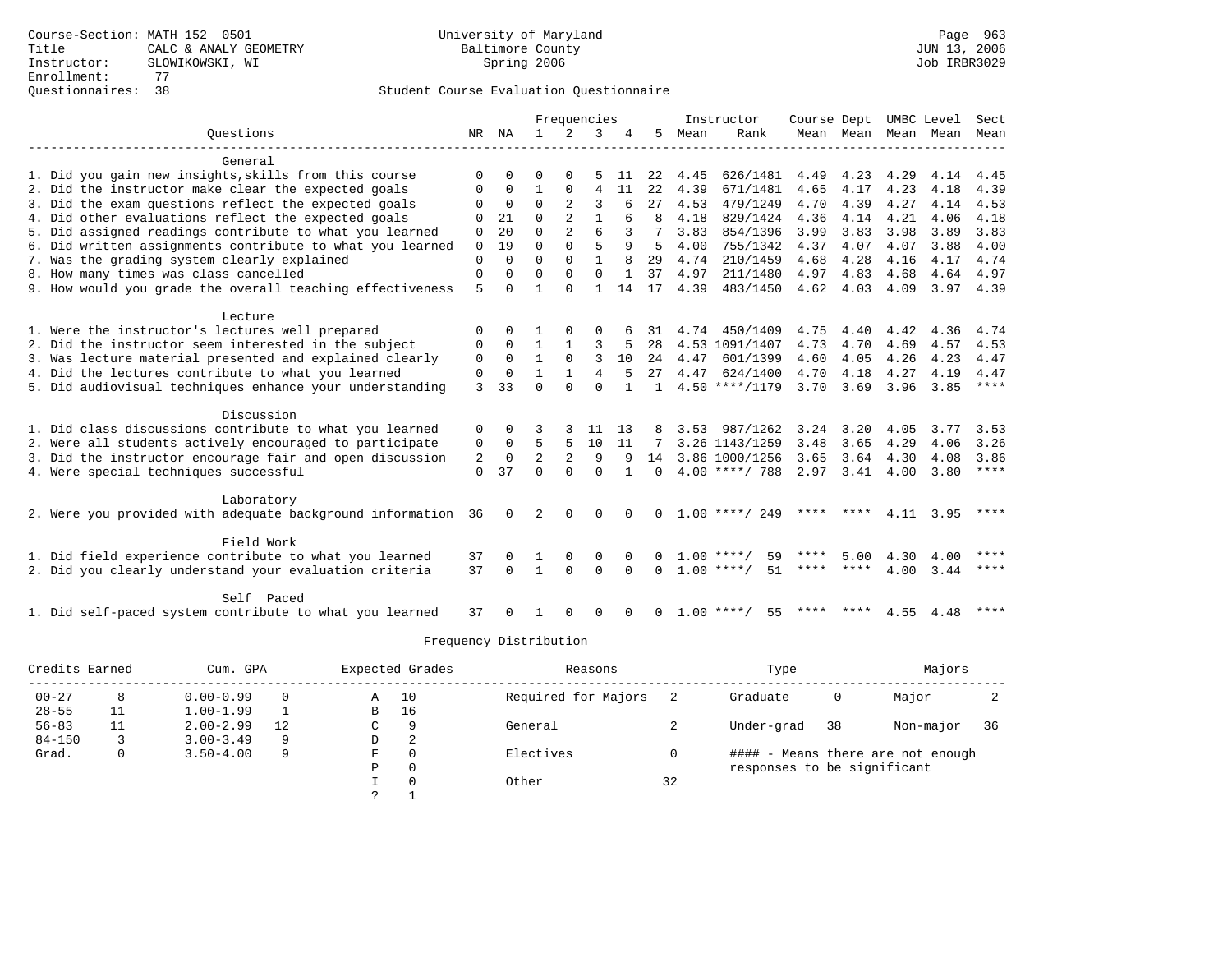|                                                           |          |          |              | Frequencies |          |              |              |      | Instructor       | Course Dept |           | UMBC Level |      | Sect |
|-----------------------------------------------------------|----------|----------|--------------|-------------|----------|--------------|--------------|------|------------------|-------------|-----------|------------|------|------|
| Ouestions                                                 | NR       | ΝA       |              |             | 3        | 4            | 5.           | Mean | Rank             |             | Mean Mean | Mean       | Mean | Mean |
| General                                                   |          |          |              |             |          |              |              |      |                  |             |           |            |      |      |
| 1. Did you gain new insights, skills from this course     | $\Omega$ |          |              | $\Omega$    |          | 11           | 11           | 4.16 | 947/1481         | 3.40        | 4.23      | 4.29       | 4.14 | 4.16 |
| 2. Did the instructor make clear the expected goals       | 0        | $\Omega$ |              |             |          | 8            | 14           | 4.32 | 747/1481         | 3.39        | 4.17      | 4.23       | 4.18 | 4.32 |
| 3. Did the exam questions reflect the expected goals      | O        | $\Omega$ |              |             | 4        |              | 12           | 4.04 | 877/1249         | 3.45        | 4.39      | 4.27       | 4.14 | 4.04 |
| 4. Did other evaluations reflect the expected goals       | $\Omega$ | 11       | $\Omega$     |             | 4        |              |              | 3.79 | 1170/1424        | 3.17        | 4.14      | 4.21       | 4.06 | 3.79 |
| 5. Did assigned readings contribute to what you learned   | $\Omega$ | 8        | $\Omega$     |             |          | 6            | 6            | 4.06 | 675/1396         | 3.65        | 3.83      | 3.98       | 3.89 | 4.06 |
| 6. Did written assignments contribute to what you learned | 1        | 12       |              | $\cap$      |          |              | 4            | 3.83 | 934/1342         | 3.15        | 4.07      | 4.07       | 3.88 | 3.83 |
| 7. Was the grading system clearly explained               |          | $\Omega$ | $\Omega$     |             |          | 4            | 16           | 4.46 | 535/1459         | 3.84        | 4.28      | 4.16       | 4.17 | 4.46 |
| 8. How many times was class cancelled                     |          | $\Omega$ | $\Omega$     | $\Omega$    | $\Omega$ |              | 23           | 4.96 | 351/1480         | 4.98        | 4.83      | 4.68       | 4.64 | 4.96 |
| 9. How would you grade the overall teaching effectiveness | 8        | $\cap$   |              |             | 4        |              | 4            |      | 3.71 1142/1450   | 2.81        | 4.03      | 4.09       | 3.97 | 3.71 |
| Lecture                                                   |          |          |              |             |          |              |              |      |                  |             |           |            |      |      |
| 1. Were the instructor's lectures well prepared           |          | $\Omega$ | 0            | $\Omega$    |          |              | 18           | 4.71 | 500/1409         | 3.75        | 4.40      | 4.42       | 4.36 | 4.71 |
| 2. Did the instructor seem interested in the subject      | $\Omega$ | $\Omega$ | $\Omega$     | $\Omega$    | 2        |              | 19           | 4.68 | 952/1407         | 4.06        | 4.70      | 4.69       | 4.57 | 4.68 |
| 3. Was lecture material presented and explained clearly   | $\Omega$ | $\Omega$ |              |             |          | 8            | 14           | 4.32 | 763/1399         | 3.14        | 4.05      | 4.26       | 4.23 | 4.32 |
| 4. Did the lectures contribute to what you learned        | 0        | $\Omega$ |              | $\Omega$    |          | 9            | 14           | 4.40 | 704/1400         | 3.24        | 4.18      | 4.27       | 4.19 | 4.40 |
| 5. Did audiovisual techniques enhance your understanding  | $\Omega$ | 18       |              |             |          | $\cap$       | 5            | 4.29 | 419/1179         | 4.29        | 3.69      | 3.96       | 3.85 | 4.29 |
| Discussion                                                |          |          |              |             |          |              |              |      |                  |             |           |            |      |      |
| 1. Did class discussions contribute to what you learned   | 2.4      | $\Omega$ |              | $\Omega$    | $\Omega$ | <sup>n</sup> |              |      | $1.00$ ****/1262 | 1.11        | 3.20      | 4.05       | 3.77 | **** |
| 2. Were all students actively encouraged to participate   | 24       | $\Omega$ | $\mathbf{1}$ | $\Omega$    | $\Omega$ | $\Omega$     | $\Omega$     |      | $1.00$ ****/1259 | 1.94        | 3.65      | 4.29       | 4.06 | **** |
| 3. Did the instructor encourage fair and open discussion  | 24       |          | U            | $\cap$      |          |              | <sup>n</sup> |      | $3.00$ ****/1256 | 1.39        | 3.64      | 4.30       | 4.08 | **** |

| Credits Earned |   | Cum. GPA      |          | Expected Grades |     | Reasons             |    | Type                        |    | Majors                            |    |
|----------------|---|---------------|----------|-----------------|-----|---------------------|----|-----------------------------|----|-----------------------------------|----|
| $00 - 27$      |   | $0.00 - 0.99$ | $\Omega$ | Α               | - 6 | Required for Majors |    | Graduate                    | 0  | Major                             |    |
| $28 - 55$      |   | $1.00 - 1.99$ |          | В               | 4   |                     |    |                             |    |                                   |    |
| $56 - 83$      |   | $2.00 - 2.99$ | 6        | C               | -11 | General             |    | Under-grad                  | 25 | Non-major                         | 25 |
| $84 - 150$     | 4 | $3.00 - 3.49$ | 9        | D               |     |                     |    |                             |    |                                   |    |
| Grad.          | 0 | $3.50 - 4.00$ | 6        | F               |     | Electives           |    |                             |    | #### - Means there are not enough |    |
|                |   |               |          | P               |     |                     |    | responses to be significant |    |                                   |    |
|                |   |               |          |                 |     | Other               | 21 |                             |    |                                   |    |
|                |   |               |          |                 |     |                     |    |                             |    |                                   |    |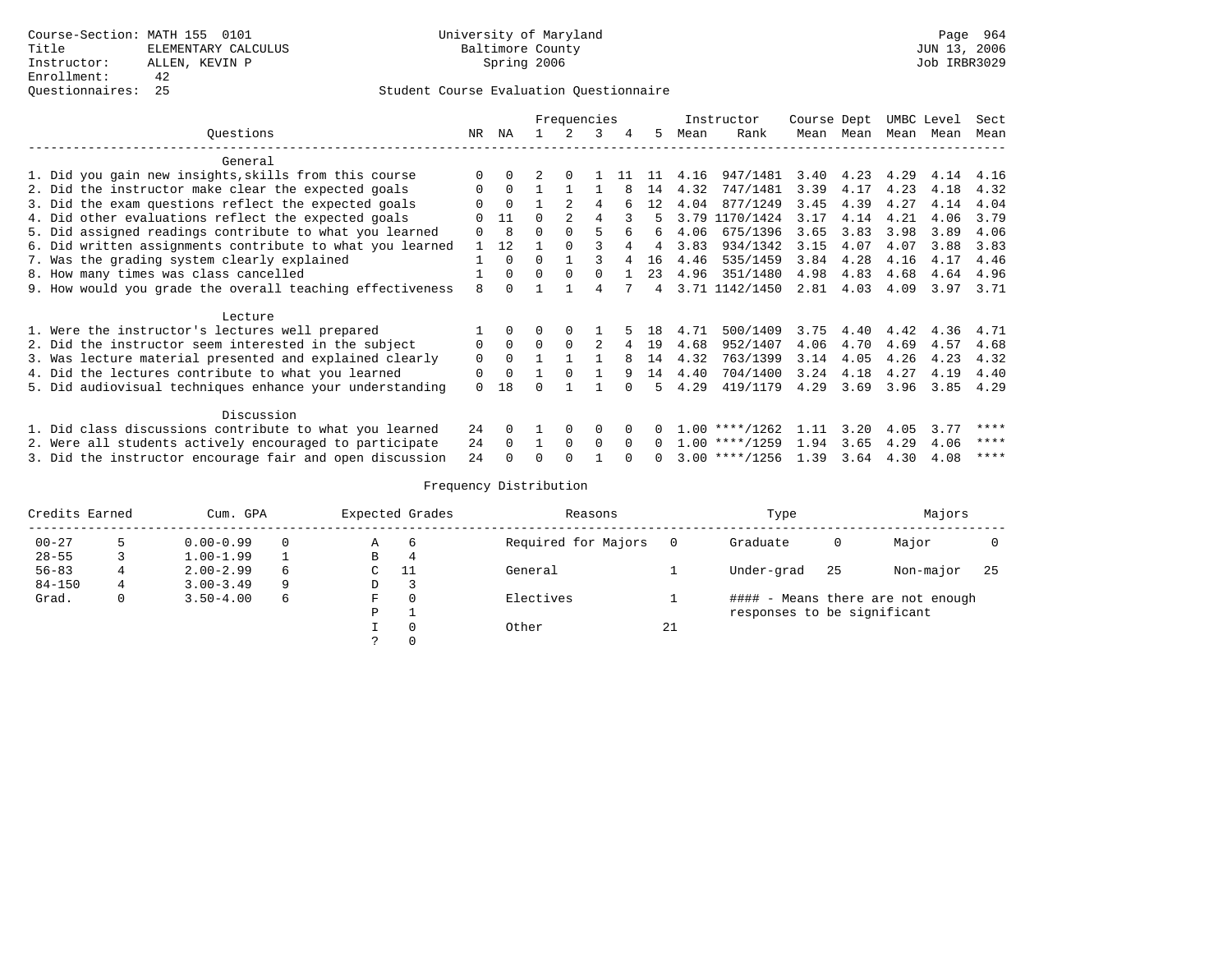|                                                           |                |              |          |          | Frequencies    |   |          |      | Instructor       | Course Dept |           |           | UMBC Level | Sect        |
|-----------------------------------------------------------|----------------|--------------|----------|----------|----------------|---|----------|------|------------------|-------------|-----------|-----------|------------|-------------|
| Ouestions                                                 | NR             | ΝA           |          |          | 3              | 4 | 5.       | Mean | Rank             |             | Mean Mean | Mean Mean |            | Mean        |
| General                                                   |                |              |          |          |                |   |          |      |                  |             |           |           |            |             |
| 1. Did you gain new insights, skills from this course     |                | $\Omega$     | 6        | 6        | 10             |   |          |      | 2.64 1475/1481   | 3.40        | 4.23      | 4.29      | 4.14       | 2.64        |
| 2. Did the instructor make clear the expected goals       |                | $\Omega$     |          | 9        | 6              |   |          |      | 2.46 1472/1481   | 3.39        | 4.17      | 4.23      | 4.18       | 2.46        |
| 3. Did the exam questions reflect the expected goals      |                | $\Omega$     |          | 5        | 6              | 5 | 5.       |      | 2.86 1210/1249   | 3.45        | 4.39      | 4.27      | 4.14       | 2.86        |
| 4. Did other evaluations reflect the expected goals       |                | 12           | б        |          | 5              |   |          |      | 2.56 1410/1424   | 3.17        | 4.14      | 4.21      | 4.06       | 2.56        |
| 5. Did assigned readings contribute to what you learned   |                | 10           | ς        |          |                |   |          |      | 3.25 1199/1396   | 3.65        | 3.83      | 3.98      | 3.89       | 3.25        |
| 6. Did written assignments contribute to what you learned |                | 15           | 6        | $\Omega$ |                |   |          |      | 2.46 1328/1342   | 3.15        | 4.07      | 4.07      | 3.88       | 2.46        |
| 7. Was the grading system clearly explained               |                | $\Omega$     | 5        | 6        | $\mathfrak{D}$ | 8 |          |      | 3.21 1345/1459   | 3.84        | 4.28      | 4.16      | 4.17       | 3.21        |
| 8. How many times was class cancelled                     |                |              | $\Omega$ | $\Omega$ |                |   | 27       | 5.00 | 1/1480           | 4.98        | 4.83      | 4.68      | 4.64       | 5.00        |
| 9. How would you grade the overall teaching effectiveness | 5              |              | 12       |          | б              |   |          |      | 1.91 1445/1450   | 2.81        | 4.03      | 4.09      | 3.97       | 1.91        |
| Lecture                                                   |                |              |          |          |                |   |          |      |                  |             |           |           |            |             |
| 1. Were the instructor's lectures well prepared           |                | $\Omega$     | 8        |          |                |   |          |      | 2.79 1385/1409   | 3.75        | 4.40      | 4.42      | 4.36       | 2.79        |
| 2. Did the instructor seem interested in the subject      | 2              | $\Omega$     | 3        | 6        | 4              | 4 | 10       |      | 3.44 1376/1407   | 4.06        | 4.70      | 4.69      | 4.57       | 3.44        |
| 3. Was lecture material presented and explained clearly   |                | $\Omega$     | 13       | 6        | 6              |   | $\Omega$ |      | 1.96 1397/1399   | 3.14        | 4.05      | 4.26      | 4.23       | 1.96        |
| 4. Did the lectures contribute to what you learned        |                |              | 13       | 4        |                |   | 1.       |      | 2.07 1391/1400   | 3.24        | 4.18      | 4.27      | 4.19       | 2.07        |
| 5. Did audiovisual techniques enhance your understanding  | $\mathfrak{D}$ | 23           |          |          |                |   |          |      | $2.25$ ****/1179 | 4.29        | 3.69      | 3.96      | 3.85       | $***$ * * * |
| Discussion                                                |                |              |          |          |                |   |          |      |                  |             |           |           |            |             |
| 1. Did class discussions contribute to what you learned   | 11             | <sup>n</sup> | 16       |          | $\Omega$       |   |          |      | 1.11 1259/1262   | 1.11        | 3.20      | 4.05      | 3.77       | 1.11        |
| 2. Were all students actively encouraged to participate   | 11             | $\Omega$     | 8        | 5        | 4              |   |          | 1.94 | 1250/1259        | 1.94        | 3.65      | 4.29      | 4.06       | 1.94        |
| 3. Did the instructor encourage fair and open discussion  | 11             |              | 11       |          | $\Omega$       |   |          |      | 1.39 1253/1256   | 1.39        | 3.64      | 4.30      | 4.08       | 1.39        |
| 4. Were special techniques successful                     | 10             | 18           | $\cap$   |          |                |   |          |      | $2.00$ ****/ 788 | ****        | 3.41      | 4.00      | 3.80       | ****        |

| Credits Earned |              | Cum. GPA      |          |   | Expected Grades | Reasons             |    | Type                        |     | Majors                            |     |
|----------------|--------------|---------------|----------|---|-----------------|---------------------|----|-----------------------------|-----|-----------------------------------|-----|
| $00 - 27$      |              | $0.00 - 0.99$ |          | Α |                 | Required for Majors |    | Graduate                    | 0   | Major                             |     |
| $28 - 55$      | 0            | $1.00 - 1.99$ | $\Omega$ | В | 6               |                     |    |                             |     |                                   |     |
| $56 - 83$      | 6            | $2.00 - 2.99$ | 6        |   | 11              | General             |    | Under-grad                  | -29 | Non-major                         | -29 |
| $84 - 150$     | 2            | $3.00 - 3.49$ | 6        | D | 2               |                     |    |                             |     |                                   |     |
| Grad.          | $\mathbf{0}$ | $3.50 - 4.00$ |          | F |                 | Electives           |    |                             |     | #### - Means there are not enough |     |
|                |              |               |          | Ρ | 0               |                     |    | responses to be significant |     |                                   |     |
|                |              |               |          |   | $\Omega$        | Other               | 22 |                             |     |                                   |     |
|                |              |               |          |   |                 |                     |    |                             |     |                                   |     |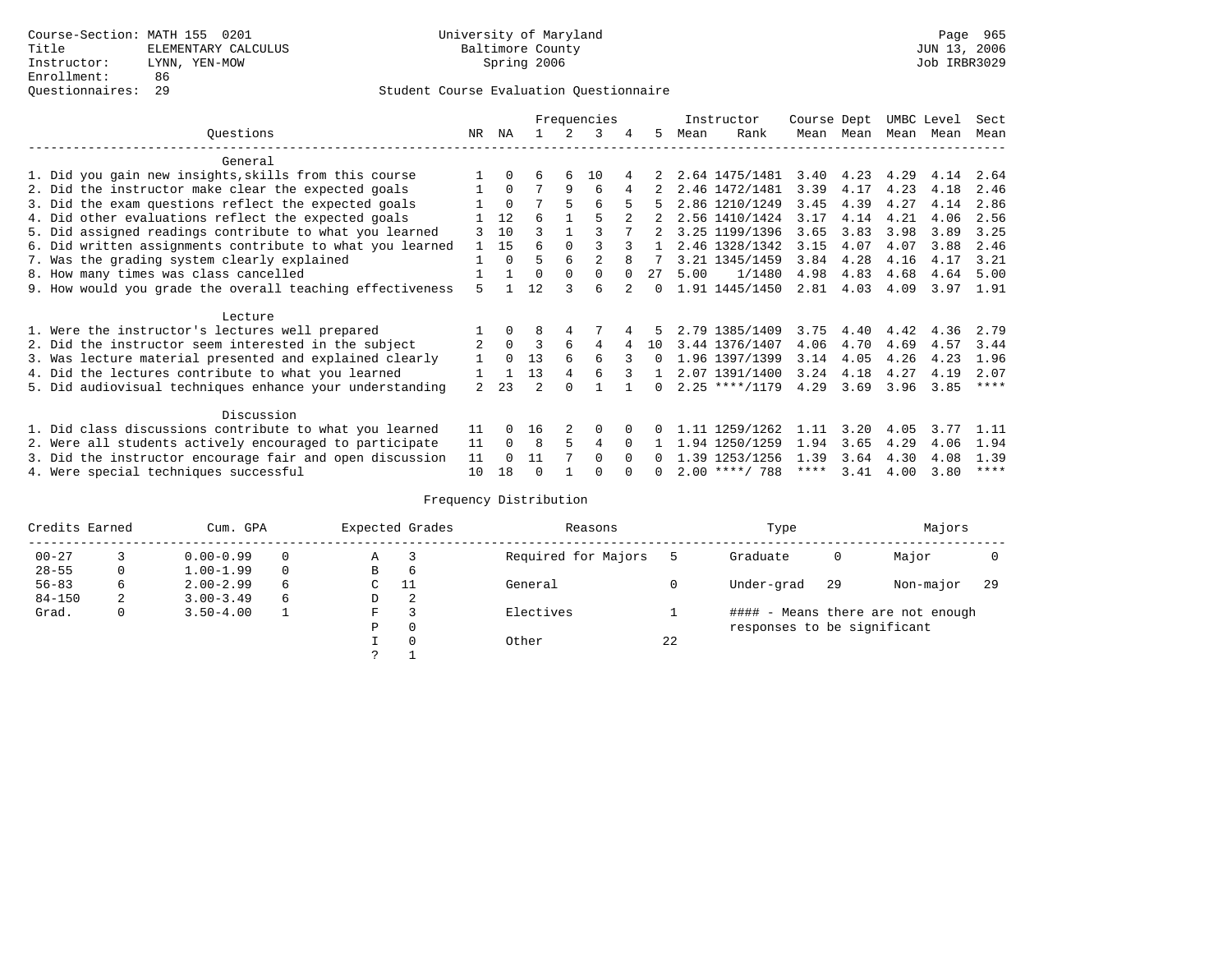|                                                           |             |          |          |              | Frequencies |     |      | Instructor     | Course Dept |      |      | UMBC Level | Sect |
|-----------------------------------------------------------|-------------|----------|----------|--------------|-------------|-----|------|----------------|-------------|------|------|------------|------|
| Ouestions                                                 | NR          | ΝA       |          |              | 3           | 5.  | Mean | Rank           | Mean        | Mean | Mean | Mean       | Mean |
| General                                                   |             |          |          |              |             |     |      |                |             |      |      |            |      |
| 1. Did you gain new insights, skills from this course     |             |          |          |              |             |     | 4.22 | 883/1481       | 4.22        | 4.23 | 4.29 | 4.40       | 4.22 |
| 2. Did the instructor make clear the expected goals       | O           | 0        | O        | 0            |             | 9   | 4.44 | 603/1481       | 4.44        | 4.17 | 4.23 | 4.29       | 4.44 |
| 3. Did the exam questions reflect the expected goals      |             |          | $\Omega$ |              |             | 14  | 4.78 | 228/1249       | 4.78        | 4.39 | 4.27 | 4.36       | 4.78 |
| 4. Did other evaluations reflect the expected goals       | $\Omega$    | 9        | $\Omega$ |              |             | 5   | 4.44 | 509/1424       | 4.44        | 4.14 | 4.21 | 4.28       | 4.44 |
| 5. Did assigned readings contribute to what you learned   | $\Omega$    |          | $\Omega$ |              |             | 8   | 4.62 | 233/1396       | 4.62        | 3.83 | 3.98 | 3.94       | 4.62 |
| 6. Did written assignments contribute to what you learned | $\mathbf 0$ |          | $\Omega$ |              |             | 8   | 4.38 | 424/1342       | 4.38        | 4.07 | 4.07 | 4.05       | 4.38 |
| 7. Was the grading system clearly explained               | $\Omega$    |          | 0        |              |             | 13  | 4.61 | 332/1459       | 4.61        | 4.28 | 4.16 | 4.17       | 4.61 |
| 8. How many times was class cancelled                     | $\Omega$    |          | $\Omega$ |              | $\Omega$    | 1 R | 5.00 | 1/1480         | 5.00        | 4.83 | 4.68 | 4.68       | 5.00 |
| 9. How would you grade the overall teaching effectiveness | 2           |          | O        |              |             | 3   |      | 3.81 1046/1450 | 3.81        | 4.03 | 4.09 | 4.15       | 3.81 |
| Lecture                                                   |             |          |          |              |             |     |      |                |             |      |      |            |      |
| 1. Were the instructor's lectures well prepared           |             |          |          |              | 0           | 1 N | 4.63 | 618/1409       | 4.63        | 4.40 | 4.42 | 4.47       | 4.63 |
| 2. Did the instructor seem interested in the subject      |             | $\Omega$ | $\Omega$ |              |             | 10  | 4.56 | 1061/1407      | 4.56        | 4.70 | 4.69 | 4.78       | 4.56 |
| 3. Was lecture material presented and explained clearly   | 3           | $\Omega$ | $\Omega$ |              |             | 6   | 4.27 | 819/1399       | 4.27        | 4.05 | 4.26 | 4.29       | 4.27 |
| 4. Did the lectures contribute to what you learned        |             | $\Omega$ | 0        |              |             | 8   | 4.31 | 816/1400       | 4.31        | 4.18 | 4.27 | 4.34       | 4.31 |
| 5. Did audiovisual techniques enhance your understanding  |             | 11       |          |              |             |     | 4.20 | 487/1179       | 4.20        | 3.69 | 3.96 | 4.05       | 4.20 |
| Discussion                                                |             |          |          |              |             |     |      |                |             |      |      |            |      |
| 1. Did class discussions contribute to what you learned   | 13          |          |          |              |             |     | 2.00 | 1245/1262      | 2.00        | 3.20 | 4.05 | 4.11       | 2.00 |
| 2. Were all students actively encouraged to participate   | 13          |          |          | <sup>n</sup> | $\cap$      |     | 4.00 | 895/1259       | 4.00        | 3.65 | 4.29 | 4.34       | 4.00 |
| 3. Did the instructor encourage fair and open discussion  | 13          |          |          |              |             | ર   | 4.00 | 901/1256       | 4.00        | 3.64 | 4.30 | 4.28       | 4.00 |

| Credits Earned |    | Cum. GPA      |          | Expected Grades |    | Reasons             |    | Type                        |    | Majors                            |    |
|----------------|----|---------------|----------|-----------------|----|---------------------|----|-----------------------------|----|-----------------------------------|----|
| $00 - 27$      |    | $0.00 - 0.99$ | $\Omega$ | Α               | 10 | Required for Majors |    | Graduate                    | 0  | Major                             |    |
| $28 - 55$      | 0  | $1.00 - 1.99$ | $\Omega$ | B               | 4  |                     |    |                             |    |                                   |    |
| $56 - 83$      |    | $2.00 - 2.99$ | $\Omega$ | C               |    | General             |    | Under-grad                  | 18 | Non-major                         | 18 |
| $84 - 150$     | 6. | $3.00 - 3.49$ | 5        | D               |    |                     |    |                             |    |                                   |    |
| Grad.          | 0  | $3.50 - 4.00$ |          | F               |    | Electives           |    |                             |    | #### - Means there are not enough |    |
|                |    |               |          | P               |    |                     |    | responses to be significant |    |                                   |    |
|                |    |               |          |                 |    | Other               | 15 |                             |    |                                   |    |
|                |    |               |          |                 |    |                     |    |                             |    |                                   |    |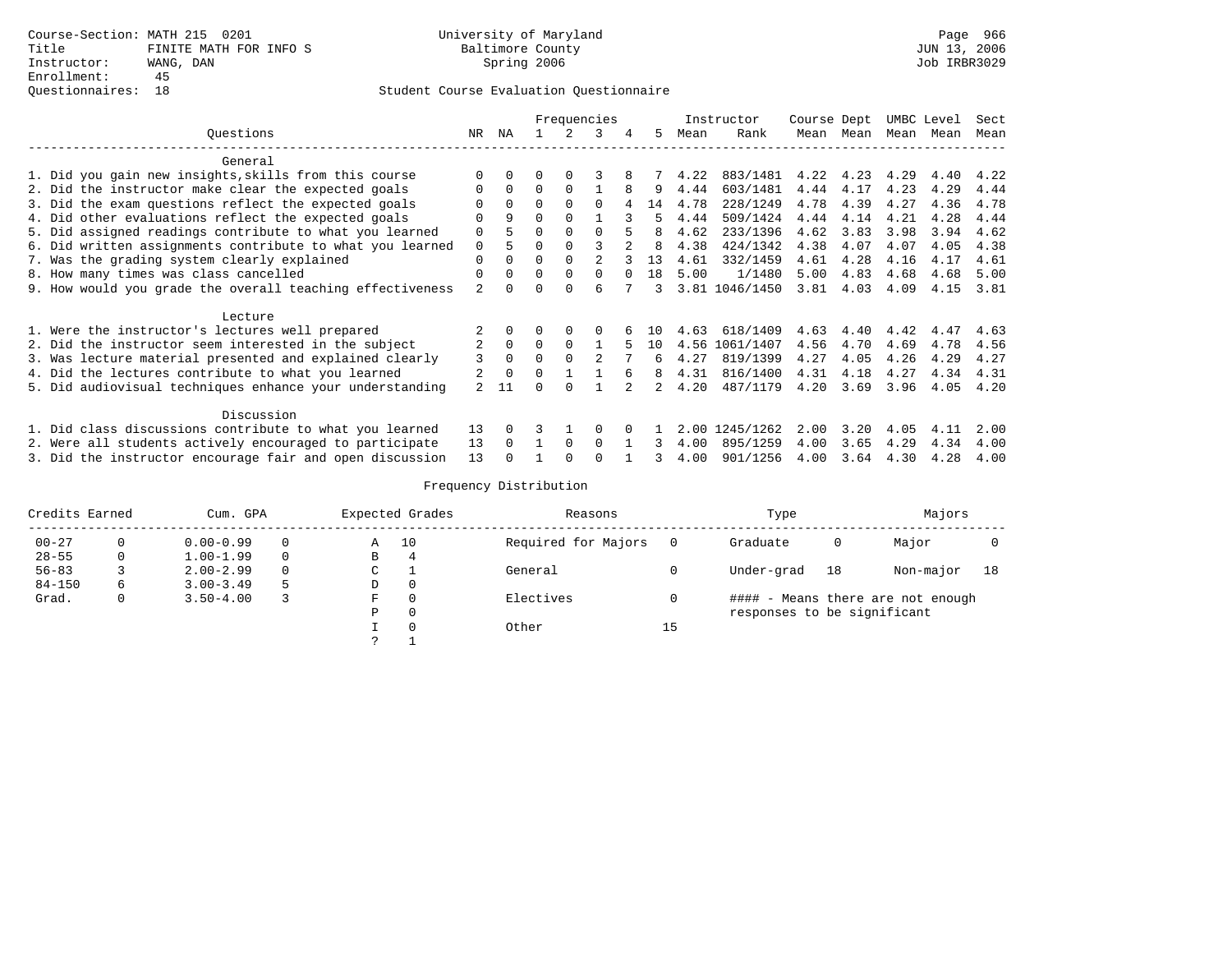|                                                           |          |          |          | Frequencies |   |    |    |      | Instructor       | Course Dept |           |      | UMBC Level | Sect        |
|-----------------------------------------------------------|----------|----------|----------|-------------|---|----|----|------|------------------|-------------|-----------|------|------------|-------------|
| Ouestions                                                 | NR       | ΝA       |          |             | 3 | 4  | 5. | Mean | Rank             |             | Mean Mean | Mean | Mean       | Mean        |
| General                                                   |          |          |          |             |   |    |    |      |                  |             |           |      |            |             |
| 1. Did you gain new insights, skills from this course     | ∩        |          |          |             |   |    |    | 4.17 | 947/1481         | 4.14        | 4.23      | 4.29 | 4.40       | 4.17        |
| 2. Did the instructor make clear the expected goals       | $\Omega$ | $\Omega$ | 0        |             | 6 | 14 | q  | 4.03 | 987/1481         | 3.98        | 4.17      | 4.23 | 4.29       | 4.03        |
| 3. Did the exam questions reflect the expected goals      |          | $\Omega$ | $\Omega$ |             |   |    | 17 | 4.40 | 624/1249         | 4.19        | 4.39      | 4.27 | 4.36       | 4.40        |
| 4. Did other evaluations reflect the expected goals       |          | 12       | $\Omega$ |             |   |    | 8  | 4.17 | 840/1424         | 3.87        | 4.14      | 4.21 | 4.28       | 4.17        |
| 5. Did assigned readings contribute to what you learned   |          | 11       |          |             |   |    |    | 3.78 | 901/1396         | 3.95        | 3.83      | 3.98 | 3.94       | 3.78        |
| 6. Did written assignments contribute to what you learned | $\Omega$ | 18       | U        |             |   |    |    | 3.92 | 871/1342         | 3.88        | 4.07      | 4.07 | 4.05       | 3.92        |
| 7. Was the grading system clearly explained               | $\Omega$ |          | $\Omega$ |             |   |    | 19 | 4.40 | 611/1459         | 4.34        | 4.28      | 4.16 | 4.17       | 4.40        |
| 8. How many times was class cancelled                     |          |          | $\Omega$ | 0           |   | 14 | 14 | 4.45 | 1086/1480        | 4.86        | 4.83      | 4.68 | 4.68       | 4.45        |
| 9. How would you grade the overall teaching effectiveness | 8        |          | $\Omega$ |             |   | 10 |    | 4.09 | 786/1450         | 3.85        | 4.03      | 4.09 | 4.15       | 4.09        |
| Lecture                                                   |          |          |          |             |   |    |    |      |                  |             |           |      |            |             |
| 1. Were the instructor's lectures well prepared           |          |          |          |             |   |    | 20 | 4.55 | 705/1409         | 4.31        | 4.40      | 4.42 | 4.47       | 4.55        |
| 2. Did the instructor seem interested in the subject      | 0        | $\Omega$ | $\Omega$ |             |   |    | 25 | 4.80 | 728/1407         | 4.78        | 4.70      | 4.69 | 4.78       | 4.80        |
| 3. Was lecture material presented and explained clearly   |          |          |          |             | 6 |    | 11 | 3.90 | 1100/1399        | 3.77        | 4.05      | 4.26 | 4.29       | 3.90        |
| 4. Did the lectures contribute to what you learned        | 0        | $\Omega$ | 0        |             |   |    | 15 | 4.07 | 997/1400         | 3.78        | 4.18      | 4.27 | 4.34       | 4.07        |
| 5. Did audiovisual techniques enhance your understanding  | $\Omega$ | 23       |          |             |   |    |    |      | $4.14$ ****/1179 | 3.23        | 3.69      | 3.96 | 4.05       | $***$ * * * |
| Discussion                                                |          |          |          |             |   |    |    |      |                  |             |           |      |            |             |
| 1. Did class discussions contribute to what you learned   | 22       |          |          |             | O |    |    | 3.88 | 816/1262         | 3.28        | 3.20      | 4.05 | 4.11       | 3.88        |
| 2. Were all students actively encouraged to participate   | 24       | 0        | 0        | 0           |   |    |    | 4.17 | $***/1259$       | 3.08        | 3.65      | 4.29 | 4.34       | ****        |
| 3. Did the instructor encourage fair and open discussion  | 2.4      |          |          |             |   |    |    |      | $4.33$ ****/1256 | 3.92        | 3.64      | 4.30 | 4.28       | ****        |

| Credits Earned |   | Cum. GPA      |   |    | Expected Grades | Reasons             |    | Type                        |    | Majors                            |     |
|----------------|---|---------------|---|----|-----------------|---------------------|----|-----------------------------|----|-----------------------------------|-----|
| $00 - 27$      |   | $0.00 - 0.99$ |   | A  | - 6             | Required for Majors |    | Graduate                    | 0  | Major                             |     |
| $28 - 55$      | 8 | $1.00 - 1.99$ |   | B  | 15              |                     |    |                             |    |                                   |     |
| $56 - 83$      | 6 | $2.00 - 2.99$ | 5 | C. |                 | General             |    | Under-grad                  | 30 | Non-major                         | -25 |
| $84 - 150$     | 2 | $3.00 - 3.49$ | 8 | D  | 0               |                     |    |                             |    |                                   |     |
| Grad.          | 0 | $3.50 - 4.00$ |   | F  | $\Omega$        | Electives           |    |                             |    | #### - Means there are not enough |     |
|                |   |               |   | Ρ  | 0               |                     |    | responses to be significant |    |                                   |     |
|                |   |               |   |    | $\Omega$        | Other               | 26 |                             |    |                                   |     |
|                |   |               |   |    |                 |                     |    |                             |    |                                   |     |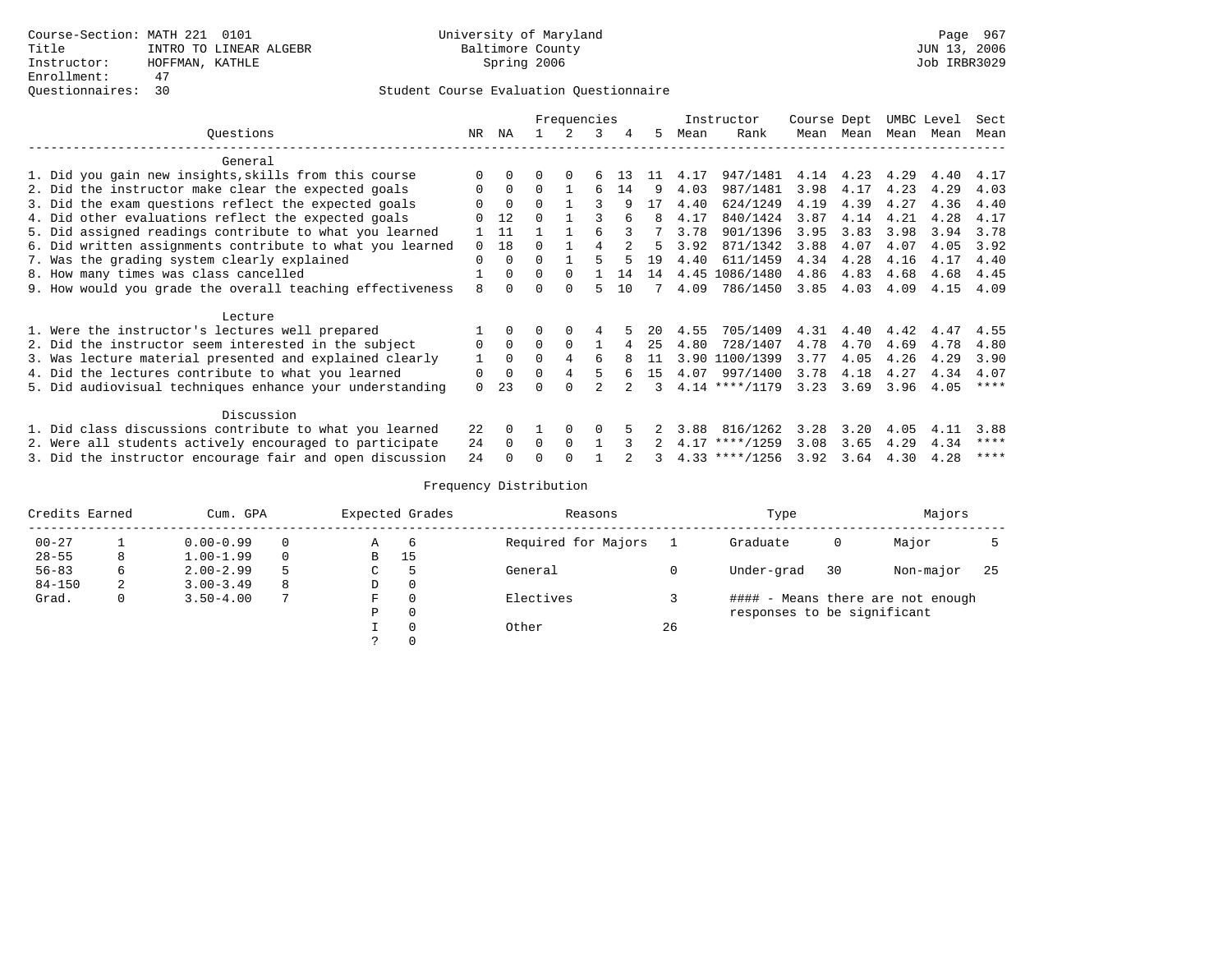|           |                                                           |          |             | Frequencies    |                |                |    |          |      | Instructor     |      | Course Dept |      | UMBC Level |      |
|-----------|-----------------------------------------------------------|----------|-------------|----------------|----------------|----------------|----|----------|------|----------------|------|-------------|------|------------|------|
| Ouestions |                                                           |          |             |                |                | 3              | 4  | 5.       | Mean | Rank           |      | Mean Mean   | Mean | Mean       | Mean |
|           | General                                                   |          |             |                |                |                |    |          |      |                |      |             |      |            |      |
|           | 1. Did you gain new insights, skills from this course     |          | $\Omega$    | 0              |                |                |    |          |      | 3.84 1199/1481 | 4.14 | 4.23        | 4.29 | 4.40       | 3.84 |
|           | 2. Did the instructor make clear the expected goals       | O        | $\Omega$    | $\Omega$       | 3              |                | 11 | 4        |      | 3.64 1264/1481 | 3.98 | 4.17        | 4.23 | 4.29       | 3.64 |
|           | 3. Did the exam questions reflect the expected goals      |          | $\Omega$    |                |                |                | 10 | 5.       |      | 3.64 1086/1249 | 4.19 | 4.39        | 4.27 | 4.36       | 3.64 |
|           | 4. Did other evaluations reflect the expected goals       |          | 8           | $\Omega$       | $\mathfrak{D}$ | 6              | 8  |          |      | 3.47 1281/1424 | 3.87 | 4.14        | 4.21 | 4.28       | 3.47 |
|           | 5. Did assigned readings contribute to what you learned   |          | 5           |                | $\mathfrak{D}$ |                |    | 6        | 3.68 | 972/1396       | 3.95 | 3.83        | 3.98 | 3.94       | 3.68 |
|           | 6. Did written assignments contribute to what you learned |          | 10          | $\mathfrak{D}$ | $\mathfrak{D}$ |                |    | 5        |      | 3.57 1084/1342 | 3.88 | 4.07        | 4.07 | 4.05       | 3.57 |
|           | 7. Was the grading system clearly explained               | 2        | $\Omega$    | 0              | $\overline{a}$ | 6              |    | 10       | 4.00 | 961/1459       | 4.34 | 4.28        | 4.16 | 4.17       | 4.00 |
|           | 8. How many times was class cancelled                     | 0        | $\Omega$    | $\Omega$       | $\Omega$       | $\Omega$       |    | 25       | 5.00 | 1/1480         | 4.86 | 4.83        | 4.68 | 4.68       | 5.00 |
|           | 9. How would you grade the overall teaching effectiveness | $\Omega$ |             |                | 4              | 10             | 10 | $\Omega$ |      | 3.25 1307/1450 | 3.85 | 4.03        | 4.09 | 4.15       | 3.25 |
|           | Lecture                                                   |          |             |                |                |                |    |          |      |                |      |             |      |            |      |
|           | 1. Were the instructor's lectures well prepared           | O        |             |                |                | 10             |    |          |      | 3.80 1238/1409 | 4.31 | 4.40        | 4.42 | 4.47       | 3.80 |
|           | 2. Did the instructor seem interested in the subject      | 0        | $\Omega$    | $\Omega$       | $\Omega$       | $\Omega$       | 8  | 17       | 4.68 | 952/1407       | 4.78 | 4.70        | 4.69 | 4.78       | 4.68 |
|           | 3. Was lecture material presented and explained clearly   | 0        | $\Omega$    | $\overline{a}$ | 4              | 8              |    |          |      | 3.28 1288/1399 | 3.77 | 4.05        | 4.26 | 4.29       | 3.28 |
|           | 4. Did the lectures contribute to what you learned        | 0        | $\mathbf 0$ | 4              |                | 6              |    | 5        |      | 3.08 1308/1400 | 3.78 | 4.18        | 4.27 | 4.34       | 3.08 |
|           | 5. Did audiovisual techniques enhance your understanding  | $\Omega$ |             |                | $\mathcal{D}$  | 6              |    | Б.       |      | 2.74 1106/1179 | 3.23 | 3.69        | 3.96 | 4.05       | 2.74 |
|           | Discussion                                                |          |             |                |                |                |    |          |      |                |      |             |      |            |      |
|           | 1. Did class discussions contribute to what you learned   | 12       | $\Omega$    |                |                |                |    |          |      | 2.69 1203/1262 | 3.28 | 3.20        | 4.05 | 4.11       | 2.69 |
|           | 2. Were all students actively encouraged to participate   | 12       | $\Omega$    |                | 4              | ς              |    |          | 3.08 | 1159/1259      | 3.08 | 3.65        | 4.29 | 4.34       | 3.08 |
|           | 3. Did the instructor encourage fair and open discussion  | 12       |             | 0              | 2              | $\mathfrak{D}$ |    |          | 3.92 | 967/1256       | 3.92 | 3.64        | 4.30 | 4.28       | 3.92 |
|           | 4. Were special techniques successful                     | 12       |             |                |                |                |    |          | 2.11 | 780/ 788       | 2.11 | 3.41        | 4.00 | 3.98       | 2.11 |

| Credits Earned |   | Cum. GPA      |                | Expected Grades |          | Reasons             |    | Type                        | Majors                            |           |     |
|----------------|---|---------------|----------------|-----------------|----------|---------------------|----|-----------------------------|-----------------------------------|-----------|-----|
| $00 - 27$      | 2 | $0.00 - 0.99$ | 2              | Α               | -5       | Required for Majors |    | Graduate                    | 0                                 | Major     |     |
| $28 - 55$      | 5 | $1.00 - 1.99$ |                | B               | 10       |                     |    |                             |                                   |           |     |
| $56 - 83$      | 5 | $2.00 - 2.99$ | 2              | ◡               | 5        | General             |    | Under-grad                  | 25                                | Non-major | -24 |
| $84 - 150$     |   | $3.00 - 3.49$ | $\overline{ }$ | D               | 2        |                     |    |                             |                                   |           |     |
| Grad.          | 0 | $3.50 - 4.00$ | 5              | F               | 0        | Electives           |    |                             | #### - Means there are not enough |           |     |
|                |   |               |                | Ρ               | 0        |                     |    | responses to be significant |                                   |           |     |
|                |   |               |                |                 | $\Omega$ | Other               | 18 |                             |                                   |           |     |
|                |   |               |                |                 | 2        |                     |    |                             |                                   |           |     |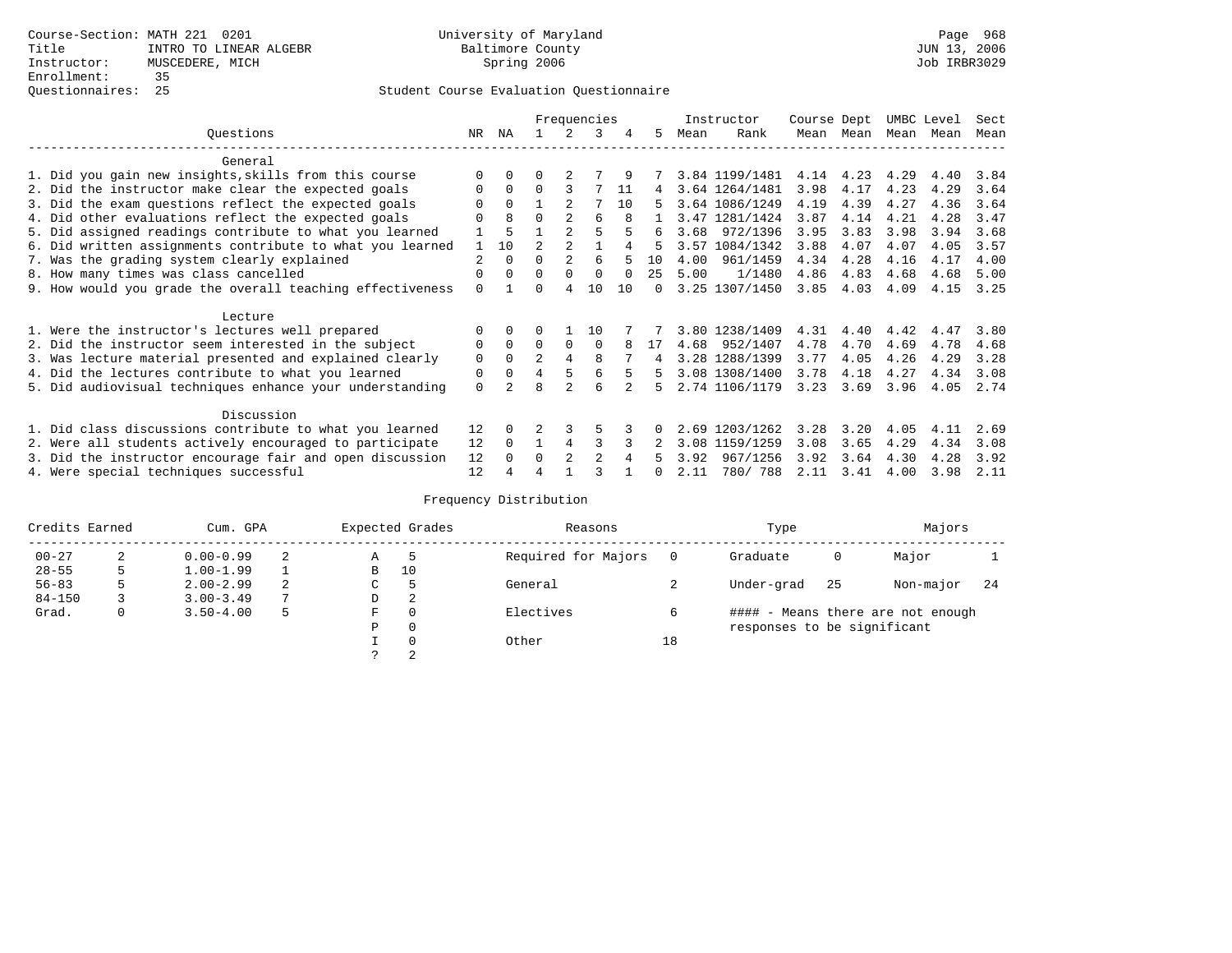|                                                           |              |          |                |               | Frequencies |          |                |      | Instructor               | Course Dept |           |           | UMBC Level | Sect        |
|-----------------------------------------------------------|--------------|----------|----------------|---------------|-------------|----------|----------------|------|--------------------------|-------------|-----------|-----------|------------|-------------|
| Ouestions                                                 | NR           | ΝA       |                |               | 3           | 4        | 5.             | Mean | Rank                     |             | Mean Mean | Mean Mean |            | Mean        |
| General                                                   |              |          |                |               |             |          |                |      |                          |             |           |           |            |             |
| 1. Did you gain new insights, skills from this course     | $\Omega$     | $\Omega$ |                |               |             |          |                |      | 3.95 1115/1481 4.14 4.23 |             |           | 4.29      | 4.40       | 3.95        |
| 2. Did the instructor make clear the expected goals       | 0            | $\Omega$ | $\Omega$       | $\mathcal{L}$ | 6           |          | 8              |      | 3.90 1118/1481           | 3.98        | 4.17      | 4.23      | 4.29       | 3.90        |
| 3. Did the exam questions reflect the expected goals      |              | $\Omega$ | $\Omega$       |               |             |          | 12             |      | 4.24 757/1249            | 4.19        | 4.39      | 4.27      | 4.36       | 4.24        |
| 4. Did other evaluations reflect the expected goals       | $\Omega$     | 8        |                |               |             |          | 6              |      | 3.92 1061/1424           | 3.87        | 4.14      | 4.21      | 4.28       | 3.92        |
| 5. Did assigned readings contribute to what you learned   | 0            |          | $\Omega$       |               |             |          | 8              | 4.00 | 707/1396                 | 3.95        | 3.83      | 3.98      | 3.94       | 4.00        |
| 6. Did written assignments contribute to what you learned | $\mathbf 0$  | 8        |                |               |             |          | 6              | 3.85 | 927/1342                 | 3.88        | 4.07      | 4.07      | 4.05       | 3.85        |
| 7. Was the grading system clearly explained               | 0            | $\Omega$ | $\Omega$       |               |             |          | 14             | 4.52 | 436/1459                 | 4.34        | 4.28      | 4.16      | 4.17       | 4.52        |
| 8. How many times was class cancelled                     | 0            | $\Omega$ | $\Omega$       |               | $\Omega$    | $\Omega$ | 21             | 5.00 | 1/1480                   | 4.86        | 4.83      | 4.68      | 4.68       | 5.00        |
| 9. How would you grade the overall teaching effectiveness | 5            |          | $\Omega$       |               |             |          | $\overline{4}$ |      | 3.75 1098/1450           | 3.85        | 4.03      | 4.09      | 4.15       | 3.75        |
| Lecture                                                   |              |          |                |               |             |          |                |      |                          |             |           |           |            |             |
| 1. Were the instructor's lectures well prepared           |              |          |                |               |             |          | 12             |      | 4.24 1043/1409           | 4.31        | 4.40      | 4.42      | 4.47       | 4.24        |
| 2. Did the instructor seem interested in the subject      | 0            | $\Omega$ | $\Omega$       |               | $\Omega$    |          | 16             | 4.76 | 804/1407                 | 4.78        | 4.70      | 4.69      | 4.78       | 4.76        |
| 3. Was lecture material presented and explained clearly   | $\mathbf{1}$ | $\Omega$ |                |               |             |          | 8              |      | 3.75 1163/1399           | 3.77        | 4.05      | 4.26      | 4.29       | 3.75        |
| 4. Did the lectures contribute to what you learned        | 0            | $\Omega$ | $\mathfrak{D}$ | $\Omega$      |             |          |                |      | 3.71 1165/1400           | 3.78        | 4.18      | 4.27      | 4.34       | 3.71        |
| 5. Did audiovisual techniques enhance your understanding  |              | 16       |                |               |             |          |                |      | $5.00$ ****/1179         | 3.23        | 3.69      | 3.96      | 4.05       | $***$ * * * |
| Discussion                                                |              |          |                |               |             |          |                |      |                          |             |           |           |            |             |
| 1. Did class discussions contribute to what you learned   | 17           |          |                |               |             |          |                |      | $3.25$ ****/1262         | 3.28        | 3.20      | 4.05      | 4.11       | ****        |
| 2. Were all students actively encouraged to participate   | 17           | $\Omega$ | $\Omega$       | $\Omega$      |             |          |                |      | $4.25$ ****/1259         | 3.08        | 3.65      | 4.29      | 4.34       | ****        |
| 3. Did the instructor encourage fair and open discussion  | 17           |          |                |               |             |          |                |      | $3.75$ ****/1256         | 3.92        | 3.64      | 4.30      | 4.28       | ****        |

| Credits Earned |    | Cum. GPA      |          |   | Expected Grades | Reasons             |                          | Type                        |    | Majors                            |    |
|----------------|----|---------------|----------|---|-----------------|---------------------|--------------------------|-----------------------------|----|-----------------------------------|----|
| $00 - 27$      |    | $0.00 - 0.99$ |          | Α | 14              | Required for Majors |                          | Graduate                    | 0  | Major                             |    |
| $28 - 55$      |    | $1.00 - 1.99$ | $\Omega$ | B |                 |                     |                          |                             |    |                                   |    |
| $56 - 83$      | 11 | $2.00 - 2.99$ |          | C | 2               | General             | $\overline{\phantom{a}}$ | Under-grad                  | 21 | Non-major                         | 20 |
| $84 - 150$     | 0  | $3.00 - 3.49$ |          | D |                 |                     |                          |                             |    |                                   |    |
| Grad.          | 0  | $3.50 - 4.00$ | 5        | F |                 | Electives           |                          |                             |    | #### - Means there are not enough |    |
|                |    |               |          | P |                 |                     |                          | responses to be significant |    |                                   |    |
|                |    |               |          |   |                 | Other               | 19                       |                             |    |                                   |    |
|                |    |               |          |   |                 |                     |                          |                             |    |                                   |    |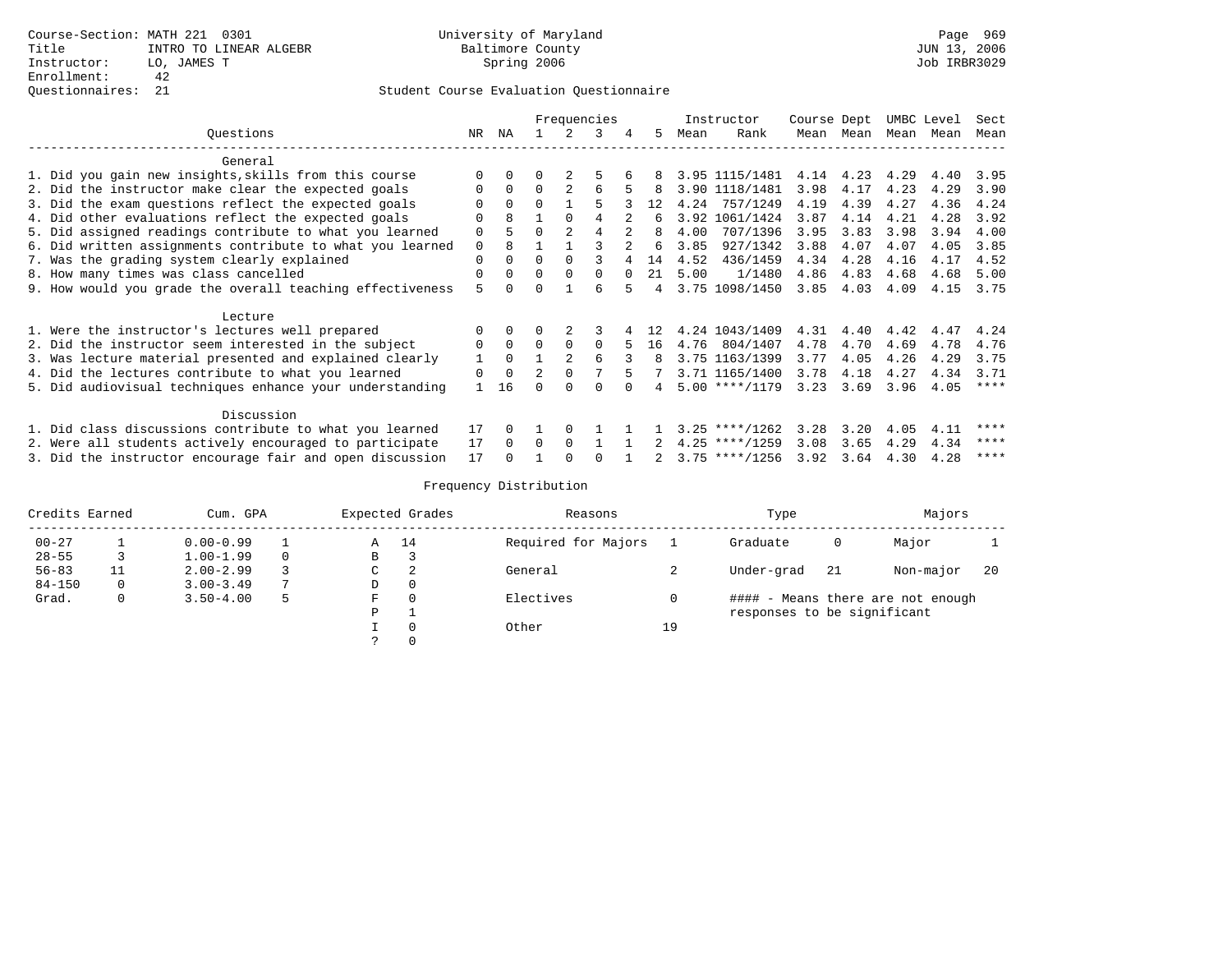|                                                           |                |              |          |          | Frequencies    |          |    |      | Instructor       | Course Dept |      | UMBC Level |      | Sect |
|-----------------------------------------------------------|----------------|--------------|----------|----------|----------------|----------|----|------|------------------|-------------|------|------------|------|------|
| Ouestions                                                 | NR             | ΝA           |          |          | 3              | 4        | 5  | Mean | Rank             | Mean        | Mean | Mean       | Mean | Mean |
| General                                                   |                |              |          |          |                |          |    |      |                  |             |      |            |      |      |
|                                                           |                |              |          |          |                |          |    |      |                  |             |      |            |      |      |
| 1. Did you gain new insights, skills from this course     |                | <sup>0</sup> |          | 0        |                |          | 14 | 4.62 | 450/1481         | 4.14        | 4.23 | 4.29       | 4.40 | 4.62 |
| 2. Did the instructor make clear the expected goals       |                | $\Omega$     | 0        | $\Omega$ | 5              |          | 12 | 4.33 | 736/1481         | 3.98        | 4.17 | 4.23       | 4.29 | 4.33 |
| 3. Did the exam questions reflect the expected goals      |                | $\Omega$     | $\Omega$ | $\Omega$ |                |          | 13 | 4.48 | 535/1249         | 4.19        | 4.39 | 4.27       | 4.36 | 4.48 |
| 4. Did other evaluations reflect the expected goals       |                | 8            | 0        |          |                |          | 4  |      | 3.92 1074/1424   | 3.87        | 4.14 | 4.21       | 4.28 | 3.92 |
| 5. Did assigned readings contribute to what you learned   | 0              | 6            | U        |          |                |          |    | 4.33 | 435/1396         | 3.95        | 3.83 | 3.98       | 3.94 | 4.33 |
| 6. Did written assignments contribute to what you learned | $\mathbf 0$    | 5            | U        |          |                |          |    | 4.19 | 603/1342         | 3.88        | 4.07 | 4.07       | 4.05 | 4.19 |
| 7. Was the grading system clearly explained               | 0              | $\Omega$     | 0        | $\Omega$ |                |          | 13 | 4.43 | 580/1459         | 4.34        | 4.28 | 4.16       | 4.17 | 4.43 |
| 8. How many times was class cancelled                     | 0              | 0            | 0        | $\Omega$ | $\Omega$       | $\Omega$ | 21 | 5.00 | 1/1480           | 4.86        | 4.83 | 4.68       | 4.68 | 5.00 |
| 9. How would you grade the overall teaching effectiveness | 4              |              |          |          | $\mathfrak{D}$ | 5        | 9  | 4.29 | 588/1450         | 3.85        | 4.03 | 4.09       | 4.15 | 4.29 |
|                                                           |                |              |          |          |                |          |    |      |                  |             |      |            |      |      |
| Lecture                                                   |                |              |          |          |                |          |    |      |                  |             |      |            |      |      |
| 1. Were the instructor's lectures well prepared           |                |              |          |          |                |          | 13 | 4.63 | 603/1409         | 4.31        | 4.40 | 4.42       | 4.47 | 4.63 |
| 2. Did the instructor seem interested in the subject      | 2              | $\Omega$     | $\Omega$ | $\Omega$ | $\Omega$       |          | 17 | 4.89 | 522/1407         | 4.78        | 4.70 | 4.69       | 4.78 | 4.89 |
| 3. Was lecture material presented and explained clearly   | 2              | 0            | 0        |          | 2              | 6        | 9  | 4.16 | 920/1399         | 3.77        | 4.05 | 4.26       | 4.29 | 4.16 |
| 4. Did the lectures contribute to what you learned        |                | $\Omega$     | $\Omega$ | 2        |                |          | 11 | 4.26 | 859/1400         | 3.78        | 4.18 | 4.27       | 4.34 | 4.26 |
| 5. Did audiovisual techniques enhance your understanding  | $\mathfrak{D}$ | 12           |          |          |                |          |    | 3.71 | 820/1179         | 3.23        | 3.69 | 3.96       | 4.05 | 3.71 |
| Discussion                                                |                |              |          |          |                |          |    |      |                  |             |      |            |      |      |
| 1. Did class discussions contribute to what you learned   | 17             |              |          |          |                |          |    |      | $3.50$ ****/1262 | 3.28        | 3.20 | 4.05       | 4.11 | **** |
|                                                           | 17             | $\Omega$     | $\Omega$ | $\Omega$ | $\Omega$       | $\Omega$ |    |      | $5.00$ ****/1259 | 3.08        | 3.65 | 4.29       |      | **** |
| 2. Were all students actively encouraged to participate   |                |              |          | $\Omega$ |                |          | 4  |      |                  |             |      |            | 4.34 | **** |
| 3. Did the instructor encourage fair and open discussion  | 17             |              | U        |          | 0              |          |    |      | $5.00$ ****/1256 | 3.92        | 3.64 | 4.30       | 4.28 |      |
| 4. Were special techniques successful                     | 17             |              |          |          |                |          |    |      | $3.00$ ****/ 788 | 2.11        | 3.41 | 4.00       | 3.98 | **** |

| Credits Earned |          | Cum. GPA      |   |             | Expected Grades | Reasons             |          | Type                        |     | Majors                            |    |
|----------------|----------|---------------|---|-------------|-----------------|---------------------|----------|-----------------------------|-----|-----------------------------------|----|
| $00 - 27$      | $\Omega$ | $0.00 - 0.99$ |   | Α           | 15              | Required for Majors | $\Omega$ | Graduate                    | 0   | Major                             |    |
| $28 - 55$      | 3        | $1.00 - 1.99$ |   | В           | 4               |                     |          |                             |     |                                   |    |
| $56 - 83$      |          | $2.00 - 2.99$ |   | $\sim$<br>◡ |                 | General             |          | Under-grad                  | -21 | Non-major                         | 18 |
| $84 - 150$     | 5        | $3.00 - 3.49$ | 6 | D           | 0               |                     |          |                             |     |                                   |    |
| Grad.          | 0        | $3.50 - 4.00$ | 4 | F           | 0               | Electives           |          |                             |     | #### - Means there are not enough |    |
|                |          |               |   | Ρ           | 0               |                     |          | responses to be significant |     |                                   |    |
|                |          |               |   |             | $\Omega$        | Other               | 18       |                             |     |                                   |    |
|                |          |               |   | C           |                 |                     |          |                             |     |                                   |    |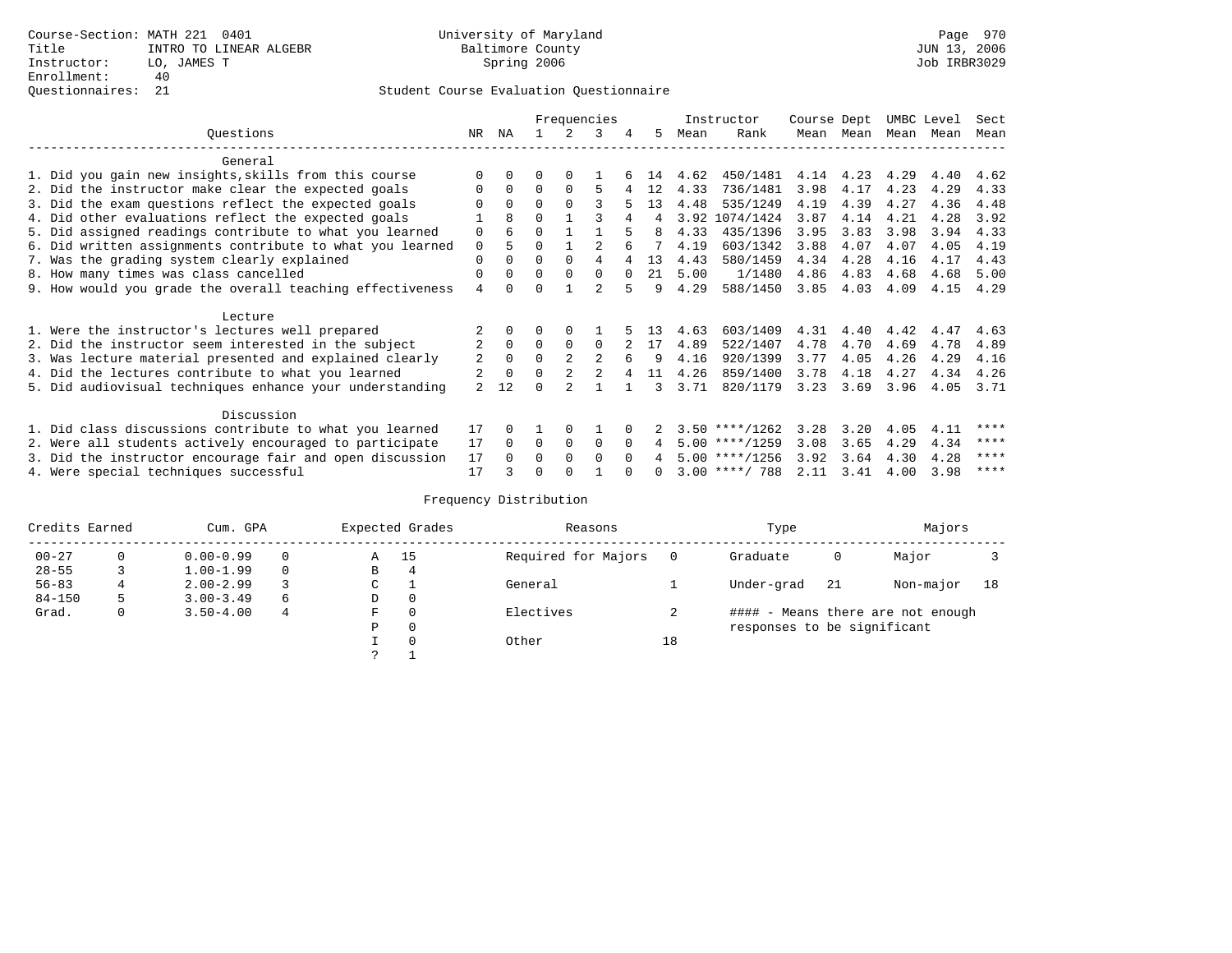|                                                           |    |             |          |          | Frequencies    |   |    |      | Instructor       | Course Dept |      | UMBC Level |      | Sect        |
|-----------------------------------------------------------|----|-------------|----------|----------|----------------|---|----|------|------------------|-------------|------|------------|------|-------------|
| Ouestions                                                 | NR | ΝA          |          |          | २              | 4 | 5  | Mean | Rank             | Mean        | Mean | Mean Mean  |      | Mean        |
| General                                                   |    |             |          |          |                |   |    |      |                  |             |      |            |      |             |
| 1. Did you gain new insights, skills from this course     |    |             |          | $\Omega$ |                |   | 14 | 5.00 | 1/1481           | 5.00        | 4.23 | 4.29       | 4.40 | 5.00        |
| 2. Did the instructor make clear the expected goals       |    | $\Omega$    | 0        | $\Omega$ |                |   | 8  | 4.50 | 517/1481         | 4.50        | 4.17 | 4.23       | 4.29 | 4.50        |
| 3. Did the exam questions reflect the expected goals      |    | $\Omega$    | $\Omega$ | $\Omega$ | 0              |   | 11 | 4.79 | 219/1249         | 4.79        | 4.39 | 4.27       | 4.36 | 4.79        |
| 4. Did other evaluations reflect the expected goals       | 0  | $\Omega$    | 0        | $\Omega$ | $\overline{a}$ |   | 9  | 4.50 | 437/1424         | 4.50        | 4.14 | 4.21       | 4.28 | 4.50        |
| 5. Did assigned readings contribute to what you learned   | 0  |             | U        |          |                |   |    | 3.46 | 1104/1396        | 3.46        | 3.83 | 3.98       | 3.94 | 3.46        |
| 6. Did written assignments contribute to what you learned | 0  | 4           |          |          |                |   | 6  | 4.40 | 405/1342         | 4.40        | 4.07 | 4.07       | 4.05 | 4.40        |
| 7. Was the grading system clearly explained               | 0  | 0           |          |          |                |   | 8  | 4.29 | 749/1459         | 4.29        | 4.28 | 4.16       | 4.17 | 4.29        |
| 8. How many times was class cancelled                     | 0  | 0           | $\Omega$ | $\Omega$ | <sup>n</sup>   |   | 13 | 4.93 | 561/1480         | 4.93        | 4.83 | 4.68       | 4.68 | 4.93        |
| 9. How would you grade the overall teaching effectiveness |    |             |          |          | $\mathfrak{D}$ |   | 8  | 4.46 | 389/1450         | 4.46        | 4.03 | 4.09       | 4.15 | 4.46        |
| Lecture                                                   |    |             |          |          |                |   |    |      |                  |             |      |            |      |             |
| 1. Were the instructor's lectures well prepared           |    |             |          |          |                |   |    | 4.64 | 588/1409         | 4.64        | 4.40 | 4.42       | 4.47 | 4.64        |
| 2. Did the instructor seem interested in the subject      | 0  | $\mathbf 0$ | 0        | 0        | $\Omega$       |   | 12 | 4.86 | 614/1407         | 4.86        | 4.70 | 4.69       | 4.78 | 4.86        |
| 3. Was lecture material presented and explained clearly   | 2  | $\Omega$    | U        | $\Omega$ | 4              |   | 6  | 4.17 | 910/1399         | 4.17        | 4.05 | 4.26       | 4.29 | 4.17        |
| 4. Did the lectures contribute to what you learned        | 0  | $\Omega$    | U        | $\Omega$ |                |   | 9  | 4.64 | 444/1400         | 4.64        | 4.18 | 4.27       | 4.34 | 4.64        |
| 5. Did audiovisual techniques enhance your understanding  | 0  | q           |          |          |                |   |    | 3.80 | 760/1179         | 3.80        | 3.69 | 3.96       | 4.05 | 3.80        |
| Discussion                                                |    |             |          |          |                |   |    |      |                  |             |      |            |      |             |
| 1. Did class discussions contribute to what you learned   | 8  | 0           |          |          |                |   |    | 3.83 | 842/1262         | 3.83        | 3.20 | 4.05       | 4.11 | 3.83        |
| 2. Were all students actively encouraged to participate   | 8  | $\Omega$    | 0        | 0        | $\Omega$       |   |    | 4.83 | 276/1259         | 4.83        | 3.65 | 4.29       | 4.34 | 4.83        |
| 3. Did the instructor encourage fair and open discussion  | 8  |             |          | $\Omega$ | $\mathfrak{D}$ |   |    |      | 3.50 1106/1256   | 3.50        | 3.64 | 4.30       | 4.28 | 3.50        |
| 4. Were special techniques successful                     | 8  |             |          |          |                |   |    |      | $3.00$ ****/ 788 | ****        | 3.41 | 4.00       | 3.98 | $***$ * * * |

| Credits Earned |   | Cum. GPA      |   | Expected Grades |          | Reasons             |    | Type                        |    | Majors                            |  |
|----------------|---|---------------|---|-----------------|----------|---------------------|----|-----------------------------|----|-----------------------------------|--|
| $00 - 27$      |   | $0.00 - 0.99$ |   | Α               |          | Required for Majors |    | Graduate                    | 0  | Major                             |  |
| $28 - 55$      | 8 | $1.00 - 1.99$ |   | B               |          |                     |    |                             |    |                                   |  |
| $56 - 83$      |   | $2.00 - 2.99$ |   | ◡               |          | General             |    | Under-grad                  | 14 | Non-major                         |  |
| $84 - 150$     |   | $3.00 - 3.49$ | 2 | D               | 0        |                     |    |                             |    |                                   |  |
| Grad.          | 0 | $3.50 - 4.00$ | 8 | F               | 0        | Electives           |    |                             |    | #### - Means there are not enough |  |
|                |   |               |   | Ρ               | 0        |                     |    | responses to be significant |    |                                   |  |
|                |   |               |   |                 | $\Omega$ | Other               | ᆂᆂ |                             |    |                                   |  |
|                |   |               |   | っ               |          |                     |    |                             |    |                                   |  |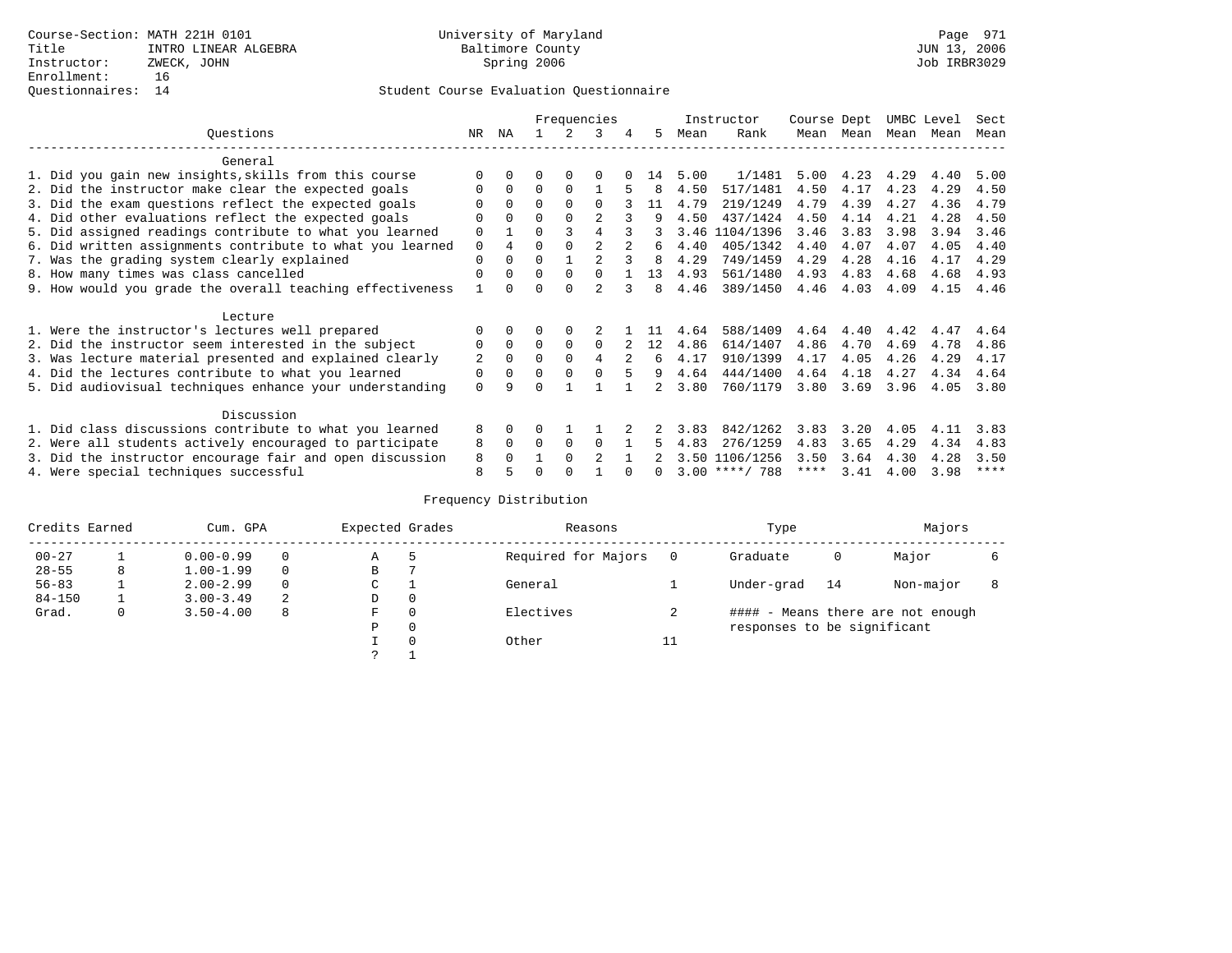|                                                           |    |                |                | Frequencies  |                |              |              |      | Instructor         | Course Dept |           |                     | UMBC Level | Sect        |
|-----------------------------------------------------------|----|----------------|----------------|--------------|----------------|--------------|--------------|------|--------------------|-------------|-----------|---------------------|------------|-------------|
| Ouestions                                                 | NR | NA             | $\mathbf{1}$   | 2            | 3              |              | 5            | Mean | Rank               |             |           | Mean Mean Mean Mean |            | Mean        |
| General                                                   |    |                |                |              |                |              |              |      |                    |             |           |                     |            |             |
| 1. Did you gain new insights, skills from this course     | 5  | $\Omega$       | U              | 2            | 4              | -11          | 21           | 4.34 | 739/1481           |             | 4.31 4.23 | 4.29                | 4.40       | 4.34        |
| 2. Did the instructor make clear the expected goals       |    | 0              | $\Omega$       | $\mathbf{1}$ | $\overline{a}$ | 13           | 2.2          | 4.47 | 560/1481           | 4.24        | 4.17      | 4.23                | 4.29       | 4.47        |
| 3. Did the exam questions reflect the expected goals      | 5  | $\overline{0}$ | $\Omega$       | $\Omega$     | 4              | 10           | 24           | 4.53 | 479/1249           | 4.31        | 4.39      | 4.27                | 4.36       | 4.53        |
| 4. Did other evaluations reflect the expected goals       |    | 16             | $\Omega$       | $\Omega$     | 3              | 6            | 13           | 4.45 | 497/1424           | 4.37        | 4.14      | 4.21                | 4.28       | 4.45        |
| 5. Did assigned readings contribute to what you learned   | 5  | 14             | $\overline{a}$ | 2            | 5              |              | 10           | 3.79 | 885/1396           | 4.01        | 3.83      | 3.98                | 3.94       | 3.79        |
| 6. Did written assignments contribute to what you learned | 5  | 18             | $\Omega$       | $\mathbf{1}$ | $\overline{2}$ | 4            | 13           | 4.45 | 364/1342           | 4.46        | 4.07      | 4.07                | 4.05       | 4.45        |
| 7. Was the grading system clearly explained               | 5  | $\Omega$       | $\Omega$       | $\Omega$     | $\mathbf{1}$   | 10           | 27           | 4.68 | 253/1459           | 4.62        | 4.28      | 4.16                | 4.17       | 4.68        |
| 8. How many times was class cancelled                     | 5  | $\Omega$       | 0              | $\Omega$     | $\Omega$       | $\Omega$     | 38           | 5.00 | 1/1480             | 5.00        | 4.83      | 4.68                | 4.68       | 5.00        |
| 9. How would you grade the overall teaching effectiveness | 9  | $\mathbf{1}$   | $\Omega$       | $\Omega$     | 6              | 14           | 13           | 4.21 | 672/1450           | 3.99        | 4.03      | 4.09                | 4.15       | 4.21        |
| Lecture                                                   |    |                |                |              |                |              |              |      |                    |             |           |                     |            |             |
| 1. Were the instructor's lectures well prepared           | 5  | $\Omega$       | $\Omega$       | $\Omega$     | 0              |              | 31           | 4.82 | 319/1409           | 4.68        | 4.40      | 4.42                | 4.47       | 4.82        |
| 2. Did the instructor seem interested in the subject      | 5  | $\Omega$       | $\Omega$       | $\Omega$     | $\Omega$       | 9            | 29           | 4.76 | 804/1407           | 4.65        | 4.70      | 4.69                | 4.78       | 4.76        |
| 3. Was lecture material presented and explained clearly   | 5  | $\mathbf 0$    | $\Omega$       | $\mathbf 0$  | $\overline{2}$ | 13           | 23           | 4.55 | 513/1399           | 4.03        | 4.05      | 4.26                | 4.29       | 4.55        |
| 4. Did the lectures contribute to what you learned        | 5  | $\Omega$       | $\mathbf{1}$   | $\mathbf{1}$ | $\overline{4}$ | 8            | 24           | 4.39 | 716/1400           | 4.10        | 4.18      | 4.27                | 4.34       | 4.39        |
| 5. Did audiovisual techniques enhance your understanding  | 5  | 30             | $\Omega$       | $\mathbf{1}$ |                | $\mathbf{1}$ | 5            |      | $4.25$ ****/1179   | ****        | 3.69      | 3.96                | 4.05       | $***$ * * * |
| Discussion                                                |    |                |                |              |                |              |              |      |                    |             |           |                     |            |             |
| 1. Did class discussions contribute to what you learned   | 34 | $\Omega$       | 2              | 2            |                |              |              |      | $3.11$ ****/1262   | 2.83        | 3.20      | 4.05                | 4.11       | ****        |
| 2. Were all students actively encouraged to participate   | 33 | $\mathbf 0$    | $\mathbf{1}$   | $\mathbf 0$  | 2              |              | 4            |      | $3.90$ ****/1259   | 2.33        | 3.65      | 4.29                | 4.34       | $***$ * * * |
| 3. Did the instructor encourage fair and open discussion  | 33 | $\Omega$       | $\Omega$       | $\mathbf{1}$ | $\mathbf{1}$   | 3            | 5            |      | $4.20$ ****/1256   | 2.00        | 3.64      | 4.30                | 4.28       | $* * * *$   |
| 4. Were special techniques successful                     | 33 | 8              | 1              | $\Omega$     | $\Omega$       | $\cap$       | $\mathbf{1}$ |      | $3.00$ ****/ 788   | ****        | 3.41      | 4.00                | 3.98       | $***$ * * * |
| Field Work                                                |    |                |                |              |                |              |              |      |                    |             |           |                     |            |             |
| 1. Did field experience contribute to what you learned    | 42 |                |                | $\Omega$     | <sup>0</sup>   |              | 0            |      | $1.00$ ****/<br>59 | ****        | 5.00      | 4.30                | 4.67       | ****        |
| Self Paced                                                |    |                |                |              |                |              |              |      |                    |             |           |                     |            |             |
| 1. Did self-paced system contribute to what you learned   | 42 | $\Omega$       | 0              | 0            | 0              |              |              |      | 55<br>$4.00$ ****/ |             | **** **** | 4.55                | 4.44       | ****        |
| 2. Did study questions make clear the expected goal       | 42 | 0              | 0              | $\mathbf 0$  | 0              | 1            | $\Omega$     |      | $4.00$ ****/<br>31 |             | **** **** | 4.75                | 4.50       | $* * * * *$ |
| 3. Were your contacts with the instructor helpful         | 42 | $\Omega$       | $\Omega$       | $\Omega$     | $\Omega$       | $\Omega$     | $\mathbf{1}$ |      | $5.00$ ****/<br>51 |             | **** **** | 4.65                | 4.66       | ****        |
| 4. Was the feedback/tutoring by proctors helpful          | 42 | $\cap$         | U              | U            | $\cap$         |              |              |      | $4.00$ ****/<br>34 |             | **** **** | 4.83                | 4.43       | $***$ * * * |

| Credits Earned |              | Cum. GPA      |          |   | Expected Grades | Reasons             |    | Type                        |    | Majors                            |    |
|----------------|--------------|---------------|----------|---|-----------------|---------------------|----|-----------------------------|----|-----------------------------------|----|
| $00 - 27$      |              | $0.00 - 0.99$ |          | A | 14              | Required for Majors |    | Graduate                    | 0  | Major                             |    |
| $28 - 55$      | 2            | $1.00 - 1.99$ | $\Omega$ | B | 12              |                     |    |                             |    |                                   |    |
| $56 - 83$      | 10           | $2.00 - 2.99$ | 4        | С | 10              | General             |    | Under-grad                  | 43 | Non-major                         | 40 |
| $84 - 150$     |              | $3.00 - 3.49$ | ⇁        | D | 0               |                     |    |                             |    |                                   |    |
| Grad.          | $\mathbf{0}$ | $3.50 - 4.00$ | 14       | F | $\Omega$        | Electives           |    |                             |    | #### - Means there are not enough |    |
|                |              |               |          | P | 0               |                     |    | responses to be significant |    |                                   |    |
|                |              |               |          |   | $\Omega$        | Other               | 33 |                             |    |                                   |    |
|                |              |               |          |   |                 |                     |    |                             |    |                                   |    |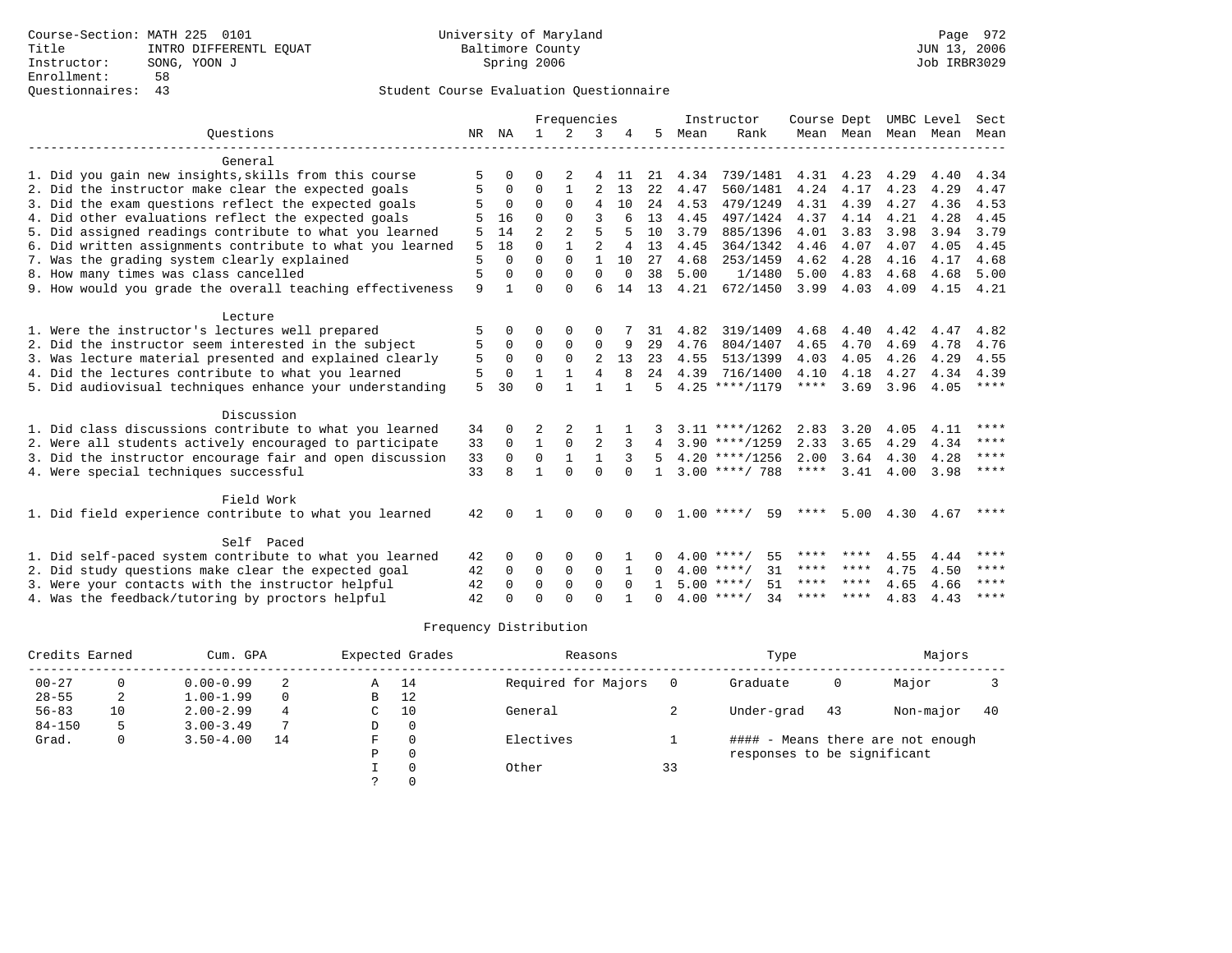|                                                           |              |              |                |                | Frequencies    |          |              |      | Instructor       | Course Dept |           | UMBC Level |      | Sect        |
|-----------------------------------------------------------|--------------|--------------|----------------|----------------|----------------|----------|--------------|------|------------------|-------------|-----------|------------|------|-------------|
| Ouestions                                                 | NR           | ΝA           | $\mathbf{1}$   | $\mathcal{L}$  | 3              |          | 5.           | Mean | Rank             |             | Mean Mean | Mean       | Mean | Mean        |
| General                                                   |              |              |                |                |                |          |              |      |                  |             |           |            |      |             |
| 1. Did you gain new insights, skills from this course     | $\Omega$     | $\Omega$     | 0              | 2              |                |          |              |      | 3.92 1152/1481   | 4.31        | 4.23      | 4.29       | 4.40 | 3.92        |
| 2. Did the instructor make clear the expected goals       | $\Omega$     | $\Omega$     | $\mathbf{1}$   | $\mathbf{1}$   | 4              | 1        |              |      | 3.67 1253/1481   | 4.24        | 4.17      | 4.23       | 4.29 | 3.67        |
| 3. Did the exam questions reflect the expected goals      | O            | $\Omega$     | $\Omega$       | $\overline{4}$ | $\Omega$       |          | 5            |      | 3.75 1046/1249   | 4.31        | 4.39      | 4.27       | 4.36 | 3.75        |
| 4. Did other evaluations reflect the expected goals       |              | 4            | 0              | $\Omega$       | $\mathfrak{D}$ |          |              | 4.00 | 959/1424         | 4.37        | 4.14      | 4.21       | 4.28 | 4.00        |
| 5. Did assigned readings contribute to what you learned   | $\mathbf 0$  | 8            | $\Omega$       | $\mathbf{1}$   | $\mathbf{1}$   | $\Omega$ |              | 3.75 | 918/1396         | 4.01        | 3.83      | 3.98       | 3.94 | 3.75        |
| 6. Did written assignments contribute to what you learned | $\mathbf 0$  | <sub>8</sub> | $\Omega$       | $\Omega$       | $\Omega$       | 3        | $\mathbf{1}$ | 4.25 | 542/1342         | 4.46        | 4.07      | 4.07       | 4.05 | 4.25        |
| 7. Was the grading system clearly explained               | $\mathbf{1}$ | $\Omega$     | $\Omega$       | 1              |                |          | 8            | 4.45 | 535/1459         | 4.62        | 4.28      | 4.16       | 4.17 | 4.45        |
| 8. How many times was class cancelled                     | 0            | $\Omega$     | $\Omega$       | $\Omega$       | $\Omega$       | $\Omega$ | 12           | 5.00 | 1/1480           | 5.00        | 4.83      | 4.68       | 4.68 | 5.00        |
| 9. How would you grade the overall teaching effectiveness | 3            | U            | $\overline{2}$ |                | ς              |          |              |      | 3.00 1354/1450   | 3.99        | 4.03      | 4.09       | 4.15 | 3.00        |
| Lecture                                                   |              |              |                |                |                |          |              |      |                  |             |           |            |      |             |
| 1. Were the instructor's lectures well prepared           |              | $\Omega$     | O              | $\Omega$       |                |          |              | 4.36 | 935/1409         | 4.68        | 4.40      | 4.42       | 4.47 | 4.36        |
| 2. Did the instructor seem interested in the subject      | 1            | $\Omega$     | $\Omega$       | $\mathbf 0$    | 2              | 3        | 6            |      | 4.36 1205/1407   | 4.65        | 4.70      | 4.69       | 4.78 | 4.36        |
| 3. Was lecture material presented and explained clearly   | 1            | $\Omega$     | $\overline{a}$ | $\overline{2}$ | $\overline{4}$ |          |              |      | 2.82 1356/1399   | 4.03        | 4.05      | 4.26       | 4.29 | 2.82        |
| 4. Did the lectures contribute to what you learned        | 0            | $\Omega$     | 1              | 4              | $\mathbf{1}$   | 4        |              |      | 3.17 1297/1400   | 4.10        | 4.18      | 4.27       | 4.34 | 3.17        |
| 5. Did audiovisual techniques enhance your understanding  | $\Omega$     | 11           | $\cap$         | 1              | $\cap$         | $\cap$   | $\Omega$     |      | $2.00$ ****/1179 | $***$ * * * | 3.69      | 3.96       | 4.05 | $***$ * * * |
| Discussion                                                |              |              |                |                |                |          |              |      |                  |             |           |            |      |             |
| 1. Did class discussions contribute to what you learned   | 6            | 0            | 2              | 0              |                |          |              |      | 2.83 1186/1262   | 2.83        | 3.20      | 4.05       | 4.11 | 2.83        |
| 2. Were all students actively encouraged to participate   | 6            | $\mathbf 0$  | $\overline{a}$ | $\mathbf 0$    | 4              | $\Omega$ | $\Omega$     |      | 2.33 1234/1259   | 2.33        | 3.65      | 4.29       | 4.34 | 2.33        |
| 3. Did the instructor encourage fair and open discussion  | 7            | $\Omega$     | 2              | $\mathbf{1}$   | $\overline{2}$ | $\Omega$ | $\Omega$     |      | 2.00 1246/1256   | 2.00        | 3.64      | 4.30       | 4.28 | 2.00        |
| 4. Were special techniques successful                     | 7            |              | $\cap$         | $\cap$         | $\mathbf{1}$   | $\cap$   | <sup>n</sup> |      | $3.00$ ****/ 788 | ****        | 3.41      | 4.00       | 3.98 | $***$ * * * |
| Laboratory                                                |              |              |                |                |                |          |              |      |                  |             |           |            |      |             |
| 1. Did the lab increase understanding of the material     | 11           | $\Omega$     | 0              | $\Omega$       | $\Omega$       |          |              |      | $5.00$ ****/ 246 | **** ****   |           | 4.20       | 4.51 | ****        |
| 2. Were you provided with adequate background information | 11           | $\Omega$     | $\Omega$       | $\mathbf 0$    | 1              | $\Omega$ | $\Omega$     |      | $3.00$ ****/ 249 | ****        | ****      | 4.11       | 4.32 | $***$ * * * |
| 3. Were necessary materials available for lab activities  | 11           | $\Omega$     | $\Omega$       | $\Omega$       | $\Omega$       | $\Omega$ |              |      | $5.00$ ****/ 242 | **** ****   |           | 4.40       | 4.63 | $***$ * * * |
| 4. Did the lab instructor provide assistance              | 11           | $\Omega$     | $\Omega$       | $\Omega$       | $\Omega$       | $\Omega$ |              |      | $5.00$ ****/ 240 | ****        | ****      | 4.20       | 4.58 | $***$ * * * |
| 5. Were requirements for lab reports clearly specified    | 11           | $\Omega$     | $\Omega$       | $\cap$         | $\cap$         |          |              |      | $5.00$ ****/ 217 | **** ****   |           | 4.04       | 4.28 | ****        |

| Credits Earned |   | Cum. GPA      |          | Expected Grades |   | Reasons             |    | Type                        |    | Majors                            |    |
|----------------|---|---------------|----------|-----------------|---|---------------------|----|-----------------------------|----|-----------------------------------|----|
| $00 - 27$      |   | $0.00 - 0.99$ | $\Omega$ | Α               |   | Required for Majors |    | Graduate                    | 0  | Major                             |    |
| $28 - 55$      |   | $1.00 - 1.99$ | $\Omega$ | в               | 6 |                     |    |                             |    |                                   |    |
| $56 - 83$      |   | $2.00 - 2.99$ |          | C               |   | General             |    | Under-grad                  | 12 | Non-major                         | 12 |
| $84 - 150$     | 0 | $3.00 - 3.49$ | -2       | D               |   |                     |    |                             |    |                                   |    |
| Grad.          | 0 | $3.50 - 4.00$ | 2        | F               |   | Electives           |    |                             |    | #### - Means there are not enough |    |
|                |   |               |          | P               |   |                     |    | responses to be significant |    |                                   |    |
|                |   |               |          |                 |   | Other               | ŦΤ |                             |    |                                   |    |
|                |   |               |          |                 |   |                     |    |                             |    |                                   |    |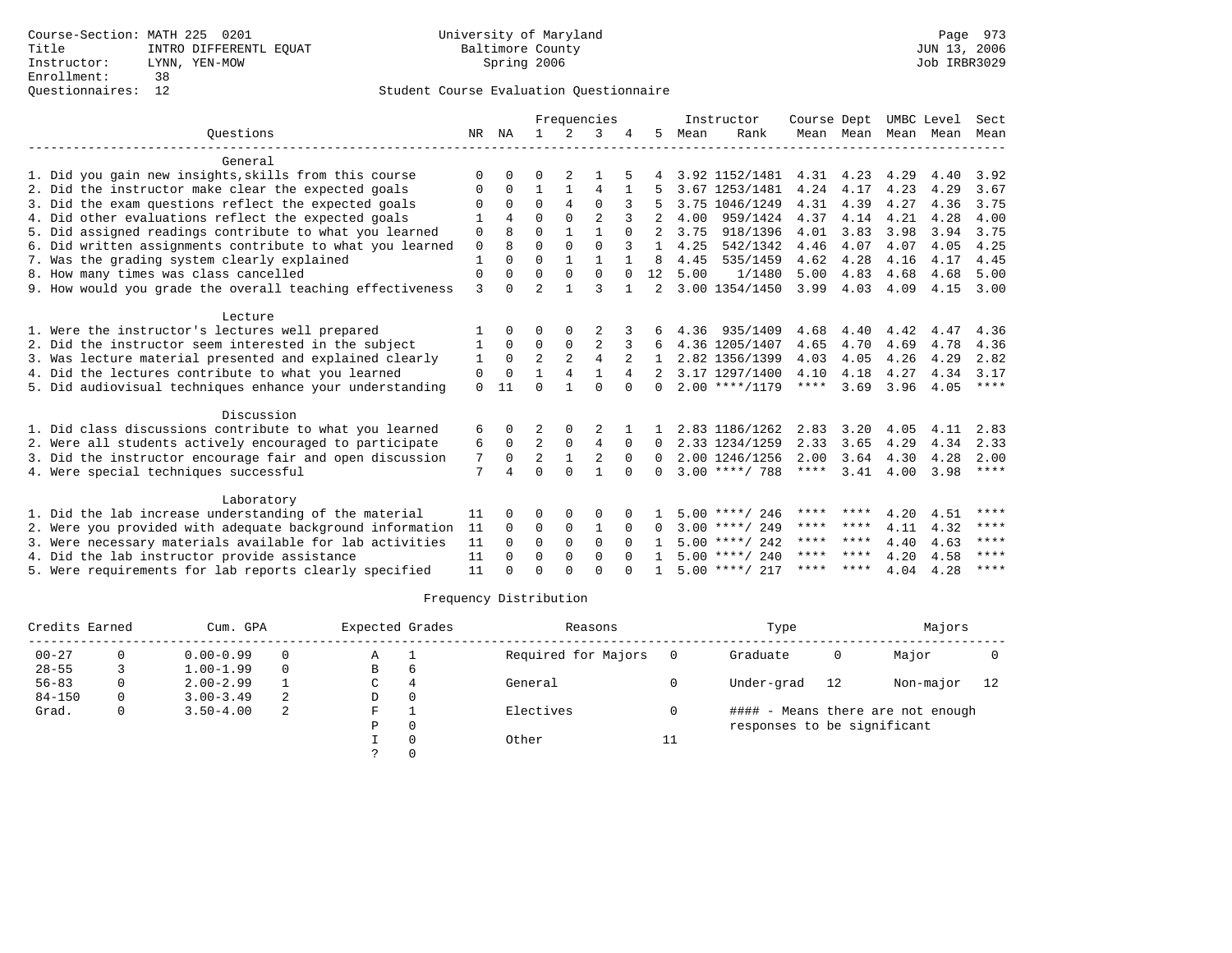|                                                           |          |          |          |          | Frequencies    |          |    |      | Instructor       | Course Dept |      | UMBC Level |      | Sect        |
|-----------------------------------------------------------|----------|----------|----------|----------|----------------|----------|----|------|------------------|-------------|------|------------|------|-------------|
| Questions                                                 | NR       | ΝA       |          |          | २              | 4        | 5. | Mean | Rank             | Mean        | Mean | Mean Mean  |      | Mean        |
| General                                                   |          |          |          |          |                |          |    |      |                  |             |      |            |      |             |
| 1. Did you gain new insights, skills from this course     |          |          |          |          |                |          | 29 | 4.67 | 395/1481         | 4.31        | 4.23 | 4.29       | 4.40 | 4.67        |
| 2. Did the instructor make clear the expected goals       |          | $\Omega$ | $\Omega$ |          |                |          | 27 | 4.58 | 434/1481         | 4.24        | 4.17 | 4.23       | 4.29 | 4.58        |
| 3. Did the exam questions reflect the expected goals      |          | $\Omega$ | 0        |          |                |          | 29 | 4.64 | 357/1249         | 4.31        | 4.39 | 4.27       | 4.36 | 4.64        |
| 4. Did other evaluations reflect the expected goals       |          | 17       | $\Omega$ | $\Omega$ |                |          | 15 | 4.67 | 287/1424         | 4.37        | 4.14 | 4.21       | 4.28 | 4.67        |
| 5. Did assigned readings contribute to what you learned   |          | 19       | $\Omega$ |          |                |          | 13 | 4.47 | 321/1396         | 4.01        | 3.83 | 3.98       | 3.94 | 4.47        |
| 6. Did written assignments contribute to what you learned |          | 22       | $\Omega$ |          |                |          | 13 | 4.69 | 174/1342         | 4.46        | 4.07 | 4.07       | 4.05 | 4.69        |
| 7. Was the grading system clearly explained               | $\Omega$ | $\Omega$ | $\Omega$ | $\Omega$ |                |          | 31 | 4.72 | 224/1459         | 4.62        | 4.28 | 4.16       | 4.17 | 4.72        |
| 8. How many times was class cancelled                     | $\Omega$ |          | 0        | $\Omega$ | $\Omega$       | $\Omega$ | 38 | 5.00 | 1/1480           | 5.00        | 4.83 | 4.68       | 4.68 | 5.00        |
| 9. How would you grade the overall teaching effectiveness | 7        | $\cap$   | ∩        |          | $\mathfrak{D}$ |          | 26 | 4.75 | 164/1450         | 3.99        | 4.03 | 4.09       | 4.15 | 4.75        |
| Lecture                                                   |          |          |          |          |                |          |    |      |                  |             |      |            |      |             |
| 1. Were the instructor's lectures well prepared           |          |          |          |          |                |          | 33 | 4.86 | 246/1409         | 4.68        | 4.40 | 4.42       | 4.47 | 4.86        |
| 2. Did the instructor seem interested in the subject      | 2        | $\Omega$ | $\Omega$ | $\Omega$ |                |          | 32 | 4.84 | 659/1407         | 4.65        | 4.70 | 4.69       | 4.78 | 4.84        |
| 3. Was lecture material presented and explained clearly   | 2        | $\Omega$ |          |          | κ              |          | 30 | 4.73 | 300/1399         | 4.03        | 4.05 | 4.26       | 4.29 | 4.73        |
| 4. Did the lectures contribute to what you learned        |          |          | $\Omega$ |          |                |          | 29 | 4.74 | 324/1400         | 4.10        | 4.18 | 4.27       | 4.34 | 4.74        |
| 5. Did audiovisual techniques enhance your understanding  | 4        | 26       |          |          |                |          |    |      | $4.00$ ****/1179 | $***$ * * * | 3.69 | 3.96       | 4.05 | $***$ * * * |
| Discussion                                                |          |          |          |          |                |          |    |      |                  |             |      |            |      |             |
| 1. Did class discussions contribute to what you learned   | 34       | $\Omega$ | O        | $\Omega$ |                |          |    |      | $4.60$ ****/1262 | 2.83        | 3.20 | 4.05       | 4.11 | ****        |
| 2. Were all students actively encouraged to participate   | 34       | $\Omega$ | $\Omega$ | $\Omega$ |                | $\Omega$ | 4  |      | $4.60$ ****/1259 | 2.33        | 3.65 | 4.29       | 4.34 | ****        |
| 3. Did the instructor encourage fair and open discussion  | 34       | $\Omega$ | 0        | $\Omega$ |                |          |    |      | $4.40$ ****/1256 | 2.00        | 3.64 | 4.30       | 4.28 | ****        |
| 4. Were special techniques successful                     | 34       |          |          |          |                |          |    |      | $5.00$ ****/ 788 | ****        | 3.41 | 4.00       | 3.98 | ****        |

| Credits Earned |    | Cum. GPA      |    |               | Expected Grades | Reasons             |    | Type                        |    | Majors                            |    |
|----------------|----|---------------|----|---------------|-----------------|---------------------|----|-----------------------------|----|-----------------------------------|----|
| $00 - 27$      |    | $0.00 - 0.99$ |    | Α             | 18              | Required for Majors |    | Graduate                    | 0  | Major                             |    |
| $28 - 55$      | 8  | $1.00 - 1.99$ |    | B             | 10              |                     |    |                             |    |                                   |    |
| $56 - 83$      | 18 | $2.00 - 2.99$ | 6  | $\sim$<br>◡   | 4               | General             |    | Under-grad                  | 39 | Non-major                         | 36 |
| $84 - 150$     | 4  | $3.00 - 3.49$ | 12 | D             |                 |                     |    |                             |    |                                   |    |
| Grad.          | 0  | $3.50 - 4.00$ | 11 | F             | 0               | Electives           |    |                             |    | #### - Means there are not enough |    |
|                |    |               |    | Ρ             | 0               |                     |    | responses to be significant |    |                                   |    |
|                |    |               |    |               | 0               | Other               | 33 |                             |    |                                   |    |
|                |    |               |    | $\mathcal{L}$ |                 |                     |    |                             |    |                                   |    |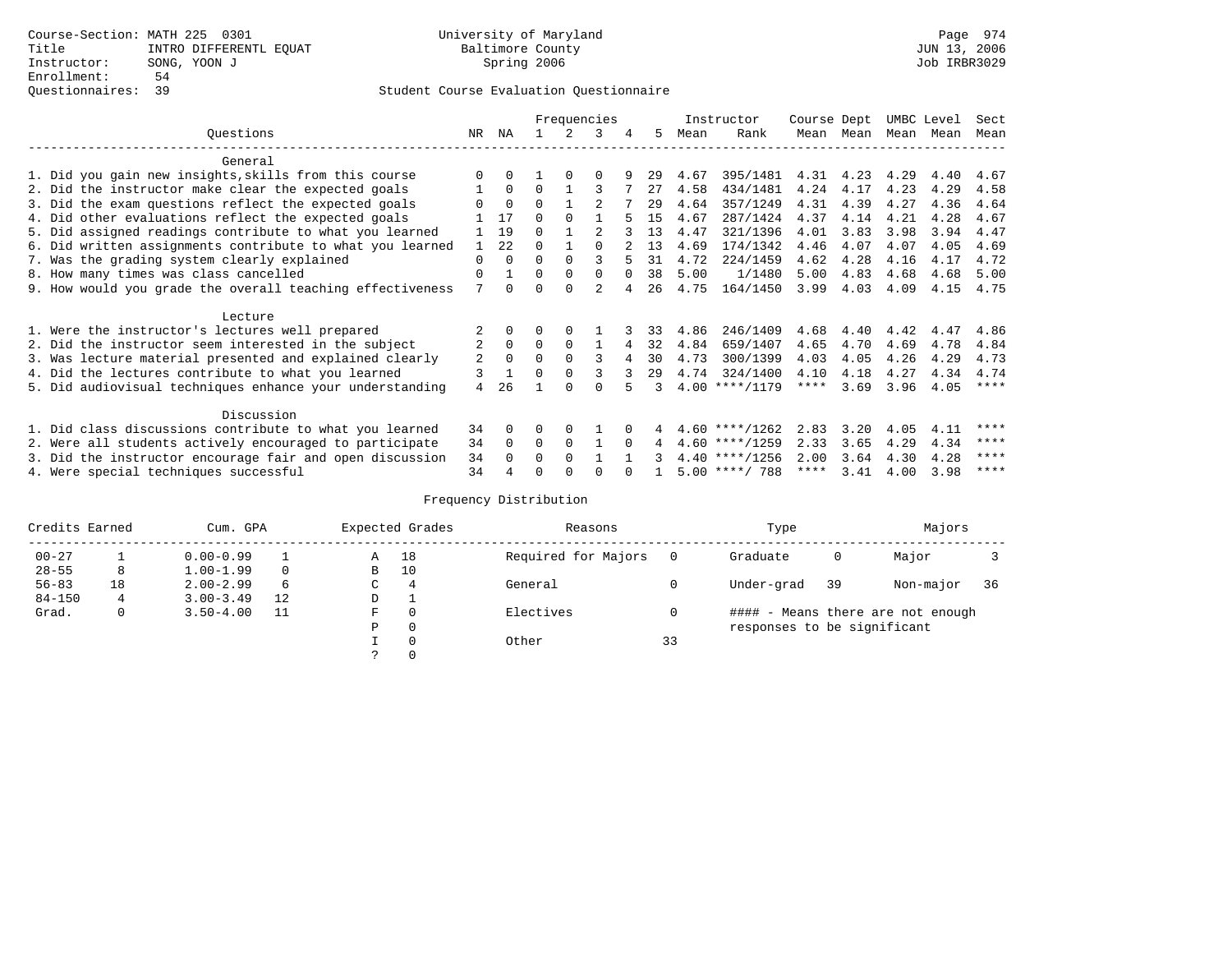|                                                           |        | Frequencies<br>Instructor<br>Course Dept UMBC Level |                     |                         |                |              |             | Sect   |                    |              |             |                     |      |             |
|-----------------------------------------------------------|--------|-----------------------------------------------------|---------------------|-------------------------|----------------|--------------|-------------|--------|--------------------|--------------|-------------|---------------------|------|-------------|
| Questions                                                 |        | NR NA                                               | $\mathbf{1}$        | 2                       | 3              | 4            |             | 5 Mean | Rank               |              |             | Mean Mean Mean Mean |      | Mean        |
|                                                           |        |                                                     |                     |                         |                |              |             |        |                    |              |             |                     |      |             |
| General                                                   |        |                                                     |                     |                         |                |              |             |        |                    |              |             |                     |      |             |
| 1. Did you gain new insights, skills from this course     | 1      | 0<br>$\mathbf 0$                                    | 2<br>$\overline{2}$ | $\mathbf 0$<br>$\Omega$ | 1<br>$\Omega$  | 5<br>8       | 12<br>9     | 4.25   | 844/1481           | 4.23<br>4.21 | 4.23        | 4.29<br>4.23        | 4.40 | 4.25        |
| 2. Did the instructor make clear the expected goals       | 2      |                                                     |                     | $\Omega$                |                |              |             | 4.16   | 917/1481           |              | 4.17        |                     | 4.29 | 4.16        |
| 3. Did the exam questions reflect the expected goals      | 1      | 0                                                   | $\mathbf{1}$        |                         | $\overline{2}$ | 3            | 14          | 4.45   | 573/1249           | 4.36         | 4.39        | 4.27                | 4.36 | 4.45        |
| 4. Did other evaluations reflect the expected goals       | 1      | 10                                                  | $\mathsf 0$         | $\mathbf 0$             | 3              | 3            | 4           | 4.10   | 908/1424           | 4.06         | 4.14        | 4.21                | 4.28 | 4.10        |
| 5. Did assigned readings contribute to what you learned   | 2      | 10                                                  | $\mathsf 0$         | $\mathbf{0}$            | $\mathbf{1}$   | 2            | 6           | 4.56   | 269/1396           | 4.19         | 3.83        | 3.98                | 3.94 | 4.56        |
| 6. Did written assignments contribute to what you learned | 2      | 10                                                  | $\mathbf{1}$        | $\mathbf 0$             | $\mathbf{1}$   | 2            | -5          | 4.11   | 683/1342           | 4.29         | 4.07        | 4.07                | 4.05 | 4.11        |
| 7. Was the grading system clearly explained               | 1      | $\Omega$                                            | $\Omega$            | $\mathbf{1}$            | 2              | 3            | 14          | 4.50   | 460/1459           | 4.42         | 4.28        | 4.16                | 4.17 | 4.50        |
| 8. How many times was class cancelled                     | 1      | $\Omega$                                            | $\Omega$            | $\Omega$                | $\mathbf{1}$   | $\Omega$     | 19          | 4.90   | 702/1480           | 4.94         | 4.83        | 4.68                | 4.68 | 4.90        |
| 9. How would you grade the overall teaching effectiveness | 2      | $\Omega$                                            | $\mathbf{1}$        | $\Omega$                | 5              | 3            | 10          | 4.11   | 781/1450           | $3.67$ 4.03  |             | 4.09                | 4.15 | 4.11        |
| Lecture                                                   |        |                                                     |                     |                         |                |              |             |        |                    |              |             |                     |      |             |
| 1. Were the instructor's lectures well prepared           |        |                                                     | 1                   | $\Omega$                | 2              | 2            | 14          | 4.47   | 800/1409           | 4.37         | 4.40        | 4.42                | 4.47 | 4.47        |
| 2. Did the instructor seem interested in the subject      | 2<br>2 | 0<br>0                                              | 1                   | $\mathbf 0$             | 2              | $\mathbf{1}$ | 15          |        | 4.53 1091/1407     | 4.38         | 4.70        | 4.69                | 4.78 | 4.53        |
| 3. Was lecture material presented and explained clearly   | 2      | 0                                                   | 1                   | 1                       | 1              | 5            | 11          | 4.26   | 819/1399           | 3.95         | 4.05        | 4.26                | 4.29 | 4.26        |
| 4. Did the lectures contribute to what you learned        | 2      | 0                                                   | $\mathbf{1}$        | $\mathbf{1}$            | 2              | 3            | 12          | 4.26   | 859/1400           | 3.89         | 4.18        | 4.27                | 4.34 | 4.26        |
| 5. Did audiovisual techniques enhance your understanding  | 4      | 12                                                  | $\Omega$            | $\Omega$                | $\mathbf{1}$   | $\mathbf{1}$ | 3           |        | $4.40$ ****/1179   | $***$ * * *  | 3.69        | 3.96                | 4.05 | ****        |
|                                                           |        |                                                     |                     |                         |                |              |             |        |                    |              |             |                     |      |             |
| Discussion                                                |        |                                                     |                     |                         |                |              |             |        |                    |              |             |                     |      |             |
| 1. Did class discussions contribute to what you learned   | 17     | 0                                                   | 0                   | 0                       | 1              |              | 2           |        | $4.25$ ****/1262   | ****         | 3.20        | 4.05                | 4.11 | ****        |
| 2. Were all students actively encouraged to participate   | 17     | 0                                                   | $\mathbf 0$         | $\mathbf{0}$            | $\mathbf{1}$   | 0            | 3           |        | $4.50$ ****/1259   | ****         | 3.65        | 4.29                | 4.34 | ****        |
| 3. Did the instructor encourage fair and open discussion  | 17     | $\mathbf 0$                                         | $\mathbf 0$         | $\mathbf 0$             | $\mathbf{1}$   | $\mathbf 0$  | 3           |        | $4.50$ ****/1256   | $***$ * * *  | 3.64        | 4.30                | 4.28 | $***$       |
| 4. Were special techniques successful                     | 17     | 3                                                   | $\Omega$            | $\Omega$                | $\Omega$       | $\mathbf{1}$ | $\Omega$    |        | $4.00$ ****/ 788   | $***$ * * *  | 3.41        | 4.00                | 3.98 | $***$       |
|                                                           |        |                                                     |                     |                         |                |              |             |        |                    |              |             |                     |      |             |
| Laboratory                                                |        |                                                     |                     |                         |                |              |             |        |                    |              |             |                     |      |             |
| 1. Did the lab increase understanding of the material     | 19     | 1                                                   | 0                   | $\mathsf 0$             | 1              | 0            | 0           |        | $3.00$ ****/ 246   | ****         | ****        | 4.20                | 4.51 | $***$ * * * |
| 2. Were you provided with adequate background information | 20     | 0                                                   | $\mathbf 0$         | 0                       | $\mathbf 0$    | 1            | $\Omega$    |        | $4.00$ ****/ 249   | ****         | ****        | 4.11                | 4.32 | ****        |
| 3. Were necessary materials available for lab activities  | 20     | $\mathbf 0$                                         | $\mathbf 0$         | 0                       | $\mathbf 0$    | 1            | $\Omega$    |        | $4.00$ ****/ 242   | ****         | ****        | 4.40                | 4.63 | ****        |
| 4. Did the lab instructor provide assistance              | 20     | $\mathbf 0$                                         | $\mathbf 0$         | $\mathbf{0}$            | $\mathbf{1}$   | $\Omega$     | $\Omega$    |        | $3.00$ ****/ 240   | ****         | ****        | 4.20                | 4.58 | ****        |
| 5. Were requirements for lab reports clearly specified    | 20     | $\Omega$                                            | $\Omega$            | $\Omega$                | $\mathbf{1}$   | $\Omega$     | $\Omega$    |        | $3.00$ ****/ 217   | ****         | $* * * * *$ | 4.04                | 4.28 | ****        |
|                                                           |        |                                                     |                     |                         |                |              |             |        |                    |              |             |                     |      |             |
| Seminar                                                   |        |                                                     |                     |                         |                |              |             |        |                    | ****         |             |                     |      | ****        |
| 1. Were assigned topics relevant to the announced theme   | 20     | 0                                                   | 0                   | 0                       | 1              | 0            | 0           |        | $3.00$ ****/<br>68 |              | 4.80        | 4.49                | 5.00 | ****        |
| 2. Was the instructor available for individual attention  | 20     | 0                                                   | $\mathbf 0$         | 0                       | $\mathbf{1}$   | $\mathbf 0$  | 0           |        | $3.00$ ****/<br>69 | ****         | 4.38        | 4.53                | 4.83 |             |
| 3. Did research projects contribute to what you learned   | 20     | $\mathbf 0$                                         | $\mathbf 0$         | 0                       | $\mathbf 0$    | 1            | $\Omega$    |        | $4.00$ ****/<br>63 | $***$ * * *  | 4.25        | 4.44                | 4.00 | ****        |
| 5. Were criteria for grading made clear                   | 20     | $\mathbf 0$                                         | $\mathbf 0$         | $\Omega$                | $\mathbf{1}$   | $\Omega$     | $\Omega$    |        | $3.00$ ****/<br>68 | $***$ * * *  | 2.38        | 3.92                | 3.55 | ****        |
| Field Work                                                |        |                                                     |                     |                         |                |              |             |        |                    |              |             |                     |      |             |
| 3. Was the instructor available for consultation          | 20     | 0                                                   | $\Omega$            | $\Omega$                | 1              | $\Omega$     | $\Omega$    |        | $3.00$ ****/<br>36 |              |             | 4.60                | 4.64 | $***$ * * * |
| 5. Did conferences help you carry out field activities    | 20     | $\Omega$                                            | $\Omega$            | $\Omega$                | $\mathbf{1}$   | $\Omega$     | $\mathbf 0$ |        | $3.00$ ****/<br>31 | ****         | $* * * * *$ | 4.42                | 4.80 | ****        |
|                                                           |        |                                                     |                     |                         |                |              |             |        |                    |              |             |                     |      |             |
| Self Paced                                                |        |                                                     |                     |                         |                |              |             |        |                    |              |             |                     |      |             |
| 1. Did self-paced system contribute to what you learned   | 20     | 0                                                   | $\Omega$            | 0                       | $\Omega$       | 1            | $\Omega$    |        | $4.00$ ****/<br>55 | ****         | ****        | 4.55                | 4.44 | $***$ * * * |
| 2. Did study questions make clear the expected goal       | 20     | 0                                                   | $\mathbf 0$         | 0                       | $\mathbf{1}$   | $\mathbf 0$  | $\Omega$    | 3.00   | 31<br>$* * * * /$  | ****         | ****        | 4.75                | 4.50 | ****        |
| 3. Were your contacts with the instructor helpful         | 20     | 0                                                   | $\mathbf 0$         | 0                       | 0              | 1            | $\Omega$    | 4.00   | 51<br>$***/$       | ****         | $* * * * *$ | 4.65                | 4.66 | $***$ * * * |
| 4. Was the feedback/tutoring by proctors helpful          | 20     | $\Omega$                                            | $\Omega$            | $\Omega$                | $\mathbf{1}$   | $\Omega$     | $\Omega$    | 3.00   | $***$ /<br>34      | ****         | $***$ *     | 4.83                | 4.43 | ****        |
| 5. Were there enough proctors for all the students        | 2.0    | $\Omega$                                            | $\Omega$            | $\Omega$                | 1              | $\Omega$     | $\Omega$    | 3.00   | $* * * * /$<br>2.4 | ****         | $***$ *     | 4.82                | 5.00 | ****        |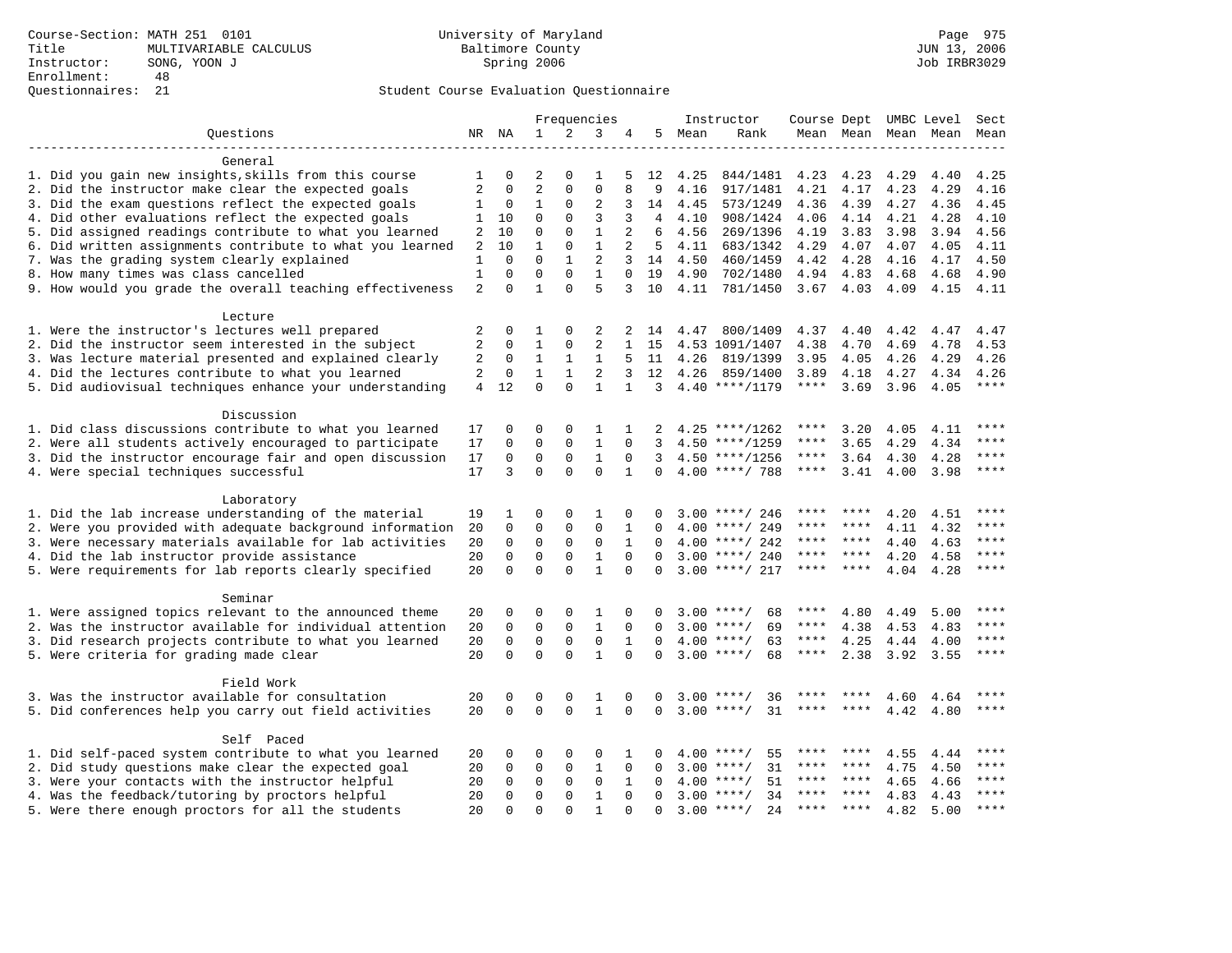| Course-Section: MATH 251 0101 |                        | University of Maryland                  | Page 975     |
|-------------------------------|------------------------|-----------------------------------------|--------------|
| Title                         | MULTIVARIABLE CALCULUS | Baltimore County                        | JUN 13, 2006 |
| Instructor:                   | SONG, YOON J           | Spring 2006                             | Job IRBR3029 |
| Enrollment:                   | 48                     |                                         |              |
| Ouestionnaires: 21            |                        | Student Course Evaluation Questionnaire |              |

| Credits Earned |   | Cum. GPA      |   |   | Expected Grades | Reasons             |    | Type                        | Majors |                                   |     |
|----------------|---|---------------|---|---|-----------------|---------------------|----|-----------------------------|--------|-----------------------------------|-----|
| $00 - 27$      |   | $0.00 - 0.99$ |   | Α | 4               | Required for Majors |    | Graduate                    |        | Major                             |     |
| $28 - 55$      |   | $1.00 - 1.99$ |   | В | 9               |                     |    |                             |        |                                   |     |
| $56 - 83$      | 6 | $2.00 - 2.99$ |   | C |                 | General             |    | Under-grad                  | 20     | Non-major                         | -21 |
| $84 - 150$     |   | $3.00 - 3.49$ | 4 | D | $\Omega$        |                     |    |                             |        |                                   |     |
| Grad.          |   | $3.50 - 4.00$ | 9 | F | $\Omega$        | Electives           |    |                             |        | #### - Means there are not enough |     |
|                |   |               |   | Ρ | $\Omega$        |                     |    | responses to be significant |        |                                   |     |
|                |   |               |   |   | $\Omega$        | Other               | 17 |                             |        |                                   |     |
|                |   |               |   |   | $\Omega$        |                     |    |                             |        |                                   |     |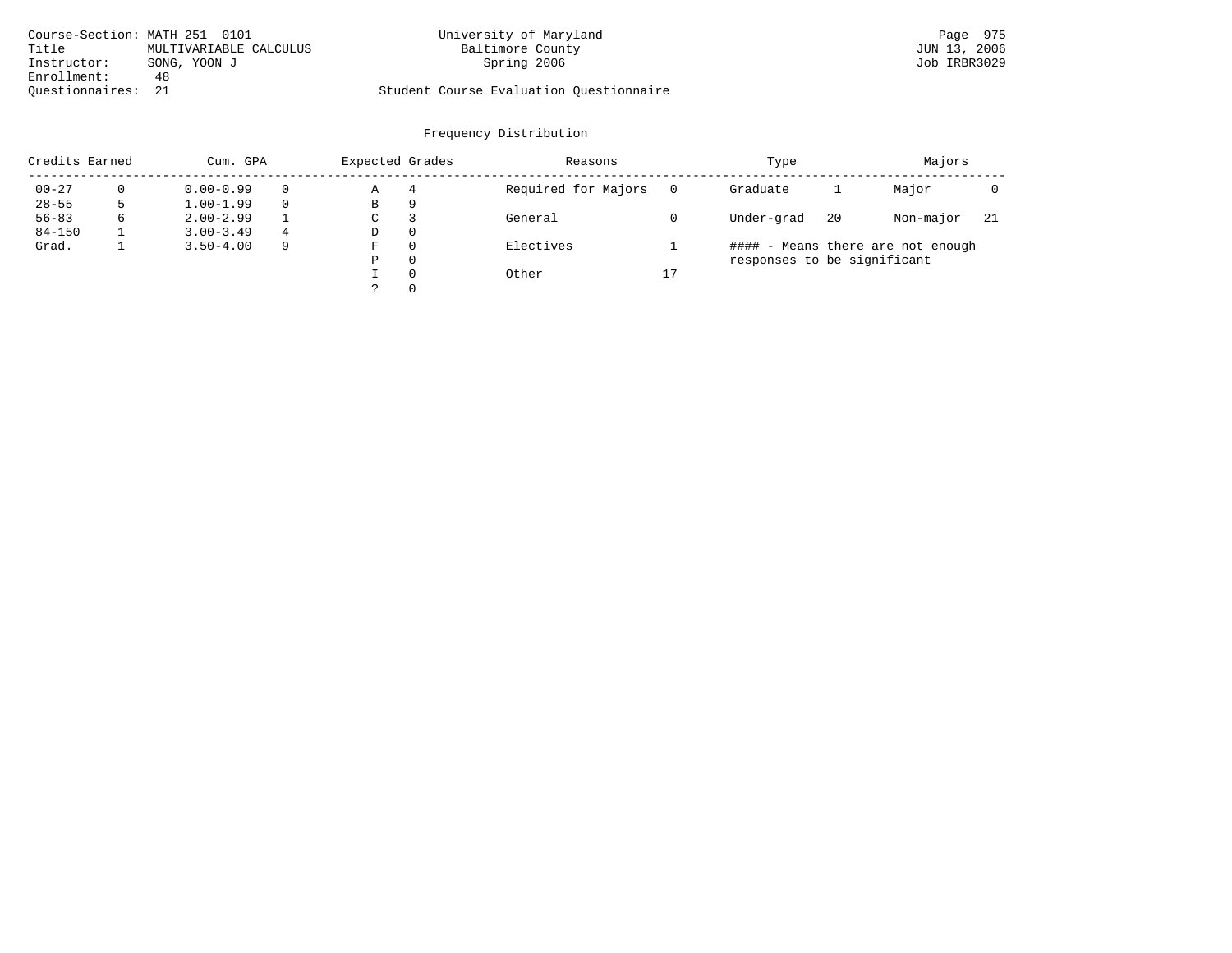|                                                              |                |          |                | Frequencies  |                |          |                |      | Instructor       | Course Dept |           |      | UMBC Level | Sect      |
|--------------------------------------------------------------|----------------|----------|----------------|--------------|----------------|----------|----------------|------|------------------|-------------|-----------|------|------------|-----------|
| Ouestions                                                    | NR             | ΝA       |                | 2            | 3              |          | 5.             | Mean | Rank             |             | Mean Mean |      | Mean Mean  | Mean      |
| General                                                      |                |          |                |              |                |          |                |      |                  |             |           |      |            |           |
| 1. Did you gain new insights, skills from this course        | $\Omega$       | $\Omega$ | O              |              | 4              |          | 14             | 4.35 | 739/1481         | 4.23        | 4.23      | 4.29 | 4.40       | 4.35      |
| 2. Did the instructor make clear the expected goals          | $\Omega$       | $\Omega$ | $\Omega$       |              | 4              |          | 11             | 4.22 | 865/1481         | 4.21        | 4.17      | 4.23 | 4.29       | 4.22      |
| 3. Did the exam questions reflect the expected goals         |                | $\Omega$ | $\Omega$       | $\Omega$     | 4              | 4        | 15             | 4.48 | 535/1249         | 4.36        | 4.39      | 4.27 | 4.36       | 4.48      |
| 4. Did other evaluations reflect the expected goals          | $\Omega$       | 8        | 0              | $\mathbf{1}$ | 5              |          | $\overline{4}$ |      | 3.80 1160/1424   | 4.06        | 4.14      | 4.21 | 4.28       | 3.80      |
| 5. Did assigned readings contribute to what you learned      | $\mathbf 0$    | 8        | 0              | $\Omega$     | 5              |          | 6              | 4.07 | 668/1396         | 4.19        | 3.83      | 3.98 | 3.94       | 4.07      |
| 6. Did written assignments contribute to what you learned    | 0              | 13       | $\Omega$       | $\Omega$     | $\mathfrak{D}$ | $\Omega$ | <sup>8</sup>   | 4.60 | 238/1342         | 4.29        | 4.07      | 4.07 | 4.05       | 4.60      |
| 7. Was the grading system clearly explained                  | $\mathbf 0$    | $\Omega$ | $\Omega$       | $\Omega$     | ζ              |          | 15             | 4.52 | 436/1459         | 4.42        | 4.28      | 4.16 | 4.17       | 4.52      |
| 8. How many times was class cancelled                        | $\mathbf 0$    | $\Omega$ | $\Omega$       | $\Omega$     | $\Omega$       | $\Omega$ | 23             | 5.00 | 1/1480           | 4.94        | 4.83      | 4.68 | 4.68       | 5.00      |
| 9. How would you grade the overall teaching effectiveness    | 3              |          | $\overline{2}$ | $\Omega$     | 7              |          | 3              |      | 3.47 1236/1450   | 3.67        | 4.03      | 4.09 | 4.15       | 3.47      |
| Lecture                                                      |                |          |                |              |                |          |                |      |                  |             |           |      |            |           |
| 1. Were the instructor's lectures well prepared              |                | $\Omega$ |                |              |                |          | 10             |      | 4.19 1068/1409   | 4.37        | 4.40      | 4.42 | 4.47       | 4.19      |
| 2. Did the instructor seem interested in the subject         | $\overline{2}$ | $\Omega$ | $\Omega$       |              |                |          | 12             |      | 4.38 1194/1407   | 4.38        | 4,70      | 4.69 | 4.78       | 4.38      |
| 3. Was lecture material presented and explained clearly      | 2              | $\Omega$ |                |              |                |          | 6              |      | 3.62 1213/1399   | 3.95        | 4.05      | 4.26 | 4.29       | 3.62      |
| 4. Did the lectures contribute to what you learned           | 2              |          | ζ              | 4            | $\overline{a}$ | 4        |                |      | 3.40 1256/1400   | 3.89        | 4.18      | 4.27 | 4.34       | 3.40      |
| 5. Did audiovisual techniques enhance your understanding     | $\mathfrak{D}$ | 18       |                | $\cap$       | $\mathcal{D}$  | $\cap$   | <sup>n</sup>   |      | $2.33$ ****/1179 | $***$ * * * | 3.69      | 3.96 | 4.05       | ****      |
| Discussion                                                   |                |          |                |              |                |          |                |      |                  |             |           |      |            |           |
| 1. Did class discussions contribute to what you learned      | 19             | $\Omega$ |                |              | O              |          |                |      | $2.25$ ****/1262 | ****        | 3.20      | 4.05 | 4.11       | ****      |
| 2. Were all students actively encouraged to participate      | 18             | $\Omega$ | $\mathbf{1}$   | $\Omega$     | 3              |          | $\Omega$       |      | $2.80$ ****/1259 | $***$ * * * | 3.65      | 4.29 | 4.34       | $* * * *$ |
| 3. Did the instructor encourage fair and open discussion     | 19             | $\Omega$ | $\mathbf{1}$   | $\Omega$     |                |          | $\Omega$       |      | $2.75$ ****/1256 | $***$ * *   | 3.64      | 4.30 | 4.28       | $***$ *   |
| 4. Were special techniques successful                        |                |          | $\Omega$       | $\Omega$     |                | $\Omega$ | <sup>n</sup>   |      | $3.00$ ****/ 788 | ****        | 3.41      | 4.00 | 3.98       | ****      |
|                                                              |                |          |                |              |                |          |                |      |                  |             |           |      |            |           |
| Laboratory                                                   |                |          |                |              |                |          |                |      |                  |             |           |      |            |           |
| 2. Were you provided with adequate background information 22 |                | $\Omega$ | $\Omega$       | $\Omega$     | $\Omega$       | $\Omega$ |                |      | $5.00$ ****/ 249 | ****        | ****      | 4.11 | 4.32       | ****      |

| Credits Earned |    | Cum. GPA      |          |   | Expected Grades | Reasons             |    | Type                        |    | Majors                            |     |
|----------------|----|---------------|----------|---|-----------------|---------------------|----|-----------------------------|----|-----------------------------------|-----|
| $00 - 27$      |    | $0.00 - 0.99$ |          | Α | - 8             | Required for Majors |    | Graduate                    | 0  | Major                             |     |
| $28 - 55$      | 10 | $1.00 - 1.99$ | $\Omega$ | В | 10              |                     |    |                             |    |                                   |     |
| $56 - 83$      |    | $2.00 - 2.99$ |          | C | 4               | General             |    | Under-grad                  | 23 | Non-major                         | -22 |
| $84 - 150$     | 0  | $3.00 - 3.49$ |          | D | $\mathbf{0}$    |                     |    |                             |    |                                   |     |
| Grad.          | 0  | $3.50 - 4.00$ | 11       | F | 0               | Electives           |    |                             |    | #### - Means there are not enough |     |
|                |    |               |          | Ρ |                 |                     |    | responses to be significant |    |                                   |     |
|                |    |               |          |   | $\Omega$        | Other               | 22 |                             |    |                                   |     |
|                |    |               |          |   |                 |                     |    |                             |    |                                   |     |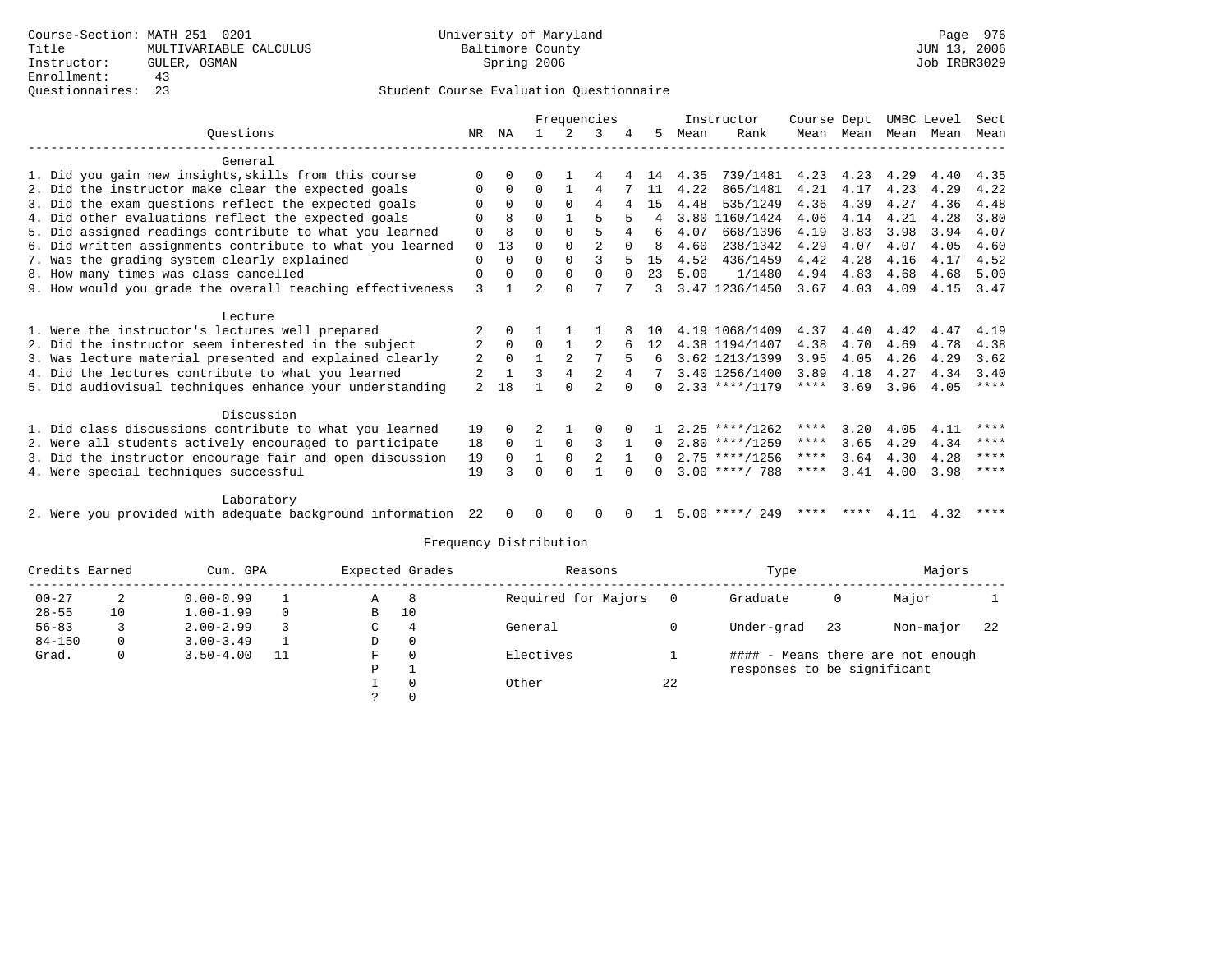|                                                                                                          |              |                         |                         |                         | Frequencies             |                         |              | Instructor      |                              | Course Dept UMBC Level         |                     |              |              | Sect          |
|----------------------------------------------------------------------------------------------------------|--------------|-------------------------|-------------------------|-------------------------|-------------------------|-------------------------|--------------|-----------------|------------------------------|--------------------------------|---------------------|--------------|--------------|---------------|
| Ouestions                                                                                                |              | NR NA                   | 1                       | 2                       | 3                       | 4                       |              | 5 Mean          | Rank                         |                                | Mean Mean Mean Mean |              |              | Mean          |
|                                                                                                          |              |                         |                         |                         |                         |                         |              |                 |                              |                                |                     |              |              |               |
| General                                                                                                  |              |                         |                         |                         |                         |                         |              |                 |                              |                                |                     |              |              |               |
| 1. Did you gain new insights, skills from this course                                                    | $\mathbf 0$  | $\mathbf 0$             | $\Omega$                | $\Omega$                | 7                       | 9                       | 9            |                 | 4.08 1018/1481               | 4.23                           | 4.23                | 4.29         | 4.40         | 4.08          |
| 2. Did the instructor make clear the expected goals                                                      | $\mathbf{0}$ | $\Omega$                | $\mathbf 0$             | $\Omega$                | $\overline{4}$          | 11                      | 10           | 4.24            | 843/1481                     | 4.21                           | 4.17                | 4.23         | 4.29         | 4.24          |
| 3. Did the exam questions reflect the expected goals                                                     | 0            | $\mathbf 0$             | 0                       | $\mathbf 0$             | 7                       | 7                       | 11           | 4.16            | 810/1249                     | 4.36                           | 4.39                | 4.27         | 4.36         | 4.16          |
| 4. Did other evaluations reflect the expected goals                                                      | 0            | 14                      | 0                       | $\mathbf 0$             | $\overline{2}$          | 4                       | .5           | 4.27            | 717/1424                     | 4.06                           | 4.14                | 4.21         | 4.28         | 4.27          |
| 5. Did assigned readings contribute to what you learned                                                  | 0            | 6                       | $\mathbf 0$             | $\mathbf 0$             | 6                       | 8                       | 5            | 3.95            | 763/1396                     | 4.19                           | 3.83                | 3.98         | 3.94         | 3.95          |
| 6. Did written assignments contribute to what you learned<br>7. Was the grading system clearly explained | 0<br>1       | 13<br>$\Omega$          | $\mathbf 0$<br>$\Omega$ | $\mathbf 0$<br>$\Omega$ | 3<br>6                  | 4<br>6                  | 5            | 4.17<br>12 4.25 | 626/1342<br>775/1459         | 4.29<br>4.42                   | 4.07<br>4.28        | 4.07<br>4.16 | 4.05<br>4.17 | 4.17<br>4.25  |
| 8. How many times was class cancelled                                                                    | $\Omega$     | $\mathbf 1$             | $\Omega$                | $\Omega$                | $\Omega$                | $\overline{2}$          | 2.2          | 4.92            | 631/1480                     | 4.94                           | 4.83                | 4.68         | 4.68         | 4.92          |
| 9. How would you grade the overall teaching effectiveness                                                | 5            | $\mathbf{1}$            | $\Omega$                | $\Omega$                | 11                      | 8                       | $\mathbf 0$  |                 | 3.42 1258/1450               |                                | $3.67$ 4.03         | 4.09         | 4.15         | 3.42          |
|                                                                                                          |              |                         |                         |                         |                         |                         |              |                 |                              |                                |                     |              |              |               |
| Lecture                                                                                                  |              |                         |                         |                         |                         |                         |              |                 |                              |                                |                     |              |              |               |
| 1. Were the instructor's lectures well prepared                                                          | $\Omega$     | $\Omega$                | $\Omega$                | $\Omega$                | 2                       | 10                      | 13           |                 | 4.44 839/1409                | 4.37                           | 4.40                | 4.42         | 4.47         | 4.44          |
| 2. Did the instructor seem interested in the subject                                                     | $\mathbf{0}$ | $\mathbf 0$             | $\Omega$                | 1                       | 6                       | 4                       | 14           |                 | 4.24 1264/1407               | 4.38                           | 4.70                | 4.69         | 4.78         | 4.24          |
| 3. Was lecture material presented and explained clearly                                                  | 0            | 0                       | 0                       | $\mathbf{1}$            | 7                       | 9                       | 8            |                 | 3.96 1039/1399               | 3.95                           | 4.05                | 4.26         | 4.29         | 3.96          |
| 4. Did the lectures contribute to what you learned                                                       | $\mathbf{0}$ | $\mathbf{0}$            | $\mathbf{1}$            | $\mathbf{1}$            | 5                       | 8                       | 10           |                 | 4.00 1017/1400               | 3.89                           | 4.18                | 4.27         | 4.34         | 4.00          |
| 5. Did audiovisual techniques enhance your understanding                                                 | $\mathbf{1}$ | 21                      | $\mathbf{1}$            | $\Omega$                | $\Omega$                | 2                       | $\Omega$     |                 | $3.00$ ****/1179             | ****                           | 3.69                | 3.96         | 4.05         | $***$         |
|                                                                                                          |              |                         |                         |                         |                         |                         |              |                 |                              |                                |                     |              |              |               |
| Discussion                                                                                               |              |                         |                         |                         |                         |                         |              |                 |                              |                                |                     |              |              |               |
| 1. Did class discussions contribute to what you learned                                                  | 19           | $\Omega$                | $\Omega$                | $\Omega$                | $\mathbf{1}$            | 4                       | -1.          |                 | $4.00$ ****/1262             | ****                           | 3.20                | 4.05         | 4.11         | $* * * *$     |
| 2. Were all students actively encouraged to participate                                                  | 19           | $\mathbf 0$             | $\mathbf{1}$            | $\mathbf 0$             | $\mathbf{1}$            | 4                       | $\Omega$     |                 | $3.33$ ****/1259             | ****                           | 3.65                | 4.29         | 4.34         | ****          |
| 3. Did the instructor encourage fair and open discussion                                                 | 19           | 0                       | 1                       | 1                       | $\mathbf 0$             | 2                       | 2            |                 | $3.50$ ****/1256             | ****                           | 3.64                | 4.30         | 4.28         | ****          |
| 4. Were special techniques successful                                                                    | 18           | 5                       | $\Omega$                | $\Omega$                | $\mathbf{1}$            | $\mathbf{1}$            | $\Omega$     |                 | $3.50$ ****/ 788             | $***$ * * *                    | 3.41                | 4.00         | 3.98         | $***$         |
|                                                                                                          |              |                         |                         |                         |                         |                         |              |                 |                              |                                |                     |              |              |               |
| Laboratory<br>1. Did the lab increase understanding of the material                                      | 23           | 1                       | $\mathbf 0$             | 0                       | 0                       | $\mathbf{1}$            | 0            |                 | $4.00$ ****/ 246             |                                |                     | 4.20         |              |               |
| 2. Were you provided with adequate background information                                                | 24           | $\mathbf 0$             | $\mathbf 0$             | $\mathbf{0}$            | $\mathbf 0$             | 1                       | $\Omega$     | 4.00            | ****/ 249                    | ****                           | ****                | 4.11         | 4.51<br>4.32 | ****          |
| 3. Were necessary materials available for lab activities                                                 | 24           | $\mathbf 0$             | $\mathbf 0$             | $\mathbf 0$             | 0                       | $\mathbf{1}$            | $\Omega$     |                 | $4.00$ ****/ 242             | ****                           | ****                | 4.40         | 4.63         | ****          |
| 4. Did the lab instructor provide assistance                                                             | 24           | $\Omega$                | $\Omega$                | $\mathbf{0}$            | $\mathbf{1}$            | $\Omega$                | $\Omega$     |                 | $3.00$ ****/ 240             | ****                           | ****                | 4.20         | 4.58         | $***$         |
| 5. Were requirements for lab reports clearly specified                                                   | 24           | $\Omega$                | $\Omega$                | $\Omega$                | $\Omega$                | $\mathbf{1}$            | $\Omega$     |                 | $4.00$ ****/ 217             | ****                           | ****                | 4.04         | 4.28         | ****          |
|                                                                                                          |              |                         |                         |                         |                         |                         |              |                 |                              |                                |                     |              |              |               |
| Seminar                                                                                                  |              |                         |                         |                         |                         |                         |              |                 |                              |                                |                     |              |              |               |
| 1. Were assigned topics relevant to the announced theme                                                  | 24           | 0                       | 0                       | 0                       | $\Omega$                | 0                       | 1            |                 | $5.00$ ****/<br>68           | ****                           | 4.80                | 4.49         | 5.00         | $***$         |
| 2. Was the instructor available for individual attention                                                 | 24           | $\mathbf 0$             | 0                       | $\mathbf 0$             | 0                       | $\mathbf{1}$            | 0            |                 | $4.00$ ****/<br>69           | ****                           | 4.38                | 4.53         | 4.83         | ****          |
| 3. Did research projects contribute to what you learned                                                  | 24           | $\mathbf 0$             | $\mathbf 0$             | $\mathbf{0}$            | $\mathbf 0$             | $\Omega$                | 1            |                 | $5.00$ ****/<br>63           | ****                           | 4.25                | 4.44         | 4.00         | $***$         |
| 4. Did presentations contribute to what you learned                                                      | 24           | $\Omega$                | $\mathbf 0$             | $\mathbf 0$             | $\mathbf 0$             | $\mathbf{1}$            | $\Omega$     |                 | $4.00$ ****/<br>69           | $***$ * *                      | 4.25                | 4.35         | 4.72         | $***$         |
| 5. Were criteria for grading made clear                                                                  | 24           | $\mathbf 0$             | $\mathbf 0$             | $\Omega$                | $\Omega$                | $\mathbf{1}$            | $\Omega$     |                 | $4.00$ ****/<br>68           | $***$ * * *                    | 2.38                | 3.92         | 3.55         | ****          |
|                                                                                                          |              |                         |                         |                         |                         |                         |              |                 |                              |                                |                     |              |              |               |
| Field Work                                                                                               |              |                         |                         |                         |                         |                         |              |                 |                              |                                |                     |              |              |               |
| 1. Did field experience contribute to what you learned                                                   | 24           | $\mathbf 0$             | 0                       | 0                       | 1                       | $\Omega$                | <sup>0</sup> |                 | $3.00$ ****/<br>59           | ****                           | 5.00                | 4.30         | 4.67         | ****          |
| 2. Did you clearly understand your evaluation criteria                                                   | 24           | $\Omega$                | $\mathbf 0$             | $\Omega$                | $\mathbf{1}$            | $\Omega$                | $\Omega$     | 3.00            | 51<br>$***/$                 | ****                           | ****                | 4.00         | 4.07         | $***$<br>**** |
| 3. Was the instructor available for consultation                                                         | 24           | $\mathbf 0$             | 0                       | $\mathsf 0$             | $\mathbf 0$             | $\mathbf{1}$            | $\Omega$     | 4.00            | $***/$<br>36                 | ****<br>$\star\star\star\star$ | $***$ *<br>$***$    | 4.60         | 4.64         | $***$         |
| 4. To what degree could you discuss your evaluations                                                     | 24<br>24     | $\mathbf 0$<br>$\Omega$ | $\mathbf 0$<br>$\Omega$ | $\mathbf 0$<br>$\Omega$ | $\mathbf 0$<br>$\Omega$ | $\mathbf 0$<br>$\Omega$ | 1            | 5.00            | $***/$<br>41<br>31<br>$***/$ | ****                           | ****                | 4.26         | 4.69         | $***$         |
| 5. Did conferences help you carry out field activities                                                   |              |                         |                         |                         |                         |                         | $\mathbf{1}$ | 5.00            |                              |                                |                     | 4.42         | 4.80         |               |
| Self Paced                                                                                               |              |                         |                         |                         |                         |                         |              |                 |                              |                                |                     |              |              |               |
| 1. Did self-paced system contribute to what you learned                                                  | 24           | $\mathbf 0$             | 0                       | 0                       | $\Omega$                | 1                       | $\Omega$     |                 | 55<br>$4.00$ ****/           | ****                           |                     | 4.55         | 4.44         | ****          |
| 2. Did study questions make clear the expected goal                                                      | 24           | $\mathbf 0$             | 0                       | $\mathbf 0$             | $\mathbf 0$             | $\mathbf{1}$            | $\mathbf 0$  | 4.00            | $***$ /<br>31                | ****                           | $* * * * *$         | 4.75         | 4.50         | ****          |
| 3. Were your contacts with the instructor helpful                                                        | 24           | $\mathbf 0$             | $\mathbf 0$             | $\mathbf 0$             | $\mathbf 0$             | $\mathbf{1}$            | $\Omega$     | 4.00            | 51<br>$***$ /                | ****                           | ****                | 4.65         | 4.66         | ****          |
| 4. Was the feedback/tutoring by proctors helpful                                                         | 24           | $\mathbf 0$             | $\mathbf 0$             | $\mathbf 0$             | $\mathbf 0$             | $\mathbf{1}$            | $\Omega$     | 4.00            | $***/$<br>34                 |                                |                     | 4.83         | 4.43         | * * * *       |
| 5. Were there enough proctors for all the students                                                       | 24           | $\mathbf 0$             | $\Omega$                | $\Omega$                | $\mathbf{1}$            | $\Omega$                | $\Omega$     |                 | $3.00$ ****/<br>24           | $***$ * * *                    | $***$               | 4.82         | 5.00         | ****          |
|                                                                                                          |              |                         |                         |                         |                         |                         |              |                 |                              |                                |                     |              |              |               |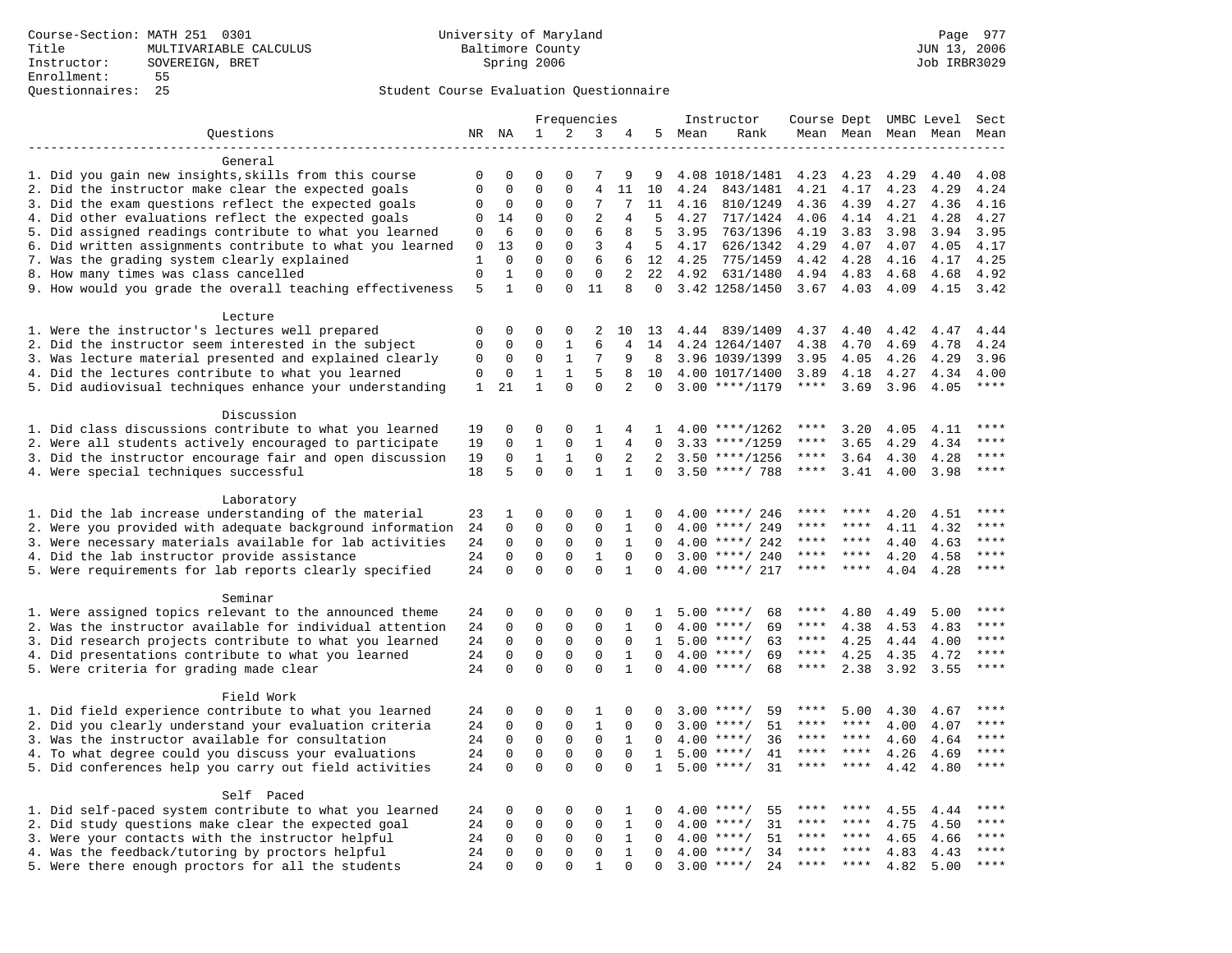| Course-Section: MATH 251 0301 |                        | University of Maryland                  | Page 977     |
|-------------------------------|------------------------|-----------------------------------------|--------------|
| Title                         | MULTIVARIABLE CALCULUS | Baltimore County                        | JUN 13, 2006 |
| Instructor:                   | SOVEREIGN, BRET        | Spring 2006                             | Job IRBR3029 |
| Enrollment:                   | 55                     |                                         |              |
| Ouestionnaires: 25            |                        | Student Course Evaluation Questionnaire |              |

| Credits Earned |             | Cum. GPA      |               |   | Expected Grades | Reasons             |    | Type                        | Majors |                                   |    |
|----------------|-------------|---------------|---------------|---|-----------------|---------------------|----|-----------------------------|--------|-----------------------------------|----|
| $00 - 27$      |             | $0.00 - 0.99$ |               | Α |                 | Required for Majors |    | Graduate                    | 0      | Major                             |    |
| $28 - 55$      | 8           | $1.00 - 1.99$ |               | В |                 |                     |    |                             |        |                                   |    |
| $56 - 83$      |             | $2.00 - 2.99$ | $\mathcal{L}$ | C | 9               | General             |    | Under-grad                  | 25     | Non-major                         | 22 |
| $84 - 150$     |             | $3.00 - 3.49$ | 4             | D | $\Omega$        |                     |    |                             |        |                                   |    |
| Grad.          | $\mathbf 0$ | $3.50 - 4.00$ |               | F | $\Omega$        | Electives           |    |                             |        | #### - Means there are not enough |    |
|                |             |               |               | Ρ | $\Omega$        |                     |    | responses to be significant |        |                                   |    |
|                |             |               |               |   | $\Omega$        | Other               | 19 |                             |        |                                   |    |
|                |             |               |               |   | $\Omega$        |                     |    |                             |        |                                   |    |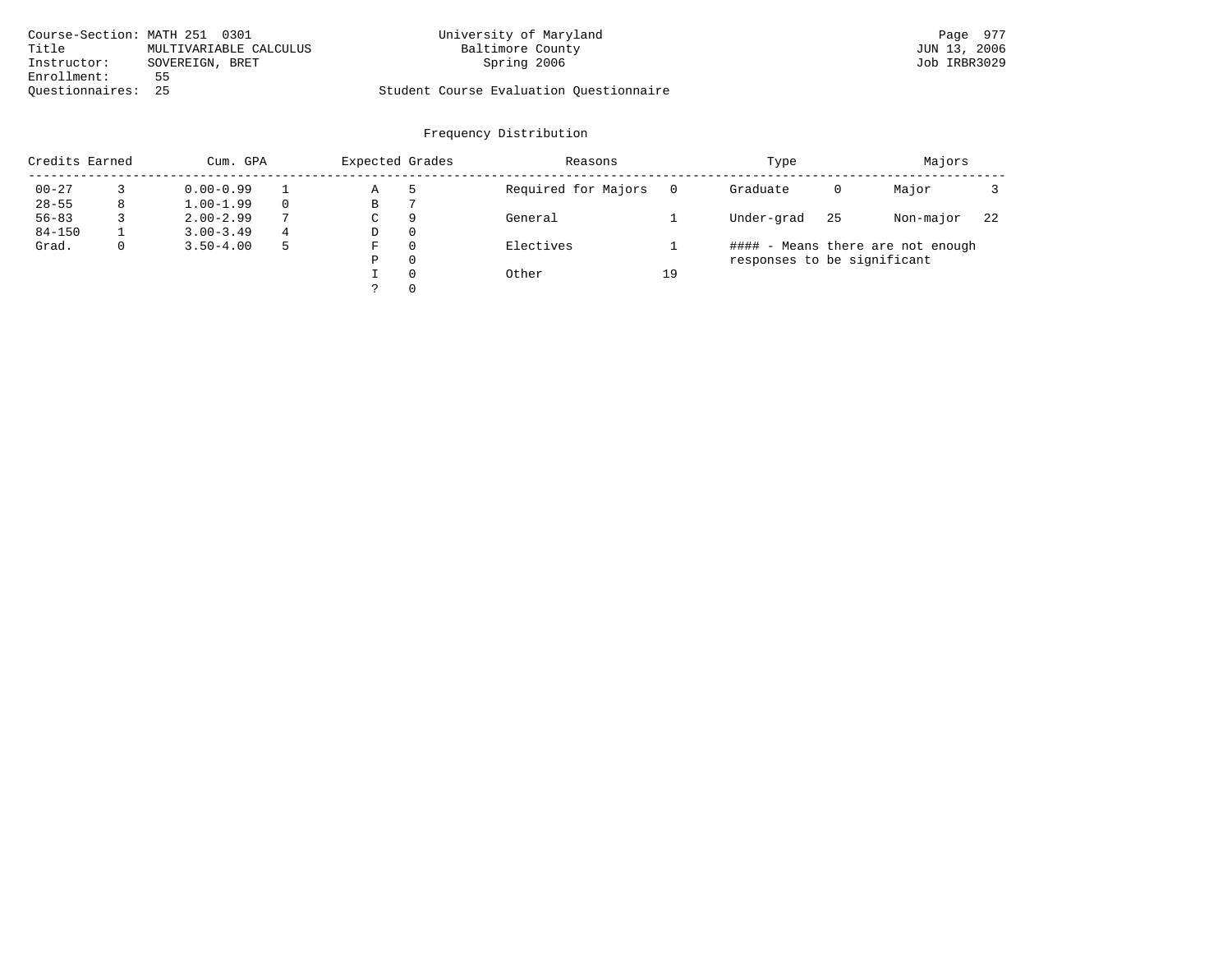## Questionnaires: 16 Student Course Evaluation Questionnaire

|                                                           |          |          |          | Frequencies |          |   |    |      | Instructor       | Course Dept |           | UMBC Level |      | Sect |
|-----------------------------------------------------------|----------|----------|----------|-------------|----------|---|----|------|------------------|-------------|-----------|------------|------|------|
| Ouestions                                                 | NR.      | ΝA       |          |             | 3        |   | 5. | Mean | Rank             |             | Mean Mean | Mean       | Mean | Mean |
| General                                                   |          |          |          |             |          |   |    |      |                  |             |           |            |      |      |
| 1. Did you gain new insights, skills from this course     | $\Omega$ |          |          |             |          |   | 11 | 4.50 | 549/1481         | 4.49        | 4.23      | 4.29       | 4.29 | 4.50 |
| 2. Did the instructor make clear the expected goals       | $\Omega$ | $\Omega$ | $\Omega$ | $\Omega$    |          |   | 5  | 4.13 | 942/1481         | 4.35        | 4.17      | 4.23       | 4.23 | 4.13 |
| 3. Did the exam questions reflect the expected goals      |          | $\Omega$ | $\Omega$ |             | $\Omega$ |   | 8  | 4.50 | 498/1249         | 4.53        | 4.39      | 4.27       | 4.28 | 4.50 |
| 4. Did other evaluations reflect the expected goals       | $\Omega$ | 6        | $\Omega$ |             |          |   |    | 3.80 | 1160/1424        | 4.11        | 4.14      | 4.21       | 4.27 | 3.80 |
| 5. Did assigned readings contribute to what you learned   |          |          | $\Omega$ |             |          |   |    | 3.75 | 918/1396         | 3.59        | 3.83      | 3.98       | 4.00 | 3.75 |
| 6. Did written assignments contribute to what you learned |          |          |          |             |          |   | 3  | 3.78 | 974/1342         | 4.14        | 4.07      | 4.07       | 4.12 | 3.78 |
| 7. Was the grading system clearly explained               |          | $\Omega$ | $\Omega$ |             |          | 8 | б. | 4.33 | 695/1459         | 4.48        | 4.28      | 4.16       | 4.17 | 4.33 |
| 8. How many times was class cancelled                     |          | $\Omega$ | $\Omega$ | $\Omega$    | $\Omega$ |   | 15 | 5.00 | 1/1480           | 4.98        | 4.83      | 4.68       | 4.65 | 5.00 |
| 9. How would you grade the overall teaching effectiveness |          |          | $\Omega$ |             |          |   | 4  | 4.23 | 651/1450         | 4.42        | 4.03      | 4.09       | 4.10 | 4.23 |
| Lecture                                                   |          |          |          |             |          |   |    |      |                  |             |           |            |      |      |
| 1. Were the instructor's lectures well prepared           |          |          |          | 0           | 0        |   | 8  | 4.57 | 682/1409         | 4.67        | 4.40      | 4.42       | 4.43 | 4.57 |
| 2. Did the instructor seem interested in the subject      |          | $\Omega$ | $\Omega$ | $\Omega$    | $\Omega$ |   | 12 | 4.80 | 728/1407         | 4.83        | 4.70      | 4.69       | 4.67 | 4.80 |
| 3. Was lecture material presented and explained clearly   |          | $\Omega$ | $\Omega$ |             |          |   |    | 4.13 | 938/1399         | 4.38        | 4.05      | 4.26       | 4.27 | 4.13 |
| 4. Did the lectures contribute to what you learned        |          | $\Omega$ |          |             |          |   | 9  | 4.33 | 791/1400         | 4.53        | 4.18      | 4.27       | 4.28 | 4.33 |
| 5. Did audiovisual techniques enhance your understanding  |          | 11       |          |             |          |   |    |      | $2.67$ ****/1179 | ****        | 3.69      | 3.96       | 4.02 | **** |
| Discussion                                                |          |          |          |             |          |   |    |      |                  |             |           |            |      |      |
| 1. Did class discussions contribute to what you learned   |          |          |          |             |          |   |    | 2.25 | 1239/1262        | 3.20        | 3.20      | 4.05       | 4.14 | 2.25 |
| 2. Were all students actively encouraged to participate   |          |          | 0        | $\Omega$    |          |   |    | 4.25 | 783/1259         | 4.46        | 3.65      | 4.29       | 4.34 | 4.25 |
| 3. Did the instructor encourage fair and open discussion  | 12       |          |          |             |          |   |    | 4.00 | 901/1256         | 4.44        | 3.64      | 4.30       | 4.34 | 4.00 |

| Credits Earned |   | Cum. GPA      |    | Expected Grades |          | Reasons             |    | Type                        |    | Majors                            |     |
|----------------|---|---------------|----|-----------------|----------|---------------------|----|-----------------------------|----|-----------------------------------|-----|
| $00 - 27$      |   | $0.00 - 0.99$ |    | Α               |          | Required for Majors |    | Graduate                    | 0  | Major                             |     |
| $28 - 55$      | 2 | $1.00 - 1.99$ | 0  | В               | 4        |                     |    |                             |    |                                   |     |
| $56 - 83$      |   | $2.00 - 2.99$ |    | C               |          | General             |    | Under-grad                  | 16 | Non-major                         | -11 |
| $84 - 150$     |   | $3.00 - 3.49$ |    | D               | 0        |                     |    |                             |    |                                   |     |
| Grad.          |   | $3.50 - 4.00$ | 10 | F               |          | Electives           |    |                             |    | #### - Means there are not enough |     |
|                |   |               |    | Ρ               | 0        |                     |    | responses to be significant |    |                                   |     |
|                |   |               |    |                 | $\Omega$ | Other               | 12 |                             |    |                                   |     |
|                |   |               |    |                 |          |                     |    |                             |    |                                   |     |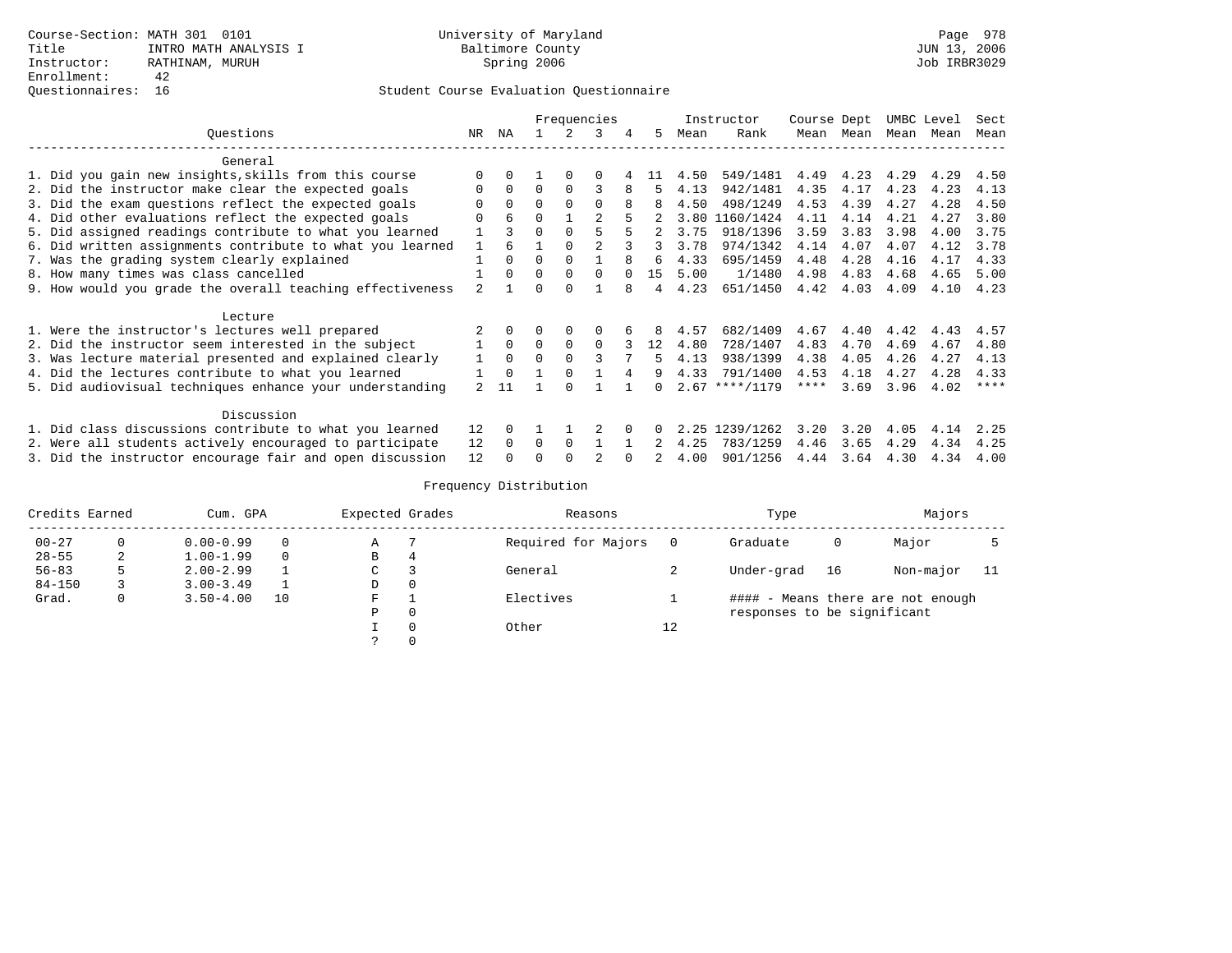### Questionnaires: 23 Student Course Evaluation Questionnaire

|                                                           |              |          |          |              | Frequencies  |              |          |      | Instructor       | Course Dept |           |      | UMBC Level | Sect        |
|-----------------------------------------------------------|--------------|----------|----------|--------------|--------------|--------------|----------|------|------------------|-------------|-----------|------|------------|-------------|
| Ouestions                                                 | NR           | ΝA       |          | 2            | 3            |              | 5.       | Mean | Rank             |             | Mean Mean |      | Mean Mean  | Mean        |
| General                                                   |              |          |          |              |              |              |          |      |                  |             |           |      |            |             |
| 1. Did you gain new insights, skills from this course     | $\Omega$     | $\Omega$ | O        |              |              |              | 14       | 4.48 | 587/1481         | 4.49        | 4.23      | 4.29 | 4.29       | 4.48        |
| 2. Did the instructor make clear the expected goals       | $\Omega$     | $\Omega$ | $\Omega$ | $\Omega$     |              |              | 14       | 4.57 | 446/1481         | 4.35        | 4.17      | 4.23 | 4.23       | 4.57        |
| 3. Did the exam questions reflect the expected goals      |              | $\Omega$ | $\Omega$ | $\Omega$     |              |              | 15       | 4.57 | 442/1249         | 4.53        | 4.39      | 4.27 | 4.28       | 4.57        |
| 4. Did other evaluations reflect the expected goals       |              |          | $\Omega$ |              | $\Omega$     |              | 10       | 4.42 | 533/1424         | 4.11        | 4.14      | 4.21 | 4.27       | 4.42        |
| 5. Did assigned readings contribute to what you learned   | 2            |          |          |              | 5            |              | २        |      | 3.44 1120/1396   | 3.59        | 3.83      | 3.98 | 4.00       | 3.44        |
| 6. Did written assignments contribute to what you learned | 1            | 6        |          | $\Omega$     | $\Omega$     |              | 11       | 4.50 | 303/1342         | 4.14        | 4.07      | 4.07 | 4.12       | 4.50        |
| 7. Was the grading system clearly explained               | $\mathbf{1}$ | $\Omega$ | $\Omega$ | $\mathbf{1}$ | $\Omega$     |              | 16       | 4.64 | 310/1459         | 4.48        | 4.28      | 4.16 | 4.17       | 4.64        |
| 8. How many times was class cancelled                     |              | $\Omega$ | 0        | $\mathbf 0$  | $\Omega$     |              | 21       | 4.95 | 351/1480         | 4.98        | 4.83      | 4.68 | 4.65       | 4.95        |
| 9. How would you grade the overall teaching effectiveness |              |          | O        | $\Omega$     | $\Omega$     |              | 11       | 4.61 | 252/1450         | 4.42        | 4.03      | 4.09 | 4.10       | 4.61        |
| Lecture                                                   |              |          |          |              |              |              |          |      |                  |             |           |      |            |             |
| 1. Were the instructor's lectures well prepared           |              | $\Omega$ | 0        | $\Omega$     | 0            |              | 17       | 4.77 | 383/1409         | 4.67        | 4.40      | 4.42 | 4.43       | 4.77        |
| 2. Did the instructor seem interested in the subject      | 1            | $\Omega$ | $\Omega$ | $\Omega$     | $\mathbf{1}$ |              | 20       | 4.86 | 591/1407         | 4.83        | 4.70      | 4.69 | 4.67       | 4.86        |
| 3. Was lecture material presented and explained clearly   | 1            | $\Omega$ | $\Omega$ | $\Omega$     | $\Omega$     | 8            | 14       | 4.64 | 417/1399         | 4.38        | 4.05      | 4.26 | 4.27       | 4.64        |
| 4. Did the lectures contribute to what you learned        | 1            | $\Omega$ | 0        | $\Omega$     |              | 4            | 17       | 4.73 | 349/1400         | 4.53        | 4.18      | 4.27 | 4.28       | 4.73        |
| 5. Did audiovisual techniques enhance your understanding  | $\mathbf{1}$ | 17       |          | ∩            |              |              |          |      | $3.20$ ****/1179 | ****        | 3.69      | 3.96 | 4.02       | $***$ * * * |
| Discussion                                                |              |          |          |              |              |              |          |      |                  |             |           |      |            |             |
| 1. Did class discussions contribute to what you learned   | 16           | $\Omega$ | 0        |              | O            |              | 3        | 4.14 | 645/1262         | 3.20        | 3.20      | 4.05 | 4.14       | 4.14        |
| 2. Were all students actively encouraged to participate   | 14           | 0        | $\Omega$ | $\mathbf 0$  | $\mathbf{1}$ | $\mathbf{1}$ | 7        | 4.67 | 451/1259         | 4.46        | 3.65      | 4.29 | 4.34       | 4.67        |
| 3. Did the instructor encourage fair and open discussion  | 15           | $\Omega$ | $\Omega$ | $\Omega$     | $\Omega$     |              |          | 4.88 | 240/1256         | 4.44        | 3.64      | 4.30 | 4.34       | 4.88        |
| 4. Were special techniques successful                     | 15           |          | $\Omega$ | $\cap$       |              | $\cap$       |          |      | $4.00$ ****/ 788 | ****        | 3.41      | 4.00 | 4.07       | $* * * * *$ |
|                                                           |              |          |          |              |              |              |          |      |                  |             |           |      |            |             |
| Laboratory                                                |              |          |          |              |              |              |          |      |                  |             |           |      |            |             |
| 2. Were you provided with adequate background information | -22          | $\Omega$ | 1        | $\Omega$     | $\Omega$     | $\Omega$     | $\Omega$ |      | $1.00$ ****/ 249 |             | **** **** | 4.11 | 4.23       | ****        |

| Credits Earned |   | Cum. GPA      |   | Expected Grades |          | Reasons             |    | Type                        |    | Majors                            |    |
|----------------|---|---------------|---|-----------------|----------|---------------------|----|-----------------------------|----|-----------------------------------|----|
| $00 - 27$      |   | $0.00 - 0.99$ |   | Α               | 6        | Required for Majors |    | Graduate                    | 0  | Major                             |    |
| $28 - 55$      |   | $1.00 - 1.99$ |   | В               | Q        |                     |    |                             |    |                                   |    |
| $56 - 83$      |   | $2.00 - 2.99$ | 4 | C.              |          | General             |    | Under-grad                  | 23 | Non-major                         | 16 |
| $84 - 150$     | 6 | $3.00 - 3.49$ | 4 | D               | 0        |                     |    |                             |    |                                   |    |
| Grad.          | 0 | $3.50 - 4.00$ |   | F               | $\Omega$ | Electives           |    |                             |    | #### - Means there are not enough |    |
|                |   |               |   | Ρ               | 0        |                     |    | responses to be significant |    |                                   |    |
|                |   |               |   |                 | $\Omega$ | Other               | 19 |                             |    |                                   |    |
|                |   |               |   |                 |          |                     |    |                             |    |                                   |    |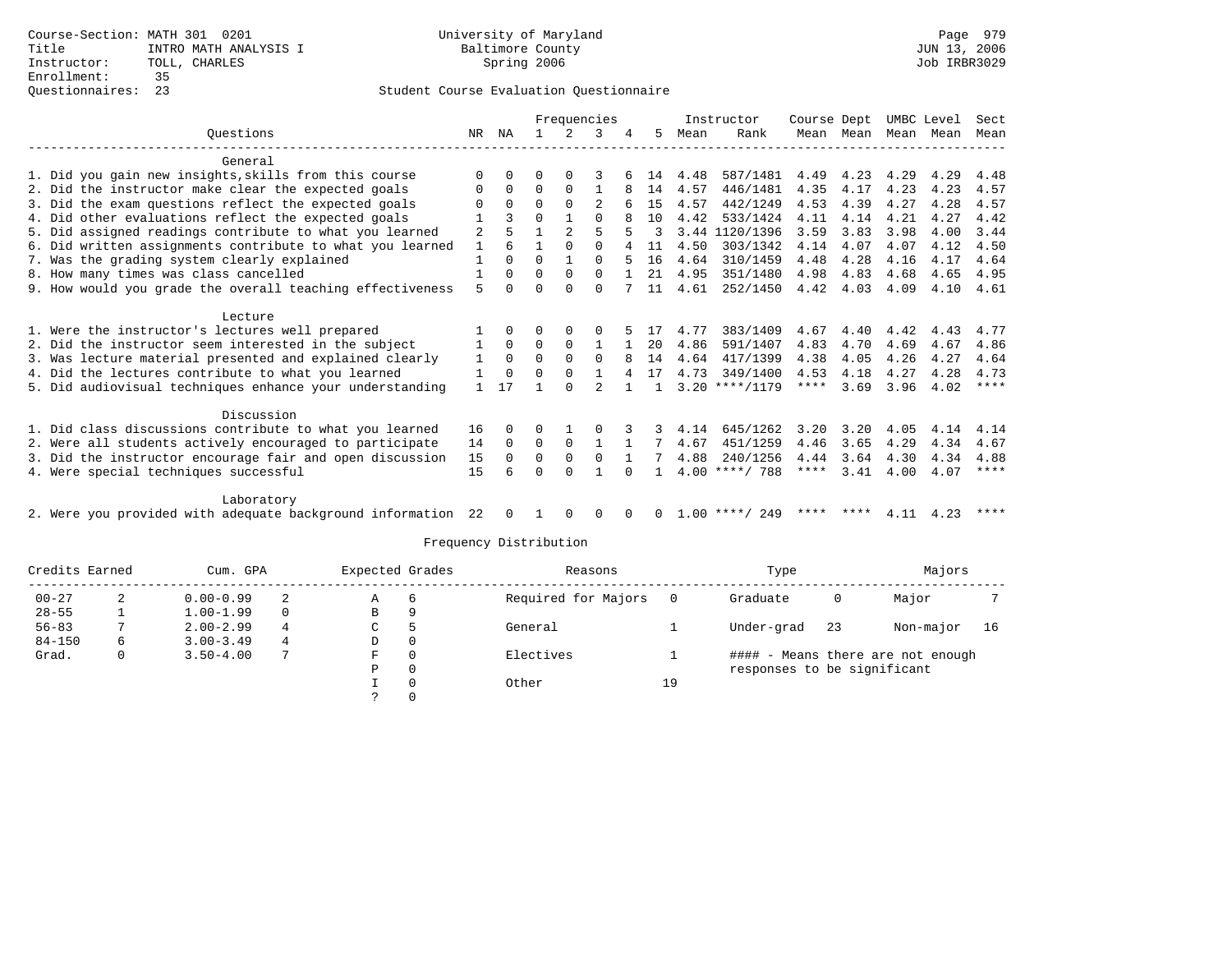|                                                           |              |          |   |          | Frequencies |   |   |      | Instructor     | Course Dept |      |      | UMBC Level | Sect |
|-----------------------------------------------------------|--------------|----------|---|----------|-------------|---|---|------|----------------|-------------|------|------|------------|------|
| Ouestions                                                 | NR.          | ΝA       |   |          |             | 4 | 5 | Mean | Rank           | Mean        | Mean | Mean | Mean       | Mean |
| General                                                   |              |          |   |          |             |   |   |      |                |             |      |      |            |      |
| 1. Did you gain new insights, skills from this course     |              |          |   | 0        |             |   |   | 4.25 | 844/1481       | 4.25        | 4.23 | 4.29 | 4.29       | 4.25 |
| 2. Did the instructor make clear the expected goals       |              | $\Omega$ |   |          |             |   |   | 4.00 | 1000/1481      | 4.00        | 4.17 | 4.23 | 4.23       | 4.00 |
| 3. Did the exam questions reflect the expected goals      |              | $\Omega$ |   |          |             |   |   | 4.25 | 742/1249       | 4.25        | 4.39 | 4.27 | 4.28       | 4.25 |
| 4. Did other evaluations reflect the expected goals       | <sup>0</sup> |          |   |          |             |   |   |      | 3.50 1275/1424 | 3.50        | 4.14 | 4.21 | 4.27       | 3.50 |
| 5. Did assigned readings contribute to what you learned   | O            |          |   |          |             |   |   |      | 3.17 1239/1396 | 3.17        | 3.83 | 3.98 | 4.00       | 3.17 |
| 6. Did written assignments contribute to what you learned | $\Omega$     |          |   |          |             |   |   | 3.80 | 956/1342       | 3.80        | 4.07 | 4.07 | 4.12       | 3.80 |
| 7. Was the grading system clearly explained               |              | $\Omega$ |   |          |             |   |   | 4.00 | 961/1459       | 4.00        | 4.28 | 4.16 | 4.17       | 4.00 |
| 8. How many times was class cancelled                     |              |          | 0 | $\Omega$ |             |   |   | 4.29 | 1193/1480      | 4.29        | 4.83 | 4.68 | 4.65       | 4.29 |
| 9. How would you grade the overall teaching effectiveness |              |          |   |          |             |   |   | 4.29 | 599/1450       | 4.29        | 4.03 | 4.09 | 4.10       | 4.29 |
| Lecture                                                   |              |          |   |          |             |   |   |      |                |             |      |      |            |      |
| 1. Were the instructor's lectures well prepared           |              | $\Omega$ |   | $\Omega$ |             |   |   |      | 4.29 1013/1409 | 4.29        | 4.40 | 4.42 | 4.43       | 4.29 |
| 2. Did the instructor seem interested in the subject      |              | $\Omega$ | 0 | $\Omega$ |             |   |   | 4.71 | 899/1407       | 4.71        | 4.70 | 4.69 | 4.67       | 4.71 |
| 3. Was lecture material presented and explained clearly   |              | $\Omega$ |   |          |             |   |   |      | 3.86 1120/1399 | 3.86        | 4.05 | 4.26 | 4.27       | 3.86 |
| 4. Did the lectures contribute to what you learned        | 2            | $\Omega$ | n | $\Omega$ |             |   |   |      | 4.00 1017/1400 | 4.00        | 4.18 | 4.27 | 4.28       | 4.00 |
| 5. Did audiovisual techniques enhance your understanding  |              |          |   |          |             |   |   | 3.50 | 894/1179       | 3.50        | 3.69 | 3.96 | 4.02       | 3.50 |

| Credits Earned |   | Cum. GPA      |          | Expected Grades |   | Reasons             | Type                        |   | Majors                            |  |
|----------------|---|---------------|----------|-----------------|---|---------------------|-----------------------------|---|-----------------------------------|--|
| $00 - 27$      |   | $0.00 - 0.99$ | 0        | Α               |   | Required for Majors | Graduate                    | 0 | Major                             |  |
| $28 - 55$      |   | $1.00 - 1.99$ | $\Omega$ | в               | 2 |                     |                             |   |                                   |  |
| $56 - 83$      |   | $2.00 - 2.99$ | $\Omega$ | C               |   | General             | Under-grad                  | 8 | Non-major                         |  |
| $84 - 150$     |   | $3.00 - 3.49$ |          | D               |   |                     |                             |   |                                   |  |
| Grad.          | 0 | $3.50 - 4.00$ |          | F.              |   | Electives           |                             |   | #### - Means there are not enough |  |
|                |   |               |          | Ρ               |   |                     | responses to be significant |   |                                   |  |
|                |   |               |          |                 |   | Other               |                             |   |                                   |  |
|                |   |               |          |                 |   |                     |                             |   |                                   |  |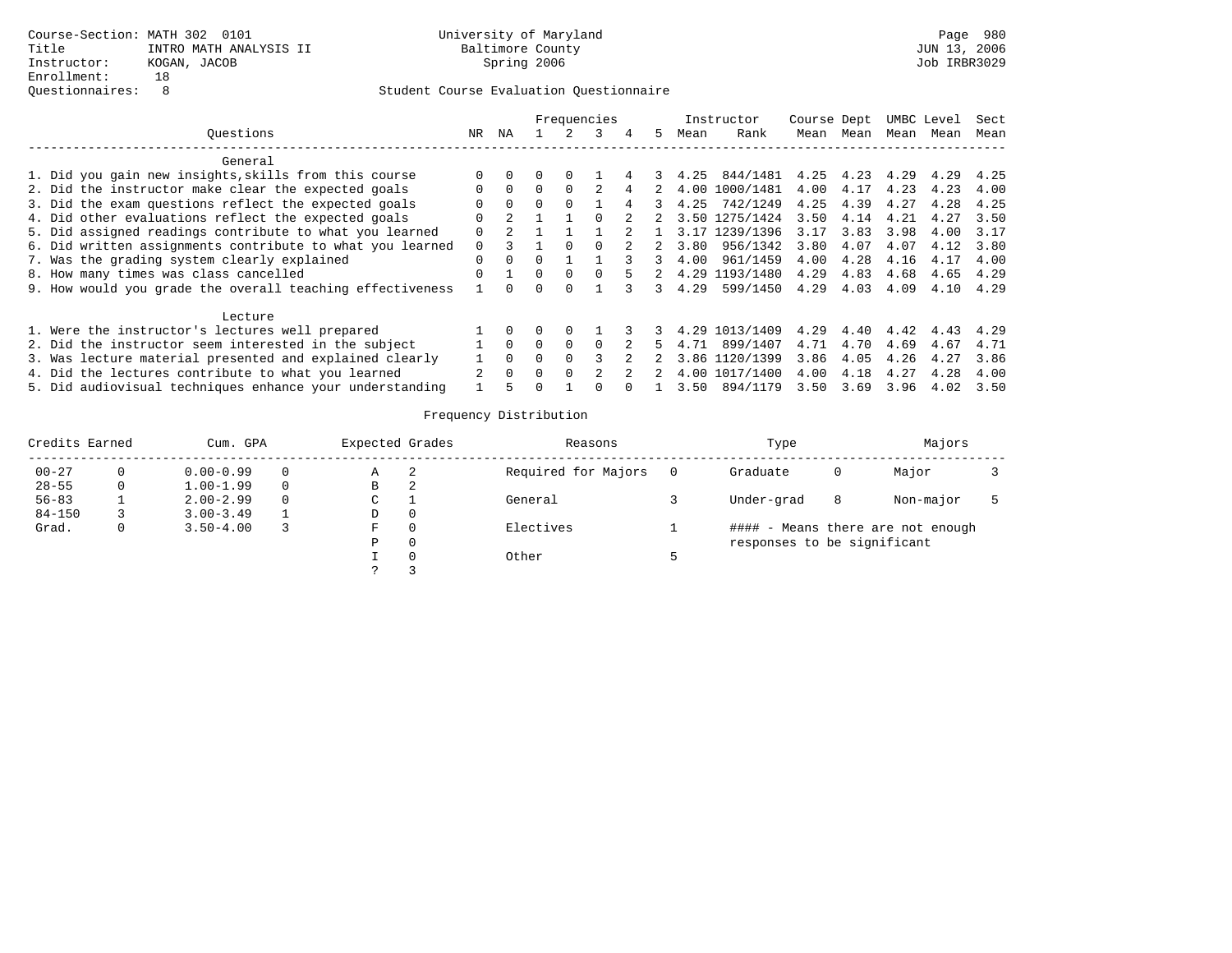|                                                           |             |              |              | Frequencies    |          |              |                |      | Instructor       | Course Dept |           |      | UMBC Level | Sect |
|-----------------------------------------------------------|-------------|--------------|--------------|----------------|----------|--------------|----------------|------|------------------|-------------|-----------|------|------------|------|
| Ouestions                                                 | NR.         | NA           |              |                | 3        |              | .5             | Mean | Rank             |             | Mean Mean | Mean | Mean       | Mean |
| General                                                   |             |              |              |                |          |              |                |      |                  |             |           |      |            |      |
| 1. Did you gain new insights, skills from this course     | $\Omega$    |              |              |                |          |              |                | 4.30 | 780/1481         | 4.30        | 4.23      | 4.29 | 4.29       | 4.30 |
| 2. Did the instructor make clear the expected goals       | $\Omega$    | $\Omega$     | $\Omega$     | $\mathfrak{D}$ |          |              | 3              | 3.70 | 1232/1481        | 3.70        | 4.17      | 4.23 | 4.23       | 3.70 |
| 3. Did the exam questions reflect the expected goals      |             | $\Omega$     | $\Omega$     |                |          |              |                | 4.10 | 854/1249         | 4.10        | 4.39      | 4.27 | 4.28       | 4.10 |
| 4. Did other evaluations reflect the expected goals       | $\Omega$    | 0            | $\Omega$     |                |          |              |                | 4.10 | 908/1424         | 4.10        | 4.14      | 4.21 | 4.27       | 4.10 |
| 5. Did assigned readings contribute to what you learned   | 0           |              |              |                |          |              | 3              | 4.13 | 623/1396         | 4.13        | 3.83      | 3.98 | 4.00       | 4.13 |
| 6. Did written assignments contribute to what you learned | $\mathbf 0$ |              | $\Omega$     |                |          |              |                | 3.90 | 884/1342         | 3.90        | 4.07      | 4.07 | 4.12       | 3.90 |
| 7. Was the grading system clearly explained               | $\Omega$    |              | $\Omega$     |                |          |              | 9              | 4.90 | 101/1459         | 4.90        | 4.28      | 4.16 | 4.17       | 4.90 |
| 8. How many times was class cancelled                     | $\Omega$    |              | $\Omega$     |                | $\Omega$ |              | 10             | 5.00 | 1/1480           | 5.00        | 4.83      | 4.68 | 4.65       | 5.00 |
| 9. How would you grade the overall teaching effectiveness |             |              | $\Omega$     |                |          |              | $\overline{a}$ |      | 3.78 1081/1450   | 3.78        | 4.03      | 4.09 | 4.10       | 3.78 |
| Lecture                                                   |             |              |              |                |          |              |                |      |                  |             |           |      |            |      |
| 1. Were the instructor's lectures well prepared           |             |              |              |                |          |              |                |      | 4.10 1122/1409   | 4.10        | 4.40      | 4.42 | 4.43       | 4.10 |
| 2. Did the instructor seem interested in the subject      | $\Omega$    | $\Omega$     | $\Omega$     | $\Omega$       | $\Omega$ |              | 9              | 4.90 | 500/1407         | 4.90        | 4.70      | 4.69 | 4.67       | 4.90 |
| 3. Was lecture material presented and explained clearly   | $\mathbf 0$ | $\Omega$     | $\Omega$     |                |          |              |                |      | 3.30 1285/1399   | 3.30        | 4.05      | 4.26 | 4.27       | 3.30 |
| 4. Did the lectures contribute to what you learned        | 0           | <sup>0</sup> |              |                |          |              | 3.             |      | 3.40 1256/1400   | 3.40        | 4.18      | 4.27 | 4.28       | 3.40 |
| 5. Did audiovisual techniques enhance your understanding  | $\Omega$    |              | U            |                | $\cap$   |              |                | 4.67 | 177/1179         | 4.67        | 3.69      | 3.96 | 4.02       | 4.67 |
| Discussion                                                |             |              |              |                |          |              |                |      |                  |             |           |      |            |      |
| 1. Did class discussions contribute to what you learned   | 9           | $\Omega$     | 0            | $\Omega$       | $\Omega$ |              |                |      | $5.00$ ****/1262 | ****        | 3.20      | 4.05 | 4.14       | **** |
| 2. Were all students actively encouraged to participate   | 9           | <sup>0</sup> | <sup>0</sup> | $\Omega$       | $\Omega$ | <sup>n</sup> |                |      | $5.00$ ****/1259 | ****        | 3.65      | 4.29 | 4.34       | **** |
| 3. Did the instructor encourage fair and open discussion  | 9           |              |              |                |          |              |                |      | $5.00$ ****/1256 | ****        | 3.64      | 4.30 | 4.34       | **** |

| Credits Earned |   | Cum. GPA      |          | Expected Grades |          | Reasons             |         | Type                        |    | Majors                            |  |
|----------------|---|---------------|----------|-----------------|----------|---------------------|---------|-----------------------------|----|-----------------------------------|--|
| $00 - 27$      |   | $0.00 - 0.99$ | 0        | Α               |          | Required for Majors |         | Graduate                    | 0  | Major                             |  |
| $28 - 55$      | 0 | $1.00 - 1.99$ | $\Omega$ | B               |          |                     |         |                             |    |                                   |  |
| $56 - 83$      |   | $2.00 - 2.99$ |          | C               |          | General             |         | Under-grad                  | 10 | Non-major                         |  |
| $84 - 150$     | 6 | $3.00 - 3.49$ |          | D               | $\Omega$ |                     |         |                             |    |                                   |  |
| Grad.          | 0 | $3.50 - 4.00$ | 4        | F               |          | Electives           |         |                             |    | #### - Means there are not enough |  |
|                |   |               |          | Ρ               |          |                     |         | responses to be significant |    |                                   |  |
|                |   |               |          |                 |          | Other               | $\circ$ |                             |    |                                   |  |
|                |   |               |          |                 |          |                     |         |                             |    |                                   |  |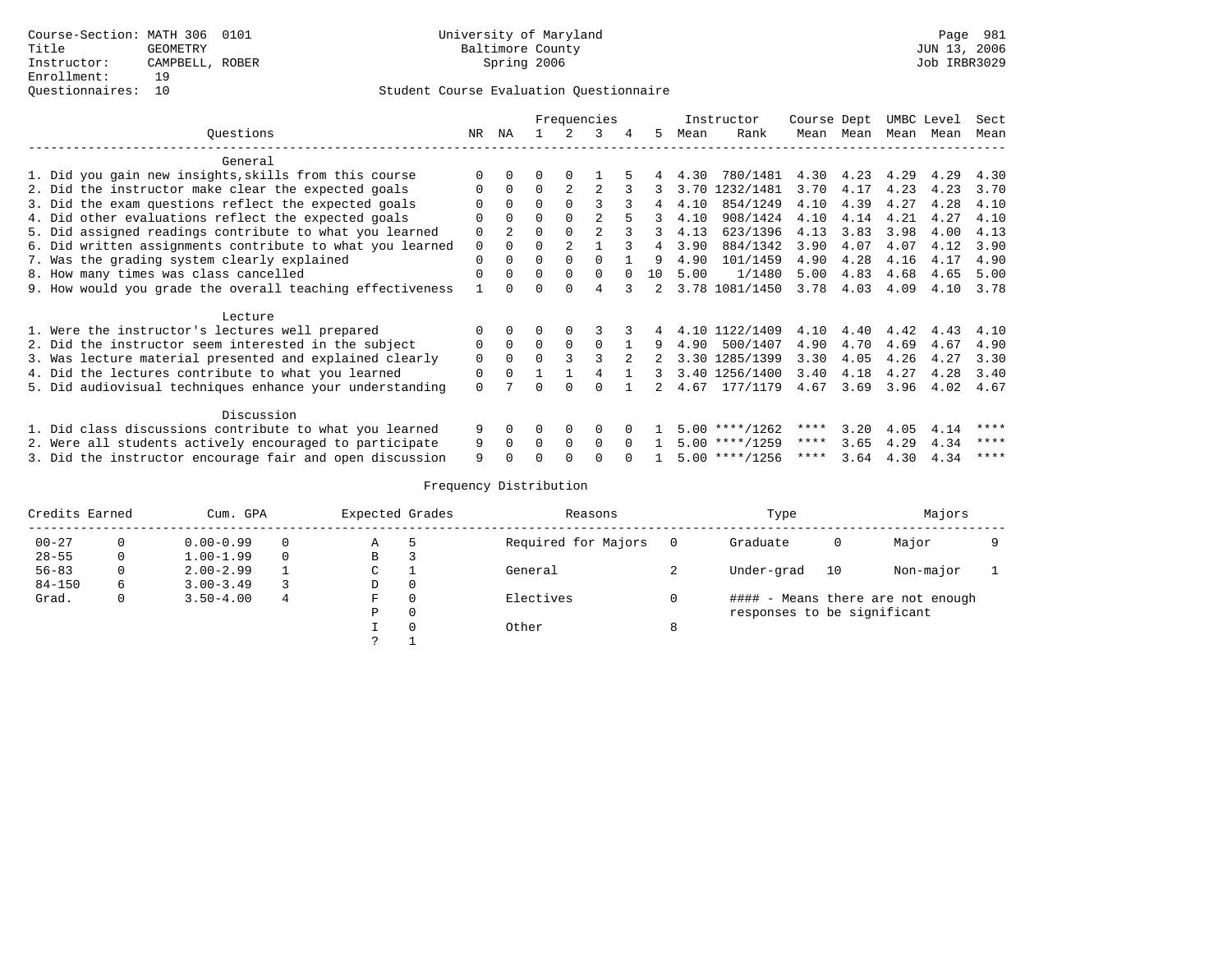|                                                           |                |              |          |             | Frequencies    |          |     |      | Instructor       | Course Dept |      | UMBC Level |      | Sect |
|-----------------------------------------------------------|----------------|--------------|----------|-------------|----------------|----------|-----|------|------------------|-------------|------|------------|------|------|
| Questions                                                 | NR             | ΝA           |          |             | 3              | 4        | 5   | Mean | Rank             | Mean        | Mean | Mean       | Mean | Mean |
| General                                                   |                |              |          |             |                |          |     |      |                  |             |      |            |      |      |
| 1. Did you gain new insights, skills from this course     |                | $\Omega$     | U        |             |                |          |     | 4.32 | 769/1481         | 4.32        | 4.23 | 4.29       | 4.29 | 4.32 |
| 2. Did the instructor make clear the expected goals       |                | $\Omega$     |          | $\Omega$    |                |          | 12  | 4.37 | 704/1481         | 4.37        | 4.17 | 4.23       | 4.23 | 4.37 |
| 3. Did the exam questions reflect the expected goals      |                | $\Omega$     | $\Omega$ | $\Omega$    | $\mathfrak{D}$ |          | 14  | 4.63 | 369/1249         | 4.63        | 4.39 | 4.27       | 4.28 | 4.63 |
| 4. Did other evaluations reflect the expected goals       |                |              | 0        |             | $\cap$         | 4        | 6   | 4.36 | 607/1424         | 4.36        | 4.14 | 4.21       | 4.27 | 4.36 |
| 5. Did assigned readings contribute to what you learned   | $\overline{2}$ |              | 0        |             |                |          |     | 4.20 | 554/1396         | 4.20        | 3.83 | 3.98       | 4.00 | 4.20 |
| 6. Did written assignments contribute to what you learned | 0              | 5            |          | $\Omega$    |                |          | 9   | 4.36 | 454/1342         | 4.36        | 4.07 | 4.07       | 4.12 | 4.36 |
| 7. Was the grading system clearly explained               | 0              | $\Omega$     | U        |             |                |          | 14  | 4.63 | 310/1459         | 4.63        | 4.28 | 4.16       | 4.17 | 4.63 |
| 8. How many times was class cancelled                     | 0              | $\Omega$     | $\Omega$ | $\Omega$    | $\Omega$       | $\Omega$ | 19  | 5.00 | 1/1480           | 5.00        | 4.83 | 4.68       | 4.65 | 5.00 |
| 9. How would you grade the overall teaching effectiveness | 4              | <sup>n</sup> |          | $\cap$      | 4              |          |     | 4.07 | 803/1450         | 4.07        | 4.03 | 4.09       | 4.10 | 4.07 |
| Lecture                                                   |                |              |          |             |                |          |     |      |                  |             |      |            |      |      |
| 1. Were the instructor's lectures well prepared           |                |              |          |             |                |          | 1 N | 4.39 | 913/1409         | 4.39        | 4.40 | 4.42       | 4.43 | 4.39 |
| 2. Did the instructor seem interested in the subject      |                | $\Omega$     | $\Omega$ | $\Omega$    |                |          | 15  | 4.78 | 785/1407         | 4.78        | 4.70 | 4.69       | 4.67 | 4.78 |
| 3. Was lecture material presented and explained clearly   | 2              | $\Omega$     | $\Omega$ | $\Omega$    | $\mathfrak{D}$ |          | 12  | 4.59 | 480/1399         | 4.59        | 4.05 | 4.26       | 4.27 | 4.59 |
| 4. Did the lectures contribute to what you learned        | 2              | $\Omega$     |          | $\Omega$    |                | 4        | 9   | 4.18 | 929/1400         | 4.18        | 4.18 | 4.27       | 4.28 | 4.18 |
| 5. Did audiovisual techniques enhance your understanding  | $\overline{a}$ |              |          | $\cap$      |                |          | б.  | 3.93 | 661/1179         | 3.93        | 3.69 | 3.96       | 4.02 | 3.93 |
| Discussion                                                |                |              |          |             |                |          |     |      |                  |             |      |            |      |      |
| 1. Did class discussions contribute to what you learned   | 15             | $\Omega$     | 0        | $\Omega$    | O              |          |     |      | $4.50$ ****/1262 | ****        | 3.20 | 4.05       | 4.14 | **** |
| 2. Were all students actively encouraged to participate   | 15             | $\Omega$     | $\Omega$ | $\mathbf 0$ |                |          |     |      | $4.50$ ****/1259 | $***$ * *   | 3.65 | 4.29       | 4.34 | **** |
| 3. Did the instructor encourage fair and open discussion  | 15             | $\Omega$     | 0        | $\Omega$    | <sup>0</sup>   |          |     |      | $4.75$ ****/1256 | ****        | 3.64 | 4.30       | 4.34 | **** |
| 4. Were special techniques successful                     | 15             |              | U        |             |                |          |     |      | $4.50$ ****/ 788 | ****        | 3.41 | 4.00       | 4.07 | **** |

| Credits Earned |          | Cum. GPA      |   |   | Expected Grades | Reasons             |    | Type                        |    | Majors                            |    |
|----------------|----------|---------------|---|---|-----------------|---------------------|----|-----------------------------|----|-----------------------------------|----|
| $00 - 27$      | $\Omega$ | $0.00 - 0.99$ |   | Α | - 11            | Required for Majors |    | Graduate                    | 0  | Major                             | 11 |
| $28 - 55$      | ᅩ        | $1.00 - 1.99$ |   | В | 2               |                     |    |                             |    |                                   |    |
| $56 - 83$      | $\circ$  | $2.00 - 2.99$ | 2 | C | 2               | General             |    | Under-grad                  | 19 | Non-major                         |    |
| $84 - 150$     | 13       | $3.00 - 3.49$ | 4 | D | <b>.</b>        |                     |    |                             |    |                                   |    |
| Grad.          | 0        | $3.50 - 4.00$ |   | F | 0               | Electives           | 0  |                             |    | #### - Means there are not enough |    |
|                |          |               |   | Ρ | 0               |                     |    | responses to be significant |    |                                   |    |
|                |          |               |   |   | $\Omega$        | Other               | 12 |                             |    |                                   |    |
|                |          |               |   | C |                 |                     |    |                             |    |                                   |    |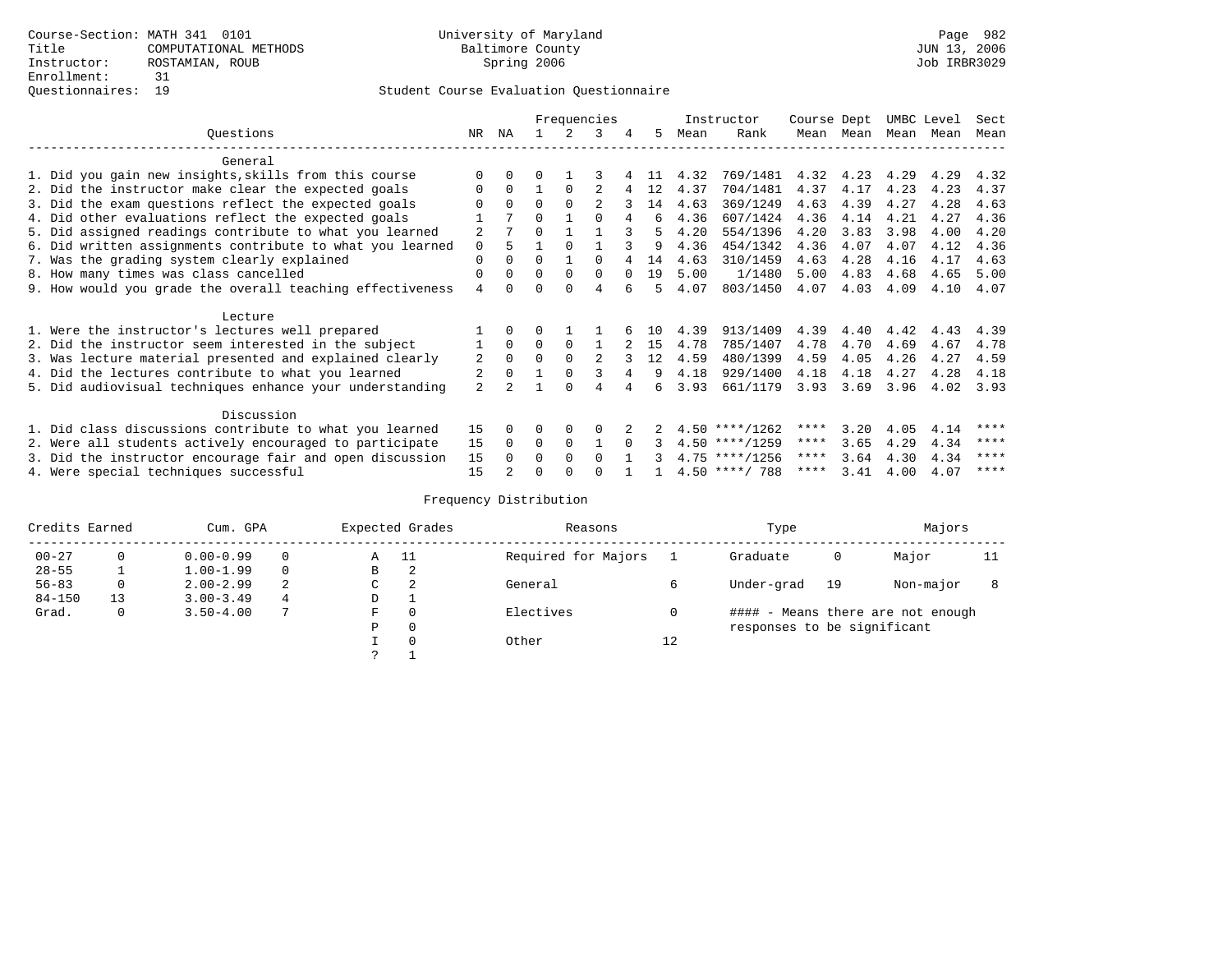|                                                           |                |          |                |                | Frequencies    |          |          |      | Instructor       | Course Dept |           | UMBC Level |      | Sect        |
|-----------------------------------------------------------|----------------|----------|----------------|----------------|----------------|----------|----------|------|------------------|-------------|-----------|------------|------|-------------|
| Ouestions                                                 | NR             | ΝA       |                |                | 3              | 4        | 5.       | Mean | Rank             |             | Mean Mean | Mean       | Mean | Mean        |
| General                                                   |                |          |                |                |                |          |          |      |                  |             |           |            |      |             |
| 1. Did you gain new insights, skills from this course     |                | $\Omega$ |                |                |                |          |          |      | 3.11 1440/1481   | 3.11        | 4.23      | 4.29       | 4.29 | 3.11        |
| 2. Did the instructor make clear the expected goals       | O              | $\Omega$ | ς              |                |                |          |          |      | 2.78 1456/1481   | 2.78        | 4.17      | 4.23       | 4.23 | 2.78        |
| 3. Did the exam questions reflect the expected goals      |                | 8        | U              | $\Omega$       | $\Omega$       |          |          |      | $4.00$ ****/1249 | ****        | 4.39      | 4.27       | 4.28 | $***$ * * * |
| 4. Did other evaluations reflect the expected goals       | O              | $\Omega$ |                |                | 4              |          | $\cap$   |      | 3.00 1361/1424   | 3.00        | 4.14      | 4.21       | 4.27 | 3.00        |
| 5. Did assigned readings contribute to what you learned   | $\Omega$       | $\Omega$ |                | $\mathfrak{D}$ | $\overline{a}$ |          |          |      | 3.11 1266/1396   | 3.11        | 3.83      | 3.98       | 4.00 | 3.11        |
| 6. Did written assignments contribute to what you learned |                | $\Omega$ | $\mathfrak{D}$ |                |                |          | $\Omega$ |      | 3.00 1269/1342   | 3.00        | 4.07      | 4.07       | 4.12 | 3.00        |
| 7. Was the grading system clearly explained               | $\Omega$       | $\Omega$ |                | $\Omega$       |                |          |          |      | 1.56 1449/1459   | 1.56        | 4.28      | 4.16       | 4.17 | 1.56        |
| 8. How many times was class cancelled                     |                | $\Omega$ | $\Omega$       | $\Omega$       | <sup>0</sup>   | $\Omega$ | 8        | 5.00 | 1/1480           | 5.00        | 4.83      | 4.68       | 4.65 | 5.00        |
| 9. How would you grade the overall teaching effectiveness | 2              | $\cap$   | U              |                |                |          |          |      | 3.29 1299/1450   | 3.29        | 4.03      | 4.09       | 4.10 | 3.29        |
| Lecture                                                   |                |          |                |                |                |          |          |      |                  |             |           |            |      |             |
| 1. Were the instructor's lectures well prepared           |                |          |                |                |                |          |          |      | 2.50 1395/1409   | 2.50        | 4.40      | 4.42       | 4.43 | 2.50        |
| 2. Did the instructor seem interested in the subject      |                | $\Omega$ | $\Omega$       |                | $\Omega$       |          |          |      | 4.38 1200/1407   | 4.38        | 4.70      | 4.69       | 4.67 | 4.38        |
| 3. Was lecture material presented and explained clearly   |                | $\Omega$ | $\overline{a}$ |                |                |          |          |      | 2.88 1350/1399   | 2.88        | 4.05      | 4.26       | 4.27 | 2.88        |
| 4. Did the lectures contribute to what you learned        |                | $\Omega$ | 3              | $\Omega$       | 4              | $\Omega$ |          |      | 2.50 1364/1400   | 2.50        | 4.18      | 4.27       | 4.28 | 2.50        |
| 5. Did audiovisual techniques enhance your understanding  | $\overline{2}$ | $\cap$   |                | $\cap$         |                |          |          | 3.43 | 934/1179         | 3.43        | 3.69      | 3.96       | 4.02 | 3.43        |
| Discussion                                                |                |          |                |                |                |          |          |      |                  |             |           |            |      |             |
| 1. Did class discussions contribute to what you learned   | 4              | $\Omega$ |                | $\Omega$       |                |          |          | 3.40 | 1034/1262        | 3.40        | 3.20      | 4.05       | 4.14 | 3.40        |
| 2. Were all students actively encouraged to participate   | 4              | $\Omega$ | $\Omega$       | $\Omega$       | $\Omega$       |          | 4        | 4.80 | 304/1259         | 4.80        | 3.65      | 4.29       | 4.34 | 4.80        |
| 3. Did the instructor encourage fair and open discussion  | 4              |          | U              | 2              | $\Omega$       | $\Omega$ |          | 3.80 | 1025/1256        | 3.80        | 3.64      | 4.30       | 4.34 | 3.80        |
| 4. Were special techniques successful                     | 5              |          |                |                |                |          |          | 3.50 | 604/788          | 3.50        | 3.41      | 4.00       | 4.07 | 3.50        |

| Credits Earned |   | Cum. GPA      |   | Expected Grades |   | Reasons             | Type                        |   | Majors                            |   |
|----------------|---|---------------|---|-----------------|---|---------------------|-----------------------------|---|-----------------------------------|---|
| $00 - 27$      | 0 | $0.00 - 0.99$ |   | Α               | 5 | Required for Majors | Graduate                    | 0 | Major                             |   |
| $28 - 55$      | 0 | $1.00 - 1.99$ |   | В               | 2 |                     |                             |   |                                   |   |
| $56 - 83$      | 0 | $2.00 - 2.99$ |   | $\sim$<br>◡     |   | General             | Under-grad                  | 9 | Non-major                         | 6 |
| $84 - 150$     | 6 | $3.00 - 3.49$ |   | D               | 0 |                     |                             |   |                                   |   |
| Grad.          | 0 | $3.50 - 4.00$ | 4 | F               | 0 | Electives           |                             |   | #### - Means there are not enough |   |
|                |   |               |   | Ρ               | 0 |                     | responses to be significant |   |                                   |   |
|                |   |               |   |                 | 0 | Other               |                             |   |                                   |   |
|                |   |               |   | C.              |   |                     |                             |   |                                   |   |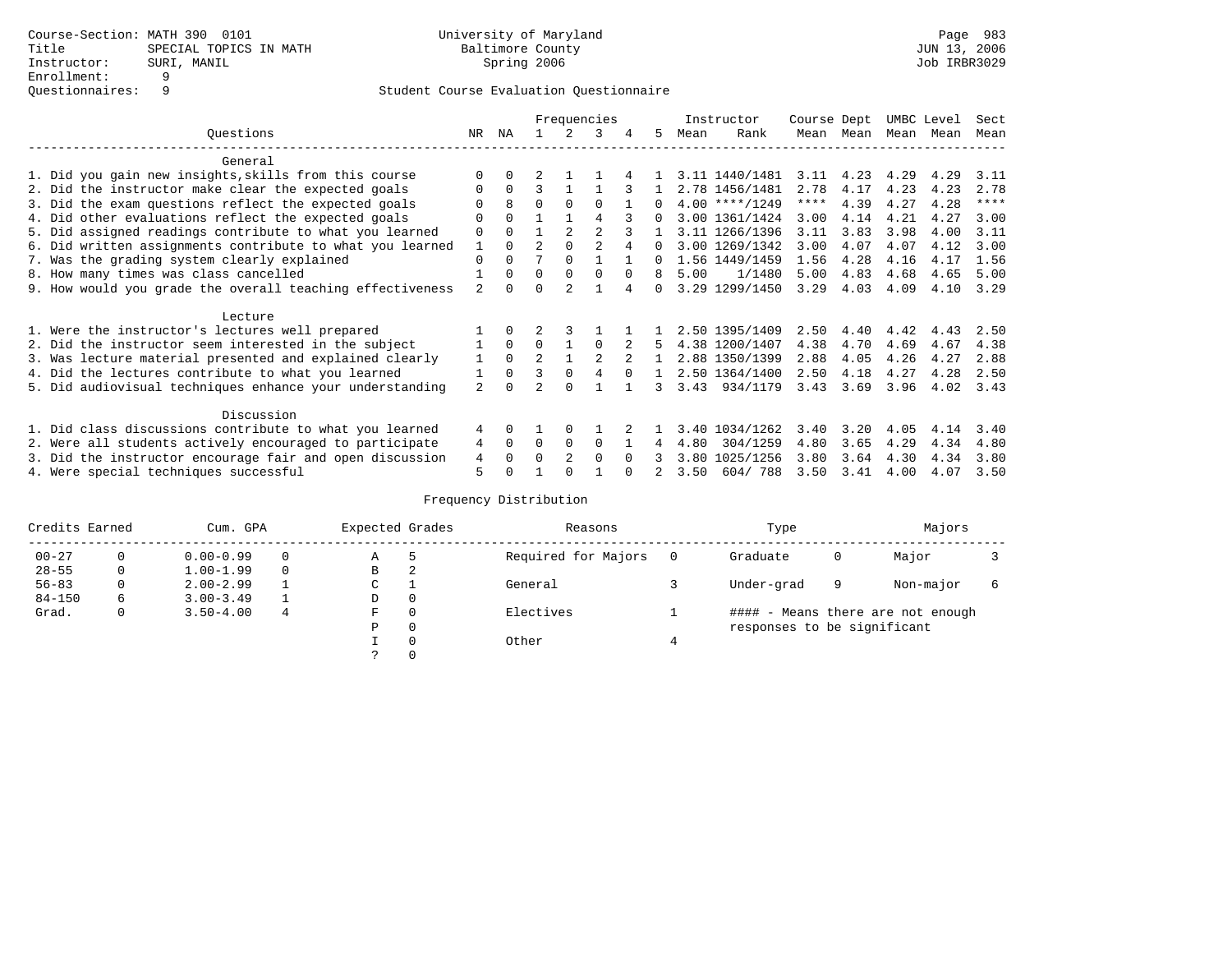### Questionnaires: 11 Student Course Evaluation Questionnaire

|                                                           |                |                |                |          | Frequencies |              |    |      | Instructor     | Course Dept |      | UMBC Level |      | Sect |
|-----------------------------------------------------------|----------------|----------------|----------------|----------|-------------|--------------|----|------|----------------|-------------|------|------------|------|------|
| Questions                                                 | NR             | ΝA             |                |          | 3           | 4            | 5. | Mean | Rank           | Mean        | Mean | Mean Mean  |      | Mean |
| General                                                   |                |                |                |          |             |              |    |      |                |             |      |            |      |      |
| 1. Did you gain new insights, skills from this course     |                |                |                |          |             |              |    |      | 4.00 1069/1481 | 4.00        | 4.23 | 4.29       | 4.45 | 4.00 |
| 2. Did the instructor make clear the expected goals       | $\Omega$       | $\Omega$       | $\Omega$       |          |             |              |    |      | 3.18 1397/1481 | 3.18        | 4.17 | 4.23       | 4.32 | 3.18 |
| 3. Did the exam questions reflect the expected goals      |                | $\Omega$       | $\Omega$       |          |             |              | 4  | 4.00 | 893/1249       | 4.00        | 4.39 | 4.27       | 4.44 | 4.00 |
| 4. Did other evaluations reflect the expected goals       | O              | $\overline{2}$ | $\Omega$       |          |             |              |    | 4.00 | 959/1424       | 4.00        | 4.14 | 4.21       | 4.35 | 4.00 |
| 5. Did assigned readings contribute to what you learned   | $\Omega$       | 3              | ર              |          |             |              |    |      | 2.38 1377/1396 | 2.38        | 3.83 | 3.98       | 4.09 | 2.38 |
| 6. Did written assignments contribute to what you learned | $\mathbf 0$    |                |                |          |             |              |    | 4.00 | 755/1342       | 4.00        | 4.07 | 4.07       | 4.21 | 4.00 |
| 7. Was the grading system clearly explained               | $\Omega$       | $\Omega$       | $\Omega$       |          |             |              | R  | 4.64 | 310/1459       | 4.64        | 4.28 | 4.16       | 4.25 | 4.64 |
| 8. How many times was class cancelled                     | $\Omega$       |                | U              | $\Omega$ | $\Omega$    |              | 11 | 5.00 | 1/1480         | 5.00        | 4.83 | 4.68       | 4.74 | 5.00 |
| 9. How would you grade the overall teaching effectiveness | $\mathfrak{D}$ |                |                |          |             |              |    |      | 3.11 1340/1450 | 3.11        | 4.03 | 4.09       | 4.28 | 3.11 |
| Lecture                                                   |                |                |                |          |             |              |    |      |                |             |      |            |      |      |
| 1. Were the instructor's lectures well prepared           |                |                |                | $\Omega$ | 4           |              |    |      | 3.91 1218/1409 | 3.91        | 4.40 | 4.42       | 4.51 | 3.91 |
| 2. Did the instructor seem interested in the subject      | 0              | $\Omega$       | $\Omega$       | $\Omega$ |             |              |    |      | 4.36 1205/1407 | 4.36        | 4.70 | 4.69       | 4.79 | 4.36 |
| 3. Was lecture material presented and explained clearly   | $\mathbf 0$    | $\Omega$       |                |          |             |              |    |      | 2.55 1378/1399 | 2.55        | 4.05 | 4.26       | 4.36 | 2.55 |
| 4. Did the lectures contribute to what you learned        | 0              | $\Omega$       | $\overline{2}$ | 3        |             |              |    |      | 2.82 1343/1400 | 2.82        | 4.18 | 4.27       | 4.38 | 2.82 |
| 5. Did audiovisual techniques enhance your understanding  |                |                |                |          |             |              |    |      | 2.14 1153/1179 | 2.14        | 3.69 | 3.96       | 4.07 | 2.14 |
| Discussion                                                |                |                |                |          |             |              |    |      |                |             |      |            |      |      |
| 1. Did class discussions contribute to what you learned   | 8              | $\Omega$       | $\Omega$       |          |             |              |    |      | 3.00 1146/1262 | 3.00        | 3.20 | 4.05       | 433  | 3.00 |
| 2. Were all students actively encouraged to participate   | 8              | $\Omega$       |                | $\Omega$ |             | <sup>n</sup> |    |      | 2.33 1234/1259 | 2.33        | 3.65 | 4.29       | 4.57 | 2.33 |
| 3. Did the instructor encourage fair and open discussion  | 8              |                |                |          |             |              |    |      | 3.33 1134/1256 | 3.33        | 3.64 | 4.30       | 4.60 | 3.33 |

| Credits Earned |    | Cum. GPA      |          | Expected Grades |   | Reasons             | Type                        |    | Majors                            |  |
|----------------|----|---------------|----------|-----------------|---|---------------------|-----------------------------|----|-----------------------------------|--|
| $00 - 27$      |    | $0.00 - 0.99$ | $\Omega$ | Α               |   | Required for Majors | Graduate                    | 0  | Major                             |  |
| $28 - 55$      | 0  | $1.00 - 1.99$ | $\Omega$ | B               | 2 |                     |                             |    |                                   |  |
| $56 - 83$      |    | $2.00 - 2.99$ | $\Omega$ | C               |   | General             | Under-grad                  | 11 | Non-major                         |  |
| $84 - 150$     | 5. | $3.00 - 3.49$ | $\Omega$ | D               | 0 |                     |                             |    |                                   |  |
| Grad.          |    | $3.50 - 4.00$ | 7        | F               |   | Electives           |                             |    | #### - Means there are not enough |  |
|                |    |               |          | Ρ               | 2 |                     | responses to be significant |    |                                   |  |
|                |    |               |          |                 |   | Other               |                             |    |                                   |  |
|                |    |               |          |                 |   |                     |                             |    |                                   |  |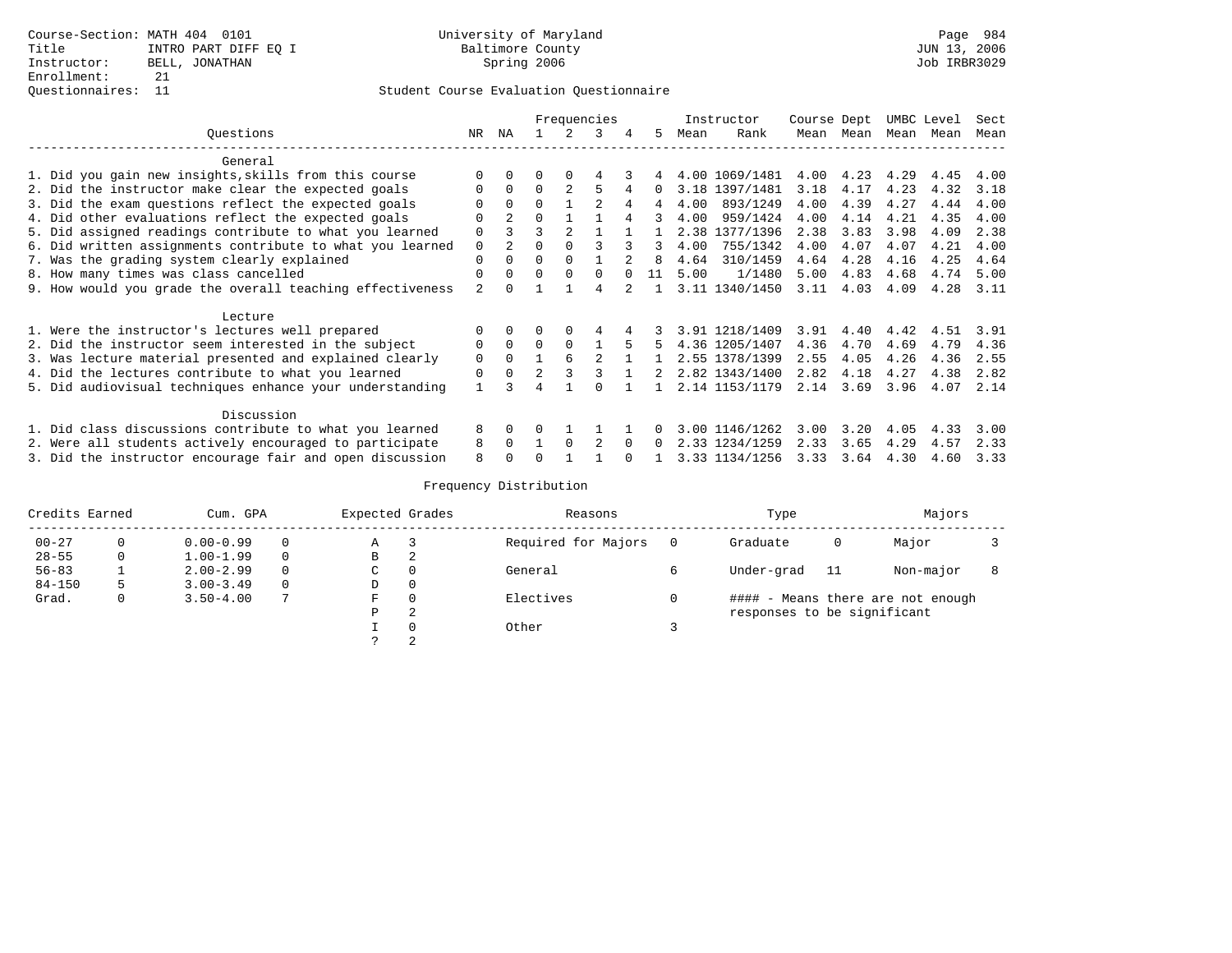## Questionnaires: 13 Student Course Evaluation Questionnaire

|                                                           |                |          |          | Frequencies |          |              |        |      | Instructor       | Course Dept |           |      | UMBC Level | Sect        |
|-----------------------------------------------------------|----------------|----------|----------|-------------|----------|--------------|--------|------|------------------|-------------|-----------|------|------------|-------------|
| Ouestions                                                 | NR.            | ΝA       |          | 2           | 3        | 4            | 5.     | Mean | Rank             |             | Mean Mean | Mean | Mean       | Mean        |
| General                                                   |                |          |          |             |          |              |        |      |                  |             |           |      |            |             |
| 1. Did you gain new insights, skills from this course     | $\Omega$       |          |          |             |          |              |        | 4.62 | 450/1481         | 4.62        | 4.23      | 4.29 | 4.45       | 4.62        |
| 2. Did the instructor make clear the expected goals       | 0              | $\Omega$ | $\Omega$ |             |          |              | 6      | 4.23 | 843/1481         | 4.23        | 4.17      | 4.23 | 4.32       | 4.23        |
| 3. Did the exam questions reflect the expected goals      |                | $\Omega$ | $\Omega$ | $\Omega$    | 2        |              | 8      | 4.46 | 548/1249         | 4.46        | 4.39      | 4.27 | 4.44       | 4.46        |
| 4. Did other evaluations reflect the expected goals       | $\Omega$       | R        | $\Omega$ | $\Omega$    | $\Omega$ | $\mathbf{1}$ | 4      | 4.80 | 178/1424         | 4.80        | 4.14      | 4.21 | 4.35       | 4.80        |
| 5. Did assigned readings contribute to what you learned   | $\mathbf 0$    |          | 0        | $\Omega$    | 4        |              | 6      | 4.17 | 584/1396         | 4.17        | 3.83      | 3.98 | 4.09       | 4.17        |
| 6. Did written assignments contribute to what you learned | 0              | 6        | 0        | $\Omega$    |          |              | 5.     | 4.57 | 257/1342         | 4.57        | 4.07      | 4.07 | 4.21       | 4.57        |
| 7. Was the grading system clearly explained               | 0              | 0        | 0        | $\mathbf 0$ | $\Omega$ |              | 11     | 4.85 | 137/1459         | 4.85        | 4.28      | 4.16 | 4.25       | 4.85        |
| 8. How many times was class cancelled                     | 0              | $\Omega$ | $\Omega$ | $\Omega$    | $\Omega$ | 9            | 4      |      | 4.31 1178/1480   | 4.31        | 4.83      | 4.68 | 4.74       | 4.31        |
| 9. How would you grade the overall teaching effectiveness | $\overline{4}$ | U        | U        | ∩           | $\Omega$ |              | 3      | 4.33 | 546/1450         | 4.33        | 4.03      | 4.09 | 4.28       | 4.33        |
| Lecture                                                   |                |          |          |             |          |              |        |      |                  |             |           |      |            |             |
| 1. Were the instructor's lectures well prepared           | 0              | $\Omega$ | O        | $\Omega$    |          |              |        | 4.77 | 400/1409         | 4.77        | 4.40      | 4.42 | 4.51       | 4.77        |
| 2. Did the instructor seem interested in the subject      | 0              | $\Omega$ | $\Omega$ | $\Omega$    | $\Omega$ |              | 12     | 4.92 | 400/1407         | 4.92        | 4.70      | 4.69 | 4.79       | 4.92        |
| 3. Was lecture material presented and explained clearly   | 0              | 0        | $\Omega$ | $\Omega$    | $\Omega$ |              | 10     | 4.77 | 256/1399         | 4.77        | 4.05      | 4.26 | 4.36       | 4.77        |
| 4. Did the lectures contribute to what you learned        | 0              | $\Omega$ | 0        | $\Omega$    |          |              | 10     | 4.62 | 480/1400         | 4.62        | 4.18      | 4.27 | 4.38       | 4.62        |
| 5. Did audiovisual techniques enhance your understanding  | $\Omega$       | 12       |          |             | $\Omega$ |              | $\cap$ |      | $4.00$ ****/1179 | $***$ * * * | 3.69      | 3.96 | 4.07       | $* * * * *$ |
| Discussion                                                |                |          |          |             |          |              |        |      |                  |             |           |      |            |             |
| 1. Did class discussions contribute to what you learned   | 11             |          |          |             |          |              |        |      | $3.00$ ****/1262 | ****        | 3.20      | 4.05 | 4.33       | ****        |
| 2. Were all students actively encouraged to participate   | 11             | $\Omega$ | $\Omega$ | 1           | $\Omega$ | $\Omega$     |        |      | $3.50$ ****/1259 | $***$ * *   | 3.65      | 4.29 | 4.57       | $***$ * * * |
| 3. Did the instructor encourage fair and open discussion  | 11             | $\cap$   | 0        | $\cap$      | $\Omega$ |              |        |      | $4.50$ ****/1256 | ****        | 3.64      | 4.30 | 4.60       | ****        |
|                                                           |                |          |          |             |          |              |        |      |                  |             |           |      |            |             |
| Laboratory                                                |                |          |          |             |          |              |        |      |                  |             |           |      |            |             |
| 1. Did the lab increase understanding of the material     | 12             |          | O        | $\Omega$    | $\Omega$ |              |        |      | $5.00$ ****/ 246 | **** ****   |           | 4.20 | 4.45       | ****        |
| 2. Were you provided with adequate background information | 12             | 0        | U        | $\Omega$    | $\Omega$ |              | 0      |      | $4.00$ ****/ 249 |             | **** **** | 4.11 | 3.87       | ****        |

| Credits Earned |    | Cum. GPA      |          | Expected Grades |   | Reasons             | Type                        |    | Majors                            |    |
|----------------|----|---------------|----------|-----------------|---|---------------------|-----------------------------|----|-----------------------------------|----|
| $00 - 27$      |    | $0.00 - 0.99$ |          | Α               | 4 | Required for Majors | Graduate                    |    | Major                             | 10 |
| $28 - 55$      |    | $1.00 - 1.99$ |          | В               |   |                     |                             |    |                                   |    |
| $56 - 83$      | z. | $2.00 - 2.99$ | $\Omega$ | C               | 4 | General             | Under-grad                  | 12 | Non-major                         |    |
| $84 - 150$     |    | $3.00 - 3.49$ |          | D               | 0 |                     |                             |    |                                   |    |
| Grad.          |    | $3.50 - 4.00$ |          | F               | 0 | Electives           |                             |    | #### - Means there are not enough |    |
|                |    |               |          | Р               | 0 |                     | responses to be significant |    |                                   |    |
|                |    |               |          |                 | 0 | Other               |                             |    |                                   |    |
|                |    |               |          |                 |   |                     |                             |    |                                   |    |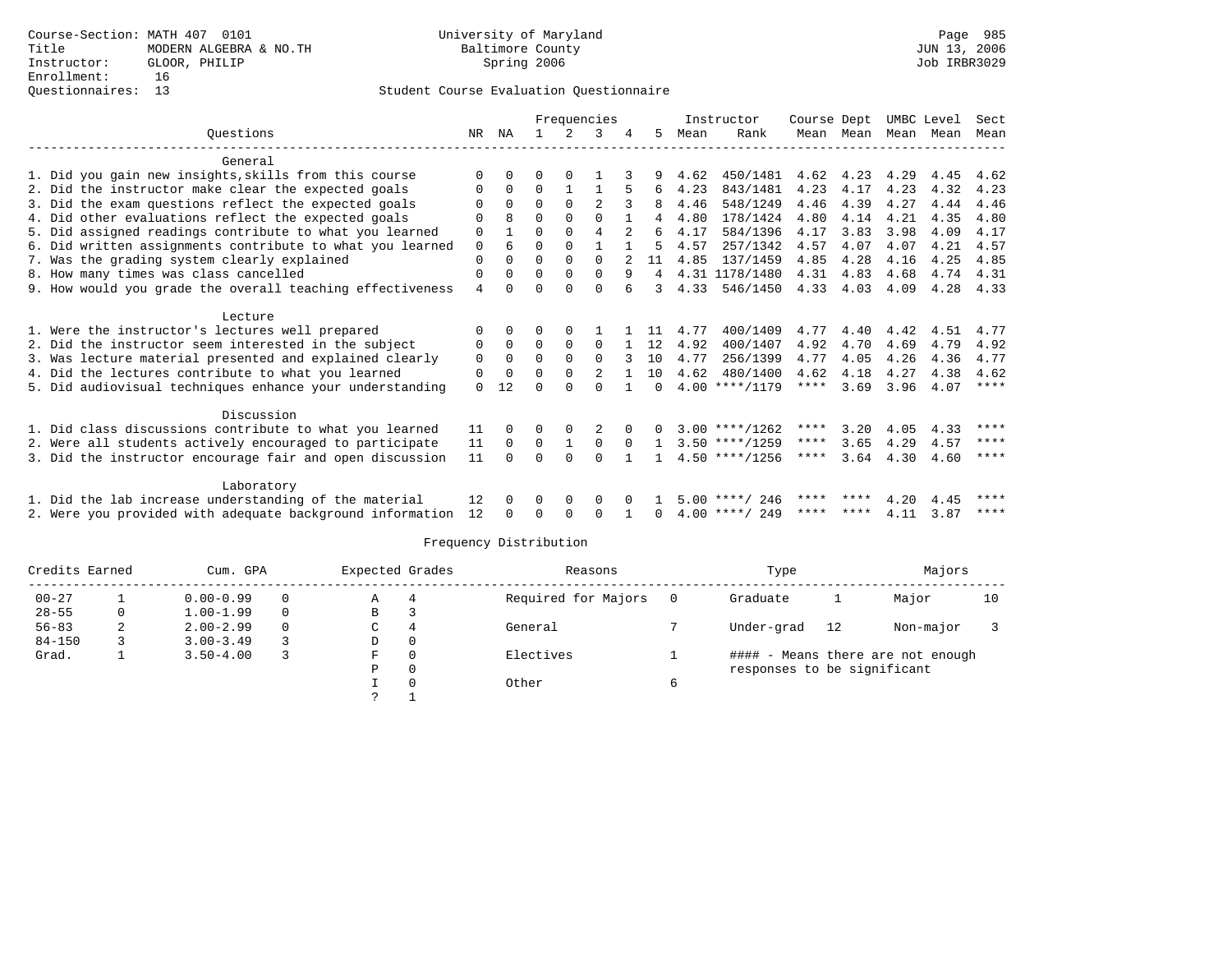|                                                           |             |              |              |          | Frequencies |              |                |      | Instructor       | Course Dept |      |      | UMBC Level | Sect        |
|-----------------------------------------------------------|-------------|--------------|--------------|----------|-------------|--------------|----------------|------|------------------|-------------|------|------|------------|-------------|
| Ouestions                                                 | NR          | ΝA           |              | 2        | 3           | 4            | 5.             | Mean | Rank             | Mean        | Mean | Mean | Mean       | Mean        |
| General                                                   |             |              |              |          |             |              |                |      |                  |             |      |      |            |             |
| 1. Did you gain new insights, skills from this course     |             |              |              |          |             |              |                | 5.00 | 1/1481           | 5.00        | 4.23 | 4.29 | 4.45       | 5.00        |
| 2. Did the instructor make clear the expected goals       |             | 0            | $\Omega$     | $\Omega$ | $\Omega$    |              |                | 4.83 | 162/1481         | 4.83        | 4.17 | 4.23 | 4.32       | 4.83        |
| 3. Did the exam questions reflect the expected goals      |             |              | $\Omega$     |          |             |              | 5.             | 4.83 | 184/1249         | 4.83        | 4.39 | 4.27 | 4.44       | 4.83        |
| 4. Did other evaluations reflect the expected goals       |             | 2.           | $\Omega$     |          | $\Omega$    | <sup>n</sup> |                | 5.00 | 1/1424           | 5.00        | 4.14 | 4.21 | 4.35       | 5.00        |
| 5. Did assigned readings contribute to what you learned   | $\Omega$    | $2^{\circ}$  | $\Omega$     |          |             | $\cap$       | 3              | 4.50 | 297/1396         | 4.50        | 3.83 | 3.98 | 4.09       | 4.50        |
| 6. Did written assignments contribute to what you learned | $\mathbf 0$ |              | $\Omega$     |          |             |              |                | 4.83 | 104/1342         | 4.83        | 4.07 | 4.07 | 4.21       | 4.83        |
| 7. Was the grading system clearly explained               | $\Omega$    |              | $\Omega$     |          | $\Omega$    |              | 3              | 4.50 | 460/1459         | 4.50        | 4.28 | 4.16 | 4.25       | 4.50        |
| 8. How many times was class cancelled                     | $\Omega$    |              | $\Omega$     |          | $\Omega$    | <sup>n</sup> | 6              | 5.00 | 1/1480           | 5.00        | 4.83 | 4.68 | 4.74       | 5.00        |
| 9. How would you grade the overall teaching effectiveness | $\Omega$    |              | U            |          |             |              | $\overline{4}$ | 4.67 | 217/1450         | 4.67        | 4.03 | 4.09 | 4.28       | 4.67        |
| Lecture                                                   |             |              |              |          |             |              |                |      |                  |             |      |      |            |             |
| 1. Were the instructor's lectures well prepared           |             |              |              |          |             |              |                | 4.83 | 290/1409         | 4.83        | 4.40 | 4.42 | 4.51       | 4.83        |
| 2. Did the instructor seem interested in the subject      | 0           | $\Omega$     | $\Omega$     | $\Omega$ | $\Omega$    |              | 5.             | 4.83 | 659/1407         | 4.83        | 4.70 | 4.69 | 4.79       | 4.83        |
| 3. Was lecture material presented and explained clearly   | $\mathbf 0$ | <sup>0</sup> | $\Omega$     |          | $\Omega$    |              |                | 4.83 | 187/1399         | 4.83        | 4.05 | 4.26 | 4.36       | 4.83        |
| 4. Did the lectures contribute to what you learned        | 0           |              | $\Omega$     |          | $\Omega$    |              | 5.             | 4.83 | 218/1400         | 4.83        | 4.18 | 4.27 | 4.38       | 4.83        |
| 5. Did audiovisual techniques enhance your understanding  | $\Omega$    |              |              |          |             |              |                |      | $5.00$ ****/1179 | ****        | 3.69 | 3.96 | 4.07       | $***$ * * * |
| Discussion                                                |             |              |              |          |             |              |                |      |                  |             |      |      |            |             |
| 1. Did class discussions contribute to what you learned   |             | 0            |              |          | 0           |              |                |      | $5.00$ ****/1262 | ****        | 3.20 | 4.05 | 4.33       | ****        |
| 2. Were all students actively encouraged to participate   |             | <sup>0</sup> | <sup>0</sup> | $\Omega$ | $\cap$      |              |                |      | $4.00$ ****/1259 | ****        | 3.65 | 4.29 | 4.57       | ****        |
| 3. Did the instructor encourage fair and open discussion  |             |              |              |          |             |              | <sup>n</sup>   |      | $4.00$ ****/1256 | ****        | 3.64 | 4.30 | 4.60       | ****        |

| Credits Earned |   | Cum. GPA      |          | Expected Grades |   | Reasons             | Type                        |   | Majors                            |  |
|----------------|---|---------------|----------|-----------------|---|---------------------|-----------------------------|---|-----------------------------------|--|
| $00 - 27$      |   | $0.00 - 0.99$ | $\Omega$ | Α               |   | Required for Majors | Graduate                    | 0 | Major                             |  |
| $28 - 55$      | 0 | $1.00 - 1.99$ | $\Omega$ | B               | 2 |                     |                             |   |                                   |  |
| $56 - 83$      |   | $2.00 - 2.99$ | $\Omega$ | C               |   | General             | Under-grad                  | 6 | Non-major                         |  |
| $84 - 150$     | 4 | $3.00 - 3.49$ |          | D               | 0 |                     |                             |   |                                   |  |
| Grad.          |   | $3.50 - 4.00$ |          | F               |   | Electives           |                             |   | #### - Means there are not enough |  |
|                |   |               |          | Ρ               |   |                     | responses to be significant |   |                                   |  |
|                |   |               |          |                 |   | Other               |                             |   |                                   |  |
|                |   |               |          |                 |   |                     |                             |   |                                   |  |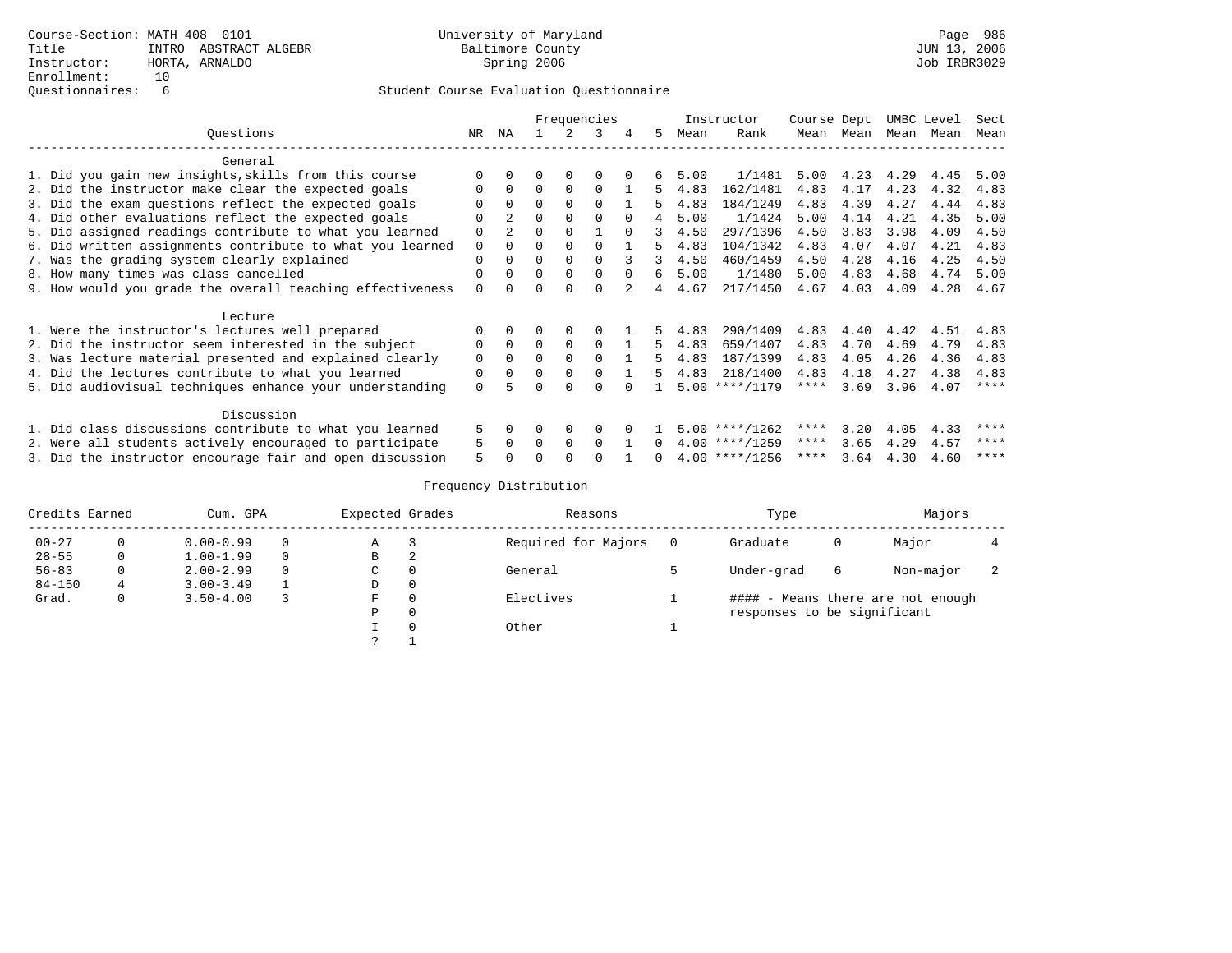|                                                           |                | Frequencies |          |          |          |              |                |      | Instructor       | Course Dept |           |      | UMBC Level | Sect |
|-----------------------------------------------------------|----------------|-------------|----------|----------|----------|--------------|----------------|------|------------------|-------------|-----------|------|------------|------|
| Ouestions                                                 | NR             | NA          |          |          | ર        | 4            | 5.             | Mean | Rank             |             | Mean Mean | Mean | Mean       | Mean |
| General                                                   |                |             |          |          |          |              |                |      |                  |             |           |      |            |      |
| 1. Did you gain new insights, skills from this course     |                |             |          |          |          |              | 6              |      | 4.00 1069/1481   | 4.00        | 4.23      | 4.29 | 4.45       | 4.00 |
| 2. Did the instructor make clear the expected goals       | $\Omega$       | $\Omega$    | $\Omega$ |          | २        | 3            |                |      | 3.67 1253/1481   | 3.67        | 4.17      | 4.23 | 4.32       | 3.67 |
| 3. Did the exam questions reflect the expected goals      | O              | $\Omega$    | $\Omega$ | $\Omega$ |          |              | 6              | 4.56 | 451/1249         | 4.56        | 4.39      | 4.27 | 4.44       | 4.56 |
| 4. Did other evaluations reflect the expected goals       |                | 4           | $\Omega$ | $\Omega$ | $\cap$   |              | २              | 4.75 | 217/1424         | 4.75        | 4.14      | 4.21 | 4.35       | 4.75 |
| 5. Did assigned readings contribute to what you learned   | $\Omega$       | 2           | $\Omega$ | $\Omega$ | $\cap$   |              |                | 4.71 | 156/1396         | 4.71        | 3.83      | 3.98 | 4.09       | 4.71 |
| 6. Did written assignments contribute to what you learned | $\Omega$       | 4           | $\cap$   |          |          |              | $\overline{4}$ | 4.80 | 112/1342         | 4.80        | 4.07      | 4.07 | 4.21       | 4.80 |
| 7. Was the grading system clearly explained               | $\Omega$       | $\Omega$    |          |          |          |              |                |      | 3.56 1242/1459   | 3.56        | 4.28      | 4.16 | 4.25       | 3.56 |
| 8. How many times was class cancelled                     |                | $\Omega$    | $\Omega$ | $\Omega$ | $\Omega$ |              | 4              |      | 4.50 1044/1480   | 4.50        | 4.83      | 4.68 | 4.74       | 4.50 |
| 9. How would you grade the overall teaching effectiveness |                |             |          |          |          |              |                |      | 3.50 1223/1450   | 3.50        | 4.03      | 4.09 | 4.28       | 3.50 |
| Lecture                                                   |                |             |          |          |          |              |                |      |                  |             |           |      |            |      |
| 1. Were the instructor's lectures well prepared           |                | $\Omega$    | $\Omega$ | $\Omega$ |          |              | 3.             |      | 4.29 1013/1409   | 4.29        | 4.40      | 4.42 | 4.51       | 4.29 |
| 2. Did the instructor seem interested in the subject      | $\mathfrak{D}$ | $\Omega$    | $\Omega$ | $\cap$   | $\cap$   | २            | 4              |      | 4.57 1053/1407   | 4.57        | 4.70      | 4.69 | 4.79       | 4.57 |
| 3. Was lecture material presented and explained clearly   | 3              | $\Omega$    | $\Omega$ |          |          |              |                |      | 3.50 1237/1399   | 3.50        | 4.05      | 4.26 | 4.36       | 3.50 |
| 4. Did the lectures contribute to what you learned        |                |             |          |          |          |              | 2              |      | 3.29 1278/1400   | 3.29        | 4.18      | 4.27 | 4.38       | 3.29 |
| Discussion                                                |                |             |          |          |          |              |                |      |                  |             |           |      |            |      |
| 1. Did class discussions contribute to what you learned   | 8              | $\Omega$    | $\Omega$ | $\Omega$ | $\Omega$ |              |                |      | $4.00$ ****/1262 | ****        | 3.20      | 4.05 | 4.33       | **** |
| 2. Were all students actively encouraged to participate   | 8              | $\Omega$    | $\Omega$ | $\Omega$ |          | $\Omega$     | $\Omega$       |      | $3.00$ ****/1259 | $***$ * *   | 3.65      | 4.29 | 4.57       | **** |
| 3. Did the instructor encourage fair and open discussion  | 8              |             |          |          |          | <sup>n</sup> |                |      | $5.00$ ****/1256 | ****        | 3.64      | 4.30 | 4.60       | **** |

| Credits Earned |          | Cum. GPA      |          | Expected Grades |          | Reasons             | Type                        |   | Majors                            |  |
|----------------|----------|---------------|----------|-----------------|----------|---------------------|-----------------------------|---|-----------------------------------|--|
| $00 - 27$      |          | $0.00 - 0.99$ | $\Omega$ | Α               | 4        | Required for Majors | Graduate                    | 0 | Major                             |  |
| $28 - 55$      | $\Omega$ | $1.00 - 1.99$ | $\Omega$ | В               | 3        |                     |                             |   |                                   |  |
| $56 - 83$      |          | $2.00 - 2.99$ | $\Omega$ | C               | 2        | General             | Under-grad                  | 9 | Non-major                         |  |
| $84 - 150$     |          | $3.00 - 3.49$ | -2       | D               | 0        |                     |                             |   |                                   |  |
| Grad.          | 0        | $3.50 - 4.00$ |          | F               | 0        | Electives           |                             |   | #### - Means there are not enough |  |
|                |          |               |          | Ρ               | 0        |                     | responses to be significant |   |                                   |  |
|                |          |               |          |                 | $\Omega$ | Other               |                             |   |                                   |  |
|                |          |               |          |                 | $\Omega$ |                     |                             |   |                                   |  |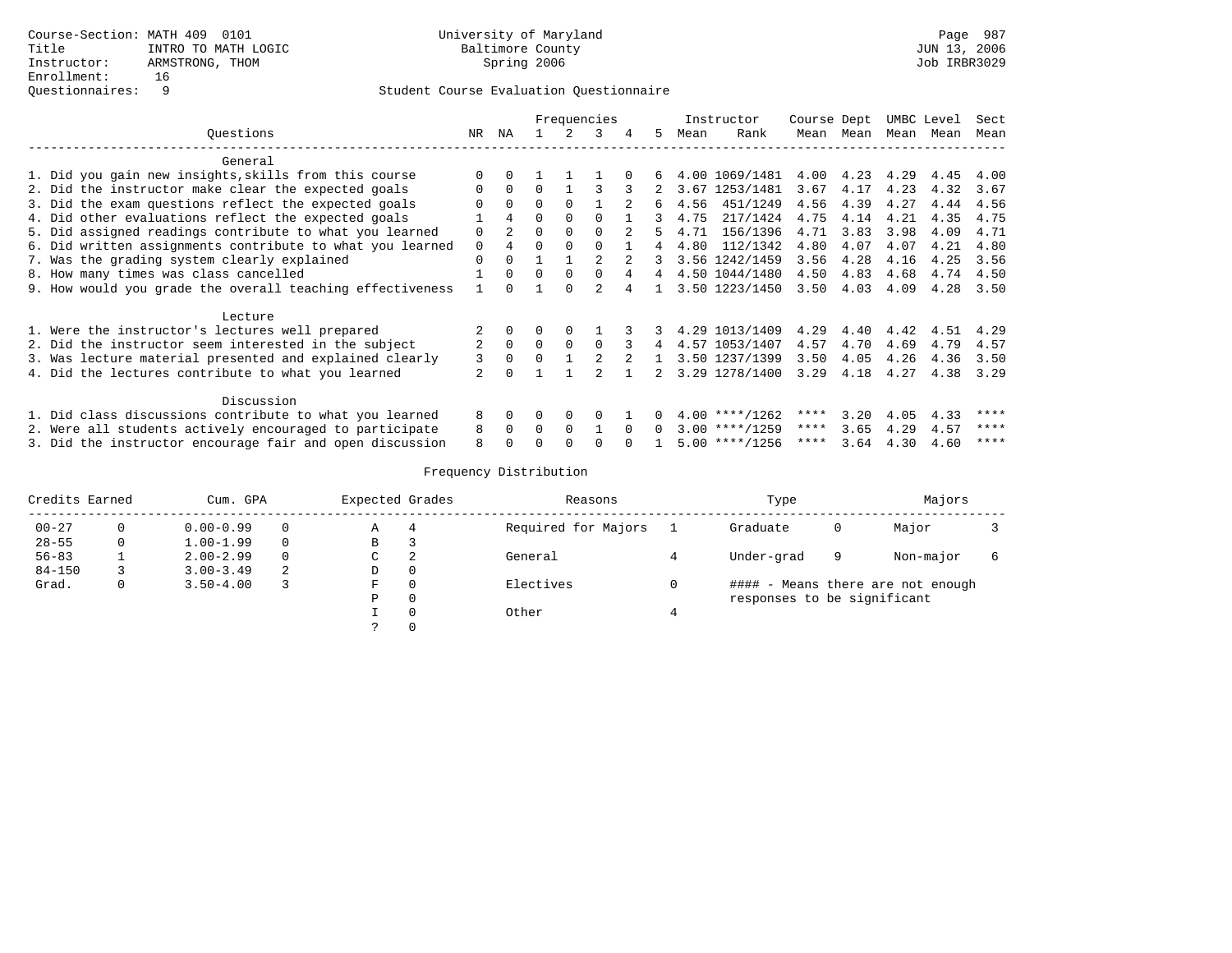|                                                           |          |          |   |          | Frequencies |          |             |      | Instructor | Course Dept |      |      | UMBC Level | Sect |
|-----------------------------------------------------------|----------|----------|---|----------|-------------|----------|-------------|------|------------|-------------|------|------|------------|------|
| Ouestions                                                 | NR.      | ΝA       |   |          |             | 4        | 5.          | Mean | Rank       | Mean        | Mean | Mean | Mean       | Mean |
| General                                                   |          |          |   |          |             |          |             |      |            |             |      |      |            |      |
| 1. Did you gain new insights, skills from this course     |          |          |   |          |             |          |             | 4.75 | 292/1481   | 4.75        | 4.23 | 4.29 | 4.45       | 4.75 |
| 2. Did the instructor make clear the expected goals       |          | $\Omega$ |   | $\Omega$ | $\Omega$    |          | 4           | 5.00 | 1/1481     | 5.00        | 4.17 | 4.23 | 4.32       | 5.00 |
| 3. Did the exam questions reflect the expected goals      |          | $\Omega$ |   | $\Omega$ | $\Omega$    | $\Omega$ | 4           | 5.00 | 1/1249     | 5.00        | 4.39 | 4.27 | 4.44       | 5.00 |
| 4. Did other evaluations reflect the expected goals       |          | $\Omega$ |   | $\Omega$ | $\Omega$    | $\Omega$ | 4           | 5.00 | 1/1424     | 5.00        | 4.14 | 4.21 | 4.35       | 5.00 |
| 5. Did assigned readings contribute to what you learned   | 0        | $\Omega$ |   |          |             |          |             | 3.75 | 918/1396   | 3.75        | 3.83 | 3.98 | 4.09       | 3.75 |
| 6. Did written assignments contribute to what you learned | $\Omega$ |          |   | $\Omega$ |             |          |             | 5.00 | 1/1342     | 5.00        | 4.07 | 4.07 | 4.21       | 5.00 |
| 7. Was the grading system clearly explained               |          | $\Omega$ |   | $\Omega$ | $\Omega$    | $\Omega$ |             | 5.00 | 1/1459     | 5.00        | 4.28 | 4.16 | 4.25       | 5.00 |
| 8. How many times was class cancelled                     |          | $\Omega$ | 0 | $\Omega$ |             |          | 0           | 4.00 | 1349/1480  | 4.00        | 4.83 | 4.68 | 4.74       | 4.00 |
| 9. How would you grade the overall teaching effectiveness | $\Omega$ | $\cap$   |   | $\Omega$ |             |          | $2^{\circ}$ | 4.50 | 334/1450   | 4.50        | 4.03 | 4.09 | 4.28       | 4.50 |
| Lecture                                                   |          |          |   |          |             |          |             |      |            |             |      |      |            |      |
| 1. Were the instructor's lectures well prepared           |          |          |   | $\Omega$ |             |          |             | 5.00 | 1/1409     | 5.00        | 4.40 | 4.42 | 4.51       | 5.00 |
| 2. Did the instructor seem interested in the subject      |          | $\Omega$ | 0 | $\Omega$ |             |          |             | 5.00 | 1/1407     | 5.00        | 4.70 | 4.69 | 4.79       | 5.00 |
| 3. Was lecture material presented and explained clearly   |          |          |   |          |             |          |             | 4.50 | 567/1399   | 4.50        | 4.05 | 4.26 | 4.36       | 4.50 |
| 4. Did the lectures contribute to what you learned        |          |          |   |          |             |          |             | 4.75 | 312/1400   | 4.75        | 4.18 | 4.27 | 4.38       | 4.75 |

| Credits Earned |   | Cum. GPA      |          | Expected Grades |   | Reasons             | Type                        |   | Majors                            |  |
|----------------|---|---------------|----------|-----------------|---|---------------------|-----------------------------|---|-----------------------------------|--|
| $00 - 27$      |   | $0.00 - 0.99$ | 0        | Α               | 2 | Required for Majors | Graduate                    | O | Major                             |  |
| $28 - 55$      | 0 | $1.00 - 1.99$ | $\Omega$ | B               |   |                     |                             |   |                                   |  |
| $56 - 83$      |   | $2.00 - 2.99$ |          | C               |   | General             | Under-grad                  | 4 | Non-major                         |  |
| $84 - 150$     |   | $3.00 - 3.49$ | $\Omega$ | D               |   |                     |                             |   |                                   |  |
| Grad.          |   | $3.50 - 4.00$ | 2        | F               |   | Electives           |                             |   | #### - Means there are not enough |  |
|                |   |               |          | P               |   |                     | responses to be significant |   |                                   |  |
|                |   |               |          |                 |   | Other               |                             |   |                                   |  |
|                |   |               |          |                 |   |                     |                             |   |                                   |  |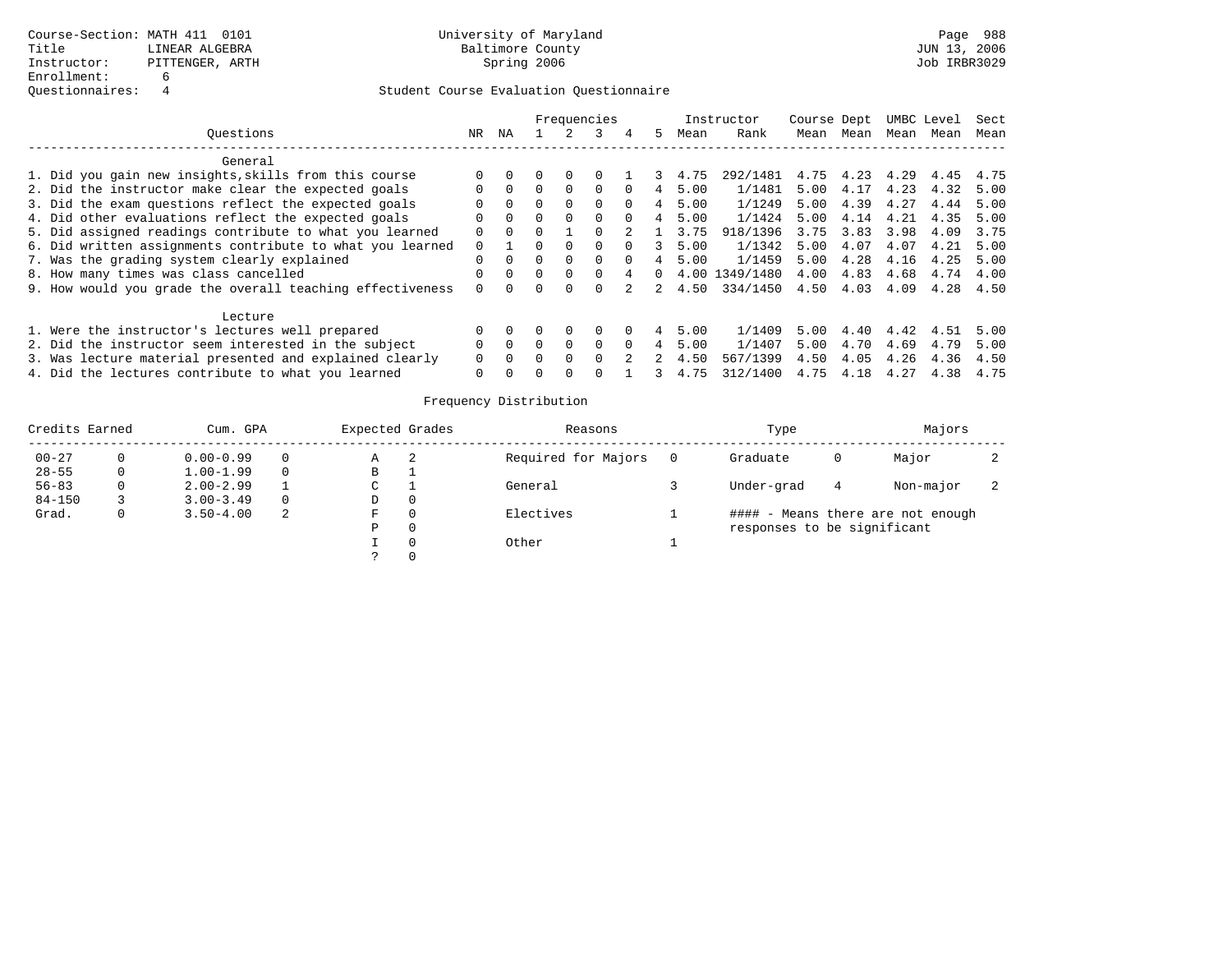|                                                           |             | Frequencies |          |          |          |              |    |      | Instructor       | Course Dept |      |      | UMBC Level | Sect |
|-----------------------------------------------------------|-------------|-------------|----------|----------|----------|--------------|----|------|------------------|-------------|------|------|------------|------|
| Ouestions                                                 | NR          | ΝA          |          |          | ર        | 4            | 5. | Mean | Rank             | Mean        | Mean | Mean | Mean       | Mean |
| General                                                   |             |             |          |          |          |              |    |      |                  |             |      |      |            |      |
| 1. Did you gain new insights, skills from this course     |             |             |          | 0        |          |              |    | 4.78 | 268/1481         | 4.78        | 4.23 | 4.29 | 4.45       | 4.78 |
| 2. Did the instructor make clear the expected goals       | $\Omega$    | $\Omega$    | $\Omega$ | $\Omega$ | $\Omega$ |              |    | 4.78 | 210/1481         | 4.78        | 4.17 | 4.23 | 4.32       | 4.78 |
| 3. Did the exam questions reflect the expected goals      |             | $\Omega$    | $\Omega$ | $\Omega$ | $\Omega$ |              | 8  | 4.89 | 154/1249         | 4.89        | 4.39 | 4.27 | 4.44       | 4.89 |
| 4. Did other evaluations reflect the expected goals       | ∩           | 4           | $\Omega$ | $\cap$   |          |              |    | 4.00 | 959/1424         | 4.00        | 4.14 | 4.21 | 4.35       | 4.00 |
| 5. Did assigned readings contribute to what you learned   | $\Omega$    | $2^{\circ}$ | U        |          |          |              |    | 3.86 | 839/1396         | 3.86        | 3.83 | 3.98 | 4.09       | 3.86 |
| 6. Did written assignments contribute to what you learned | $\Omega$    | 5           | $\Omega$ | $\Omega$ |          |              | 2  | 4.50 | 303/1342         | 4.50        | 4.07 | 4.07 | 4.21       | 4.50 |
| 7. Was the grading system clearly explained               | $\Omega$    |             | $\Omega$ |          |          | २            |    | 4.22 | 800/1459         | 4.22        | 4.28 | 4.16 | 4.25       | 4.22 |
| 8. How many times was class cancelled                     | $\Omega$    |             | $\Omega$ | $\Omega$ | $\Omega$ | $\Omega$     | 9  | 5.00 | 1/1480           | 5.00        | 4.83 | 4.68 | 4.74       | 5.00 |
| 9. How would you grade the overall teaching effectiveness | $\Omega$    |             | O        |          |          |              |    | 4.89 | 107/1450         | 4.89        | 4.03 | 4.09 | 4.28       | 4.89 |
| Lecture                                                   |             |             |          |          |          |              |    |      |                  |             |      |      |            |      |
| 1. Were the instructor's lectures well prepared           | $\Omega$    |             | 0        | 0        | $\Omega$ |              | 9  | 5.00 | 1/1409           | 5.00        | 4.40 | 4.42 | 4.51       | 5.00 |
| 2. Did the instructor seem interested in the subject      | $\Omega$    | $\Omega$    | $\Omega$ | $\Omega$ | $\Omega$ | $\Omega$     | 9  | 5.00 | 1/1407           | 5.00        | 4.70 | 4.69 | 4.79       | 5.00 |
| 3. Was lecture material presented and explained clearly   | $\mathbf 0$ | 0           | $\Omega$ | $\Omega$ | $\Omega$ | б.           | 3  | 4.33 | 753/1399         | 4.33        | 4.05 | 4.26 | 4.36       | 4.33 |
| 4. Did the lectures contribute to what you learned        | $\Omega$    |             | $\Omega$ | $\Omega$ | $\Omega$ |              |    | 4.78 | 287/1400         | 4.78        | 4.18 | 4.27 | 4.38       | 4.78 |
| Discussion                                                |             |             |          |          |          |              |    |      |                  |             |      |      |            |      |
| 1. Did class discussions contribute to what you learned   | 8           |             | 0        | 0        | $\Omega$ |              |    |      | $5.00$ ****/1262 | ****        | 3.20 | 4.05 | 4.33       | **** |
| 2. Were all students actively encouraged to participate   | 8           | $\Omega$    | $\Omega$ | $\Omega$ | $\Omega$ | $\Omega$     |    |      | $5.00$ ****/1259 | $***$ * * * | 3.65 | 4.29 | 4.57       | **** |
| 3. Did the instructor encourage fair and open discussion  | 8           |             |          |          |          | <sup>n</sup> |    |      | $5.00$ ****/1256 | ****        | 3.64 | 4.30 | 4.60       | **** |

| Credits Earned |          | Cum. GPA      |          | Expected Grades |                | Reasons             | Type                        |              | Majors                            |  |
|----------------|----------|---------------|----------|-----------------|----------------|---------------------|-----------------------------|--------------|-----------------------------------|--|
| $00 - 27$      |          | $0.00 - 0.99$ | $\Omega$ | Α               | 3              | Required for Majors | Graduate                    | $\mathbf{0}$ | Major                             |  |
| $28 - 55$      | $\Omega$ | $1.00 - 1.99$ | $\Omega$ | В               | 3              |                     |                             |              |                                   |  |
| $56 - 83$      | 0        | $2.00 - 2.99$ |          | C               |                | General             | Under-grad                  | 9            | Non-major                         |  |
| $84 - 150$     |          | $3.00 - 3.49$ | -2.      | D               | $\overline{0}$ |                     |                             |              |                                   |  |
| Grad.          | 0        | $3.50 - 4.00$ | 4        | F               | 0              | Electives           |                             |              | #### - Means there are not enough |  |
|                |          |               |          | Ρ               | 0              |                     | responses to be significant |              |                                   |  |
|                |          |               |          |                 | $\Omega$       | Other               |                             |              |                                   |  |
|                |          |               |          |                 |                |                     |                             |              |                                   |  |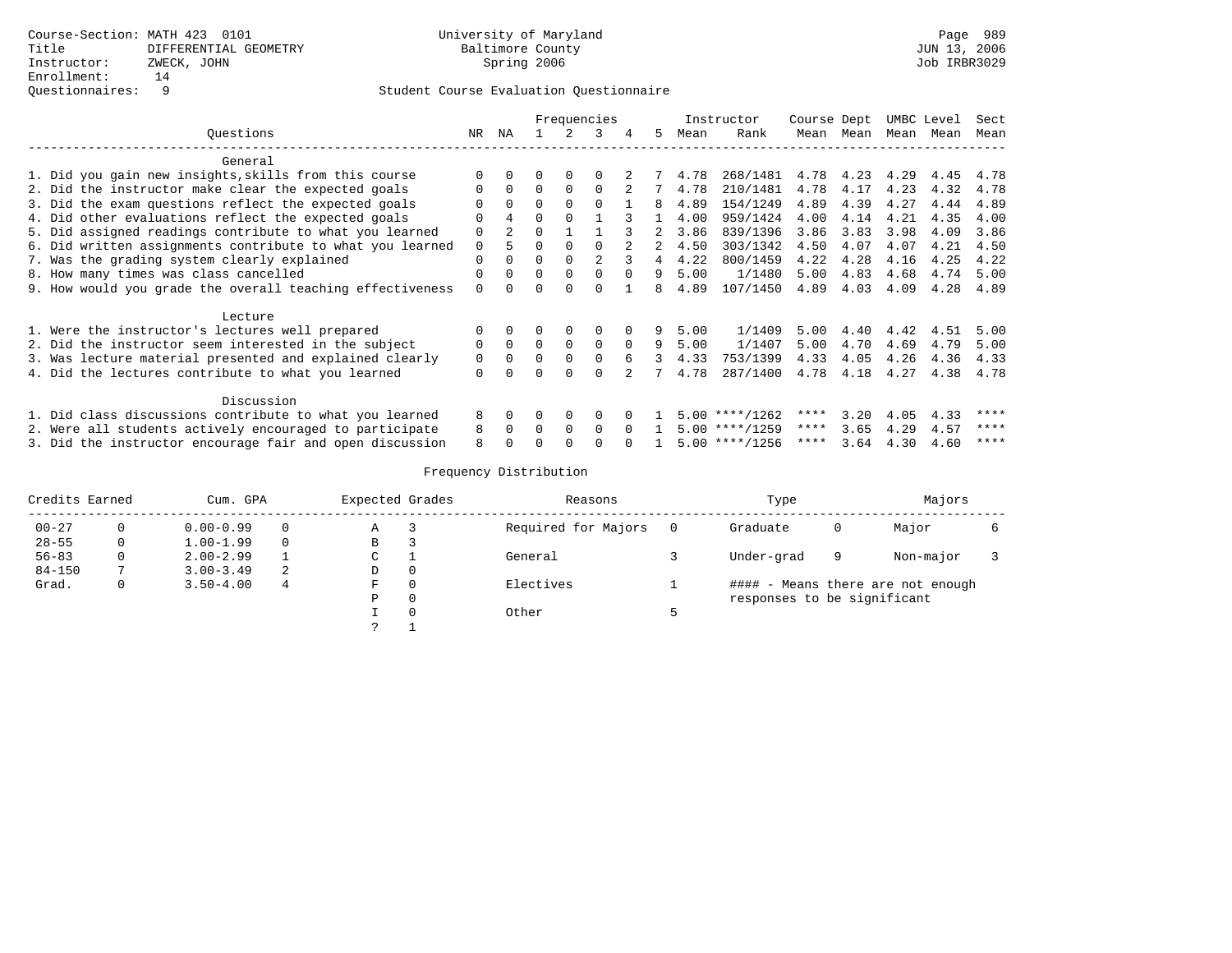### Questionnaires: 11 Student Course Evaluation Questionnaire

|                                                           | Frequencies    |          |          |          |          |             |              |      | Instructor                      | Course Dept |           | UMBC Level |      | Sect |
|-----------------------------------------------------------|----------------|----------|----------|----------|----------|-------------|--------------|------|---------------------------------|-------------|-----------|------------|------|------|
| Ouestions                                                 | NR             | NA       |          |          | 3        |             | .5.          | Mean | Rank                            |             | Mean Mean | Mean       | Mean | Mean |
| General                                                   |                |          |          |          |          |             |              |      |                                 |             |           |            |      |      |
| 1. Did you gain new insights, skills from this course     |                |          |          |          |          |             |              |      | 4 3.91 1162/1481 3.91 4.23 4.29 |             |           |            | 4.45 | 3.91 |
| 2. Did the instructor make clear the expected goals       | $\Omega$       | $\Omega$ |          | $\Omega$ |          |             |              |      | 3.73 1221/1481                  | 3.73        | 4.17      | 4.23       | 4.32 | 3.73 |
| 3. Did the exam questions reflect the expected goals      |                | $\Omega$ | $\Omega$ |          |          | 3           | 3            |      | 3.64 1088/1249                  | 3.64        | 4.39      | 4.27       | 4.44 | 3.64 |
| 4. Did other evaluations reflect the expected goals       | $\Omega$       |          | $\Omega$ |          |          |             |              |      | 3.90 1087/1424                  | 3.90        | 4.14      | 4.21       | 4.35 | 3.90 |
| 5. Did assigned readings contribute to what you learned   | $\Omega$       | 0        |          |          |          |             | 4            |      | 3.73 942/1396                   | 3.73        | 3.83      | 3.98       | 4.09 | 3.73 |
| 6. Did written assignments contribute to what you learned | $\mathbf 0$    |          |          |          |          |             |              |      | 3.09 1257/1342                  | 3.09        | 4.07      | 4.07       | 4.21 | 3.09 |
| 7. Was the grading system clearly explained               | $\Omega$       |          | 5        |          |          | $\cap$      | $\mathbf{1}$ |      | 2.18 1436/1459                  | 2.18        | 4.28      | 4.16       | 4.25 | 2.18 |
| 8. How many times was class cancelled                     | $\Omega$       |          | $\Omega$ | $\Omega$ | $\Omega$ | $\cap$      | 11           | 5.00 | 1/1480                          | 5.00        | 4.83      | 4.68       | 4.74 | 5.00 |
| 9. How would you grade the overall teaching effectiveness | $\mathfrak{D}$ | 0        | $\Omega$ |          | २        | $2^{\circ}$ | 3            |      | 3.78 1081/1450                  | 3.78        | 4.03      | 4.09       | 4.28 | 3.78 |
| Lecture                                                   |                |          |          |          |          |             |              |      |                                 |             |           |            |      |      |
| 1. Were the instructor's lectures well prepared           |                |          |          |          |          |             |              |      | 3.82 1236/1409                  | 3.82        | 4.40      | 4.42       | 4.51 | 3.82 |
| 2. Did the instructor seem interested in the subject      | $\Omega$       | $\Omega$ | $\Omega$ | $\Omega$ | 1        | $\Omega$    | 10           |      | 4.82 705/1407                   | 4.82        | 4.70      | 4.69       | 4.79 | 4.82 |
| 3. Was lecture material presented and explained clearly   | $\Omega$       | 0        |          | $\cap$   | 3        |             |              |      | 3.64 1206/1399                  | 3.64        | 4.05      | 4.26       | 4.36 | 3.64 |
| 4. Did the lectures contribute to what you learned        | $\Omega$       | $\Omega$ |          |          |          | 2           | 5.           |      | 3.82 1116/1400                  | 3.82        | 4.18      | 4.27       | 4.38 | 3.82 |
| 5. Did audiovisual techniques enhance your understanding  |                |          |          |          |          |             |              |      | 3.00 1041/1179                  | 3.00        | 3.69      | 3.96       | 4.07 | 3.00 |
| Discussion                                                |                |          |          |          |          |             |              |      |                                 |             |           |            |      |      |
| 1. Did class discussions contribute to what you learned   | 9              | $\Omega$ | $\Omega$ | $\Omega$ |          |             |              |      | $3.00$ ****/1262                | ****        | 3.20      | 4.05       | 4.33 | **** |
| 2. Were all students actively encouraged to participate   | 9              | $\Omega$ | $\Omega$ | $\Omega$ | $\Omega$ |             |              |      | $4.50$ ****/1259                | $***$ * * * | 3.65      | 4.29       | 4.57 | **** |
| 3. Did the instructor encourage fair and open discussion  | 9              |          | U        |          |          |             |              |      | $4.50$ ****/1256                | $***$ * * * | 3.64      | 4.30       | 4.60 | **** |

| Credits Earned |   | Cum. GPA      |          | Expected Grades |          | Reasons             | Type                        |      | Majors                            |  |
|----------------|---|---------------|----------|-----------------|----------|---------------------|-----------------------------|------|-----------------------------------|--|
| $00 - 27$      |   | $0.00 - 0.99$ | $\Omega$ | Α               |          | Required for Majors | Graduate                    | 0    | Major                             |  |
| $28 - 55$      | 0 | $1.00 - 1.99$ | $\Omega$ | B               | $\sigma$ |                     |                             |      |                                   |  |
| $56 - 83$      |   | $2.00 - 2.99$ | 4        | C               |          | General             | Under-grad                  | - 11 | Non-major                         |  |
| $84 - 150$     | 9 | $3.00 - 3.49$ | 2        | D               |          |                     |                             |      |                                   |  |
| Grad.          | 0 | $3.50 - 4.00$ |          | F               |          | Electives           |                             |      | #### - Means there are not enough |  |
|                |   |               |          | P               |          |                     | responses to be significant |      |                                   |  |
|                |   |               |          |                 |          | Other               |                             |      |                                   |  |
|                |   |               |          |                 |          |                     |                             |      |                                   |  |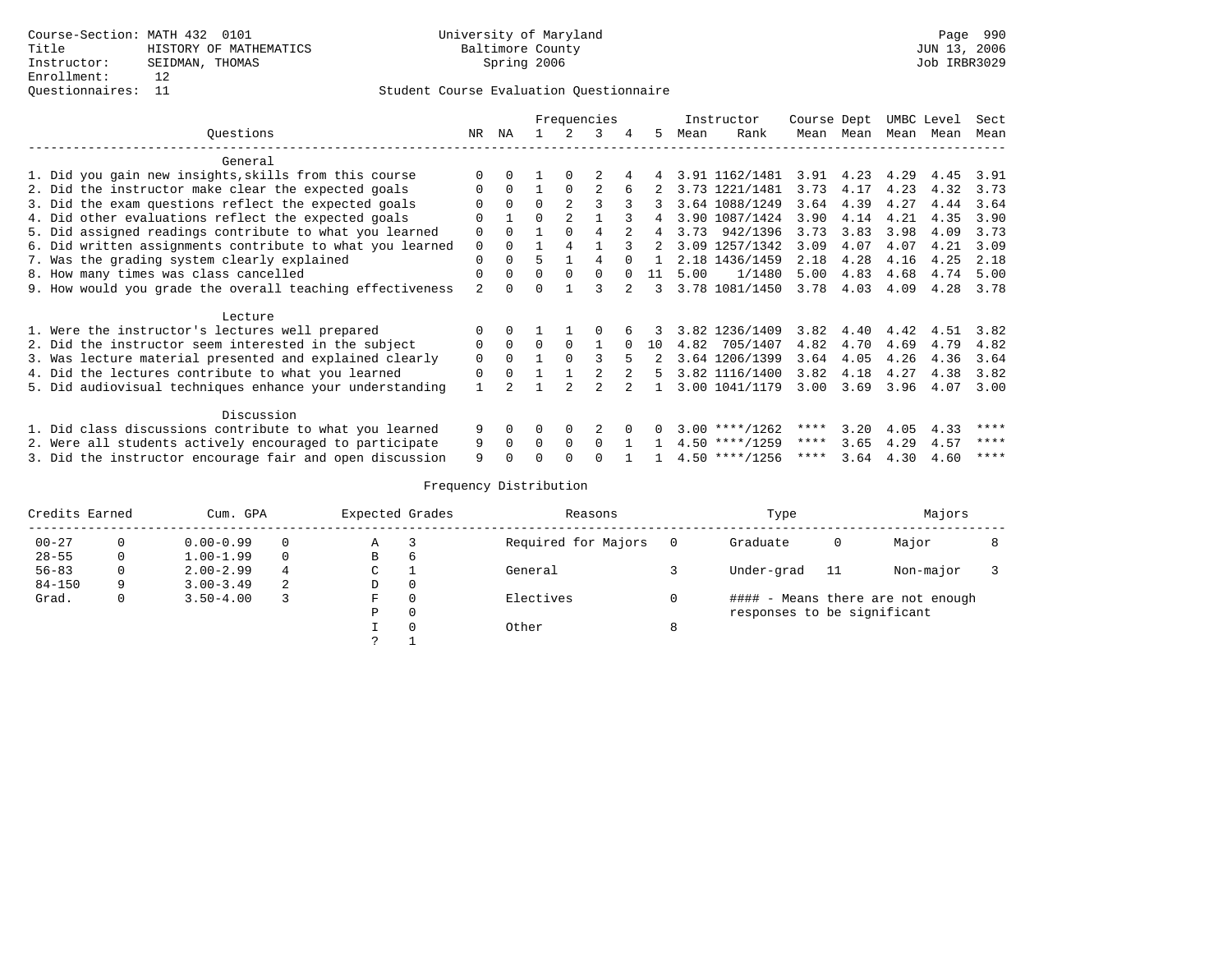|                                                           | Frequencies  |                |              |                |                |              |               |      | Instructor       | Course Dept |                   | UMBC Level |      | Sect        |
|-----------------------------------------------------------|--------------|----------------|--------------|----------------|----------------|--------------|---------------|------|------------------|-------------|-------------------|------------|------|-------------|
| Ouestions                                                 | NR           | NA             |              | $\overline{2}$ | 3              |              | 5.            | Mean | Rank             |             | Mean Mean         | Mean Mean  |      | Mean        |
| General                                                   |              |                |              |                |                |              |               |      |                  |             |                   |            |      |             |
| 1. Did you gain new insights, skills from this course     | <sup>0</sup> |                |              |                |                |              |               |      | 3.70 1283/1481   | 3.70 4.23   |                   | 4.29       | 4.45 | 3.70        |
| 2. Did the instructor make clear the expected goals       | 0            | $\Omega$       | 2            |                |                |              |               |      | 3.00 1420/1481   | 3.00        | 4.17              | 4.23       | 4.32 | 3.00        |
| 3. Did the exam questions reflect the expected goals      | 0            | 9              | $\Omega$     | $\Omega$       | $\Omega$       |              | $\Omega$      |      | $4.00$ ****/1249 | $***$ * * * | 4.39              | 4.27       | 4.44 | $***$ * * * |
| 4. Did other evaluations reflect the expected goals       | 0            | 3              | $\Omega$     | $\Omega$       | 3              |              |               |      | 3.71 1207/1424   | 3.71        | 4.14              | 4.21       | 4.35 | 3.71        |
| 6. Did written assignments contribute to what you learned | 0            | $\overline{4}$ | 0            | $\overline{a}$ | $\Omega$       | $\Omega$     | 4             |      | 4.00 755/1342    | 4.00        | 4.07              | 4.07       | 4.21 | 4.00        |
| 7. Was the grading system clearly explained               | 0            | 5              |              |                | $\overline{a}$ |              | 0             |      | 2.60 1424/1459   | 2.60        | 4.28              | 4.16       | 4.25 | 2.60        |
| 8. How many times was class cancelled                     | 0            | $\Omega$       | $\Omega$     | $\Omega$       | $\Omega$       | $\Omega$     | 1 O           | 5.00 | 1/1480           | 5.00        | 4.83              | 4.68       | 4.74 | 5.00        |
| 9. How would you grade the overall teaching effectiveness |              | $\Omega$       | $\Omega$     | $\Omega$       | $\overline{a}$ |              | $\Omega$      |      | 3.78 1081/1450   |             | 3.78 4.03         | 4.09       | 4.28 | 3.78        |
| Lecture                                                   |              |                |              |                |                |              |               |      |                  |             |                   |            |      |             |
| 1. Were the instructor's lectures well prepared           |              |                |              | $\Omega$       | <sup>0</sup>   |              |               |      | 3.33 1325/1409   | 3.33        | 4.40              | 4.42       | 4.51 | 3.33        |
| 2. Did the instructor seem interested in the subject      | 6            | $\Omega$       | $\Omega$     | $\Omega$       | $\Omega$       | $\Omega$     | 4             | 5.00 | 1/1407           | 5.00        | 4.70              | 4.69       | 4.79 | 5.00        |
| 3. Was lecture material presented and explained clearly   | 6            | $\Omega$       | $\Omega$     | $\mathbf{1}$   |                |              |               |      | 3.50 1237/1399   | 3.50        | 4.05              | 4.26       | 4.36 | 3.50        |
| 4. Did the lectures contribute to what you learned        | 6            | $\Omega$       | $\Omega$     | $\Omega$       |                | $\mathbf{1}$ | 2             | 4.25 | 867/1400         | 4.25        | 4.18              | 4.27       | 4.38 | 4.25        |
| 5. Did audiovisual techniques enhance your understanding  | 7            | $\overline{a}$ | U            | $\cap$         | $\cap$         |              | 0             |      | $4.00$ ****/1179 | ****        | 3.69              | 3.96       | 4.07 | $***$ *     |
| Discussion                                                |              |                |              |                |                |              |               |      |                  |             |                   |            |      |             |
| 1. Did class discussions contribute to what you learned   |              | $\Omega$       | 0            | 0              | 0              |              | 2             | 4.67 | 264/1262         |             | $4.67$ $3.20$     | 4.05       | 4.33 | 4.67        |
| 2. Were all students actively encouraged to participate   |              | $\mathbf 0$    | 0            | 0              | 0              | 2            | $\mathbf{1}$  | 4.33 | 729/1259         | 4.33        | 3.65              | 4.29       | 4.57 | 4.33        |
| 3. Did the instructor encourage fair and open discussion  | 7            | $\Omega$       | $\Omega$     | $\Omega$       | $\Omega$       | $\Omega$     | $\mathcal{L}$ | 5.00 | 1/1256           |             | $5.00 \quad 3.64$ | 4.30       | 4.60 | 5.00        |
| Seminar                                                   |              |                |              |                |                |              |               |      |                  |             |                   |            |      |             |
| 1. Were assigned topics relevant to the announced theme   | 2            |                | 0            | 0              | $\Omega$       |              | 4             | 4.80 | 35/<br>68        | 4.80        | 4.80              | 4.49       | 4.68 | 4.80        |
| 2. Was the instructor available for individual attention  | 2            | $\mathbf 0$    | 0            | 0              | 2              | 1            | 5             | 4.38 | 49/<br>69        | 4.38        | 4.38              | 4.53       | 4.64 | 4.38        |
| 3. Did research projects contribute to what you learned   | 2            | $\Omega$       | $\mathbf{1}$ | $\Omega$       | $\mathbf{1}$   | $\Omega$     | 6             | 4.25 | 40/<br>63        | 4.25        | 4.25              | 4.44       | 4.49 | 4.25        |
| 4. Did presentations contribute to what you learned       | 2            | <sup>0</sup>   | $\Omega$     | $\Omega$       | 2              | 2            | 4             | 4.25 | 42/<br>69        | 4.25        | 4.25              | 4.35       | 4.53 | 4.25        |
| 5. Were criteria for grading made clear                   | 2            |                |              |                | 4              | $\Omega$     | 0             | 2.38 | 61/<br>68        | 2.38        | 2.38              | 3.92       | 4.10 | 2.38        |

| Credits Earned |          | Cum. GPA      |          | Expected Grades |          | Reasons             |     | Type                        |    | Majors                            |  |
|----------------|----------|---------------|----------|-----------------|----------|---------------------|-----|-----------------------------|----|-----------------------------------|--|
| $00 - 27$      |          | $0.00 - 0.99$ | $\Omega$ | A               | 8        | Required for Majors | - 0 | Graduate                    | 0  | Major                             |  |
| $28 - 55$      |          | $1.00 - 1.99$ | $\Omega$ | в               |          |                     |     |                             |    |                                   |  |
| $56 - 83$      |          | $2.00 - 2.99$ | $\Omega$ | C               | $\Omega$ | General             |     | Under-grad                  | 10 | Non-major                         |  |
| $84 - 150$     |          | $3.00 - 3.49$ | $\Omega$ | D               | 0        |                     |     |                             |    |                                   |  |
| Grad.          | $\Omega$ | $3.50 - 4.00$ |          | F.              | $\Omega$ | Electives           |     |                             |    | #### - Means there are not enough |  |
|                |          |               |          | Ρ               | $\Omega$ |                     |     | responses to be significant |    |                                   |  |
|                |          |               |          |                 |          | Other               |     |                             |    |                                   |  |
|                |          |               |          |                 |          |                     |     |                             |    |                                   |  |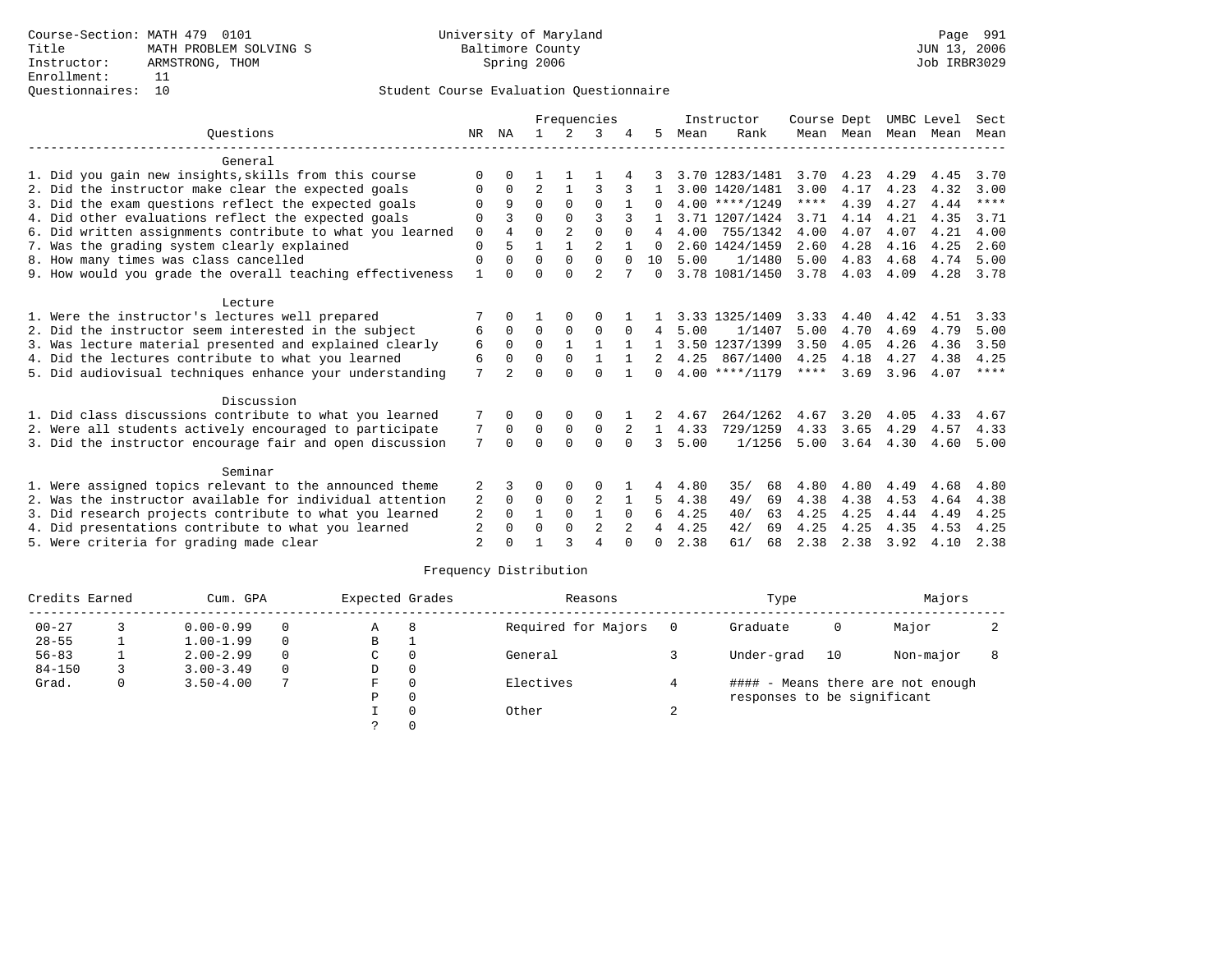## Questionnaires: 8 Student Course Evaluation Questionnaire

|                                                           |          |          |          |          | Frequencies  |   |          |      | Instructor       | Course Dept |           | UMBC Level |      | Sect |
|-----------------------------------------------------------|----------|----------|----------|----------|--------------|---|----------|------|------------------|-------------|-----------|------------|------|------|
| Ouestions                                                 | NR       | ΝA       |          | 2        | 3            | 4 | 5.       | Mean | Rank             | Mean        | Mean      | Mean       | Mean | Mean |
| General                                                   |          |          |          |          |              |   |          |      |                  |             |           |            |      |      |
| 1. Did you gain new insights, skills from this course     |          |          |          |          |              |   |          |      | 3.75 1254/1481   |             | 3.75 4.23 | 4.29       | 4.45 | 3.75 |
| 2. Did the instructor make clear the expected goals       |          | $\Omega$ | $\Omega$ |          |              |   |          |      | 3.50 1320/1481   | 3.50        | 4.17      | 4.23       | 4.32 | 3.50 |
| 4. Did other evaluations reflect the expected goals       |          | $\Omega$ | $\Omega$ |          |              |   |          |      | 3.63 1236/1424   | 3.63        | 4.14      | 4.21       | 4.35 | 3.63 |
| 5. Did assigned readings contribute to what you learned   |          |          |          |          |              |   |          |      | 2.33 1380/1396   | 2.33        | 3.83      | 3.98       | 4.09 | 2.33 |
| 6. Did written assignments contribute to what you learned |          |          | $\cap$   |          |              |   | $\Omega$ |      | 3.00 1269/1342   | 3.00        | 4.07      | 4.07       | 4.21 | 3.00 |
| 7. Was the grading system clearly explained               |          |          | $\Omega$ |          |              |   |          |      | 3.71 1177/1459   | 3.71        | 4.28      | 4.16       | 4.25 | 3.71 |
| 8. How many times was class cancelled                     |          | $\Omega$ | $\Omega$ | $\Omega$ |              |   |          | 5.00 | 1/1480           | 5.00        | 4.83      | 4.68       | 4.74 | 5.00 |
| 9. How would you grade the overall teaching effectiveness |          |          |          |          |              |   |          |      | 3.67 1160/1450   | 3.61        | 4.03      | 4.09       | 4.28 | 3.61 |
| Lecture                                                   |          |          |          |          |              |   |          |      |                  |             |           |            |      |      |
| 1. Were the instructor's lectures well prepared           |          |          |          |          |              |   |          | 4.50 | 762/1409         | 3.96        | 4.40      | 4.42       | 4.51 | 3.96 |
| 2. Did the instructor seem interested in the subject      |          |          | $\Omega$ | $\Omega$ | $\Omega$     |   | 6        | 4.75 | 823/1407         | 4.54        | 4.70      | 4.69       | 4.79 | 4.54 |
| 3. Was lecture material presented and explained clearly   | $\Omega$ | $\Omega$ | $\Omega$ |          |              |   | 0        |      | 3.63 1210/1399   | 3.38        | 4.05      | 4.26       | 4.36 | 3.38 |
| 4. Did the lectures contribute to what you learned        | $\Omega$ |          |          |          |              |   |          | 4.25 | 867/1400         | 4.03        | 4.18      | 4.27       | 4.38 | 4.03 |
| 5. Did audiovisual techniques enhance your understanding  |          |          |          |          |              |   | 0        |      | 2.00 1156/1179   | 2.38        | 3.69      | 3.96       | 4.07 | 2.38 |
| Discussion                                                |          |          |          |          |              |   |          |      |                  |             |           |            |      |      |
| 1. Did class discussions contribute to what you learned   |          |          |          |          |              |   |          | 4.00 | $***/1262$       | ****        | 3.20      | 4.05       | 4.33 | **** |
| 2. Were all students actively encouraged to participate   | 6        | $\Omega$ | $\Omega$ | $\Omega$ | $\Omega$     |   | $\Omega$ | 4.00 | 895/1259         | 4.00        | 3.65      | 4.29       | 4.57 | 4.00 |
| 3. Did the instructor encourage fair and open discussion  | 6        |          |          | $\cap$   | <sup>n</sup> |   |          | 4.00 | 901/1256         | 4.00        | 3.64      | 4.30       | 4.60 | 4.00 |
| 4. Were special techniques successful                     | 6        |          |          |          |              |   |          |      | $1.00$ ****/ 788 | ****        | 3.41      | 4.00       | 4.26 | **** |

| Credits Earned |   | Cum. GPA      |          | Expected Grades |   | Reasons             |          | Type                              | Majors    |  |
|----------------|---|---------------|----------|-----------------|---|---------------------|----------|-----------------------------------|-----------|--|
| $00 - 27$      |   | $0.00 - 0.99$ | $\Omega$ | Α               |   | Required for Majors | $\Omega$ | Graduate<br>0                     | Major     |  |
| $28 - 55$      | 0 | $1.00 - 1.99$ | $\Omega$ | В               |   |                     |          |                                   |           |  |
| $56 - 83$      |   | $2.00 - 2.99$ |          | C               | 2 | General             |          | Under-grad<br>8                   | Non-major |  |
| $84 - 150$     | 6 | $3.00 - 3.49$ | 2        | D               |   |                     |          |                                   |           |  |
| Grad.          | U | $3.50 - 4.00$ | 4        | F               |   | Electives           |          | #### - Means there are not enough |           |  |
|                |   |               |          | P               |   |                     |          | responses to be significant       |           |  |
|                |   |               |          |                 |   | Other               |          |                                   |           |  |
|                |   |               |          |                 |   |                     |          |                                   |           |  |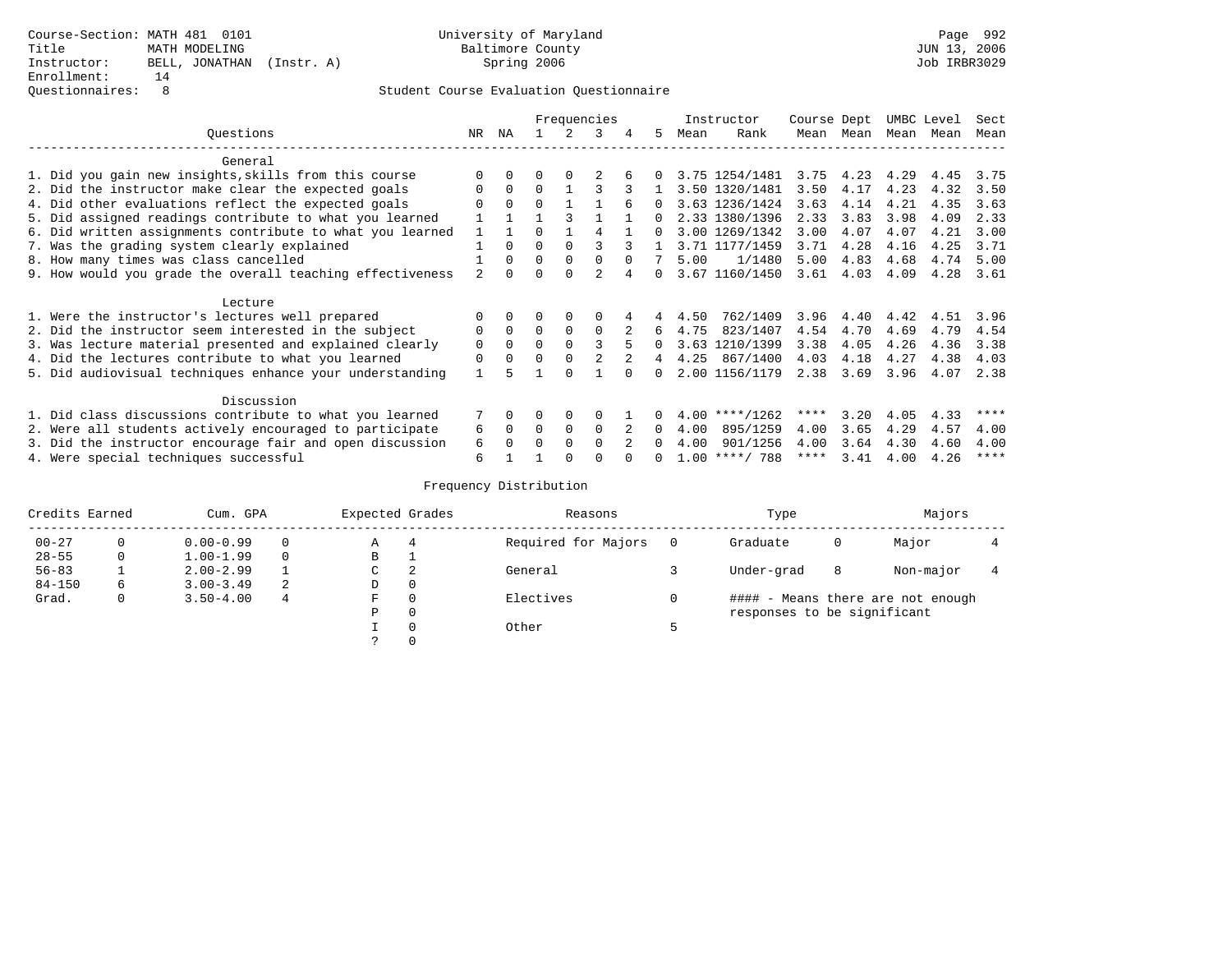## Questionnaires: 8 Student Course Evaluation Questionnaire

|                                                           |                |          |          |          | Frequencies |   |          |      | Instructor       | Course Dept |                  | UMBC Level |      | Sect        |
|-----------------------------------------------------------|----------------|----------|----------|----------|-------------|---|----------|------|------------------|-------------|------------------|------------|------|-------------|
| Ouestions                                                 | NR             | ΝA       |          | 2        | 3           | 4 | 5        | Mean | Rank             | Mean        | Mean             | Mean       | Mean | Mean        |
| General                                                   |                |          |          |          |             |   |          |      |                  |             |                  |            |      |             |
| 1. Did you gain new insights, skills from this course     |                |          |          |          |             |   |          |      | 3.75 1254/1481   |             | $3.75$ 4.23 4.29 |            | 4.45 | 3.75        |
| 2. Did the instructor make clear the expected goals       |                | $\Omega$ | $\Omega$ |          |             |   |          |      | 3.50 1320/1481   | 3.50        | 4.17             | 4.23       | 4.32 | 3.50        |
| 4. Did other evaluations reflect the expected goals       |                | $\Omega$ | $\Omega$ |          |             |   | 0        |      | 3.63 1236/1424   | 3.63        | 4.14             | 4.21       | 4.35 | 3.63        |
| 5. Did assigned readings contribute to what you learned   |                |          |          |          |             |   |          |      | 2.33 1380/1396   | 2.33        | 3.83             | 3.98       | 4.09 | 2.33        |
| 6. Did written assignments contribute to what you learned |                |          |          |          |             |   | $\Omega$ |      | 3.00 1269/1342   | 3.00        | 4.07             | 4.07       | 4.21 | 3.00        |
| 7. Was the grading system clearly explained               |                |          | $\Omega$ |          |             |   |          |      | 3.71 1177/1459   | 3.71        | 4.28             | 4.16       | 4.25 | 3.71        |
| 8. How many times was class cancelled                     |                | $\Omega$ | $\Omega$ |          |             |   |          | 5.00 | 1/1480           | 5.00        | 4.83             | 4.68       | 4.74 | 5.00        |
| 9. How would you grade the overall teaching effectiveness | $\mathfrak{D}$ |          |          |          |             |   |          | 4.00 | 836/1450         | 3.61        | 4.03             | 4.09       | 4.28 | 3.61        |
| Lecture                                                   |                |          |          |          |             |   |          |      |                  |             |                  |            |      |             |
| 1. Were the instructor's lectures well prepared           |                |          |          |          |             |   |          |      | 4.13 1110/1409   | 3.96        |                  | 4.40 4.42  | 4.51 | 3.96        |
| 2. Did the instructor seem interested in the subject      |                |          |          |          |             |   |          |      | 4.50 1107/1407   | 4.54        | 4.70             | 4.69       | 4.79 | 4.54        |
| 3. Was lecture material presented and explained clearly   | $\Omega$       |          | $\Omega$ |          |             |   |          |      | 3.75 1163/1399   | 3.38        | 4.05             | 4.26       | 4.36 | 3.38        |
| 4. Did the lectures contribute to what you learned        | $\Omega$       |          |          |          |             | 4 | 3        |      | 4.13 969/1400    | 4.03        | 4.18             | 4.27       | 4.38 | 4.03        |
| 5. Did audiovisual techniques enhance your understanding  |                |          | $\cap$   |          |             |   | $\Omega$ |      | 2.75 1104/1179   | 2.38        | 3.69             | 3.96       | 4.07 | 2.38        |
| Discussion                                                |                |          |          |          |             |   |          |      |                  |             |                  |            |      |             |
| 1. Did class discussions contribute to what you learned   | 7              |          |          |          |             |   |          |      | $4.00$ ****/1262 | ****        | 3.20             | 4.05       | 4.33 | ****        |
| 2. Were all students actively encouraged to participate   | 6              | $\Omega$ | $\Omega$ | $\Omega$ | $\Omega$    |   | $\Omega$ | 4.00 | 895/1259         | 4.00        | 3.65             | 4.29       | 4.57 | 4.00        |
| 3. Did the instructor encourage fair and open discussion  | 6              |          |          |          |             |   |          | 4.00 | 901/1256         | 4.00        | 3.64             | 4.30       | 4.60 | 4.00        |
| 4. Were special techniques successful                     | 6              |          |          |          |             |   |          |      | $1.00$ ****/ 788 | ****        | 3.41             | 4.00       | 4.26 | $***$ * * * |

| Credits Earned |   | Cum. GPA      |          | Expected Grades |   | Reasons             | Type                        |   | Majors                            |  |
|----------------|---|---------------|----------|-----------------|---|---------------------|-----------------------------|---|-----------------------------------|--|
| $00 - 27$      |   | $0.00 - 0.99$ | $\Omega$ | Α               |   | Required for Majors | Graduate                    | 0 | Major                             |  |
| $28 - 55$      | 0 | $1.00 - 1.99$ | $\Omega$ | B               |   |                     |                             |   |                                   |  |
| $56 - 83$      |   | $2.00 - 2.99$ |          | C               | 2 | General             | Under-grad                  | 8 | Non-major                         |  |
| $84 - 150$     | 6 | $3.00 - 3.49$ | 2        | D               | 0 |                     |                             |   |                                   |  |
| Grad.          |   | $3.50 - 4.00$ | 4        | F               |   | Electives           |                             |   | #### - Means there are not enough |  |
|                |   |               |          | Ρ               |   |                     | responses to be significant |   |                                   |  |
|                |   |               |          |                 |   | Other               |                             |   |                                   |  |
|                |   |               |          |                 |   |                     |                             |   |                                   |  |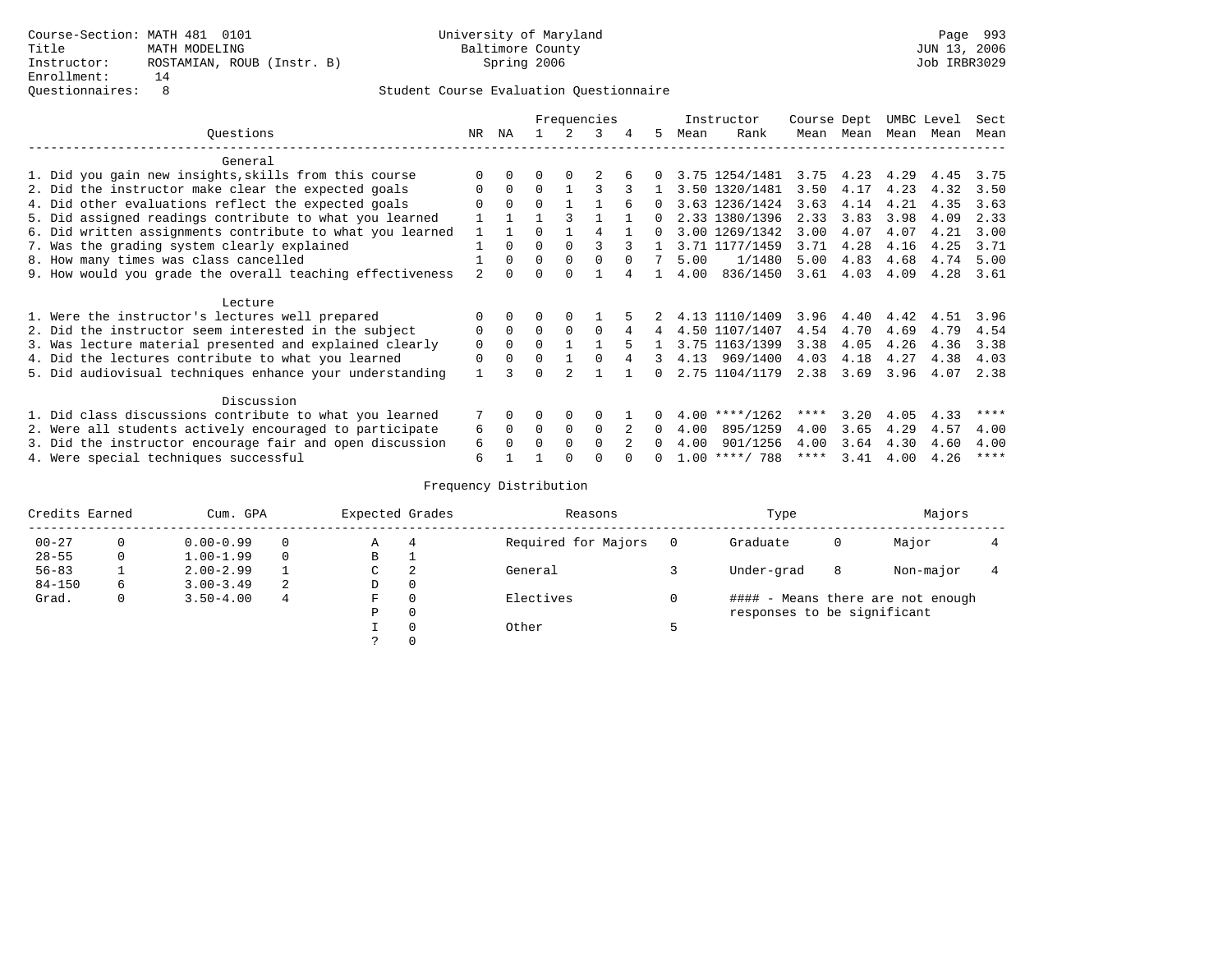## Questionnaires: 8 Student Course Evaluation Questionnaire

|                                                           |          |          |              |          | Frequencies |          |          |      | Instructor       | Course Dept |                | UMBC Level |      | Sect        |
|-----------------------------------------------------------|----------|----------|--------------|----------|-------------|----------|----------|------|------------------|-------------|----------------|------------|------|-------------|
| Ouestions                                                 | NR       | ΝA       |              |          | 3           | 4        | 5.       | Mean | Rank             | Mean        | Mean           | Mean       | Mean | Mean        |
| General                                                   |          |          |              |          |             |          |          |      |                  |             |                |            |      |             |
| 1. Did you gain new insights, skills from this course     |          |          |              |          |             |          |          |      | 3.75 1254/1481   |             | 3.75 4.23 4.29 |            | 4.45 | 3.75        |
| 2. Did the instructor make clear the expected goals       | $\Omega$ | $\Omega$ | $\Omega$     |          |             |          |          |      | 3.50 1320/1481   | 3.50        | 4.17           | 4.23       | 4.32 | 3.50        |
| 4. Did other evaluations reflect the expected goals       |          | $\Omega$ | $\Omega$     |          |             |          | 0        |      | 3.63 1236/1424   | 3.63        | 4.14           | 4.21       | 4.35 | 3.63        |
| 5. Did assigned readings contribute to what you learned   |          |          |              |          |             |          |          |      | 2.33 1380/1396   | 2.33        | 3.83           | 3.98       | 4.09 | 2.33        |
| 6. Did written assignments contribute to what you learned |          |          | <sup>0</sup> |          |             |          | O.       |      | 3.00 1269/1342   | 3.00        | 4.07           | 4.07       | 4.21 | 3.00        |
| 7. Was the grading system clearly explained               |          |          | $\Omega$     |          |             |          |          |      | 3.71 1177/1459   | 3.71        | 4.28           | 4.16       | 4.25 | 3.71        |
| 8. How many times was class cancelled                     |          | 0        | $\Omega$     |          |             | $\Omega$ |          | 5.00 | 1/1480           | 5.00        | 4.83           | 4.68       | 4.74 | 5.00        |
| 9. How would you grade the overall teaching effectiveness |          |          |              |          |             |          | O.       |      | 3.17 1329/1450   | 3.61        | 4.03           | 4.09       | 4.28 | 3.61        |
| Lecture                                                   |          |          |              |          |             |          |          |      |                  |             |                |            |      |             |
| 1. Were the instructor's lectures well prepared           |          |          |              |          |             |          |          |      | 3.25 1338/1409   | 3.96        | 4.40           | 4.42       | 4.51 | 3.96        |
| 2. Did the instructor seem interested in the subject      | 0        | $\Omega$ | $\Omega$     | $\Omega$ |             |          |          |      | 4.38 1200/1407   | 4.54        | 4.70           | 4.69       | 4.79 | 4.54        |
| 3. Was lecture material presented and explained clearly   | $\Omega$ | $\Omega$ |              |          |             |          | 0        |      | 2.75 1363/1399   | 3.38        | 4.05           | 4.26       | 4.36 | 3.38        |
| 4. Did the lectures contribute to what you learned        | $\Omega$ |          | $\Omega$     | $\Omega$ |             |          |          |      | 3.71 1165/1400   | 4.03        | 4.18           | 4.27       | 4.38 | 4.03        |
| 5. Did audiovisual techniques enhance your understanding  |          |          |              |          | $\Omega$    |          | 0        |      | $1.00$ ****/1179 | 2.38        | 3.69           | 3.96       | 4.07 | 2.38        |
| Discussion                                                |          |          |              |          |             |          |          |      |                  |             |                |            |      |             |
| 1. Did class discussions contribute to what you learned   | 7        | $\Omega$ | 0            | $\Omega$ | $\Omega$    |          | $\Omega$ | 4.00 | $***/1262$       | ****        | 3.20           | 4.05       | 4.33 | ****        |
| 2. Were all students actively encouraged to participate   | 6        | $\Omega$ | $\Omega$     | $\Omega$ | $\Omega$    |          | 0        | 4.00 | 895/1259         | 4.00        | 3.65           | 4.29       | 4.57 | 4.00        |
| 3. Did the instructor encourage fair and open discussion  | 6        |          | U            |          | $\cap$      |          | n.       | 4.00 | 901/1256         | 4.00        | 3.64           | 4.30       | 4.60 | 4.00        |
| 4. Were special techniques successful                     | 6        |          |              |          |             |          |          |      | $1.00$ ****/ 788 | ****        | 3.41           | 4.00       | 4.26 | $***$ * * * |

| Credits Earned |   | Cum. GPA      |   | Expected Grades |          | Reasons             |          | Type                        |   | Majors                            |  |
|----------------|---|---------------|---|-----------------|----------|---------------------|----------|-----------------------------|---|-----------------------------------|--|
| $00 - 27$      |   | $0.00 - 0.99$ |   | Α               |          | Required for Majors | $\Omega$ | Graduate                    | 0 | Major                             |  |
| $28 - 55$      | 0 | $1.00 - 1.99$ |   | В               |          |                     |          |                             |   |                                   |  |
| $56 - 83$      |   | $2.00 - 2.99$ |   | C               | 2        | General             |          | Under-grad                  | 8 | Non-major                         |  |
| $84 - 150$     | 6 | $3.00 - 3.49$ | 2 | D               | 0        |                     |          |                             |   |                                   |  |
| Grad.          | 0 | $3.50 - 4.00$ | 4 | F               | $\Omega$ | Electives           |          |                             |   | #### - Means there are not enough |  |
|                |   |               |   | Ρ               | 0        |                     |          | responses to be significant |   |                                   |  |
|                |   |               |   |                 | $\Omega$ | Other               |          |                             |   |                                   |  |
|                |   |               |   |                 |          |                     |          |                             |   |                                   |  |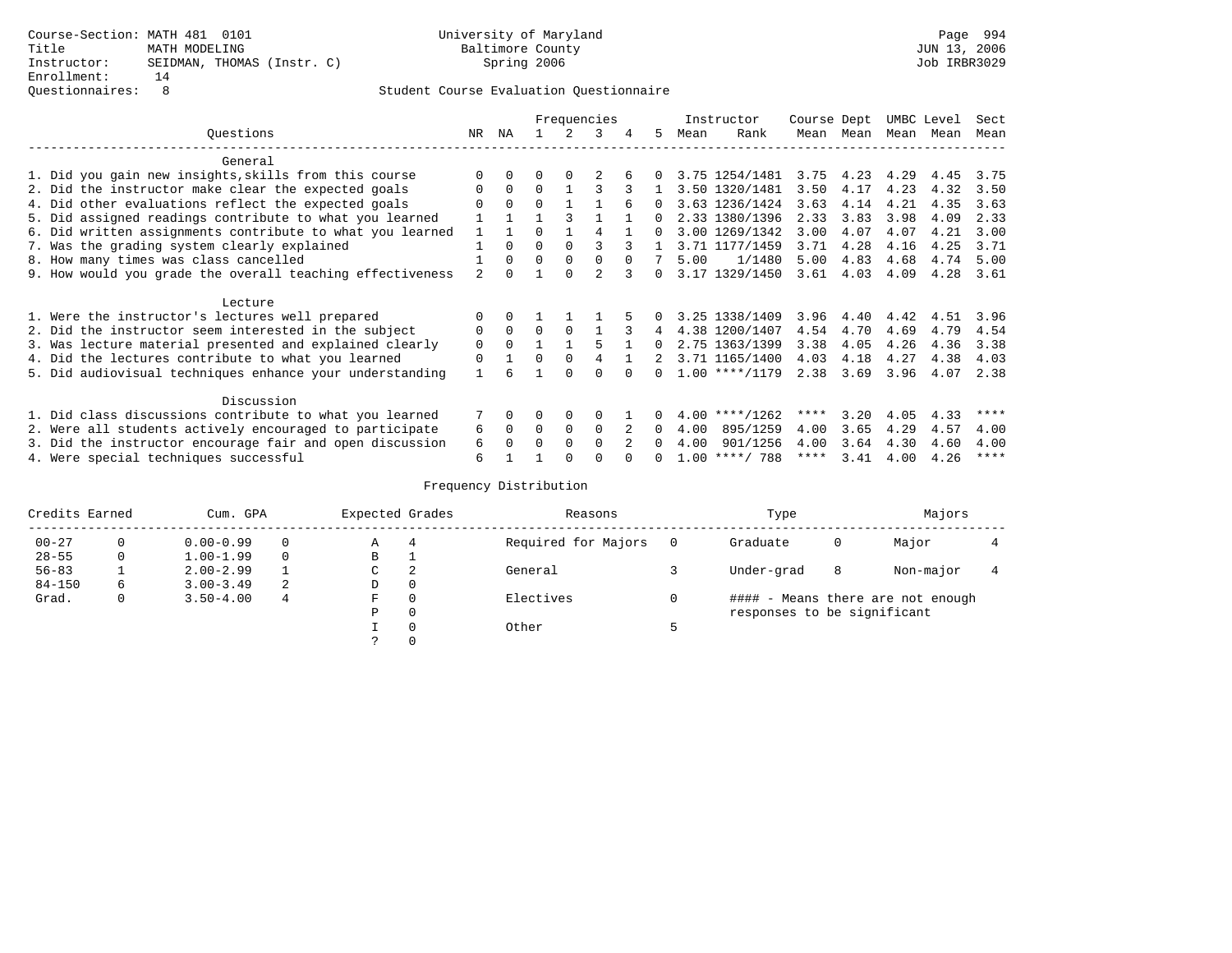|                                                           |     |          |              |          | Frequencies  |          |   |      | Instructor | Course Dept |      |      | UMBC Level | Sect |
|-----------------------------------------------------------|-----|----------|--------------|----------|--------------|----------|---|------|------------|-------------|------|------|------------|------|
| Ouestions                                                 | NR. | ΝA       |              |          |              | 4        | 5 | Mean | Rank       | Mean        | Mean | Mean | Mean       | Mean |
| General                                                   |     |          |              |          |              |          |   |      |            |             |      |      |            |      |
| 1. Did you gain new insights, skills from this course     |     |          |              | 0        |              |          |   | 5.00 | 1/1481     | 5.00        | 4.23 | 4.29 | 4.28       | 5.00 |
| 2. Did the instructor make clear the expected goals       |     | $\Omega$ |              | $\Omega$ |              |          |   | 4.75 | 228/1481   | 4.75        | 4.17 | 4.23 | 4.11       | 4.75 |
| 3. Did the exam questions reflect the expected goals      |     | 3        |              | $\Omega$ |              |          |   | 5.00 | 1/1249     | 5.00        | 4.39 | 4.27 | 4.24       | 5.00 |
| 4. Did other evaluations reflect the expected goals       |     | $\Omega$ | 0            | $\Omega$ | 0            | $\Omega$ |   | 5.00 | 1/1424     | 5.00        | 4.14 | 4.21 | 4.16       | 5.00 |
| 5. Did assigned readings contribute to what you learned   | O   |          | 0            | $\Omega$ |              |          |   | 4.50 | 297/1396   | 4.50        | 3.83 | 3.98 | 4.00       | 4.50 |
| 6. Did written assignments contribute to what you learned | 0   | $\Omega$ |              |          |              |          |   | 5.00 | 1/1342     | 5.00        | 4.07 | 4.07 | 4.18       | 5.00 |
| 7. Was the grading system clearly explained               |     |          | <sup>0</sup> | $\Omega$ |              |          |   | 4.50 | 460/1459   | 4.50        | 4.28 | 4.16 | 4.01       | 4.50 |
| 8. How many times was class cancelled                     |     | $\Omega$ | 0            | $\Omega$ |              |          |   | 4.25 | 1215/1480  | 4.25        | 4.83 | 4.68 | 4.74       | 4.25 |
| 9. How would you grade the overall teaching effectiveness |     |          |              |          |              |          |   | 4.75 | 164/1450   | 4.75        | 4.03 | 4.09 | 3.96       | 4.75 |
| Lecture                                                   |     |          |              |          |              |          |   |      |            |             |      |      |            |      |
| 1. Were the instructor's lectures well prepared           |     |          |              | $\Omega$ |              |          |   | 4.75 | 417/1409   | 4.75        | 4.40 | 4.42 | 4.36       | 4.75 |
| 2. Did the instructor seem interested in the subject      |     | $\Omega$ | 0            | $\Omega$ | <sup>0</sup> |          |   | 5.00 | 1/1407     | 5.00        | 4.70 | 4.69 | 4.73       | 5.00 |
| 3. Was lecture material presented and explained clearly   |     | $\Omega$ |              | $\Omega$ |              |          |   | 4.75 | 267/1399   | 4.75        | 4.05 | 4.26 | 4.16       | 4.75 |
| 4. Did the lectures contribute to what you learned        | 0   | $\Omega$ | <sup>n</sup> | $\Omega$ |              |          |   | 4.75 | 312/1400   | 4.75        | 4.18 | 4.27 | 4.17       | 4.75 |
| 5. Did audiovisual techniques enhance your understanding  | 0   |          |              |          |              |          |   | 5.00 | 1/1179     | 5.00        | 3.69 | 3.96 | 3.81       | 5.00 |

| Credits Earned |   | Cum. GPA      |          | Expected Grades | Reasons             | Type                        | Majors                            |  |
|----------------|---|---------------|----------|-----------------|---------------------|-----------------------------|-----------------------------------|--|
| $00 - 27$      |   | $0.00 - 0.99$ | 0        | Α               | Required for Majors | Graduate                    | Major                             |  |
| $28 - 55$      | 0 | $1.00 - 1.99$ | $\Omega$ | В               |                     |                             |                                   |  |
| $56 - 83$      |   | $2.00 - 2.99$ | $\Omega$ | C               | General             | Under-grad                  | Non-major                         |  |
| $84 - 150$     | 2 | $3.00 - 3.49$ | $\Omega$ | D               |                     |                             |                                   |  |
| Grad.          |   | $3.50 - 4.00$ |          | F               | Electives           |                             | #### - Means there are not enough |  |
|                |   |               |          | P               |                     | responses to be significant |                                   |  |
|                |   |               |          |                 | Other               |                             |                                   |  |
|                |   |               |          |                 |                     |                             |                                   |  |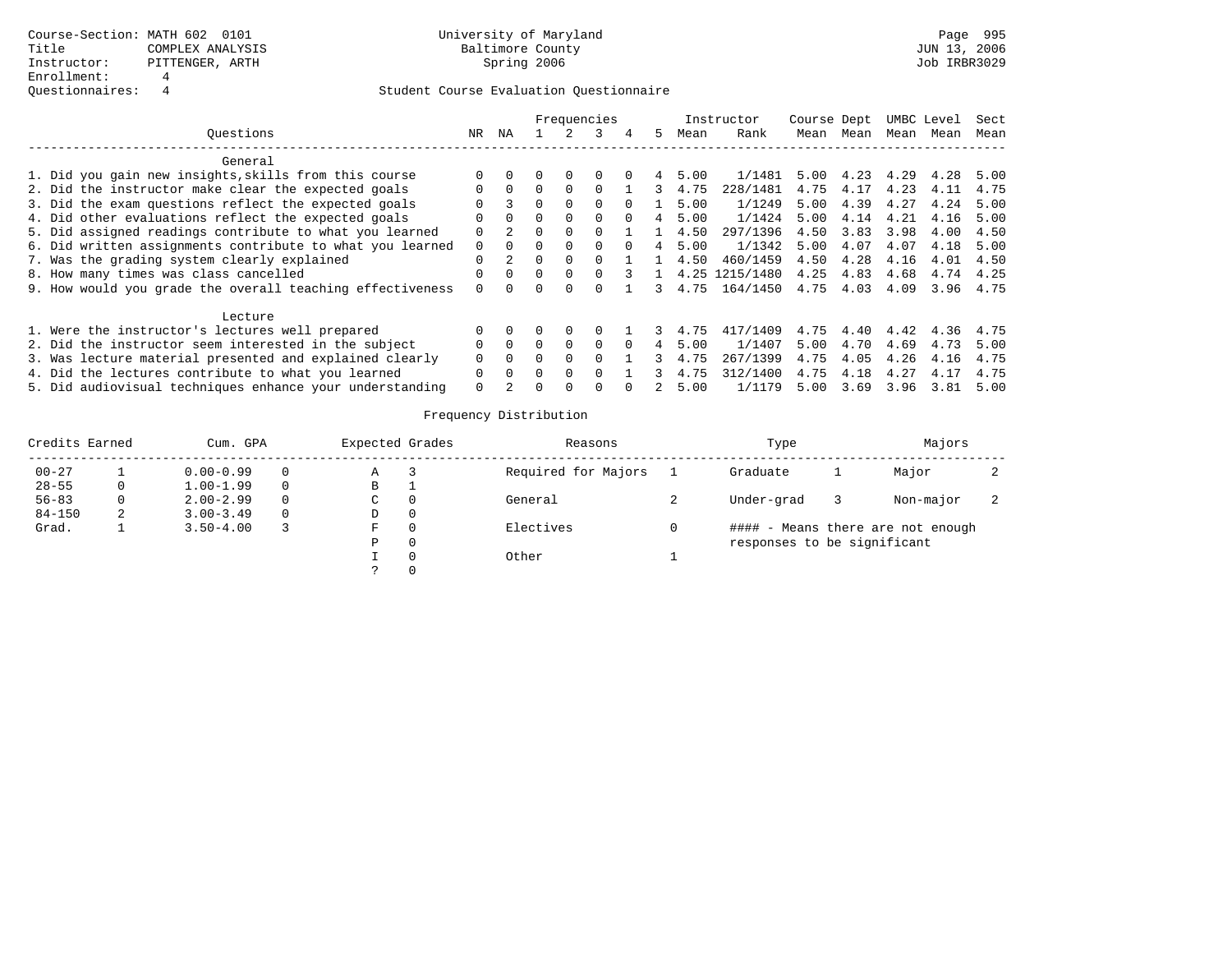### Questionnaires: 6 Student Course Evaluation Questionnaire

|                                                           |          |          |                |          | Frequencies |          |    |      | Instructor     | Course Dept |           | UMBC Level |      | Sect |
|-----------------------------------------------------------|----------|----------|----------------|----------|-------------|----------|----|------|----------------|-------------|-----------|------------|------|------|
| Ouestions                                                 | NR       | ΝA       |                |          | ર           |          | 5. | Mean | Rank           | Mean        | Mean      | Mean       | Mean | Mean |
| General                                                   |          |          |                |          |             |          |    |      |                |             |           |            |      |      |
| 1. Did you gain new insights, skills from this course     |          |          |                |          |             |          |    |      | 3.67 1299/1481 | 3.67        | 4.23 4.29 |            | 4.28 | 3.67 |
| 2. Did the instructor make clear the expected goals       |          |          |                |          |             |          |    |      | 3.17 1401/1481 | 3.17        | 4.17      | 4.23       | 4.11 | 3.17 |
| 3. Did the exam questions reflect the expected goals      |          |          | $\Omega$       |          |             |          |    |      | 3.50 1118/1249 | 3.50        | 4.39      | 4.27       | 4.24 | 3.50 |
| 4. Did other evaluations reflect the expected goals       |          |          |                |          |             |          |    |      | 3.50 1275/1424 | 3.50        | 4.14      | 4.21       | 4.16 | 3.50 |
| 5. Did assigned readings contribute to what you learned   |          |          |                |          |             |          |    |      | 3.17 1239/1396 | 3.17        | 3.83      | 3.98       | 4.00 | 3.17 |
| 6. Did written assignments contribute to what you learned | 0        |          |                |          |             |          |    | 3.80 | 956/1342       | 3.80        | 4.07      | 4.07       | 4.18 | 3.80 |
| 7. Was the grading system clearly explained               | $\Omega$ | $\cap$   |                |          |             | $\cap$   | २  |      | 3.67 1201/1459 | 3.67        | 4.28      | 4.16       | 4.01 | 3.67 |
| 8. How many times was class cancelled                     | ∩        |          | $\Omega$       | $\cap$   |             |          |    | 4.67 | 951/1480       | 4.67        | 4.83      | 4.68       | 4.74 | 4.67 |
| 9. How would you grade the overall teaching effectiveness |          |          | $\cap$         |          |             |          |    |      | 3.75 1098/1450 | 3.75        | 4.03      | 4.09       | 3.96 | 3.75 |
| Lecture                                                   |          |          |                |          |             |          |    |      |                |             |           |            |      |      |
| 1. Were the instructor's lectures well prepared           |          |          |                |          |             |          |    |      | 3.33 1325/1409 | 3.33        | 4.40      | 4.42       | 4.36 | 3.33 |
| 2. Did the instructor seem interested in the subject      | $\Omega$ | $\Omega$ | $\Omega$       | $\Omega$ | $\Omega$    | $\Omega$ | 6  | 5.00 | 1/1407         | 5.00        | 4.70      | 4.69       | 4.73 | 5.00 |
| 3. Was lecture material presented and explained clearly   | $\Omega$ | $\Omega$ |                |          |             |          | 0  |      | 2.50 1381/1399 | 2.50        | 4.05      | 4.26       | 4.16 | 2.50 |
| 4. Did the lectures contribute to what you learned        | $\Omega$ | $\Omega$ | $\overline{2}$ | $\Omega$ |             |          |    |      | 3.17 1297/1400 | 3.17        | 4.18      | 4.27       | 4.17 | 3.17 |
| 5. Did audiovisual techniques enhance your understanding  | $\Omega$ |          |                |          |             |          |    |      | 2.67 1114/1179 | 2.67        | 3.69      | 3.96       | 3.81 | 2.67 |
| Discussion                                                |          |          |                |          |             |          |    |      |                |             |           |            |      |      |
| 1. Did class discussions contribute to what you learned   | 3        | $\Omega$ |                |          |             |          |    |      | 2.00 1245/1262 | 2.00        | 3.20      | 4.05       | 4.07 | 2.00 |
| 2. Were all students actively encouraged to participate   | 3        | $\Omega$ |                | $\Omega$ |             |          |    | 1.67 | 1255/1259      | 1.67        | 3.65      | 4.29       | 4.30 | 1.67 |
| 3. Did the instructor encourage fair and open discussion  |          |          |                |          |             |          |    |      | 2.00 1246/1256 | 2.00        | 3.64      | 4.30       | 4.33 | 2.00 |

| Credits Earned |   | Cum. GPA      |          | Expected Grades | Reasons             |   | Type                        |   | Majors                            |  |
|----------------|---|---------------|----------|-----------------|---------------------|---|-----------------------------|---|-----------------------------------|--|
| $00 - 27$      |   | $0.00 - 0.99$ | $\Omega$ | Α               | Required for Majors |   | Graduate                    | 2 | Major                             |  |
| $28 - 55$      | 0 | $1.00 - 1.99$ | $\Omega$ | В               |                     |   |                             |   |                                   |  |
| $56 - 83$      |   | $2.00 - 2.99$ | $\Omega$ | C               | General             | ∠ | Under-grad                  | 4 | Non-major                         |  |
| $84 - 150$     |   | $3.00 - 3.49$ | $\Omega$ | D               |                     |   |                             |   |                                   |  |
| Grad.          | ∠ | $3.50 - 4.00$ | 2        | F               | Electives           |   |                             |   | #### - Means there are not enough |  |
|                |   |               |          | P               |                     |   | responses to be significant |   |                                   |  |
|                |   |               |          |                 | Other               |   |                             |   |                                   |  |
|                |   |               |          |                 |                     |   |                             |   |                                   |  |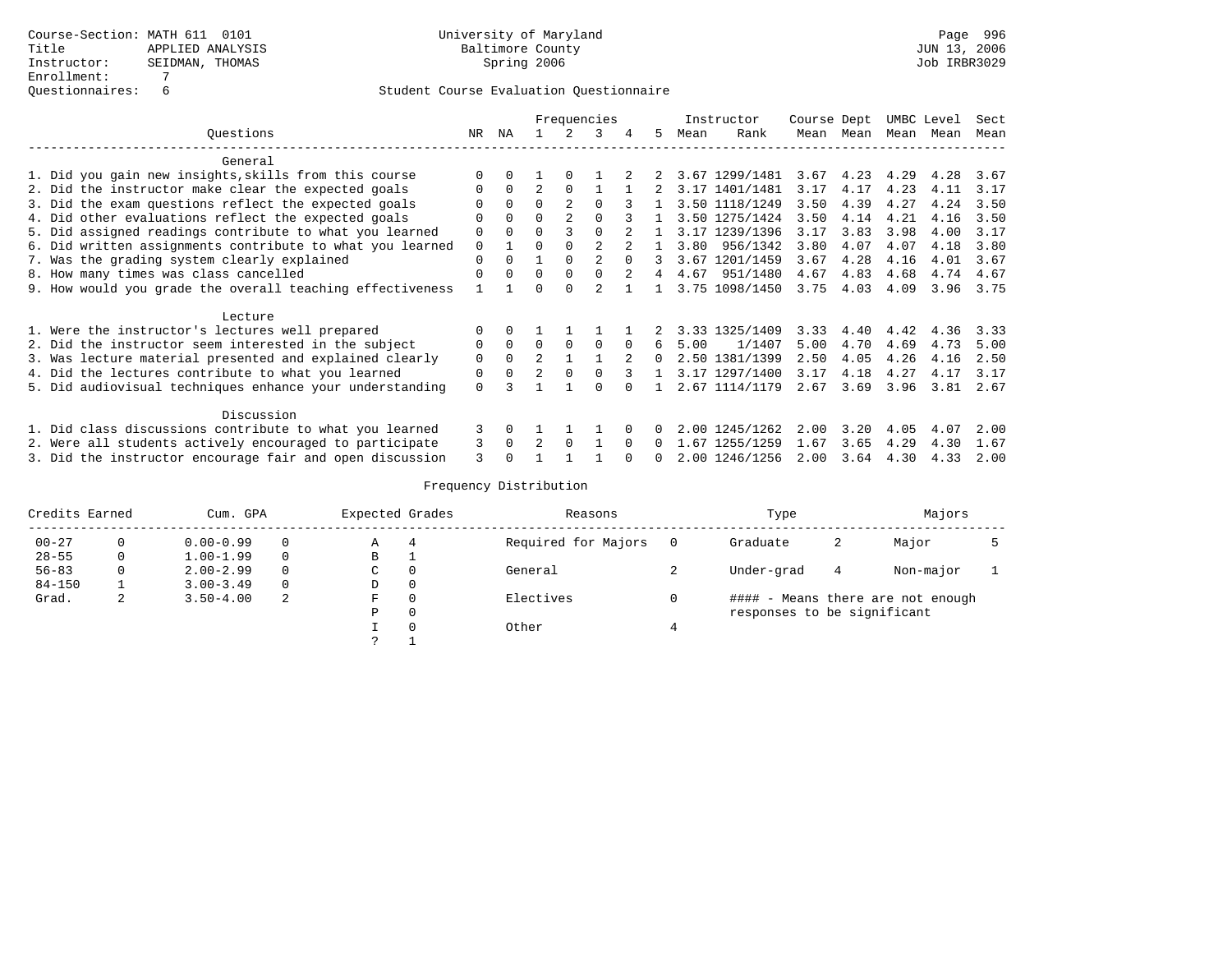|                                                           |          |          |          |          | Frequencies |          |    |      | Instructor | Course Dept |      |      | UMBC Level | Sect |
|-----------------------------------------------------------|----------|----------|----------|----------|-------------|----------|----|------|------------|-------------|------|------|------------|------|
| Ouestions                                                 | NR       | ΝA       |          |          |             | 4        | 5. | Mean | Rank       | Mean        | Mean | Mean | Mean       | Mean |
| General                                                   |          |          |          |          |             |          |    |      |            |             |      |      |            |      |
| 1. Did you gain new insights, skills from this course     |          |          |          | $\Omega$ | $\Omega$    |          |    | 5.00 | 1/1481     | 5.00        | 4.23 | 4.29 | 4.28       | 5.00 |
| 2. Did the instructor make clear the expected goals       |          | $\Omega$ |          | $\Omega$ | $\Omega$    |          |    | 5.00 | 1/1481     | 5.00        | 4.17 | 4.23 | 4.11       | 5.00 |
| 3. Did the exam questions reflect the expected goals      |          | $\Omega$ |          | $\Omega$ |             |          |    | 4.67 | 334/1249   | 4.67        | 4.39 | 4.27 | 4.24       | 4.67 |
| 4. Did other evaluations reflect the expected goals       | O        | $\Omega$ | $\Omega$ | $\Omega$ | 0           |          |    | 5.00 | 1/1424     | 5.00        | 4.14 | 4.21 | 4.16       | 5.00 |
| 5. Did assigned readings contribute to what you learned   | 0        | $\Omega$ | 0        | $\Omega$ |             |          |    | 4.67 | 193/1396   | 4.67        | 3.83 | 3.98 | 4.00       | 4.67 |
| 6. Did written assignments contribute to what you learned | 0        | $\Omega$ |          |          | 0           |          |    | 5.00 | 1/1342     | 5.00        | 4.07 | 4.07 | 4.18       | 5.00 |
| 7. Was the grading system clearly explained               | $\Omega$ | $\Omega$ | $\Omega$ | $\Omega$ |             |          |    | 4.67 | 276/1459   | 4.67        | 4.28 | 4.16 | 4.01       | 4.67 |
| 8. How many times was class cancelled                     | O        | $\Omega$ | $\Omega$ | $\Omega$ | 0           | $\cap$   |    | 5.00 | 1/1480     | 5.00        | 4.83 | 4.68 | 4.74       | 5.00 |
| 9. How would you grade the overall teaching effectiveness | $\Omega$ |          |          |          |             |          |    | 4.67 | 217/1450   | 4.67        | 4.03 | 4.09 | 3.96       | 4.67 |
| Lecture                                                   |          |          |          |          |             |          |    |      |            |             |      |      |            |      |
| 1. Were the instructor's lectures well prepared           | $\Omega$ |          |          | $\Omega$ | $\Omega$    |          | 3  | 5.00 | 1/1409     | 5.00        | 4.40 | 4.42 | 4.36       | 5.00 |
| 2. Did the instructor seem interested in the subject      | 0        | $\Omega$ | 0        | $\Omega$ | $\Omega$    | $\Omega$ |    | 5.00 | 1/1407     | 5.00        | 4.70 | 4.69 | 4.73       | 5.00 |
| 3. Was lecture material presented and explained clearly   |          | $\Omega$ |          | $\Omega$ | $\Omega$    | $\Omega$ |    | 5.00 | 1/1399     | 5.00        | 4.05 | 4.26 | 4.16       | 5.00 |
| 4. Did the lectures contribute to what you learned        | 0        | $\Omega$ | $\Omega$ | $\Omega$ | $\Omega$    | $\Omega$ |    | 5.00 | 1/1400     | 5.00        | 4.18 | 4.27 | 4.17       | 5.00 |
| 5. Did audiovisual techniques enhance your understanding  | $\Omega$ |          |          | $\Omega$ |             |          |    | 5.00 | 1/1179     | 5.00        | 3.69 | 3.96 | 3.81       | 5.00 |

| Credits Earned |    | Cum. GPA      |          | Expected Grades |   | Reasons             | Type                        |    | Majors                            |  |
|----------------|----|---------------|----------|-----------------|---|---------------------|-----------------------------|----|-----------------------------------|--|
| $00 - 27$      |    | $0.00 - 0.99$ | 0        | Α               | 2 | Required for Majors | Graduate                    |    | Major                             |  |
| $28 - 55$      | 0  | $1.00 - 1.99$ | $\Omega$ | В               |   |                     |                             |    |                                   |  |
| $56 - 83$      |    | $2.00 - 2.99$ | $\Omega$ | C               |   | General             | Under-grad                  | -2 | Non-major                         |  |
| $84 - 150$     | 0. | $3.00 - 3.49$ | $\Omega$ | D               |   |                     |                             |    |                                   |  |
| Grad.          |    | $3.50 - 4.00$ | 2        | F               |   | Electives           |                             |    | #### - Means there are not enough |  |
|                |    |               |          | P               |   |                     | responses to be significant |    |                                   |  |
|                |    |               |          |                 |   | Other               |                             |    |                                   |  |
|                |    |               |          |                 |   |                     |                             |    |                                   |  |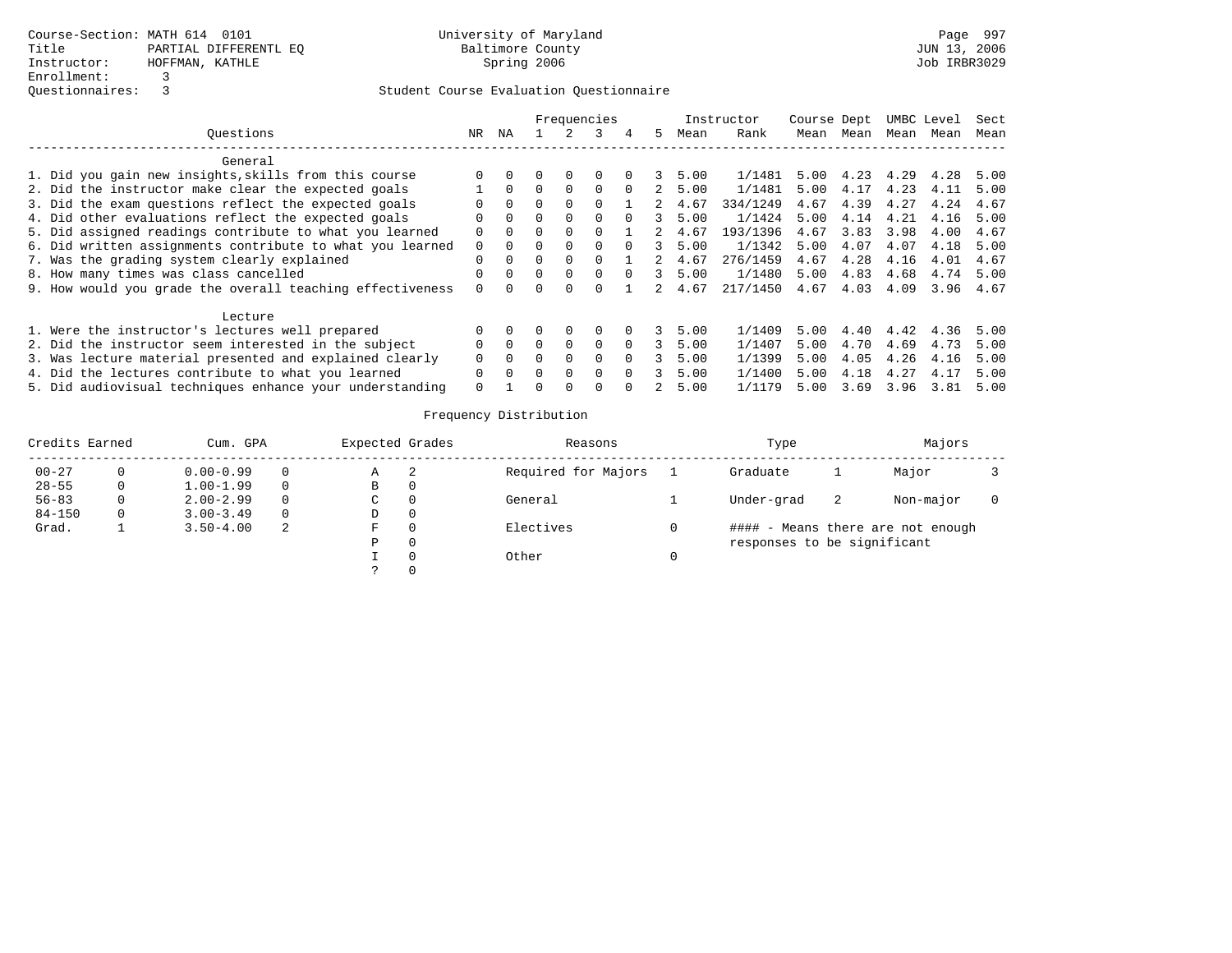|                                                           |              |             |          |              | Frequencies  |          |                |      | Instructor | Course Dept |           | UMBC Level |      | Sect |
|-----------------------------------------------------------|--------------|-------------|----------|--------------|--------------|----------|----------------|------|------------|-------------|-----------|------------|------|------|
| Ouestions                                                 | NR.          | ΝA          |          |              |              |          | 5              | Mean | Rank       |             | Mean Mean | Mean       | Mean | Mean |
| General                                                   |              |             |          |              |              |          |                |      |            |             |           |            |      |      |
| 1. Did you gain new insights, skills from this course     |              | $\Omega$    |          |              | 0            |          |                | 4.33 | 749/1481   | 4.33        | 4.23      | 4.29       | 4.28 | 4.33 |
| 2. Did the instructor make clear the expected goals       |              | $\Omega$    | 0        | $\Omega$     | $\Omega$     |          |                | 4.75 | 228/1481   | 4.75        | 4.17      | 4.23       | 4.11 | 4.75 |
| 3. Did the exam questions reflect the expected goals      |              | $\Omega$    | $\Omega$ | $\Omega$     | $\Omega$     |          |                | 4.33 | 679/1249   | 4.33        | 4.39      | 4.27       | 4.24 | 4.33 |
| 4. Did other evaluations reflect the expected goals       |              | $\Omega$    | $\Omega$ | $\Omega$     | $\Omega$     | $\Omega$ |                | 5.00 | 1/1424     | 5.00        | 4.14      | 4.21       | 4.16 | 5.00 |
| 5. Did assigned readings contribute to what you learned   |              | $\Omega$    | U        | $\Omega$     | $\Omega$     |          |                | 4.67 | 193/1396   | 4.67        | 3.83      | 3.98       | 4.00 | 4.67 |
| 6. Did written assignments contribute to what you learned |              | $\Omega$    | 0        | $\Omega$     | $\Omega$     |          |                | 4.67 | 190/1342   | 4.67        | 4.07      | 4.07       | 4.18 | 4.67 |
| 7. Was the grading system clearly explained               |              | $\Omega$    | 0        | $\mathbf{0}$ | 0            | $\Omega$ | 3              | 5.00 | 1/1459     | 5.00        | 4.28      | 4.16       | 4.01 | 5.00 |
| 8. How many times was class cancelled                     |              | $\Omega$    | 0        | $\Omega$     | $\Omega$     | $\Omega$ |                | 5.00 | 1/1480     | 5.00        | 4.83      | 4.68       | 4.74 | 5.00 |
| 9. How would you grade the overall teaching effectiveness |              | $\Omega$    | U        | U            | <sup>0</sup> |          |                | 4.67 | 217/1450   | 4.67        | 4.03      | 4.09       | 3.96 | 4.67 |
| Lecture                                                   |              |             |          |              |              |          |                |      |            |             |           |            |      |      |
| 1. Were the instructor's lectures well prepared           | O            | $\Omega$    |          | $\Omega$     | O            |          |                | 4.50 | 762/1409   | 4.50        | 4.40      | 4.42       | 4.36 | 4.50 |
| 2. Did the instructor seem interested in the subject      | 0            | $\mathbf 0$ | $\Omega$ | $\mathbf 0$  | $\Omega$     | $\Omega$ | 4              | 5.00 | 1/1407     | 5.00        | 4.70      | 4.69       | 4.73 | 5.00 |
| 3. Was lecture material presented and explained clearly   | 1            | $\Omega$    | $\Omega$ | $\Omega$     | $\Omega$     | 3        | 0              | 4.00 | 1002/1399  | 4.00        | 4.05      | 4.26       | 4.16 | 4.00 |
| 4. Did the lectures contribute to what you learned        |              | $\Omega$    | 0        | $\Omega$     | $\Omega$     |          |                | 4.67 | 421/1400   | 4.67        | 4.18      | 4.27       | 4.17 | 4.67 |
| 5. Did audiovisual techniques enhance your understanding  | $\mathbf{1}$ |             |          | U            |              |          | 2              | 4.67 | 177/1179   | 4.67        | 3.69      | 3.96       | 3.81 | 4.67 |
| Discussion                                                |              |             |          |              |              |          |                |      |            |             |           |            |      |      |
| 1. Did class discussions contribute to what you learned   |              | $\Omega$    |          | $\Omega$     |              |          |                | 4.00 | 708/1262   | 4.00        | 3.20      | 4.05       | 4.07 | 4.00 |
| 2. Were all students actively encouraged to participate   | 2            | $\Omega$    | $\Omega$ | $\Omega$     | $\Omega$     | $\Omega$ | 2              | 5.00 | 1/1259     | 5.00        | 3.65      | 4.29       | 4.30 | 5.00 |
| 3. Did the instructor encourage fair and open discussion  | 2            |             | U        | $\Omega$     | $\Omega$     |          | $\mathfrak{D}$ | 5.00 | 1/1256     | 5.00        | 3.64      | 4.30       | 4.33 | 5.00 |
| Field Work                                                |              |             |          |              |              |          |                |      |            |             |           |            |      |      |
| 1. Did field experience contribute to what you learned    |              |             |          |              |              |          |                | 5.00 | 59<br>1/   | 5.00        | 5.00      | 4.30       | 4.01 | 5.00 |

| Credits Earned |              | Cum. GPA      |          | Expected Grades |          | Reasons             |     | Type                        | Majors                            |  |
|----------------|--------------|---------------|----------|-----------------|----------|---------------------|-----|-----------------------------|-----------------------------------|--|
| $00 - 27$      | 0            | $0.00 - 0.99$ | $\Omega$ | Α               |          | Required for Majors | - 0 | Graduate                    | Major                             |  |
| $28 - 55$      | $\mathbf{0}$ | $1.00 - 1.99$ | $\Omega$ | В               | 0        |                     |     |                             |                                   |  |
| $56 - 83$      | 0            | $2.00 - 2.99$ | $\Omega$ | C               | $\Omega$ | General             |     | Under-grad                  | Non-major                         |  |
| $84 - 150$     | 0            | $3.00 - 3.49$ | $\Omega$ | D               | 0        |                     |     |                             |                                   |  |
| Grad.          |              | $3.50 - 4.00$ | 2        | F.              | $\Omega$ | Electives           |     |                             | #### - Means there are not enough |  |
|                |              |               |          | Ρ               | $\Omega$ |                     |     | responses to be significant |                                   |  |
|                |              |               |          |                 | $\Omega$ | Other               |     |                             |                                   |  |
|                |              |               |          |                 |          |                     |     |                             |                                   |  |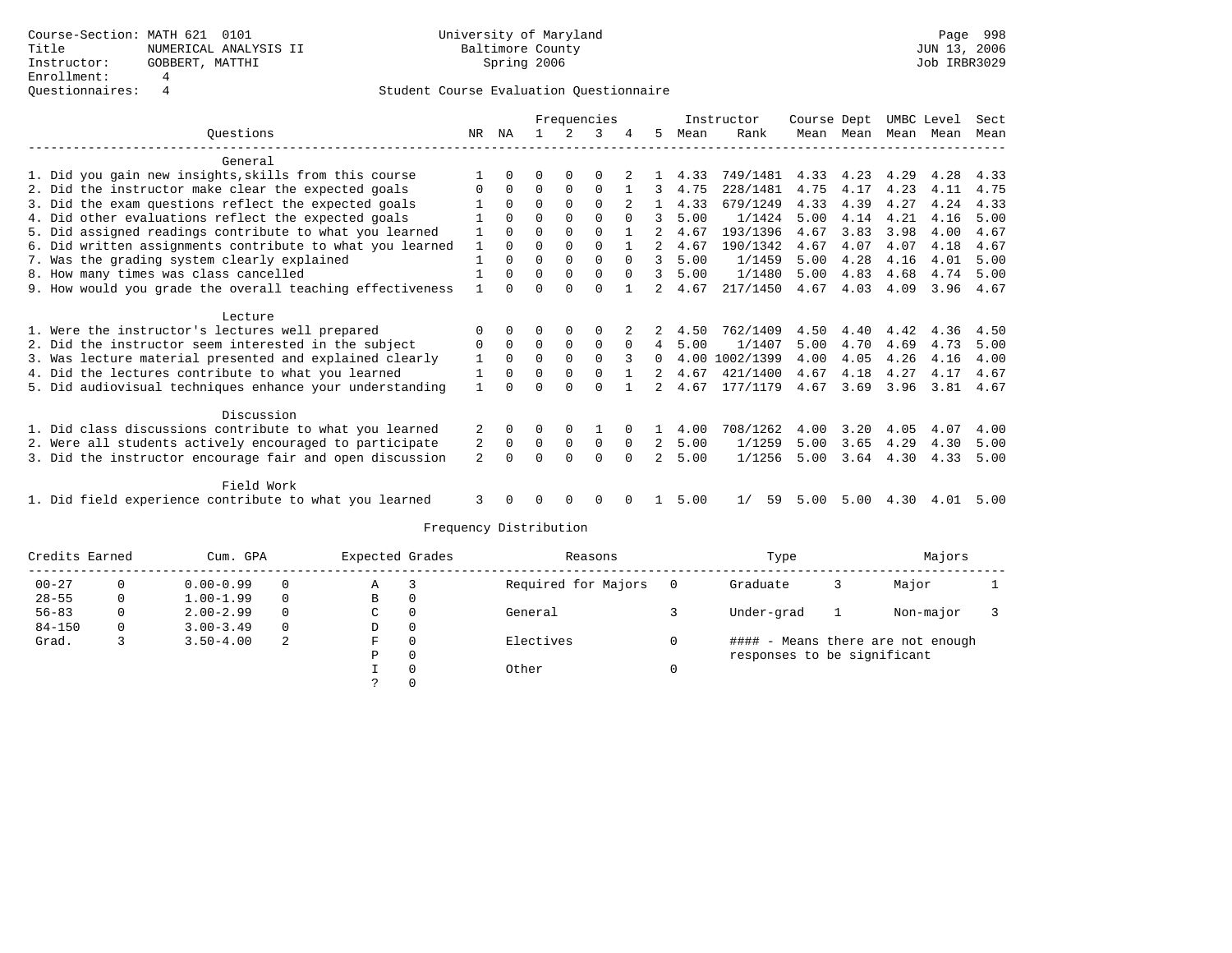|                                                           |          |          |              |              | Frequencies  |          |   |      | Instructor | Course Dept |      |      | UMBC Level | Sect |
|-----------------------------------------------------------|----------|----------|--------------|--------------|--------------|----------|---|------|------------|-------------|------|------|------------|------|
| Ouestions                                                 | NR.      | ΝA       |              |              |              | 4        | 5 | Mean | Rank       | Mean        | Mean | Mean | Mean       | Mean |
| General                                                   |          |          |              |              |              |          |   |      |            |             |      |      |            |      |
| 1. Did you gain new insights, skills from this course     |          |          |              | $\Omega$     |              |          |   | 4.75 | 292/1481   | 4.75        | 4.23 | 4.29 | 4.28       | 4.75 |
| 2. Did the instructor make clear the expected goals       |          | $\Omega$ |              | $\Omega$     |              |          |   | 4.75 | 228/1481   | 4.75        | 4.17 | 4.23 | 4.11       | 4.75 |
| 3. Did the exam questions reflect the expected goals      |          |          |              |              |              |          |   | 4.50 | 498/1249   | 4.50        | 4.39 | 4.27 | 4.24       | 4.50 |
| 4. Did other evaluations reflect the expected goals       |          | $\Omega$ | 0            | <sup>0</sup> |              |          |   | 4.75 | 217/1424   | 4.75        | 4.14 | 4.21 | 4.16       | 4.75 |
| 5. Did assigned readings contribute to what you learned   |          |          | 0            | $\Omega$     |              |          |   | 5.00 | 1/1396     | 5.00        | 3.83 | 3.98 | 4.00       | 5.00 |
| 6. Did written assignments contribute to what you learned | $\Omega$ |          |              |              | $\Omega$     |          |   | 5.00 | 1/1342     | 5.00        | 4.07 | 4.07 | 4.18       | 5.00 |
| 7. Was the grading system clearly explained               |          |          |              | $\Omega$     | $\Omega$     | $\Omega$ |   | 5.00 | 1/1459     | 5.00        | 4.28 | 4.16 | 4.01       | 5.00 |
| 8. How many times was class cancelled                     |          | $\Omega$ | 0            | $\Omega$     | 0            | $\Omega$ |   | 5.00 | 1/1480     | 5.00        | 4.83 | 4.68 | 4.74       | 5.00 |
| 9. How would you grade the overall teaching effectiveness |          |          |              |              |              |          |   | 4.75 | 164/1450   | 4.75        | 4.03 | 4.09 | 3.96       | 4.75 |
| Lecture                                                   |          |          |              |              |              |          |   |      |            |             |      |      |            |      |
| 1. Were the instructor's lectures well prepared           |          |          |              | $\Omega$     |              |          |   | 4.75 | 417/1409   | 4.75        | 4.40 | 4.42 | 4.36       | 4.75 |
| 2. Did the instructor seem interested in the subject      |          | $\Omega$ | 0            | $\Omega$     | <sup>0</sup> |          |   | 5.00 | 1/1407     | 5.00        | 4.70 | 4.69 | 4.73       | 5.00 |
| 3. Was lecture material presented and explained clearly   |          | $\Omega$ |              |              |              |          |   | 4.75 | 267/1399   | 4.75        | 4.05 | 4.26 | 4.16       | 4.75 |
| 4. Did the lectures contribute to what you learned        | 0        | $\Omega$ | <sup>n</sup> | $\Omega$     |              |          |   | 4.75 | 312/1400   | 4.75        | 4.18 | 4.27 | 4.17       | 4.75 |
| 5. Did audiovisual techniques enhance your understanding  | 0        |          |              |              |              |          |   | 4.75 | 134/1179   | 4.75        | 3.69 | 3.96 | 3.81       | 4.75 |

| Credits Earned<br>$00 - 27$ | Cum. GPA      |          | Expected Grades |   | Reasons             | Type                        | Majors |                                   |  |
|-----------------------------|---------------|----------|-----------------|---|---------------------|-----------------------------|--------|-----------------------------------|--|
|                             | $0.00 - 0.99$ | 0        | Α               | 4 | Required for Majors | Graduate                    |        | Major                             |  |
| $28 - 55$                   | $1.00 - 1.99$ | $\Omega$ | в               |   |                     |                             |        |                                   |  |
| $56 - 83$                   | $2.00 - 2.99$ | $\Omega$ | C               |   | General             | Under-grad                  |        | Non-major                         |  |
| $84 - 150$                  | $3.00 - 3.49$ | $\Omega$ | D               |   |                     |                             |        |                                   |  |
| Grad.                       | $3.50 - 4.00$ |          | F               |   | Electives           |                             |        | #### - Means there are not enough |  |
|                             |               |          | Ρ               |   |                     | responses to be significant |        |                                   |  |
|                             |               |          |                 |   | Other               |                             |        |                                   |  |
|                             |               |          |                 |   |                     |                             |        |                                   |  |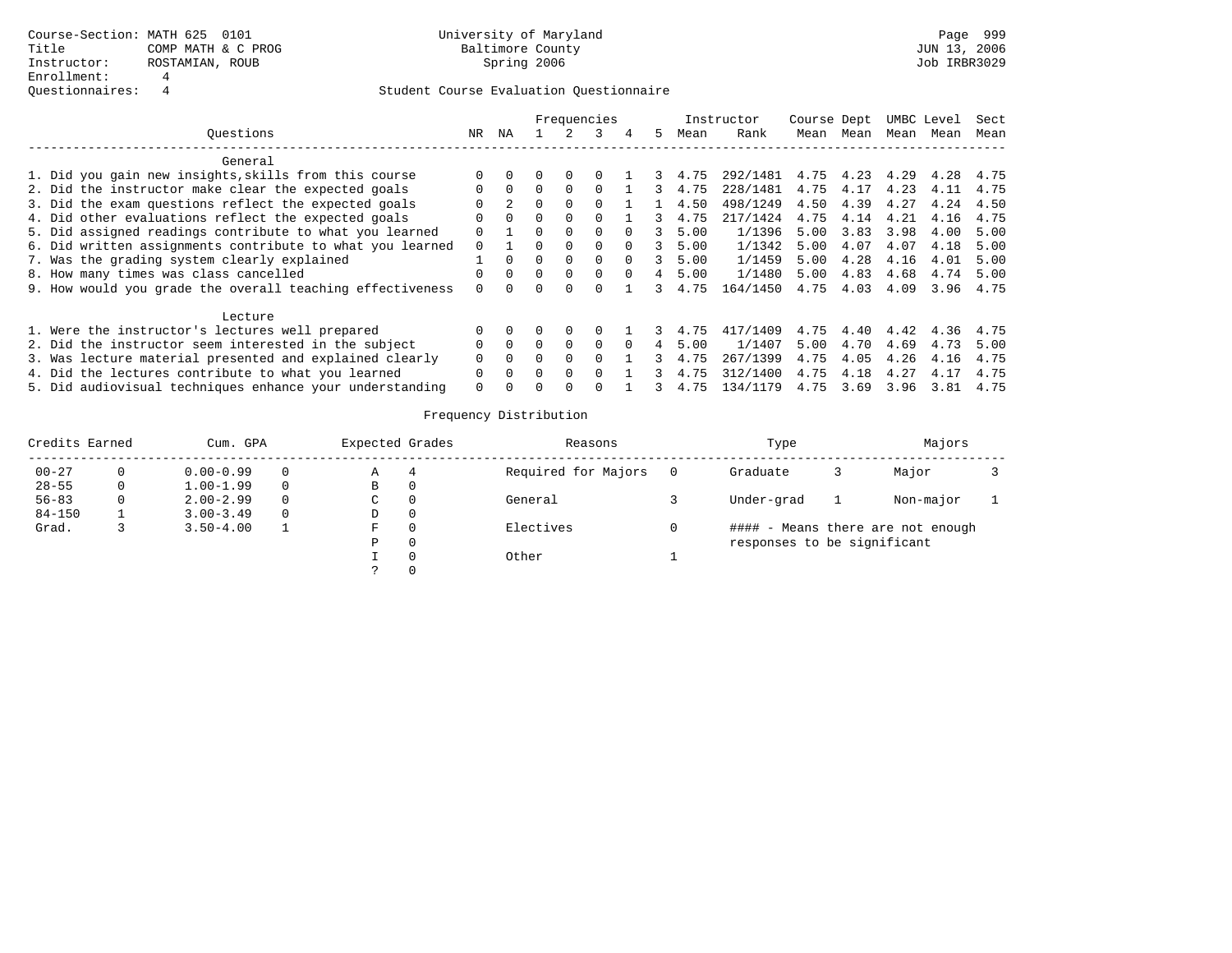|                                                           |              |              |                | Frequencies    |          |    |    |      | Instructor     | Course Dept |      | UMBC Level |      | Sect |
|-----------------------------------------------------------|--------------|--------------|----------------|----------------|----------|----|----|------|----------------|-------------|------|------------|------|------|
| Ouestions                                                 | NR.          | ΝA           |                |                | 3        |    | 5. | Mean | Rank           | Mean        | Mean | Mean       | Mean | Mean |
| General                                                   |              |              |                |                |          |    |    |      |                |             |      |            |      |      |
| 1. Did you gain new insights, skills from this course     | ∩            |              | U              |                |          |    |    |      | 3.92 1143/1481 | 3.92        | 4.23 | 4.29       | 4.28 | 3.92 |
| 2. Did the instructor make clear the expected goals       | $\Omega$     | $\Omega$     |                |                |          |    | 4  |      | 3.69 1237/1481 | 3.69        | 4.17 | 4.23       | 4.11 | 3.69 |
| 3. Did the exam questions reflect the expected goals      |              | $\Omega$     | $\overline{a}$ |                | २        |    |    |      | 3.46 1125/1249 | 3.46        | 4.39 | 4.27       | 4.24 | 3.46 |
| 4. Did other evaluations reflect the expected goals       | $\Omega$     | 4            | $\mathfrak{D}$ |                |          |    |    |      | 3.78 1175/1424 | 3.78        | 4.14 | 4.21       | 4.16 | 3.78 |
| 5. Did assigned readings contribute to what you learned   |              |              |                |                |          |    |    | 3.73 | 942/1396       | 3.73        | 3.83 | 3.98       | 4.00 | 3.73 |
| 6. Did written assignments contribute to what you learned | $\Omega$     |              |                |                |          |    |    |      | 3.67 1039/1342 | 3.67        | 4.07 | 4.07       | 4.18 | 3.67 |
| 7. Was the grading system clearly explained               | $\Omega$     | $\Omega$     | $\Omega$       |                |          |    |    | 4.31 | 732/1459       | 4.31        | 4.28 | 4.16       | 4.01 | 4.31 |
| 8. How many times was class cancelled                     | $\Omega$     | 0            | $\Omega$       | $\Omega$       | $\Omega$ | 10 | 3  |      | 4.23 1230/1480 | 4.23        | 4.83 | 4.68       | 4.74 | 4.23 |
| 9. How would you grade the overall teaching effectiveness | 4            | <sup>n</sup> |                | <sup>n</sup>   | 3        |    | २  |      | 3.67 1160/1450 | 3.67        | 4.03 | 4.09       | 3.96 | 3.67 |
|                                                           |              |              |                |                |          |    |    |      |                |             |      |            |      |      |
| Lecture                                                   |              |              |                |                |          |    |    |      |                |             |      |            |      |      |
| 1. Were the instructor's lectures well prepared           |              |              |                |                |          |    |    |      | 3.92 1211/1409 | 3.92        | 4.40 | 4.42       | 4.36 | 3.92 |
| 2. Did the instructor seem interested in the subject      |              | $\Omega$     | $\Omega$       |                |          |    |    |      | 4.33 1221/1407 | 4.33        | 4.70 | 4.69       | 4.73 | 4.33 |
| 3. Was lecture material presented and explained clearly   | $\mathbf{1}$ | $\Omega$     |                | $\mathfrak{D}$ | $\cap$   |    | 8  | 4.08 | 973/1399       | 4.08        | 4.05 | 4.26       | 4.16 | 4.08 |
| 4. Did the lectures contribute to what you learned        |              | $\Omega$     | $\mathfrak{D}$ |                |          |    | 5  |      | 3.67 1183/1400 | 3.67        | 4.18 | 4.27       | 4.17 | 3.67 |
| 5. Did audiovisual techniques enhance your understanding  | 2            |              |                |                |          |    |    | 3.44 | 924/1179       | 3.44        | 3.69 | 3.96       | 3.81 | 3.44 |
| Discussion                                                |              |              |                |                |          |    |    |      |                |             |      |            |      |      |
| 1. Did class discussions contribute to what you learned   | 4            | 0            |                | ∩              |          |    |    | 3.56 | 976/1262       | 3.56        | 3.20 | 4.05       | 4.07 | 3.56 |
| 2. Were all students actively encouraged to participate   |              |              | $\Omega$       |                |          |    |    | 4.44 | 643/1259       | 4.44        | 3.65 | 4.29       | 4.30 | 4.44 |
| 3. Did the instructor encourage fair and open discussion  |              |              | $\mathfrak{D}$ | $\Omega$       | $\Omega$ |    |    | 3.63 | 1079/1256      | 3.63        | 3.64 | 4.30       | 4.33 | 3.63 |
| 4. Were special techniques successful                     | 5<br>6       |              | ∩              |                |          |    |    | 4.00 | 394/788        | 4.00        | 3.41 | 4.00       | 3.97 | 4.00 |

| Credits Earned |          | Cum. GPA      |          | Expected Grades |          | Reasons             |    | Type                        |   | Majors                            |  |
|----------------|----------|---------------|----------|-----------------|----------|---------------------|----|-----------------------------|---|-----------------------------------|--|
| $00 - 27$      | $\Omega$ | $0.00 - 0.99$ |          | Α               |          | Required for Majors | 0  | Graduate                    | 8 | Major                             |  |
| $28 - 55$      | 0        | $1.00 - 1.99$ |          | В               | З        |                     |    |                             |   |                                   |  |
| $56 - 83$      | 0        | $2.00 - 2.99$ |          | $\sim$<br>◡     | 0        | General             |    | Under-grad                  | 5 | Non-major                         |  |
| $84 - 150$     |          | $3.00 - 3.49$ | $\Omega$ | D               | 0        |                     |    |                             |   |                                   |  |
| Grad.          | 8        | $3.50 - 4.00$ |          | F               | 0        | Electives           | 0  |                             |   | #### - Means there are not enough |  |
|                |          |               |          | Ρ               | 0        |                     |    | responses to be significant |   |                                   |  |
|                |          |               |          |                 | $\Omega$ | Other               | 10 |                             |   |                                   |  |
|                |          |               |          | C               |          |                     |    |                             |   |                                   |  |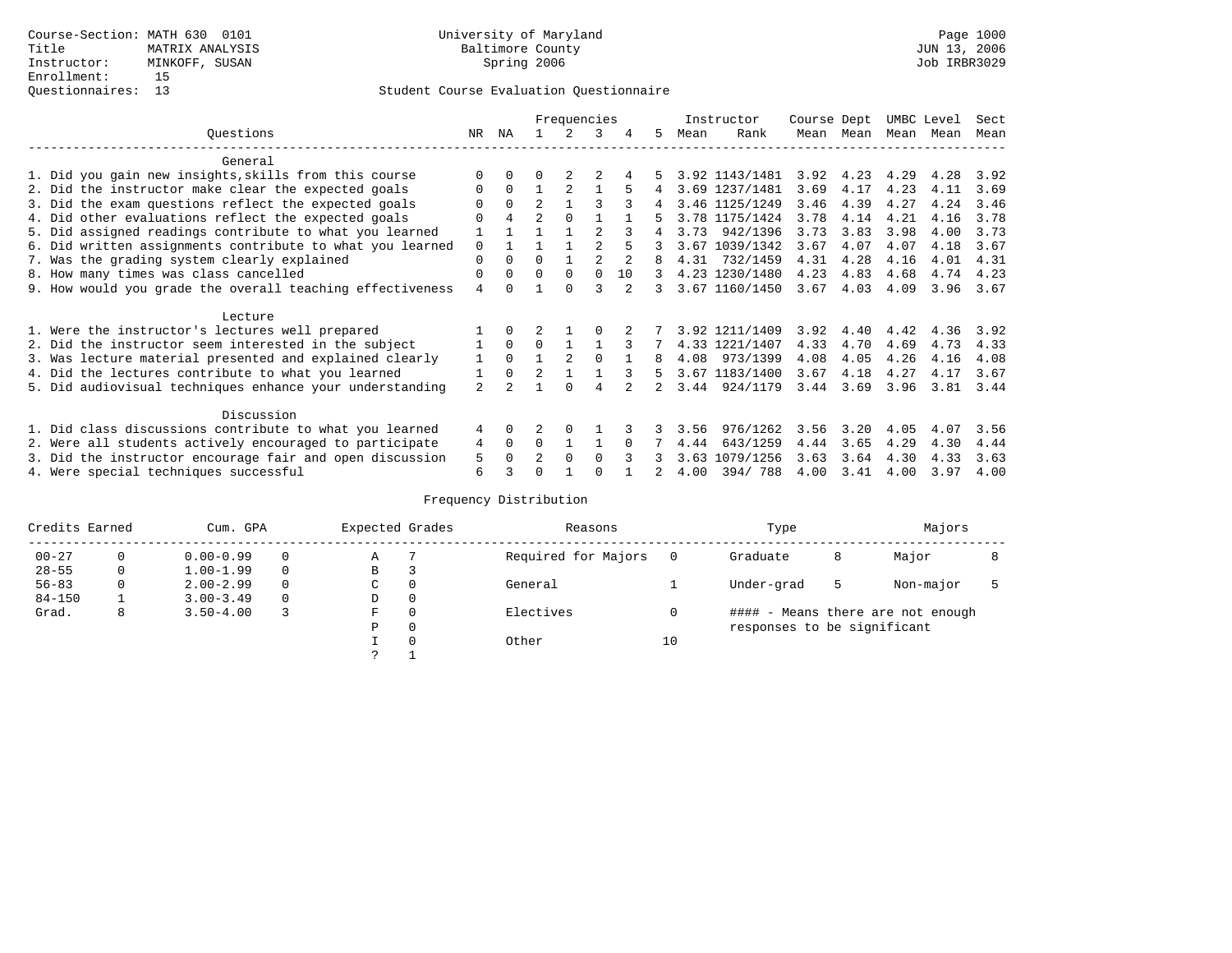|                                                           |          |                |                |          | Frequencies    |          |          |      | Instructor       | Course Dept |      | UMBC Level |      | Sect        |
|-----------------------------------------------------------|----------|----------------|----------------|----------|----------------|----------|----------|------|------------------|-------------|------|------------|------|-------------|
| Ouestions                                                 | NR       | ΝA             |                |          | 3              | 4        | 5.       | Mean | Rank             | Mean        | Mean | Mean       | Mean | Mean        |
| General                                                   |          |                |                |          |                |          |          |      |                  |             |      |            |      |             |
| 1. Did you gain new insights, skills from this course     |          | $\Omega$       | O              | $\Omega$ | O              |          |          | 4.43 | 652/1481         | 4.43        | 4.23 | 4.29       | 4.28 | 4.43        |
| 2. Did the instructor make clear the expected goals       | 0        | $\Omega$       | $\Omega$       | $\Omega$ | $\mathfrak{D}$ |          |          | 4.00 | 1000/1481        | 4.00        | 4.17 | 4.23       | 4.11 | 4.00        |
| 3. Did the exam questions reflect the expected goals      | O        | $\Omega$       | 0              | $\Omega$ | $\Omega$       |          | б.       | 4.86 | 172/1249         | 4.86        | 4.39 | 4.27       | 4.24 | 4.86        |
| 4. Did other evaluations reflect the expected goals       | O        | $\overline{2}$ | $\overline{a}$ | $\Omega$ | $\Omega$       |          | $\Omega$ |      | 2.80 1397/1424   | 2.80        | 4.14 | 4.21       | 4.16 | 2.80        |
| 5. Did assigned readings contribute to what you learned   |          |                |                |          |                | $\cap$   | 3        | 4.00 | 707/1396         | 4.00        | 3.83 | 3.98       | 4.00 | 4.00        |
| 6. Did written assignments contribute to what you learned | 0        | $\Omega$       | 0              | $\Omega$ |                |          | б.       | 4.86 | 99/1342          | 4.86        | 4.07 | 4.07       | 4.18 | 4.86        |
| 7. Was the grading system clearly explained               | $\Omega$ | $\Omega$       | $\Omega$       | $\Omega$ | $\overline{2}$ |          | २        | 4.14 | 872/1459         | 4.14        | 4.28 | 4.16       | 4.01 | 4.14        |
| 8. How many times was class cancelled                     | $\Omega$ | $\Omega$       | $\Omega$       | $\Omega$ | $\Omega$       | $\Omega$ |          | 5.00 | 1/1480           | 5.00        | 4.83 | 4.68       | 4.74 | 5.00        |
| 9. How would you grade the overall teaching effectiveness | $\Omega$ |                | $\Omega$       | $\Omega$ | $\overline{a}$ |          |          |      | 3.83 1030/1450   | 3.83        | 4.03 | 4.09       | 3.96 | 3.83        |
| Lecture                                                   |          |                |                |          |                |          |          |      |                  |             |      |            |      |             |
| 1. Were the instructor's lectures well prepared           |          |                |                | $\Omega$ |                |          |          | 4.29 | 1013/1409        | 4.29        | 4.40 | 4.42       | 4.36 | 4.29        |
| 2. Did the instructor seem interested in the subject      | 0        | $\Omega$       | $\Omega$       | $\Omega$ | $\Omega$       | $\Omega$ |          | 5.00 | 1/1407           | 5.00        | 4.70 | 4.69       | 4.73 | 5.00        |
| 3. Was lecture material presented and explained clearly   | $\Omega$ | $\Omega$       | $\Omega$       | $\Omega$ | $\mathfrak{D}$ | 3        |          |      | 4.00 1002/1399   | 4.00        | 4.05 | 4.26       | 4.16 | 4.00        |
| 4. Did the lectures contribute to what you learned        | $\Omega$ | $\Omega$       | $\Omega$       | $\Omega$ |                | 3        | 3        | 4.29 | 844/1400         | 4.29        | 4.18 | 4.27       | 4.17 | 4.29        |
| 5. Did audiovisual techniques enhance your understanding  |          |                |                | $\cap$   | U              |          |          |      | $1.00$ ****/1179 | $***$ * * * | 3.69 | 3.96       | 3.81 | $***$ * * * |
| Discussion                                                |          |                |                |          |                |          |          |      |                  |             |      |            |      |             |
| 1. Did class discussions contribute to what you learned   | 4        | $\Omega$       |                | $\Omega$ | $\Omega$       |          | $\Omega$ |      | 3.00 1146/1262   | 3.00        | 3.20 | 4.05       | 4.07 | 3.00        |
| 2. Were all students actively encouraged to participate   | 4        | $\Omega$       | $\mathbf{1}$   | $\Omega$ | $\Omega$       |          | $\Omega$ |      | 3.00 1162/1259   | 3.00        | 3.65 | 4.29       | 4.30 | 3.00        |
| 3. Did the instructor encourage fair and open discussion  | 4        | $\cap$         |                | $\Omega$ | $\Omega$       |          |          |      | 3.33 1134/1256   | 3.33        | 3.64 | 4.30       | 4.33 | 3.33        |
| 4. Were special techniques successful                     | 4        |                | U              | $\cap$   | U              |          | 0        |      | $4.00$ ****/ 788 | $***$ * *   | 3.41 | 4.00       | 3.97 | $***$ *     |

| Credits Earned |              | Cum. GPA      |          |    | Expected Grades | Reasons             | Type                        | Majors |                                   |  |
|----------------|--------------|---------------|----------|----|-----------------|---------------------|-----------------------------|--------|-----------------------------------|--|
| $00 - 27$      |              | $0.00 - 0.99$ |          | Α  |                 | Required for Majors | Graduate                    |        | Major                             |  |
| $28 - 55$      | $\mathbf{0}$ | $1.00 - 1.99$ | 0        | B  | 2               |                     |                             |        |                                   |  |
| $56 - 83$      | $\mathbf{0}$ | $2.00 - 2.99$ |          | C. | 0               | General             | Under-grad                  | 4      | Non-major                         |  |
| $84 - 150$     | $\mathbf{0}$ | $3.00 - 3.49$ | $\Omega$ | D  | 0               |                     |                             |        |                                   |  |
| Grad.          |              | $3.50 - 4.00$ |          | F  | $\Omega$        | Electives           |                             |        | #### - Means there are not enough |  |
|                |              |               |          | P  | 0               |                     | responses to be significant |        |                                   |  |
|                |              |               |          |    | $\Omega$        | Other               |                             |        |                                   |  |
|                |              |               |          |    |                 |                     |                             |        |                                   |  |